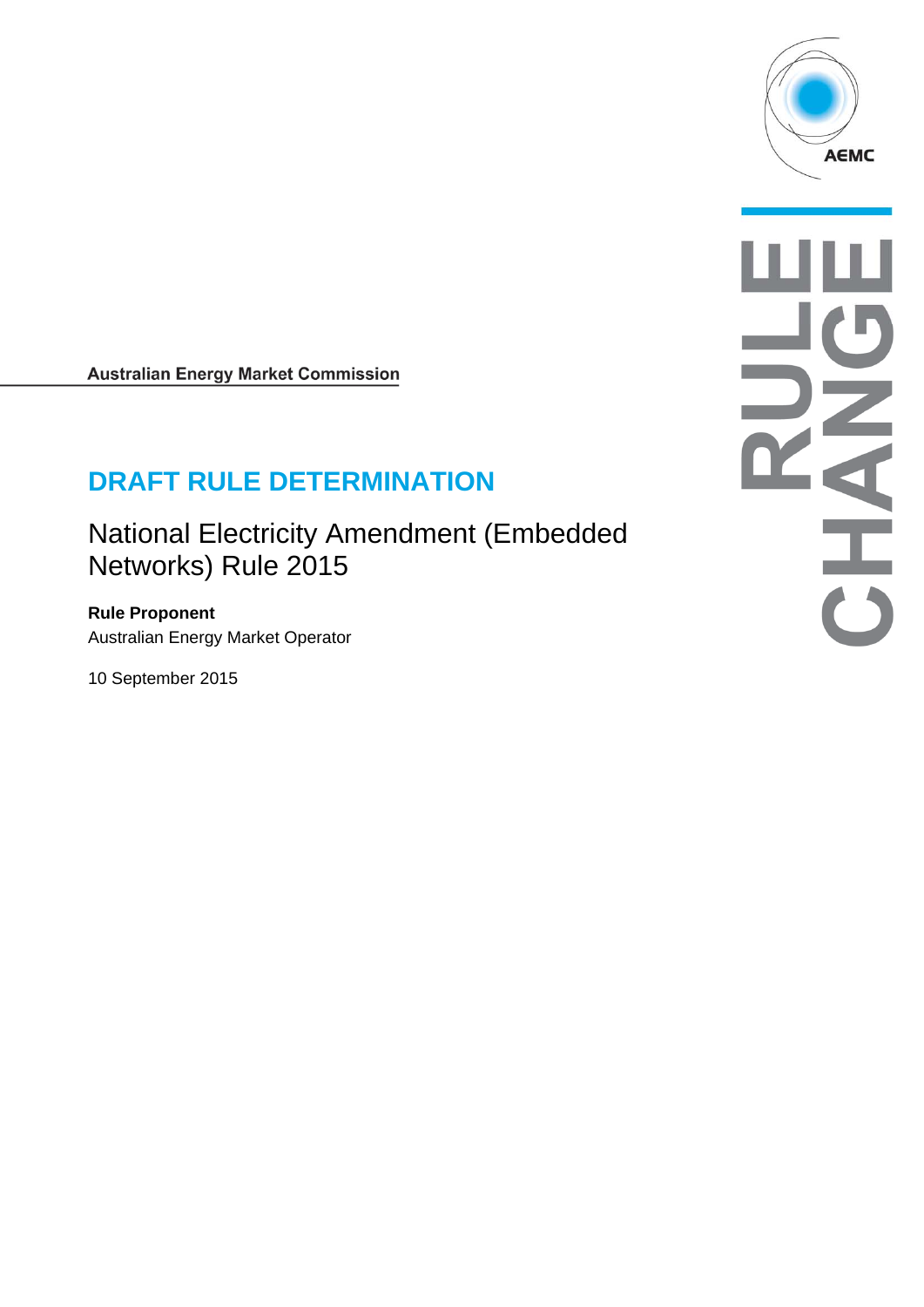#### **Inquiries**

Australian Energy Market Commission PO Box A2449 Sydney South NSW 1235

**E**: aemc@aemc.gov.au **T**: (02) 8296 7800 **F**: (02) 8296 7899

Reference: ERC0179

#### **Citation**

AEMC 2015, Embedded Networks, Draft Rule Determination, 10 September 2015, Sydney

#### **About the AEMC**

The AEMC reports to the Council of Australian Governments (COAG) through the COAG Energy Council. We have two functions. We make and amend the national electricity, gas and energy retail rules and conduct independent reviews for the COAG Energy Council.

This work is copyright. The Copyright Act 1968 permits fair dealing for study, research, news reporting, criticism and review. Selected passages, tables or diagrams may be reproduced for such purposes provided acknowledgement of the source is included.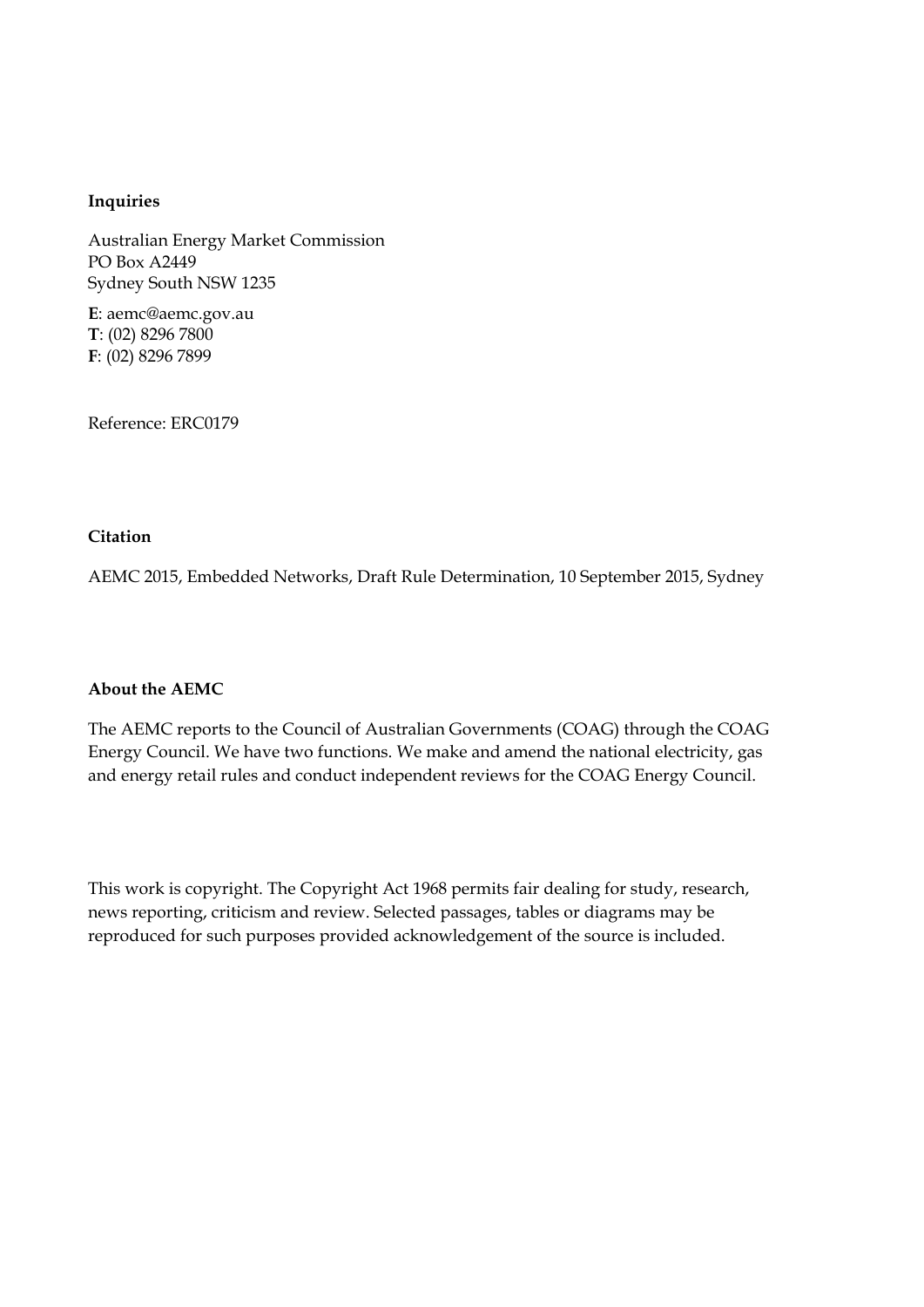# **Summary**

The Australian Energy Market Commission (the Commission or AEMC) has made a draft rule that seeks to clarify the regulatory arrangements for embedded networks and reduce the barriers to embedded network customers accessing retail market offers. Embedded networks are private networks which serve multiple premises and are located within, and connected to, a distribution or transmission system in the National Electricity Market. Common examples of embedded networks include shopping centres, retirement villages, caravan parks, apartment blocks and office buildings.

This draft rule determination also recommends a number of changes to jurisdictional regulations, the Australian Energy Regulator's network and retail exemption guidelines, and the consideration of changes to the National Energy Retail Rules to further reduce the barriers to embedded network customers accessing retail market offers.

The objective of these reforms is to empower embedded network customers to participate in the electricity market by allowing them to choose the products, services and suppliers of retail electricity services that suit them best.

The AEMC has made this draft rule determination in response to a rule change request from the Australian Energy Market Operator (AEMO). The rule change request stemmed from recommendations in the AEMC's reviews on Power of Choice and Energy Market Arrangements for Electric and Natural Gas Vehicles.1 The interaction between this rule change process and other Power of Choice projects is explained in Chapter 8 of this draft rule determination.

The draft rule and draft rule determination relate to the AEMC's strategic priority of empowering consumers to participate in all parts of the energy supply chain where they desire to do so. The objective is to reduce the barriers to embedded network customers choosing the products, services and provider of retail services that suit them best.

### *A new regulatory framework for embedded networks*

<u>.</u>

The regulatory framework regarding embedded networks is complex and depends on the interaction of various legal instruments as well as actions of the AEMC, AEMO and AER.

The changes to the National Electricity Rules set out in the draft rule will trigger changes in the relevant AEMO procedures and the AER's network exemption guideline. Together, these amendments will create, clarify the activities of, and specify which embedded network operators are required to appoint a new accredited provider – an embedded network manager. This new entity has been created to enable an

<sup>1</sup> AEMC, Final Report, Power of Choice Review - Giving Consumers Options in the way they use Electricity, November 2012 and AEMC, Final Advice, Energy Market Arrangements for Electric and Natural Gas Vehicles, December 2012 .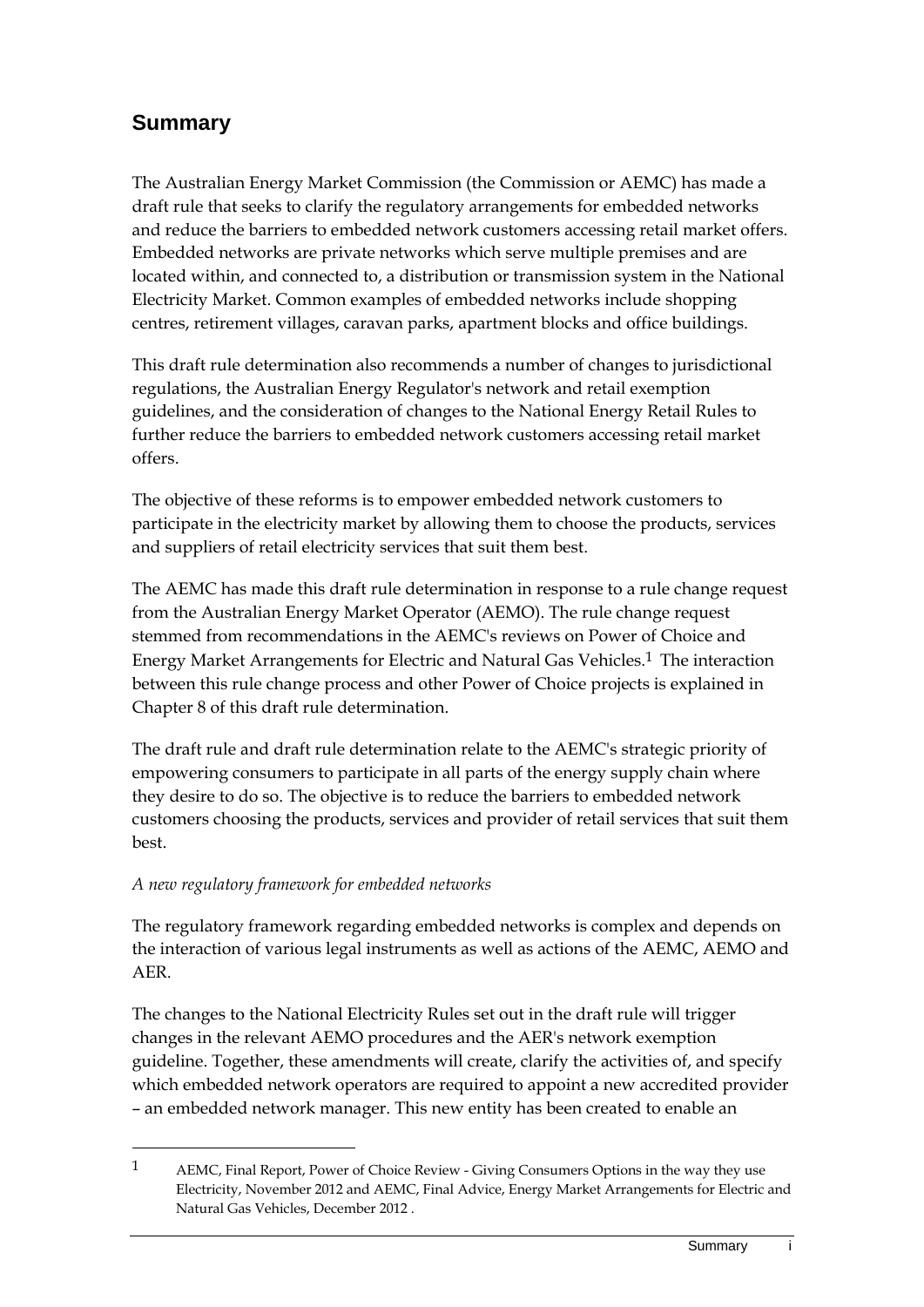embedded network customer to more readily access the competitive retail market and select an electricity service suitable for their needs.

The Commission has also recommended separate but supporting changes to the AER's network and retail exemption guidelines, state and territory legislation, and the consideration of changes to the National Energy Retail Rules.

The various facets of the new embedded networks regulatory framework are set out in Figure 1 below.

| <b>AEMC</b>                                                                                                                               | <b>AER</b>                                                          | <b>AEMO</b>                                       | <b>State and territory</b><br>governments                                     |
|-------------------------------------------------------------------------------------------------------------------------------------------|---------------------------------------------------------------------|---------------------------------------------------|-------------------------------------------------------------------------------|
| National Electricity Rules<br>create the embedded<br>network manager                                                                      | Network exemption<br>guideline for<br>embedded network<br>operators | Procedures for<br>embedded<br>network<br>managers | Policies and laws<br>impacting on access<br>to a competitive<br>retail market |
| National Energy Retail<br>Rules to clarify the roles of<br>the embedded network<br>operator, embedded<br>network manager and<br>retailer. | Retail exemption<br>guideline for<br>embedded network<br>operators  |                                                   |                                                                               |

**Figure 1 Embedded networks regulatory framework** 

The framework illustrated above sits behind the day to day activities in providing electricity services to an embedded network customer.

For an embedded network customer that purchases electricity services from an embedded network operator, the new embedded network manager will be able to assist in them accessing the competitive retail market. From the customer's point of view, the relationships relevant to actively participating in the competitive electricity retail market will be with:

- the embedded network operator, who will continue to operate and maintain the embedded network;
- the embedded network manager, who will assist the customer in obtaining offers from authorised retailers as well as obtaining an AEMO recognised meter; and
- the retailer, who will provide electricity services.

For an embedded network customer who remains purchasing electricity services from an embedded network operator, there will continue to be no need to interact with either an embedded network manager or a retailer.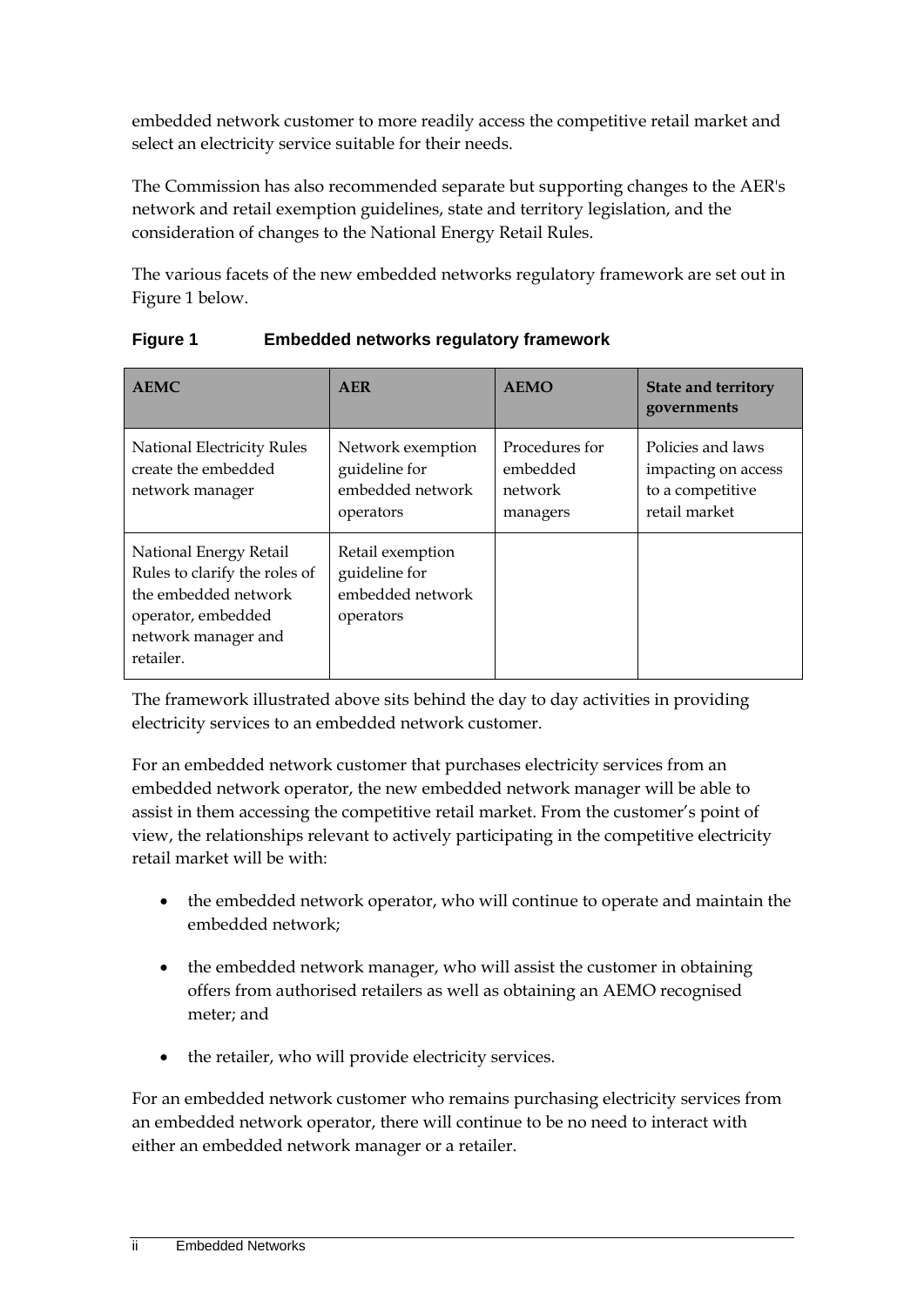#### *The draft rule*

The draft rule is a more preferable rule. It responds to concerns that the National Electricity Rules are unclear and create barriers to customers within embedded networks accessing retail market offers for their electricity services.

The draft rule is largely consistent with AEMO's proposed rule, including the creation of a new accredited provider role in the National Electricity Rules – the embedded network manager – to perform the market interface functions that link embedded network customers to the electricity market systems. A key difference from AEMO's proposed rule is that the draft rule includes a more flexible approach to deciding which embedded network operators are required to appoint an embedded network manager.

#### *Benefits of the draft rule*

The draft rule is expected to:

- Promote competition in the retail market for electricity services for customers within embedded networks by decreasing the barriers to embedded network customers accessing retail market offers. Retail competition in these markets will be likely to lead to lower prices and a greater range of products and services for embedded network customers in the long run.
- Provide a clear, understandable and transparent regulatory framework for embedded networks. The draft rule removes the ambiguity in the current regulatory arrangements by identifying and assigning the market interface functions for embedded network customers to embedded network managers. This will enable embedded network customers to more readily access the competitive retail market for electricity services. This is likely to promote confidence in the regulatory framework which should encourage authorised retailers to participate in the supply of retail services to customers within embedded networks.
- Minimise compliance costs and administrative burden for stakeholders by:
	- providing an open market for the provision of embedded network management services by allowing any party (including an embedded network operator) which meets AEMO's accreditation requirements to provide embedded network management services. This will provide embedded network operators with a wide choice of suppliers of embedded network management services, including the option of performing the functions themselves;
	- aligning implementation obligations with those proposed in the AEMC's Expanding Competition in Metering and Related Services rule change to allow for the changes to systems, procedures and accreditation processes to be streamlined. The implementation timeframes for any rules arising from either the Meter Replacement Processes rule change or the AEMC's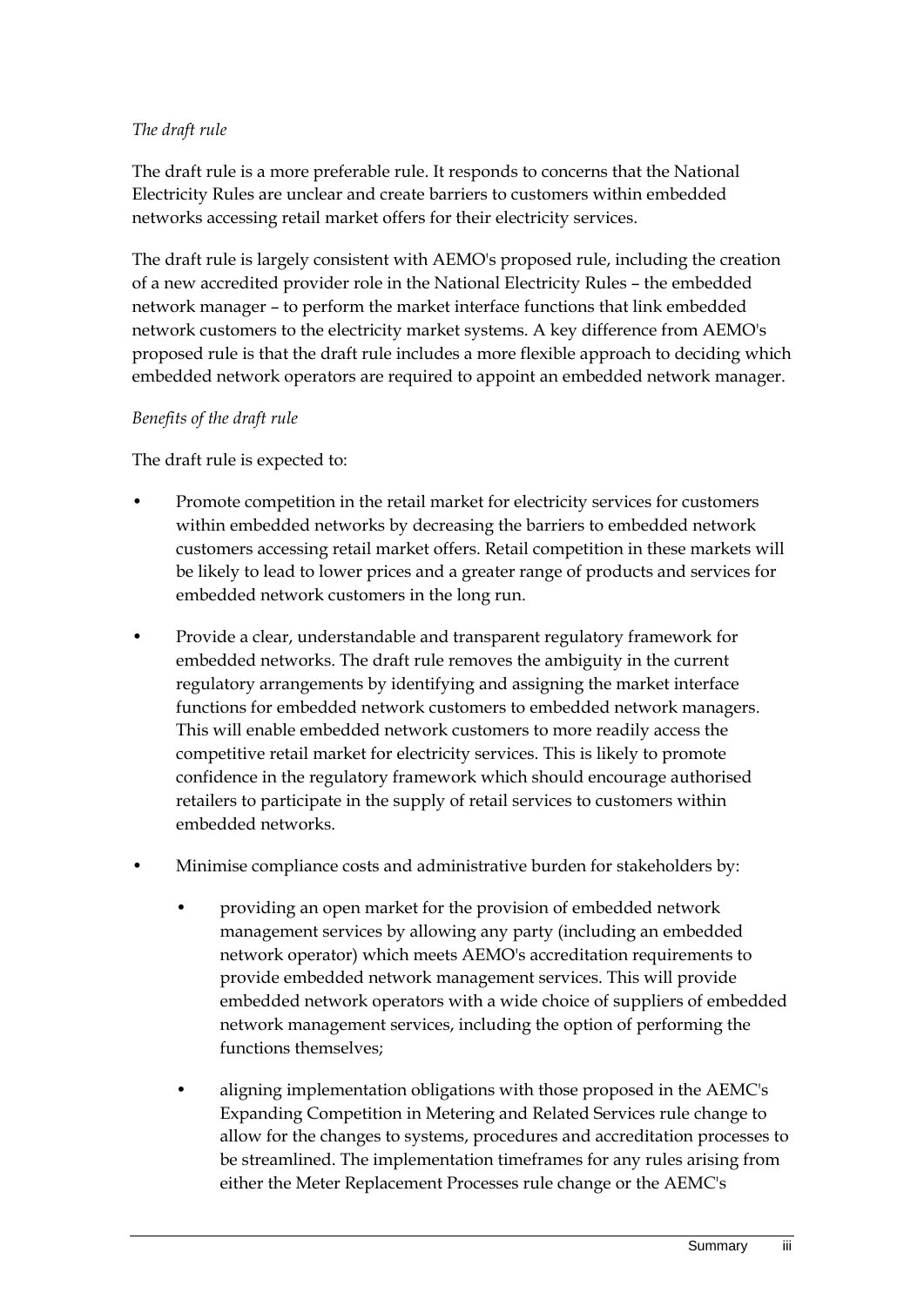Implementation Advice on the Shared Market Protocol are also expected to be aligned with these timeframes; and

• allowing the Australian Energy Regulator to determine which embedded network operators are required to appoint an embedded network manager taking into account the costs and benefits of doing so.

#### *Benefits of the new embedded network framework*

The benefits of the draft rule will be enhanced through implementation of a number of recommended changes to jurisdictional regulations, the AER's network and retail exemption guidelines. Further benefits may emerge following the consideration, and implementation, of changes to the National Energy Retail Rules. Notably, the Commission recommends:

- changes to jurisdictional regulations to remove the barriers to embedded network customers accessing retail market offers; and
- changes to the AER's network exemption guideline to reduce the barriers to customers accessing retail market offers by aligning metering standards within and outside embedded networks and allowing embedded network customers to compare offers from embedded network operators to authorised retailers; and
- consideration of changes to the National Energy Retail Rules to clarify the relationships between, and obligations on, authorised retailers, embedded network customers and embedded network operators.

#### *Implementation*

The draft rule also sets out a detailed schedule to implement the new embedded networks framework. This is displayed in Table 1.

| Date             | <b>Action</b>                                                                                                     |
|------------------|-------------------------------------------------------------------------------------------------------------------|
| 17 December 2015 | AEMC to publish final determination and rule                                                                      |
| 1 September 2016 | AEMO to finalise systems and procedures changes                                                                   |
| 1 December 2016  | AER to finalise ring fencing and network and reselling<br>exemption guidelines                                    |
| 1 March 2017     | AEMO to finalise embedded network manager services<br>level (and accreditation) procedures                        |
| 1 December 2017  | Final rule commences, requiring specified embedded<br>network operators to appoint an embedded network<br>manager |

#### **Table 1 Embedded networks implementation schedule**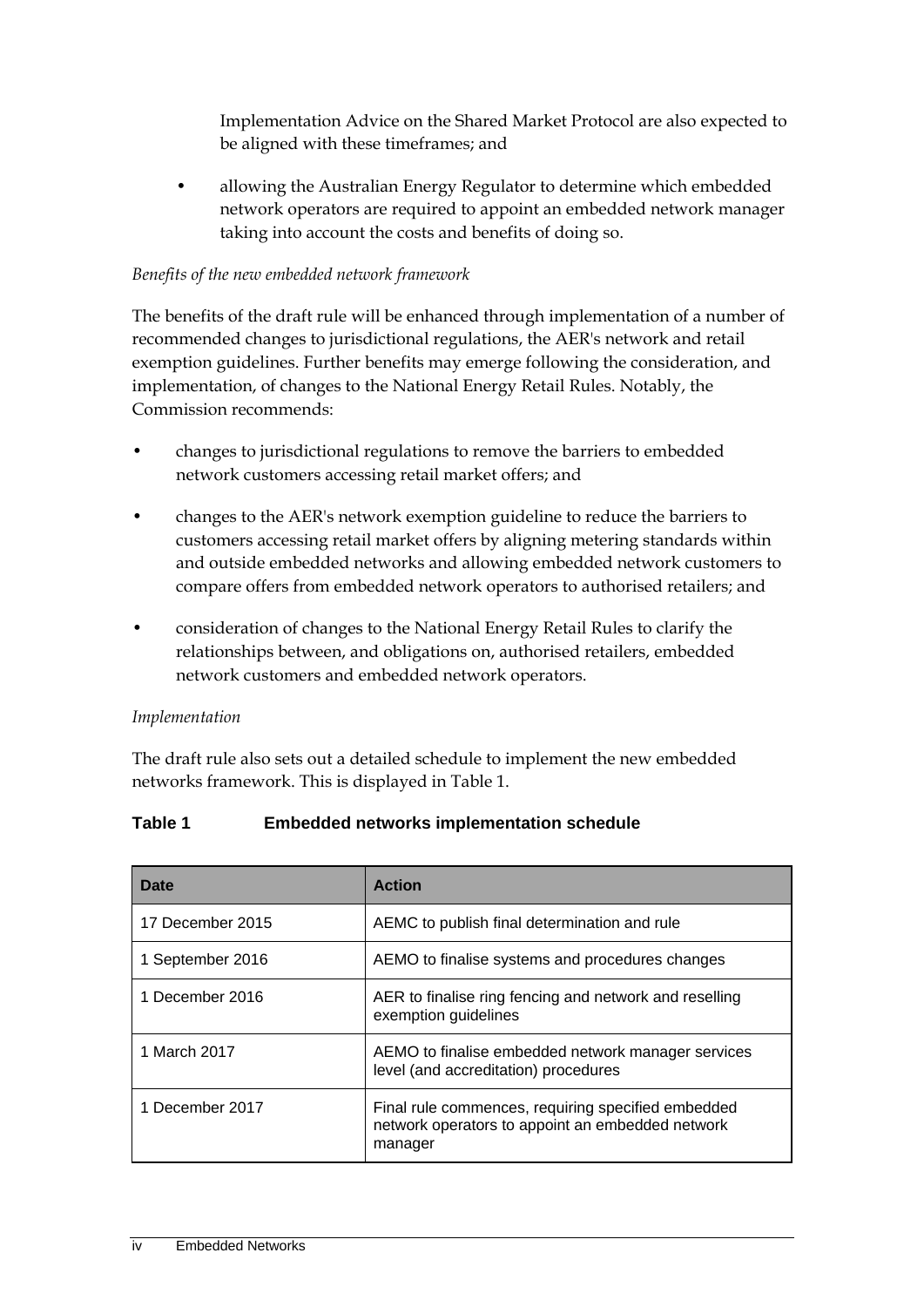The application of this implementation schedule will see the final rule take effect in Victoria, NSW and South Australia. Its application in Queensland, Tasmania and the ACT is dependent upon those governments making relevant legal changes to recognise the metering and other arrangements used in embedded networks.

In order to incorporate any amendments to the National Electricity Rules resulting from the Competition in Metering final rule determination, which is proposed to be published on 26 November 2015, the Commission has extended the time to make the Embedded Networks final rule determination by two weeks to 17 December 2015.2

The Commission invites submissions on this draft rule determination, including the draft rule, by 22 October 2015.

1

<sup>2</sup> For information on the Competition in Metering timeframes see: AEMC, Information sheet, Extension of time for final rule on provision of metering services, 2 July 2015, p.1.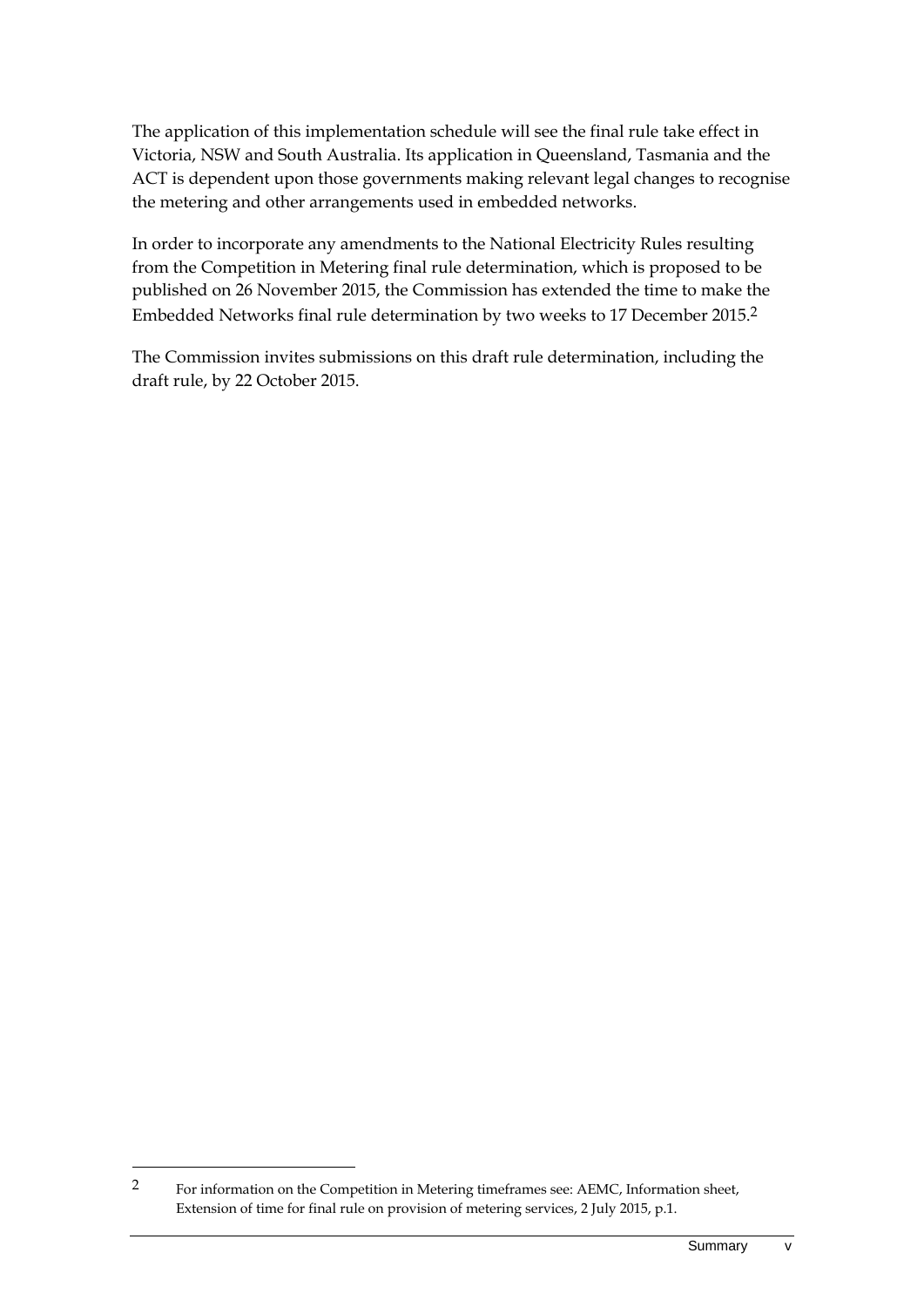# **Contents**

| $\mathbf{1}$   |     |                                                                                     |
|----------------|-----|-------------------------------------------------------------------------------------|
|                | 1.1 |                                                                                     |
|                | 1.2 |                                                                                     |
|                | 1.3 |                                                                                     |
|                | 1.4 |                                                                                     |
|                | 1.5 |                                                                                     |
|                | 1.6 |                                                                                     |
|                | 1.7 |                                                                                     |
| $\overline{2}$ |     |                                                                                     |
|                | 2.1 |                                                                                     |
|                | 2.2 |                                                                                     |
|                | 2.3 |                                                                                     |
|                | 2.4 |                                                                                     |
| 3              |     |                                                                                     |
|                | 3.1 |                                                                                     |
|                | 3.2 |                                                                                     |
|                | 3.3 | Potential benefits of retail competition to embedded network customers  16          |
|                | 3.4 |                                                                                     |
|                |     |                                                                                     |
|                | 4.1 |                                                                                     |
|                | 4.2 |                                                                                     |
|                | 4.3 |                                                                                     |
| 5              |     |                                                                                     |
|                | 5.1 | Market interface functions required to facilitate access to retail market offers 34 |
|                | 5.2 |                                                                                     |
|                | 5.3 |                                                                                     |
|                | 5.4 |                                                                                     |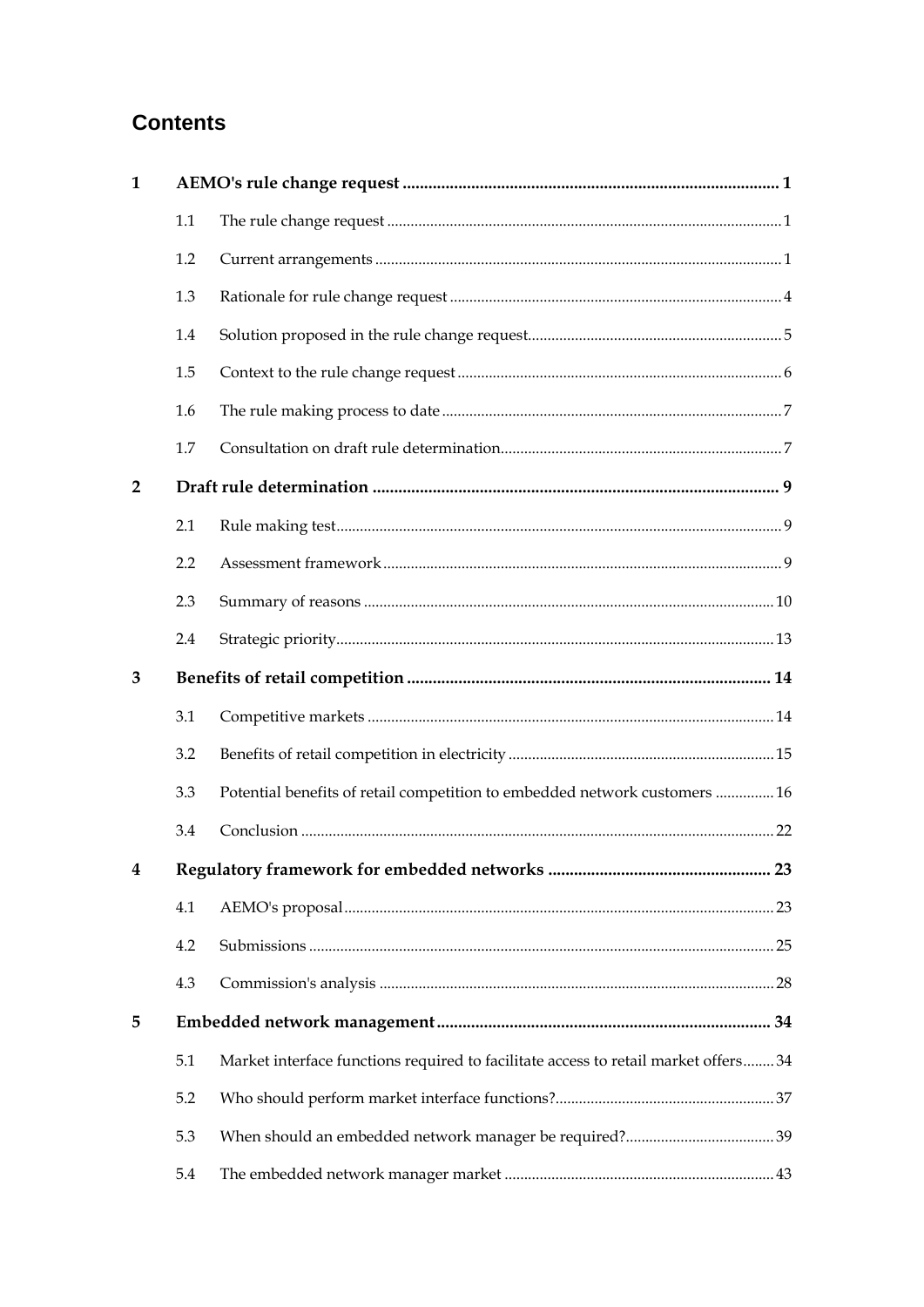| 6            |     |  |  |  |
|--------------|-----|--|--|--|
|              | 6.1 |  |  |  |
|              | 6.2 |  |  |  |
| 7            |     |  |  |  |
| 8            |     |  |  |  |
|              | 8.1 |  |  |  |
|              | 8.2 |  |  |  |
|              | 8.3 |  |  |  |
|              |     |  |  |  |
| A            |     |  |  |  |
| B            |     |  |  |  |
|              | B.1 |  |  |  |
|              | B.2 |  |  |  |
|              | B.3 |  |  |  |
|              | B.4 |  |  |  |
| $\mathsf{C}$ |     |  |  |  |
|              | C.1 |  |  |  |
|              |     |  |  |  |
|              |     |  |  |  |
|              |     |  |  |  |
|              | C.2 |  |  |  |
|              |     |  |  |  |
|              |     |  |  |  |
|              |     |  |  |  |
|              |     |  |  |  |
|              |     |  |  |  |
| D            |     |  |  |  |
|              | D.1 |  |  |  |
|              | D.2 |  |  |  |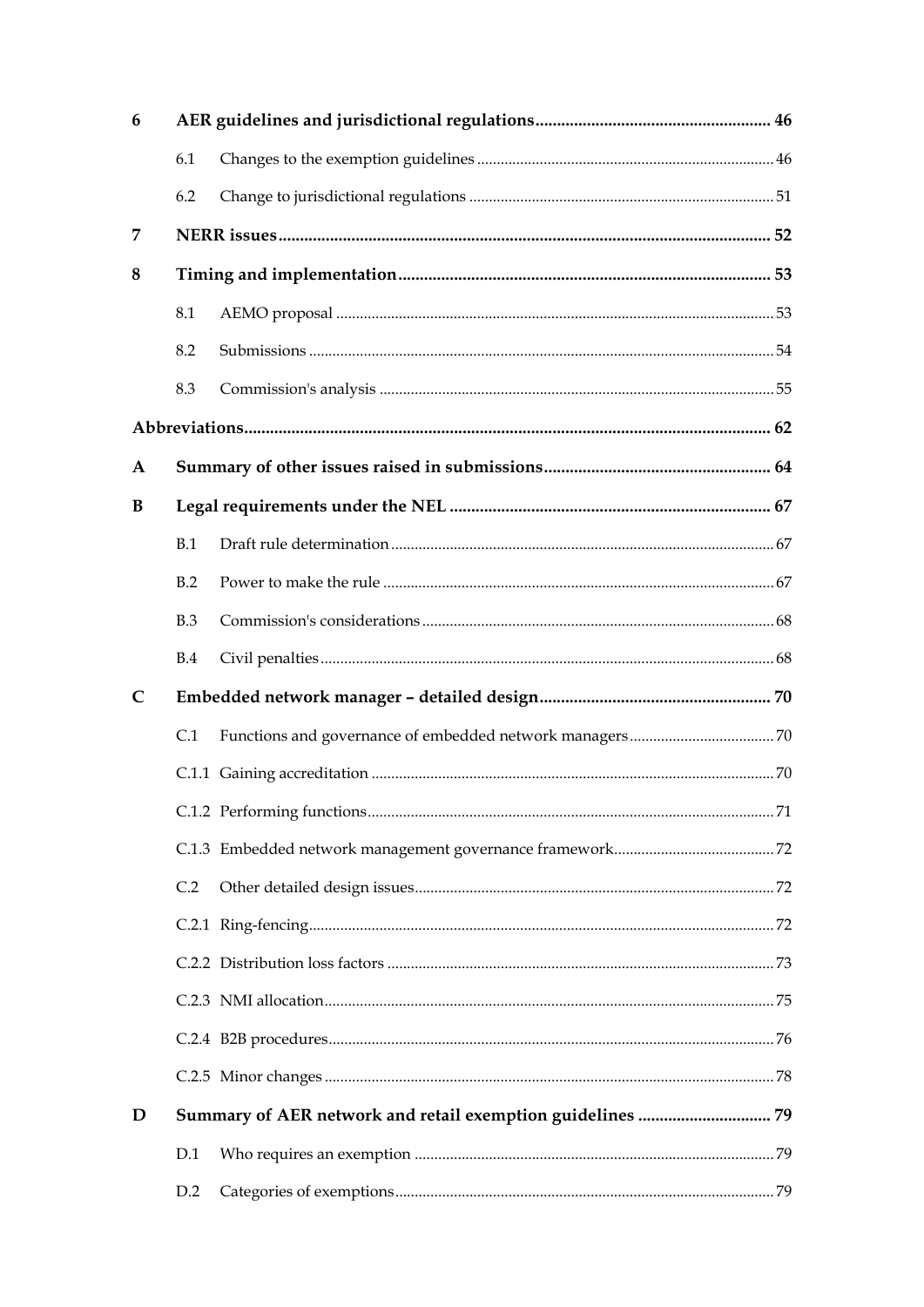| F |     |  |
|---|-----|--|
| E |     |  |
|   | D.4 |  |
|   | D.3 |  |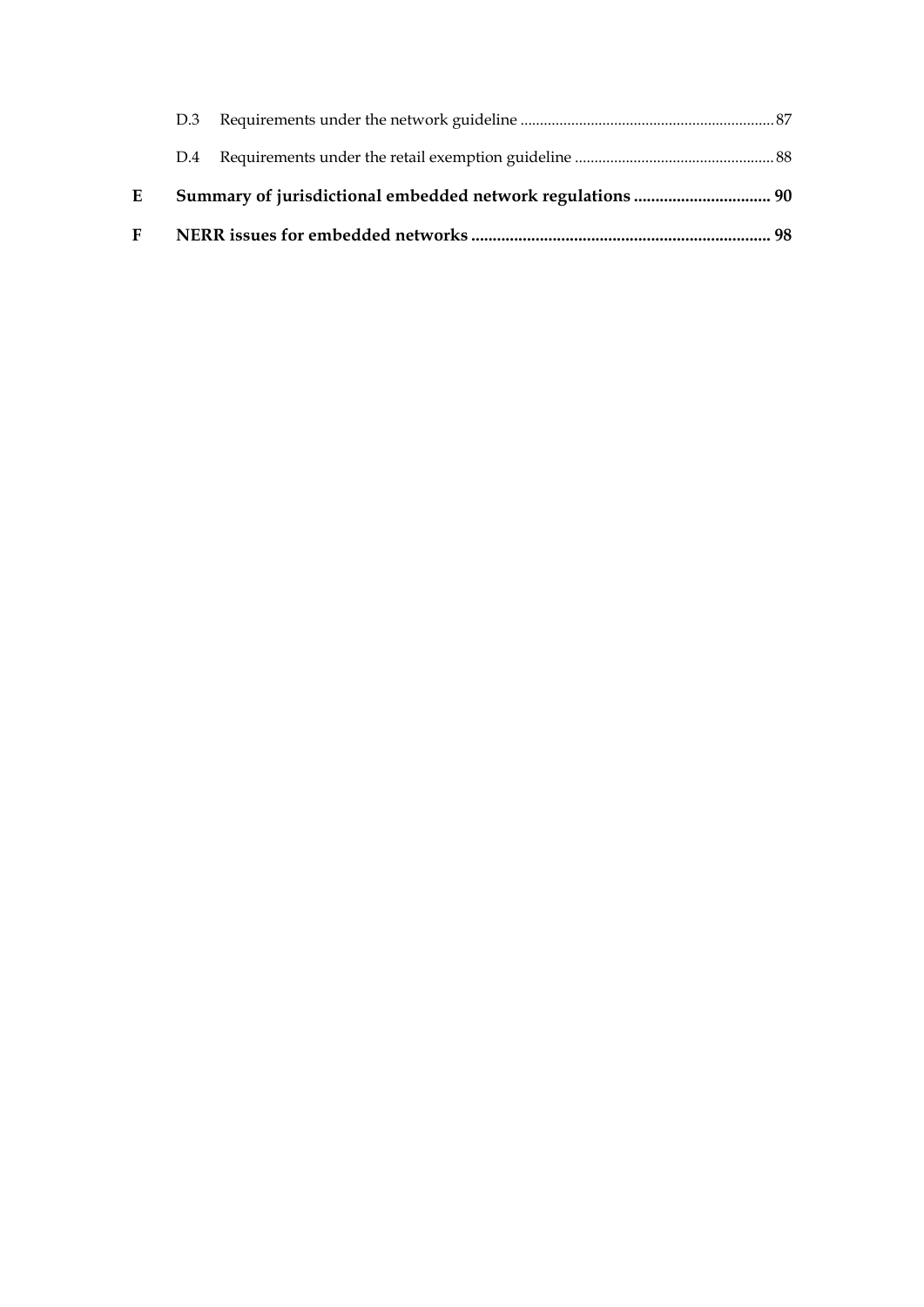# **1 AEMO's rule change request**

### **1.1 The rule change request**

On 2 October 2014, AEMO submitted a rule change request to the AEMC proposing amendments to the regulation of embedded networks within the National Electricity Market (NEM).

AEMO seeks to clarify the metering and other arrangements that apply to embedded networks and reduce the barriers to embedded network customers accessing retail market offers. AEMO anticipated that this would promote competition by allowing customers within embedded networks to choose whether to be supplied energy and related services by the provider of the embedded network or by an authorised retailer participating in the NEM.

### **1.2 Current arrangements**

#### **1.2.1 Current operation of embedded networks**

Embedded networks are private networks which serve multiple premises and are located within, and connected to, a distribution or transmission system in the NEM. Common examples of embedded networks include shopping centres, retirement villages, caravan parks, apartment blocks and office buildings.

Figure 1.1 shows an embedded network (within a distribution network) and contrasts the responsibilities of various parties to customers within and outside of embedded networks.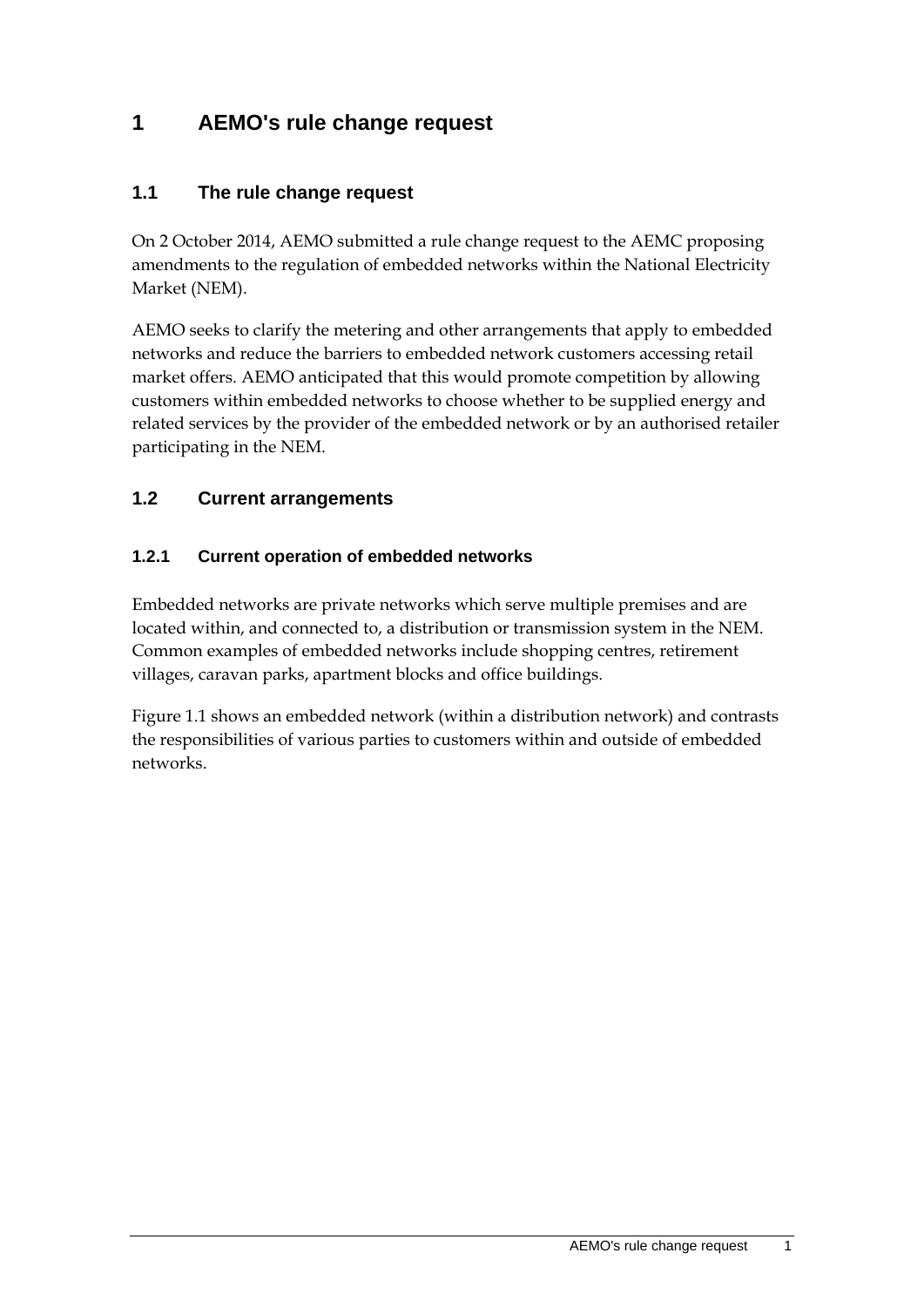



Source: AEMO Rule change request, September 2014, p.14

The standard arrangements for customers in the NEM are displayed on the left of Figure 1.1. The NEM registered local network service provider (LNSP) owns and operates the distribution network which connects directly to the customers' premises. Customers choose between retail market offers from NEM authorised retailers. Metering services, including installation, maintenance and meter reading are provided by accredited providers, as arranged by the responsible person – the retailer or LNSP – relevant to the specific connection point.

The network arrangements and the responsibilities of market participants within embedded networks are different. While the LNSP is responsible for electricity supply to the parent connection point (as it is on the LNSP's network), it is not responsible for supply to customers within the embedded network. Instead, any assets beyond the parent connection point are owned and operated by the embedded network owner and embedded network operator respectively. These parties are not NEM registered network service providers (NSPs) and are not subject to economic regulation by the AER.

There are two possible arrangements for the provision of retail and metering services to customers within embedded networks. One arrangement, displayed on the far right of Figure 1.1, is that retail and metering services are provided by the embedded network operator, who is not an authorised retailer or accredited provider. This type of arrangement is known as "off-market" activity because the customers are not visible in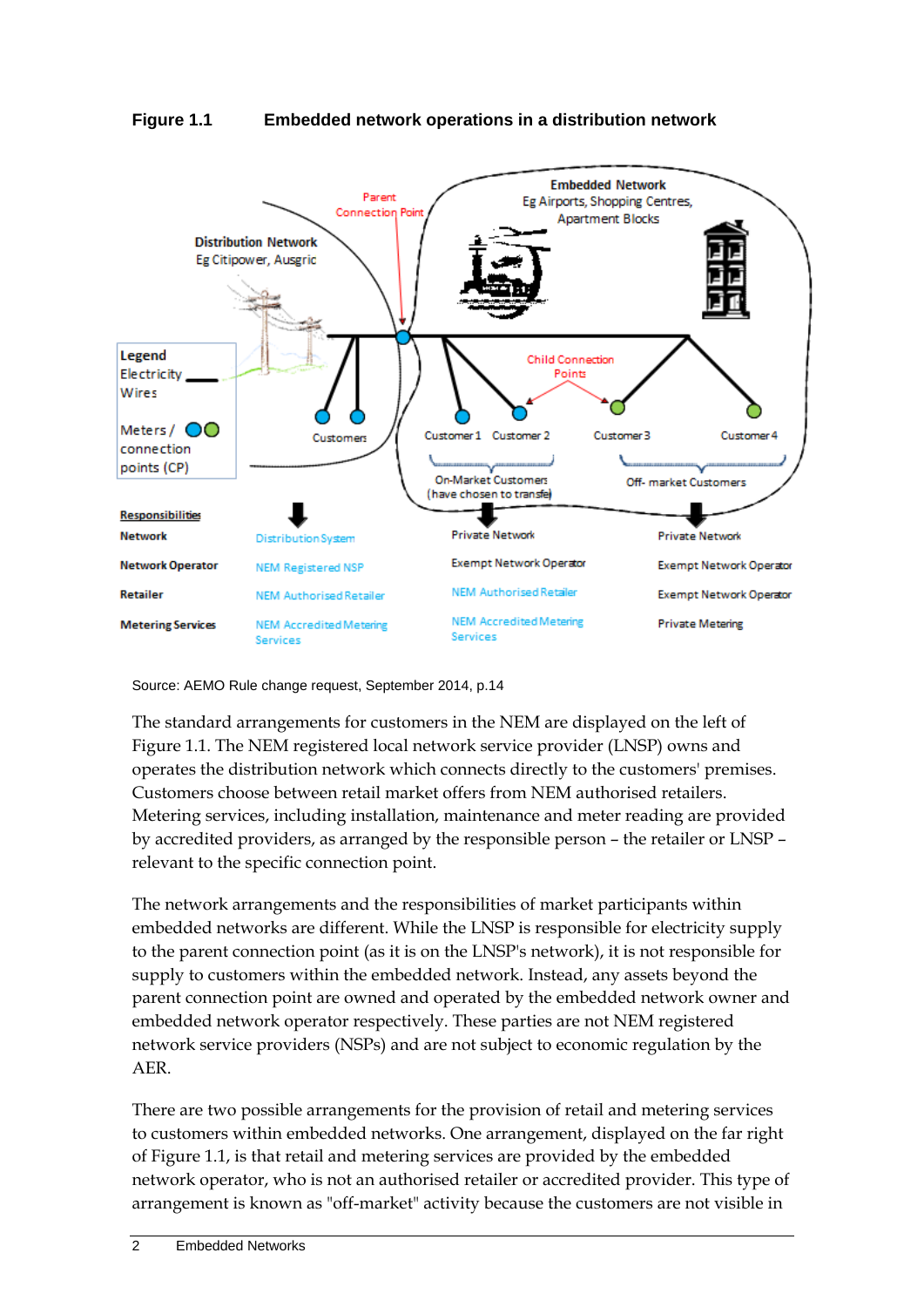the NEM systems or to AEMO or NEM participants. From discussion with stakeholders the Commission understands this is currently the arrangement for the majority of embedded network customers.

In the second arrangement, as displayed in the middle of Figure 1.1, customers have chosen an authorised retailer instead of the embedded network operator as their retailer. Customers are still provided with network services by the embedded network operator. This type of arrangement is called "on-market" activity because the customers are included in the NEM market systems and are visible to AEMO and NEM participants.

Where an off-market customer within an embedded network elects to become on-market, the customer must still pay the embedded network operator for the provision of network services. Typically this will occur by the customer paying the embedded network operator directly, but in some cases the retailer and the embedded network operator will co-ordinate to allow the customer to pay a single invoice to the retailer for network and energy services. The retailer then passes on the network component to the embedded network operator.

Network charges to embedded network customers consist of embedded network operators passing on charges from LNSPs for the provision of network services to the parent connection point. Embedded network operators do not charge for provision of the embedded network through electricity charges. To charge for the embedded network the embedded network operator would require a formal determination by the AER under Chapter 6 of the NER.3

### **1.2.2 NER and NERR arrangements**

There is currently no specific reference in the National Electricity Law (NEL), National Electricity Rules (NER), National Energy Retail Law (NERL) or National Energy Retail Rules (NERR) to embedded networks. Instead, to be able to provide network and/or retail services embedded network operators must gain (or be eligible for) exemption from registration as a NSP and/or authorisation as a retailer from the AER. Embedded network operators must then comply with the terms and conditions of these exemptions under the AER's Electricity Network Service Provider Registration Exemption Guideline (the network exemption guideline) and Retail Exempt Selling Guideline (the retail exemption guideline).

Embedded network operators and their agents are also subject to a number of jurisdiction specific requirements.

### **1.2.3 The exemption framework**

1

The AER has discretion over the kinds of network service provider and retail exemptions and the conditions that apply to each kind of exemption.

<sup>3</sup> AER, Electricity Network Service Provider Registration Exemption Guideline, August 2013, p.36.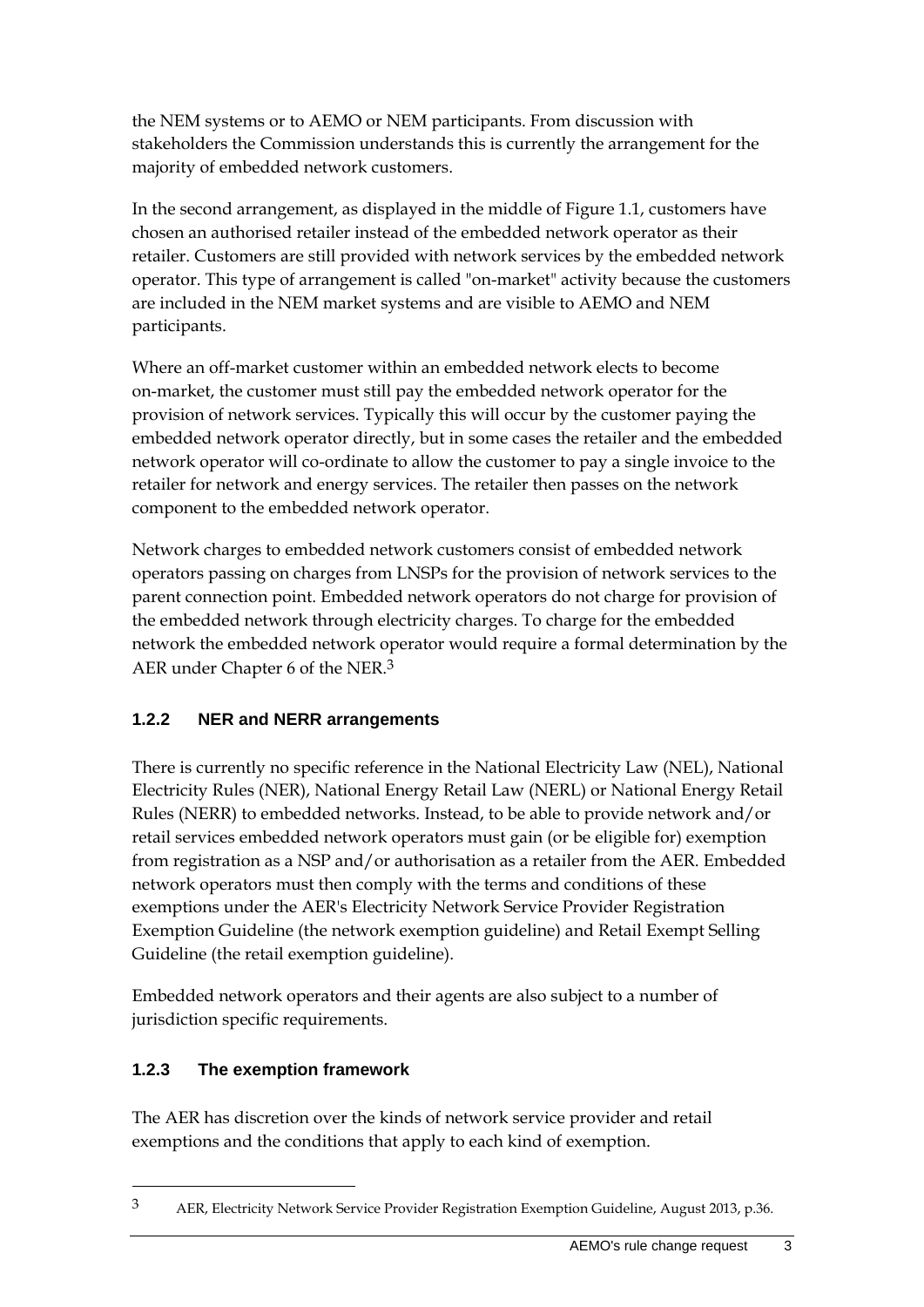The AER has split both network and retail exemptions into three classes; deemed, registrable and individual. Within these classes there are many kinds of exemptions for different types of embedded networks.

Each kind of exemption is subject to particular conditions. The conditions of exemption generally relate to safety, access to dispute resolution, network pricing, information provision, metering, consumer protections and access to competition.

Appendix D provides information on the kinds of network and retail exemptions and the conditions that apply to them.

### **1.2.4 Jurisdictional arrangements**

Victoria, New South Wales (NSW) and South Australia (SA) currently have regulatory frameworks which allow for embedded network customers to access to retail market offers. In Queensland, Tasmania and the Australian Capital Territory (ACT) embedded network customers need a direct connection to the local distribution network if they want access to retail market offers. This may require significant changes to the wiring within the embedded network, the costs of which would be borne by the customer. Appendix E sets out the legislative instruments and policy decisions in each jurisdiction that influence embedded network customer access to retail market offers.

### **1.3 Rationale for rule change request**

AEMO has identified three sets of issues with the current regulation of embedded networks that pose a barrier to customers accessing retail market offers.

- 1. The NER does not make it clear who has the obligation to support NEM activities for customers within embedded networks that are on-market or are off-market and are seeking to become on-market. This includes:
	- (a) Who assigns embedded network customers a national metering identifier (NMI) when they seek to go on-market?
	- (b) Who has the obligation to set up and maintain the market settlement and transfer solutions (MSATS) standing data for an embedded network?
	- (c) Who performs the NEM processes for the transfer of embedded network customers between retailers, particularly between the embedded network operator and an authorised retailer?
	- (d) Who has access to embedded network customers' metering data?
- 2. The terms and conditions of the AER's exemption guidelines do not fully facilitate customers accessing retail market offers because:
	- (a) The bills that embedded network operators provide off-market customers are not required to be separated into network and retail components,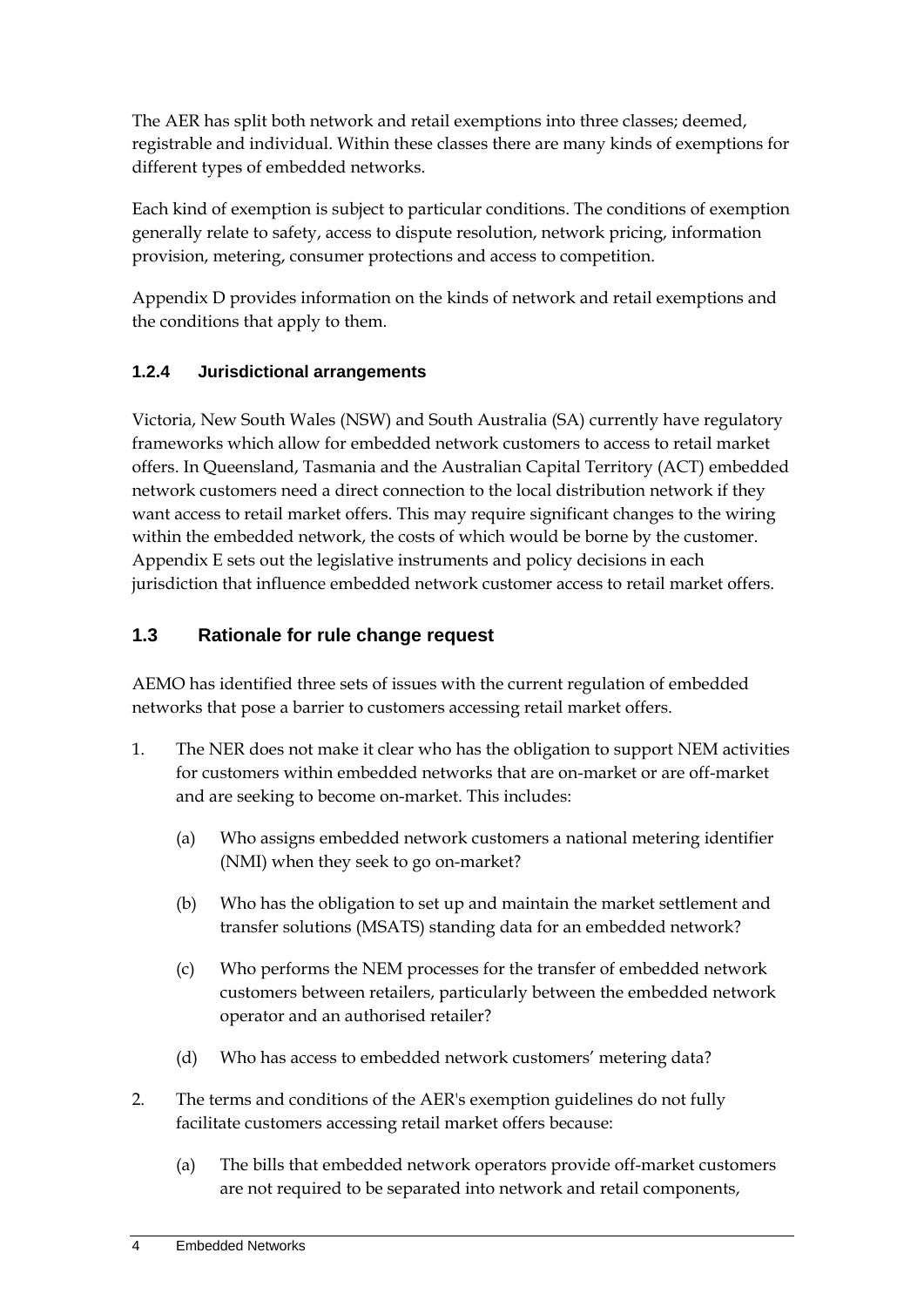making it difficult for off-market customers to compare offers from retailers, which only include retail services, to offers from embedded network operators, which can include network and retail services; and

- (b) The meter inspection, reading and testing standards for off-market embedded network customers are lower than for on-market customers, making it more likely off-market customers will need to purchase a new meter to go on-market.
- 3. Jurisdictional regulations create barriers to embedded network customers accessing retail market offers. Notably:
	- (a) Queensland, Tasmania and the ACT have not designed regulatory arrangements to facilitate the parent-child metering arrangements that are necessary for embedded network customers to access retail market offers; and
	- (b) The regulatory arrangements which allow access to retail market offers in NSW, SA and Victoria are inconsistent.

### **1.4 Solution proposed in the rule change request**

AEMO proposed to create a new category of accredited provider – an embedded network manager – to manage embedded network customers in the NEM.

Under the proposed rule the AER would only be permitted to grant an embedded network operator a registrable or individual exemption from the requirement to be registered as a network service provider if an embedded network manager has been appointed for the embedded network.<sup>4</sup>

AEMO expects that the embedded network manager would facilitate the transfer of customers between the embedded network operator and authorised retailers. This includes carrying out the functions within MSATS and the Business to Business (B2B) procedures that are performed by registered network service providers, authorised retailers and accredited providers for customers outside of embedded networks.5

AEMO also recommended that the AER amend its network exemption guideline to require unbundling of embedded network customers' bills and increase the meter reading, testing and inspection standards for embedded networks to the same as those in place for the rest of the NEM. AEMO considered these requirements will make it easier for embedded network customers to compare offers from retailers and embedded network operators and reduce the likelihood of embedded network customers needing to purchase a new meter if they choose to go on-market.6

<u>.</u>

6 ibid.

<sup>4</sup> AEMO, National Electricity Rule Change Request – Embedded Networks, September 2014, p.4.

<sup>5</sup> ibid.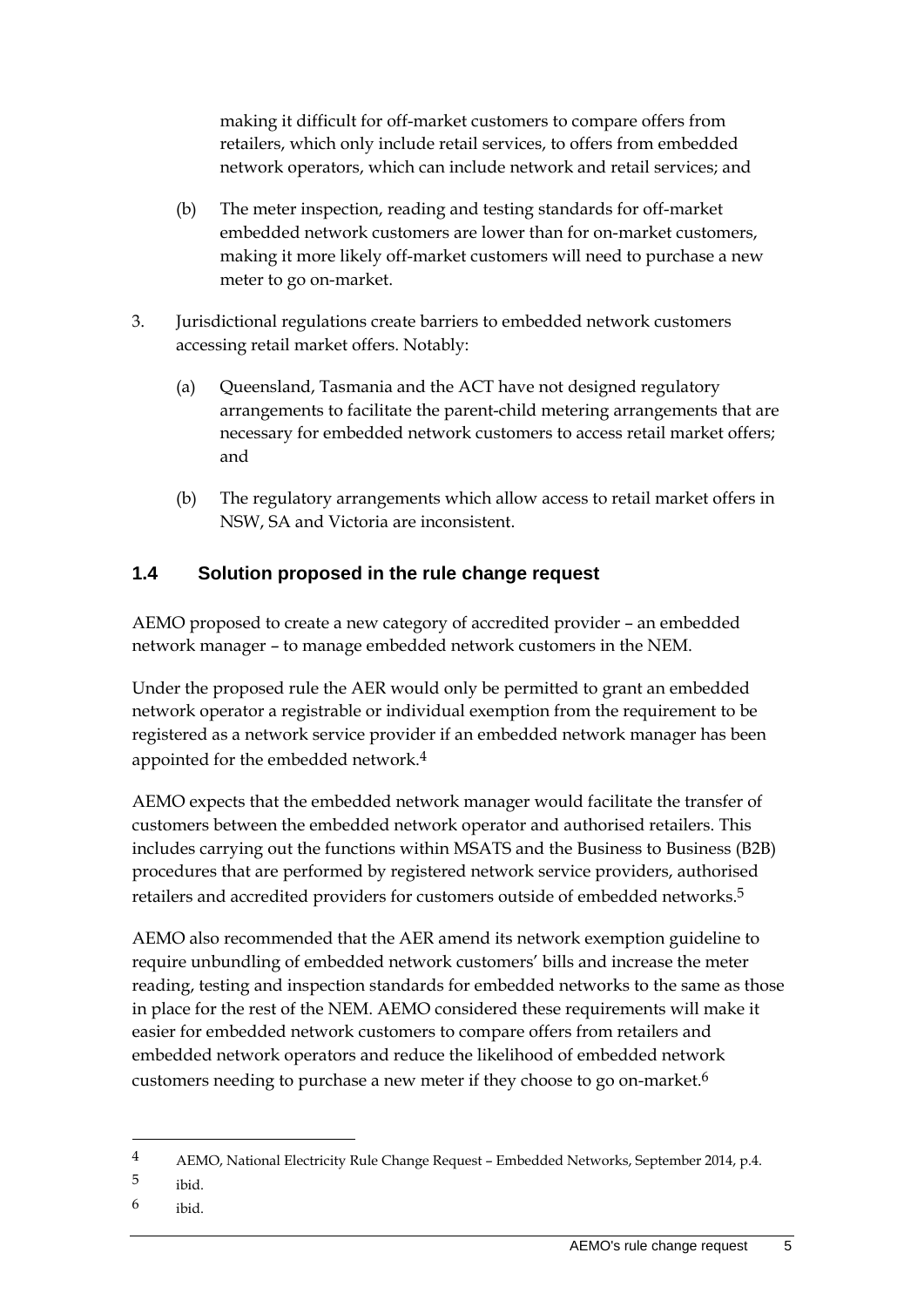AEMO considered that if implemented, the proposed rule will provide clarity regarding the roles and responsibilities of managing embedded networks and provide a framework to facilitate embedded network customers accessing retail market offers.<sup>7</sup>

AEMO expects this would then allow relaxation of the jurisdictional regulations which currently prevent customers from choosing who should supply their electricity. AEMO also anticipates a harmonisation of the regulations in jurisdictions which already permit retailer choice. Such jurisdictional changes are expected to increase the benefits arising from making the proposed rule. However, any such changes to jurisdictional regulations would need to be made by jurisdictions and are not within the scope of this rule change process.8

### **1.5 Context to the rule change request**

### **1.5.1 Background**

The AEMC's final advice on Energy Market Arrangements for Electric and Natural Gas Vehicles made a number of recommendations relating to arrangements that would support multiple trading relationships (MTR) at a single site, and arrangements for embedded networks in the NEM.<sup>9</sup> These recommendations were further noted in the AEMC's Power of Choice final report which set out a substantial reform package for the NEM.<sup>10</sup> The package was intended to provide households, businesses and industry with more opportunities to make informed choices about the way they use electricity and manage their expenditure on electricity.

In regard to embedded networks, the reports recommended changes to clarify the relevant metering and other arrangements, and reduce the barriers to embedded network customers accessing retail market offers.

On 31 July 2013, the Standing Council on Energy and Resources (now the COAG Energy Council) requested AEMO lead the implementation of the MTR and embedded network policy initiatives. Consequently, AEMO, with the support of a stakeholder reference group, developed a high level market design, a detailed market design and a proposed rule for the implementation of these initiatives.11 During the design development process, AEMO separated the embedded network and MTR initiatives and submitted them as separate rule changes to the AEMC on 1 October 2014 and 17 December 2014.

<u>.</u>

<sup>7</sup> ibid.

<sup>8</sup> ibid.

<sup>9</sup> AEMC, Final Advice, Energy Market Arrangements for Electric and Natural Gas Vehicles, December 2012, p.38.

<sup>10</sup> AEMC, Final Report, Power of Choice Review - Giving consumers options in the way they use electricity, November 2012.

<sup>11</sup> The rule change request for the embedded networks initiative includes a proposed rule. The rule change request for the multiple trading relationships initiative does not.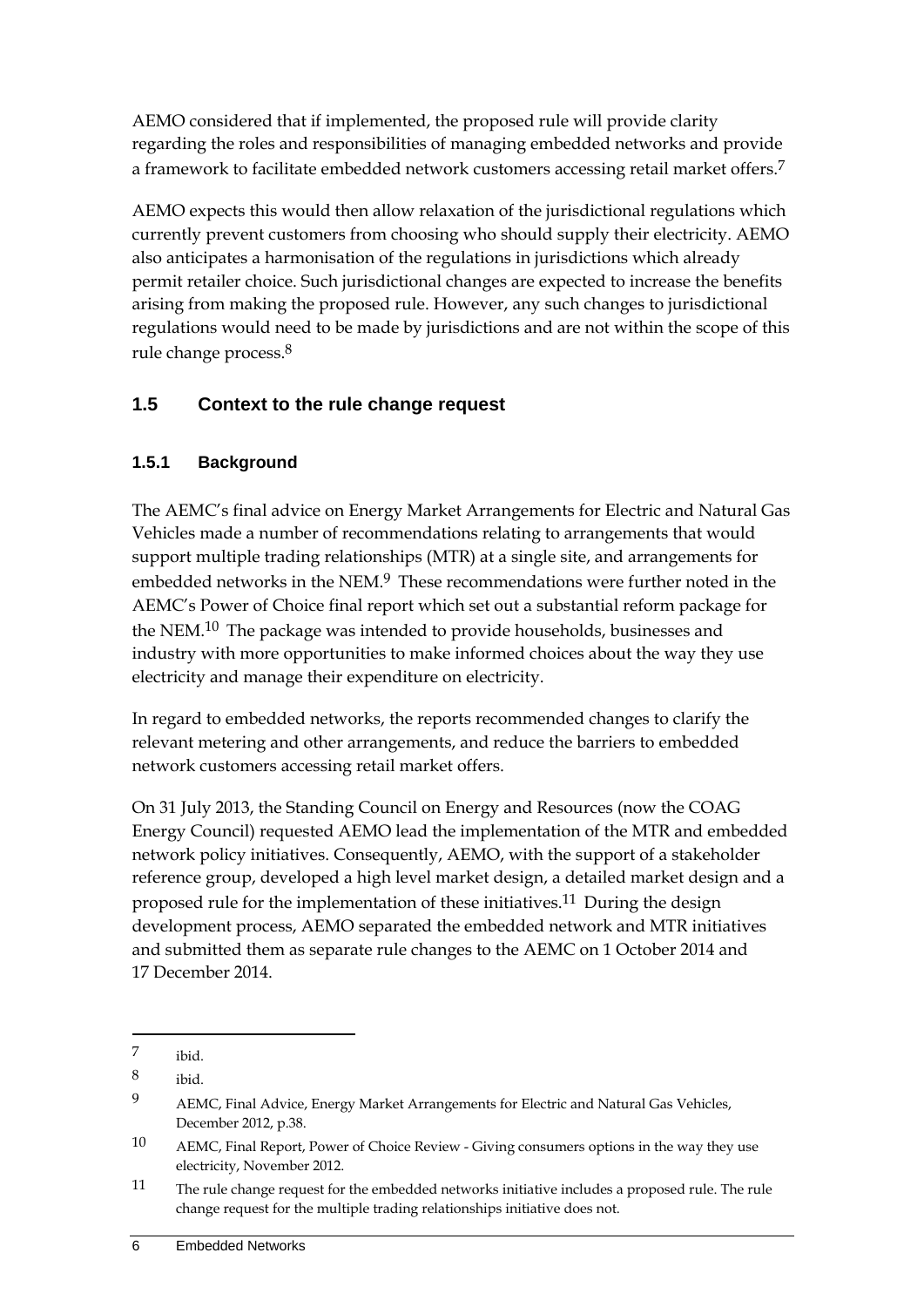### **1.5.2 Related rule changes**

On 26 March 2015 the Commission released a draft rule determination for the Expanding Competition in Metering and Related Services (Competition in Metering) rule change request. The draft rule determination sets out significant proposed changes to the NER and NERR in relation to the provision of metering services to facilitate a market-led approach to the deployment of advanced meters.12

The Competition in Metering draft rule provides for the role and responsibilities of the existing responsible person to be performed by a new type of registered participant – a metering coordinator. Under the draft rule any person can become a metering coordinator subject to satisfying certain market participant registration requirements. Retailers are required to appoint a metering coordinator for their retail customers, except where a large customer has appointed its own metering coordinator. The draft rule also changes the minimum requirements for new and replacement meters for small customers.

There are close linkages between the Competition in Metering rule change and this rule change in terms of policy development, implementation and the draft rule. These linkages are discussed in Chapters 3-8 and Appendix C.

### **1.6 The rule making process to date**

On 21 May 2015, the Commission published a notice advising of its commencement of the rule making process and the first round of consultation in respect of the rule change request.13 A consultation paper identifying specific issues and questions for consultation was also published. Submissions closed on 2 July 2015.

The Commission received twenty nine submissions on the rule change request as part of the first round of consultation. They are available on the AEMC website.<sup>14</sup> A summary of the issues raised in submissions but not otherwise discussed in this draft rule determination is contained in Appendix A.

### **1.7 Consultation on draft rule determination**

The Commission invites submissions on this draft rule determination, including the draft rule, by 22 October 2015.

Any person or body may request that the Commission hold a hearing in relation to the draft rule determination. Any request for a hearing must be made in writing and must be received by the Commission no later than 17 September 2015.

1

<sup>12</sup> AEMC, Draft Rule Determination National Electricity Amendment (Competition in Metering) Rule 2015, March 2015, p.9.

<sup>13</sup> This notice was published under s. 95 of the NEL.

<sup>14</sup> www.aemc.gov.au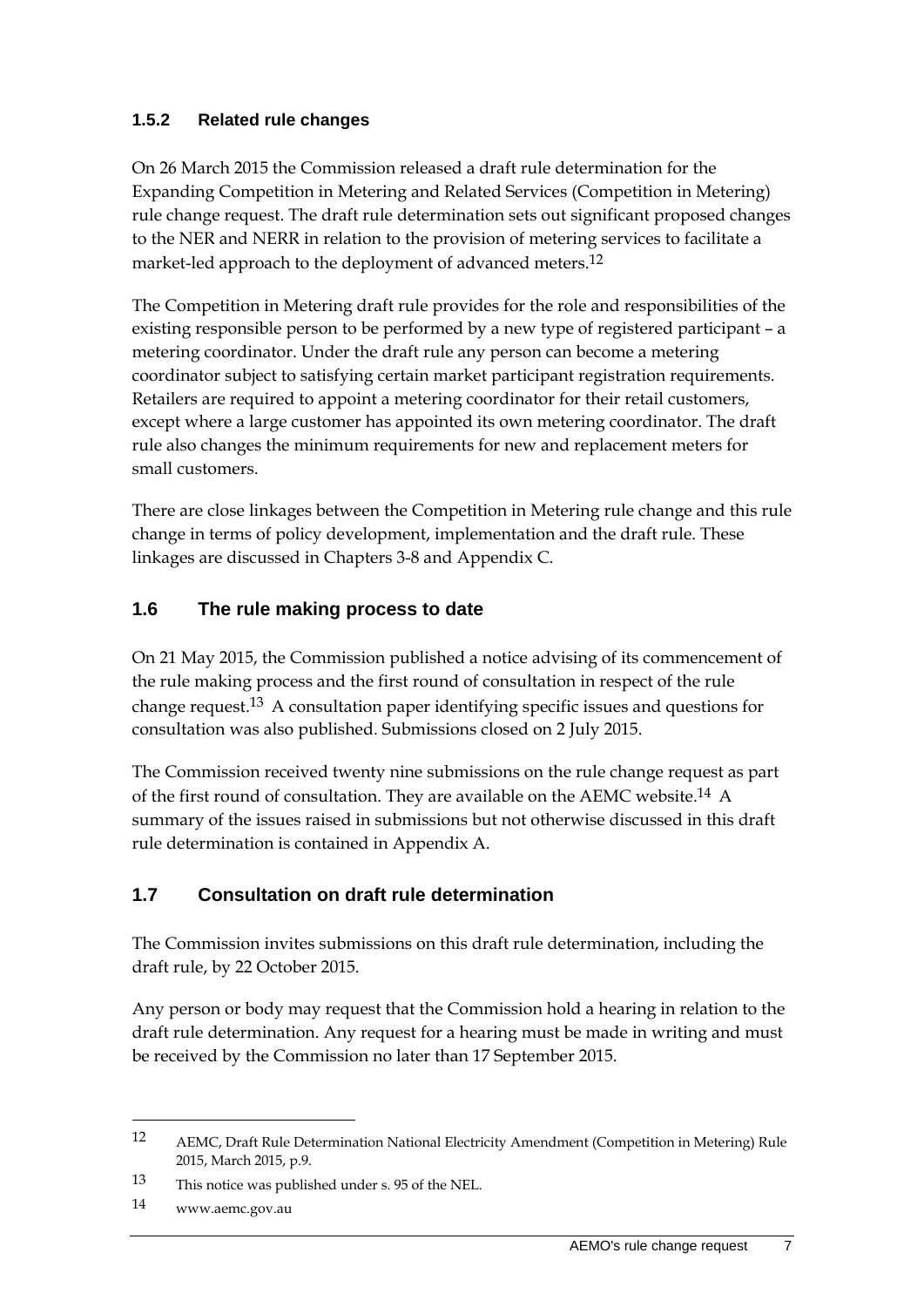Submissions and requests for a hearing should quote project number "ERC0179" and may be lodged online at www.aemc.gov.au or by mail to:

Australian Energy Market Commission PO Box A2449 SYDNEY SOUTH NSW 1235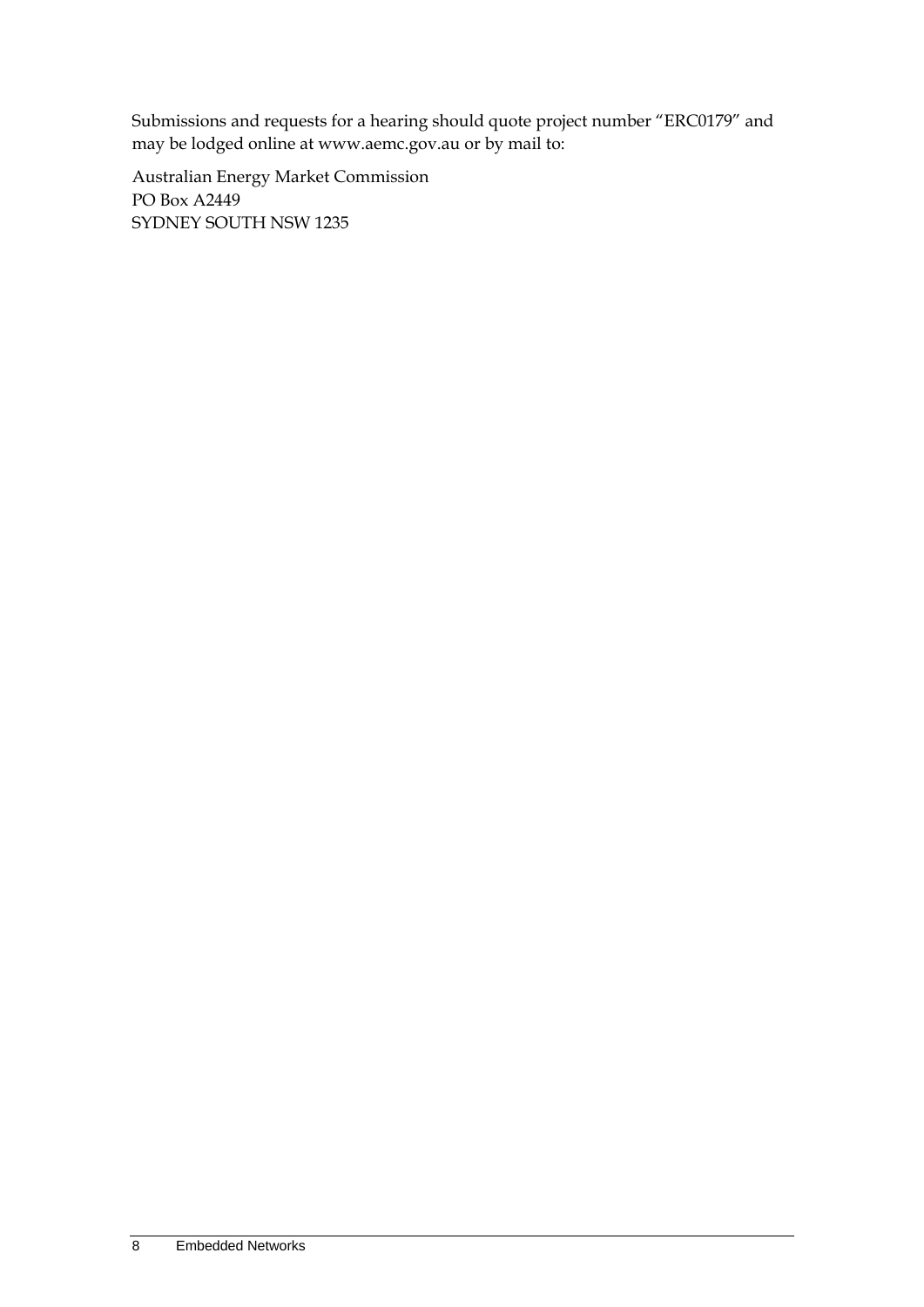# **2 Draft rule determination**

The Commission's draft rule determination is to make a more preferable draft rule. The draft rule creates a new accredited provider role, the embedded network manager, to assist embedded network customers to access retail market offers.

This chapter outlines:

- the rule making test for changes to the NER;
- the assessment framework for considering the rule change request; and
- the consideration of the draft rule against the national electricity objective.

Further information on the legal requirements for making this draft rule determination is set out in Appendix B.

### **2.1 Rule making test**

Under the NEL the Commission may only make a rule if it is satisfied that the rule will, or is likely to, contribute to the achievement of the national electricity objective (NEO). This is the decision making framework that the Commission must apply.

The NEO is:

"to promote efficient investment in, and efficient operation and use of, electricity services for the long term interests of consumers of electricity with respect to:

- (a) price, quality, safety, reliability and security of supply of electricity; and
- (b) the reliability, safety and security of the national electricity system."

The relevant aspects of the NEO are the promotion of efficient investment in, and operation of retail and distribution electricity services for the long term interests of consumers with respect to price and quality.

### **2.2 Assessment framework**

In assessing the rule change request against the NEO the Commission has considered the following assessment criteria:

• Facilitating competition.

Competition can be a key driver of productivity and efficiency in markets, driving lower prices and a greater range of choices for consumers in the long run. The Commission has assessed the degree to which the framework established by the rule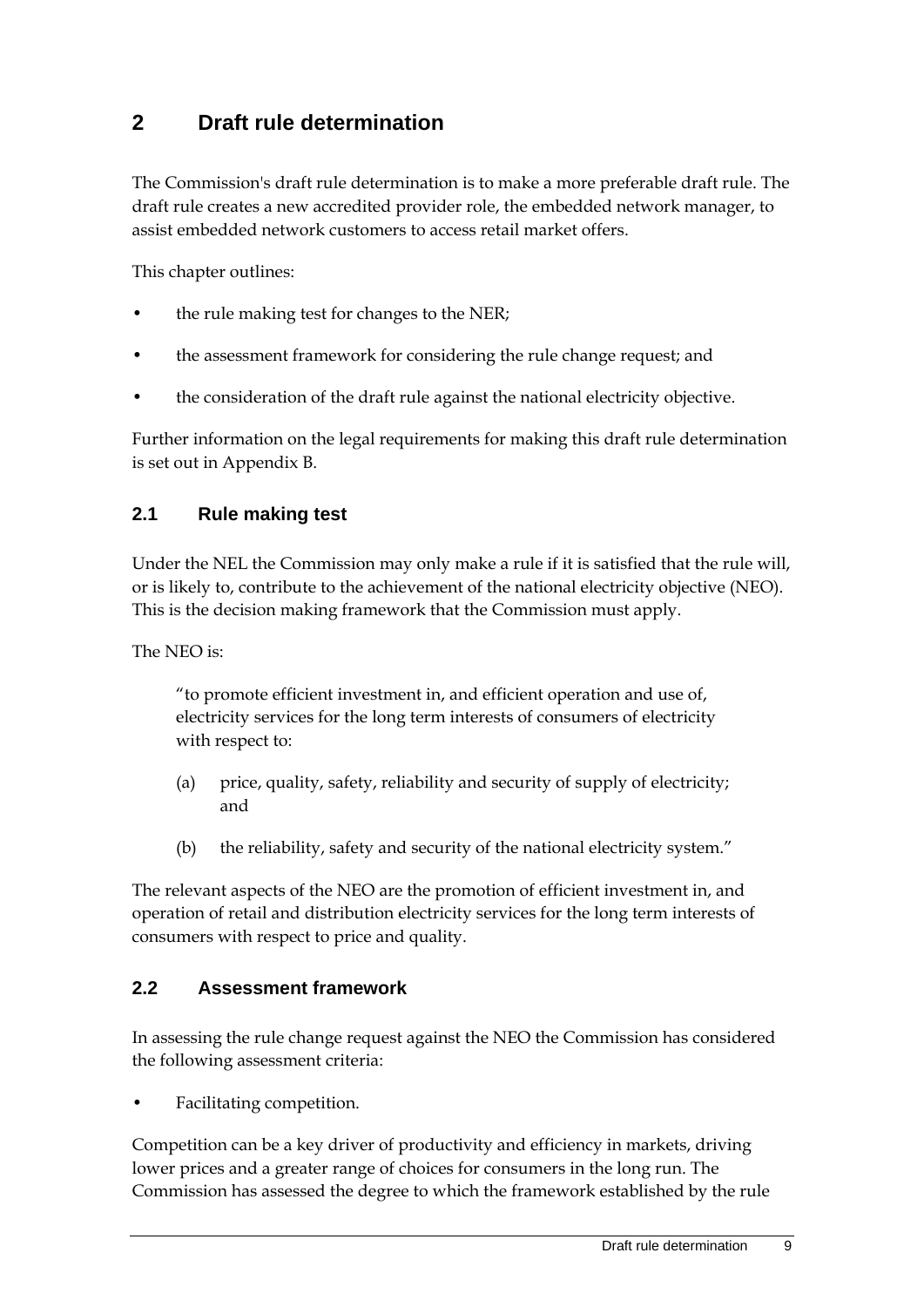change request will promote competition in the retail market for electricity services for customers within embedded networks.

The Commission has also assessed the potential benefits from a competitive market for the provision of embedded network management services.

• Clarity, transparency and predictability.

The legal framework for the management of embedded networks, including the governing roles, responsibilities and accountabilities should be clear, understandable and result in predictable outcomes for all participants. This should promote confidence in the regulatory framework and encourage authorised retailers to participate in the supply of retail electricity services to customers within embedded networks (where allowed).

Similarly, confidence in the regulatory framework should encourage all potential providers, including distribution network service providers (DNSPs), retailers, embedded network operators and other parties to participate, and invest in providing embedded network management services.

All parties, especially consumers, should have access to sufficient information to make informed decisions. For example, for consumers within embedded networks to choose between authorised retailers and embedded network operators as their retailer they need to be able to compare the price of electricity services from each. This requires network charges to be transparent from electricity charges for embedded network consumers. Transparency is integral to consumers within embedded networks being able to make efficient decisions.

• Proportionality and regulatory burden.

Changes to the NER should not create unnecessary compliance and administrative burdens for stakeholders. A rule that is complex to administer, difficult for stakeholders to understand or results in unnecessary compliance requirements is less likely to achieve its intended purpose or will do so at a higher cost. The Commission has considered whether the administrative and compliance burden created by the proposed rule is likely to be proportionate to the benefits it is seeking to achieve. This included reductions in administrative and compliance costs as a result of the introduction of NEM-wide consistent regulations arising from the rule change request.

### **2.3 Summary of reasons**

The draft rule is attached to and published with this draft rule determination. The key features of the draft rule are:

• creation of a new accredited provider role – the embedded network manager – to perform the market interface functions for embedded network customers to facilitate embedded network customer access to retail market offers;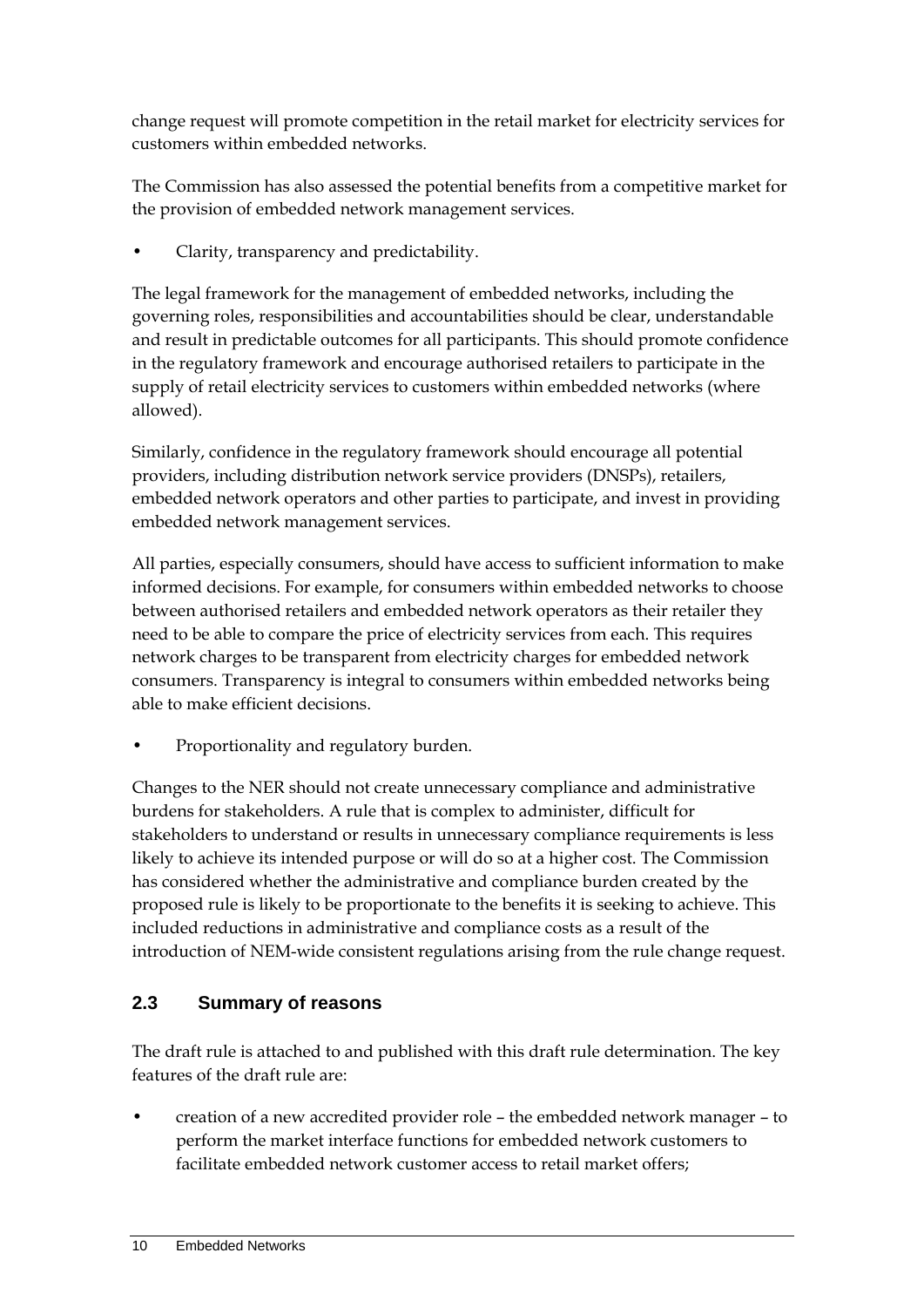- in exempting an embedded network operator under the network exemption guideline, embedded network operators will be required to appoint an embedded network manager unless:
	- all of the embedded network customers will not be able to gain access to a retail market offer even if an embedded network manager is appointed; or
	- the AER considers that the costs of appointing an embedded network manager are likely to outweigh the benefits.
- where the AER has determined that an embedded network operator is not required to appoint an embedded network manager it will be required to do so if a customer within the network exercises its right to access a retail market offer; and
- an implementation schedule that allows AEMO, DNSPs and retailers to implement systems and procedures changes from this rule change simultaneously with proposed changes resulting from the Competition in Metering rule change process. Any implementation timeframes for changes arising from the Meter Replacement Processes rule change process or Advice on Implementation on the Shared Market Protocol are also expected to be aligned with these schedules.

The draft rule is a more preferable draft rule. It is consistent with the key features of AEMO's proposal but guides the AER's discretion over which embedded network operators are required to appoint an embedded network manager instead of requiring all embedded network operators with registrable or individual exemptions to appoint an embedded network manager. This provides more flexibility to the AER to examine whether the benefits of an embedded network manager being appointed for each individual kind of exemption outweigh the costs of appointment.

The AEMC is satisfied that the draft rule will, or is likely to, contribute to the achievement of the NEO. It is likely to:

- promote competition in the retail market for electricity services for customers within embedded networks by decreasing the barriers to embedded network customers accessing retail market offers. Competition between embedded network operators and authorised retailers in these markets will likely lead to increased productivity and efficiency, driving lower prices and a greater range of products and services for embedded network customers in the long run;
- provide a clear, understandable and transparent regulatory framework for embedded networks. The draft rule removes the ambiguity in the current regulatory arrangements by identifying and assigning the market interface functions for embedded network customers to embedded network managers. This is likely to promote confidence in the regulatory framework and encourage authorised retailers to participate in the supply of retail services to customers within embedded networks. Similarly, confidence in the regulatory framework should encourage all potential providers, including network service providers,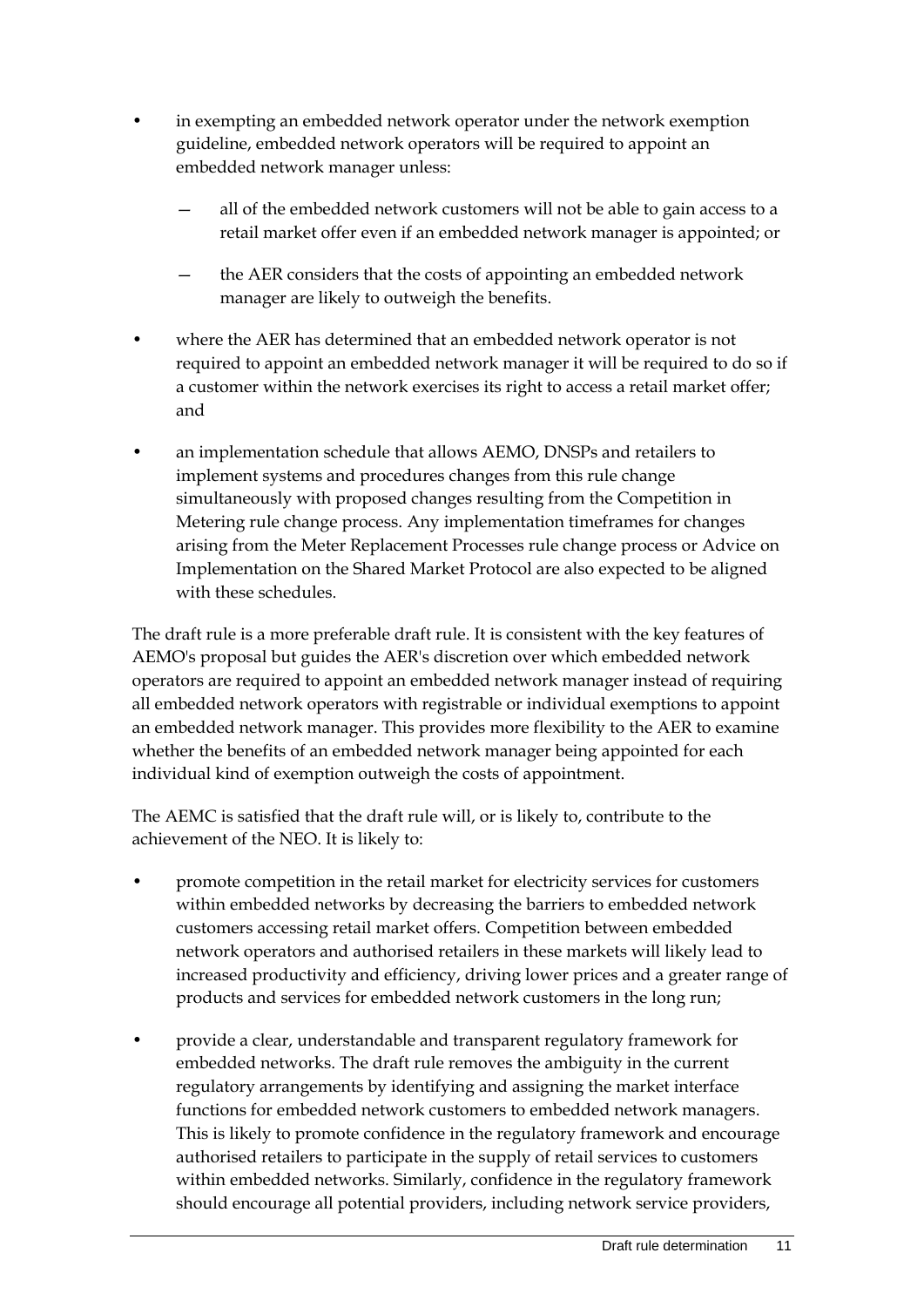retailers, embedded network operators and other parties to participate, and invest in providing embedded network management services; and

• minimise compliance costs and administrative burden for stakeholders by providing an open market for the provision of embedded network management services by allowing any party which meets AEMO's accreditation procedure requirements to provide embedded network management services. This will allow embedded network operators to choose the supplier of embedded network management services that suits them best, including the option of performing the functions themselves.

The AEMC is also satisfied that the draft rule will, or is likely to, better contribute to the achievement of the NEO than the proposed rule. In particular, the draft rule allows the AER to determine which embedded network operators are not required to appoint an embedded network manager. This replaces AEMO's proposal of all embedded network operators with registrable or individual network exemptions being required to appoint an embedded network manager. The draft rule will decrease compliance burdens because the AER will be able to specify that an embedded network manager is not required where the costs are likely to outweigh the benefits.

The draft rule also sets out a detailed schedule to implement the proposed changes. This is displayed in Table 2.1. The AEMC has sought to reduce implementation costs by aligning these timeframes with the proposed implementation of the Competition in Metering rule change.

| Date             | <b>Action</b>                                                                                                     |
|------------------|-------------------------------------------------------------------------------------------------------------------|
| 17 December 2015 | AEMC to publish final determination and rule                                                                      |
| 1 September 2016 | AEMO to finalise systems and procedures changes                                                                   |
| 1 December 2016  | AER to finalise ring fencing and network and reselling<br>exemption guidelines                                    |
| 1 March 2017     | AEMO to finalise embedded network manager accreditation<br>procedures                                             |
| 1 December 2017  | Final rule commences, requiring specified embedded<br>network operators to appoint an embedded network<br>manager |

### **Table 2.1 Embedded networks implementation schedule**

*Draft rule outlines amendments to the current version of the NER*

On 26 March 2015 the Commission published the Competition in Metering draft rule determination. The Competition in Metering draft rule includes significant changes to the NER. The Commission proposes to publish the Competition in Metering final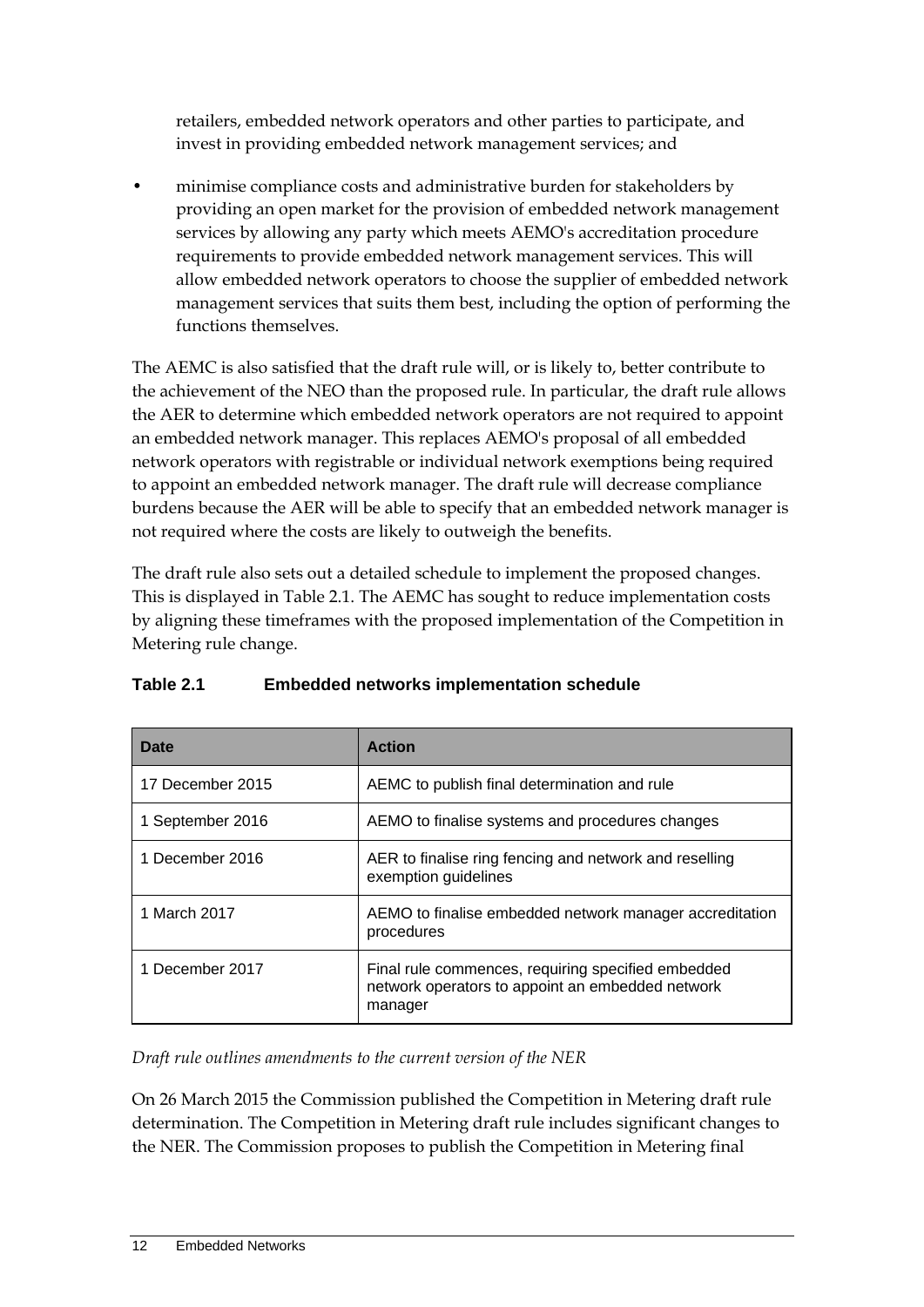determination and final rule on 26 November 2015 for commencement on 1 December 2017.15

The embedded networks draft rule amends the current version of the NER, not the draft rule published with the Competition in Metering draft rule determination. However, the Commission will make its final rule determination on the Competition in Metering rule change request on 26 November 2015, with an expected substantive commencement date of 1 December 2017. Therefore, any final rule in relation to this rule change request will be based on the changes made to the NER by the Competition in Metering final rule and will, as indicated, have the same substantive commencement date.

To assist stakeholders with their consideration of the embedded networks framework in the context of amendments proposed in the Competition in Metering rule change, the Commission has published indicative rule amendments to the version of Chapter 7 of the NER proposed in the Competition in Metering draft rule.

### **2.4 Strategic priority**

1

This rule change request relates to the AEMC's strategic priority of empowering consumers to participate in all parts of the energy supply chain where they desire to do so. If made, the draft rule will directly contribute to this priority by reducing the barriers to embedded network customers choosing the products, services and provider of retail services that suits them best.

<sup>15</sup> For information on the Competition in Metering timeframes see: AEMC, Information sheet, Extension of time for final rule on provision of metering services, 2 July 2015, p.1.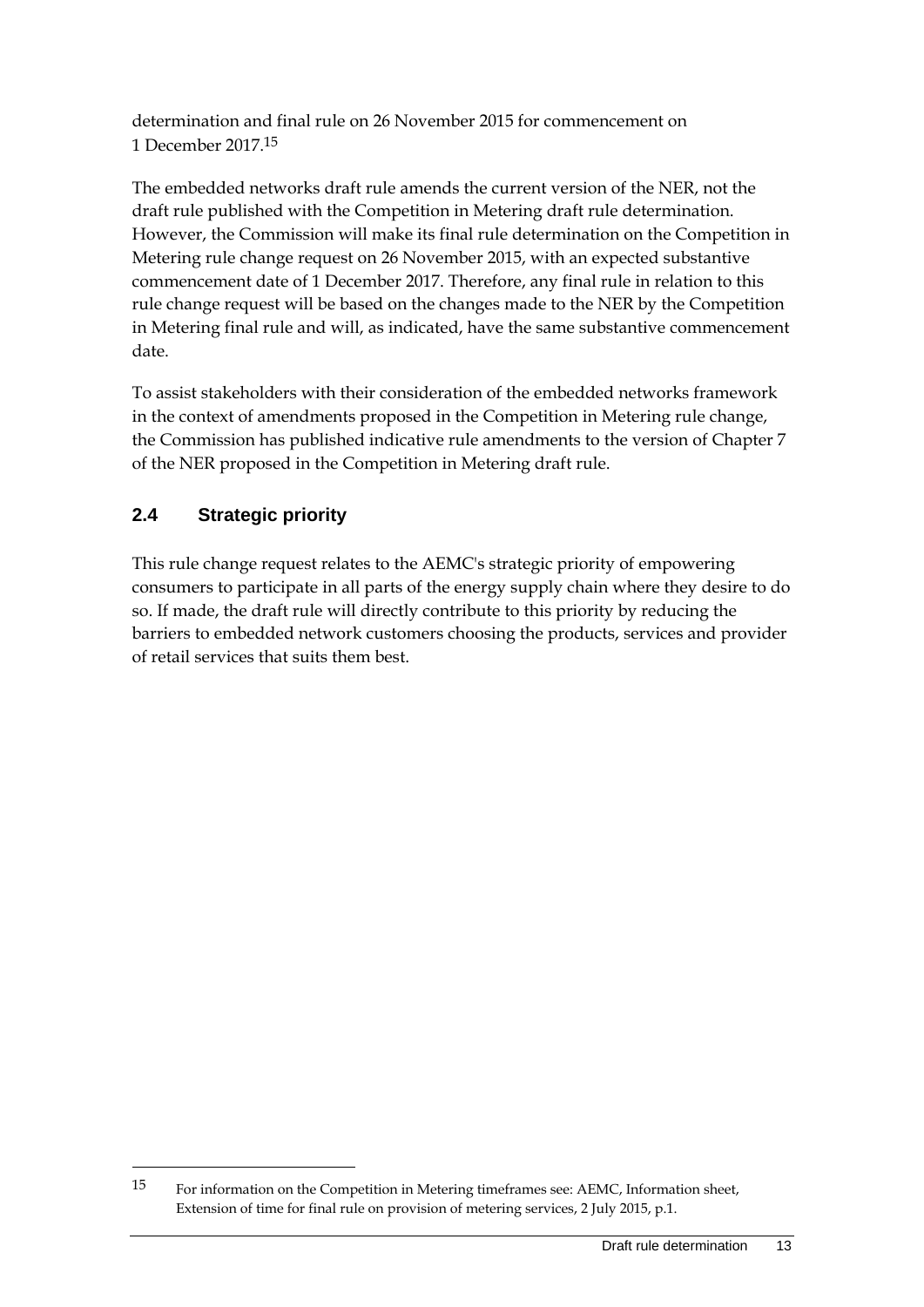# **3 Benefits of retail competition**

This chapter sets out the Commission's views on the benefits of competitive markets, the outcomes of retail competition in electricity in the NEM and the benefits of embedded network customers being able to access retail market offers.

While the Commission considers that providing embedded network customers access to retail market offers will likely result in significant benefits, it does not consider that this should prevent embedded network operators from providing retail services to embedded network customers. Rather, by removing the barriers to embedded network customers accessing retail market offers, embedded network operators will face greater incentives to compete with authorised retailers, and embedded network customers will benefit from such competition.

### **3.1 Competitive markets**

A competitive market is where a number of suppliers compete to satisfy the wants and needs of a number of customers. In a competitive market, customers have the ability to choose from a range of suppliers and can reject a supplier's offer if the customer does not value the product or service under the conditions the supplier is offering.

No individual supplier or group of suppliers and no customer or group of customers can individually determine market outcomes. This is because both suppliers and customers can choose to accept or reject offers from one another. Most importantly, if customers choose not to accept an offer from a supplier there are alternative suppliers that they can purchase from.

As a result, suppliers in competitive markets face incentives to improve products, offer a variety of products that customers want and offer products with better conditions so that customers are likely to choose to purchase them. This incentive is the driver of product differentiation, innovation, quality improvements and cost reductions in a competitive market. Notably:

- suppliers can differentiate products by offering a range of options so that customers can select the products that best suits their wants and needs. In this way, a supplier can increase its market share if it can develop new products that are valued by customers;
- suppliers innovate by either improving the quality of the products offered, finding ways to supply products at a lower cost or by developing new products that have not been offered before;
- quality improvements may include providing customers with better information, improving customer service, supplying customers with more flexible options in how they use products and services or any other aspect that is valued by customers; and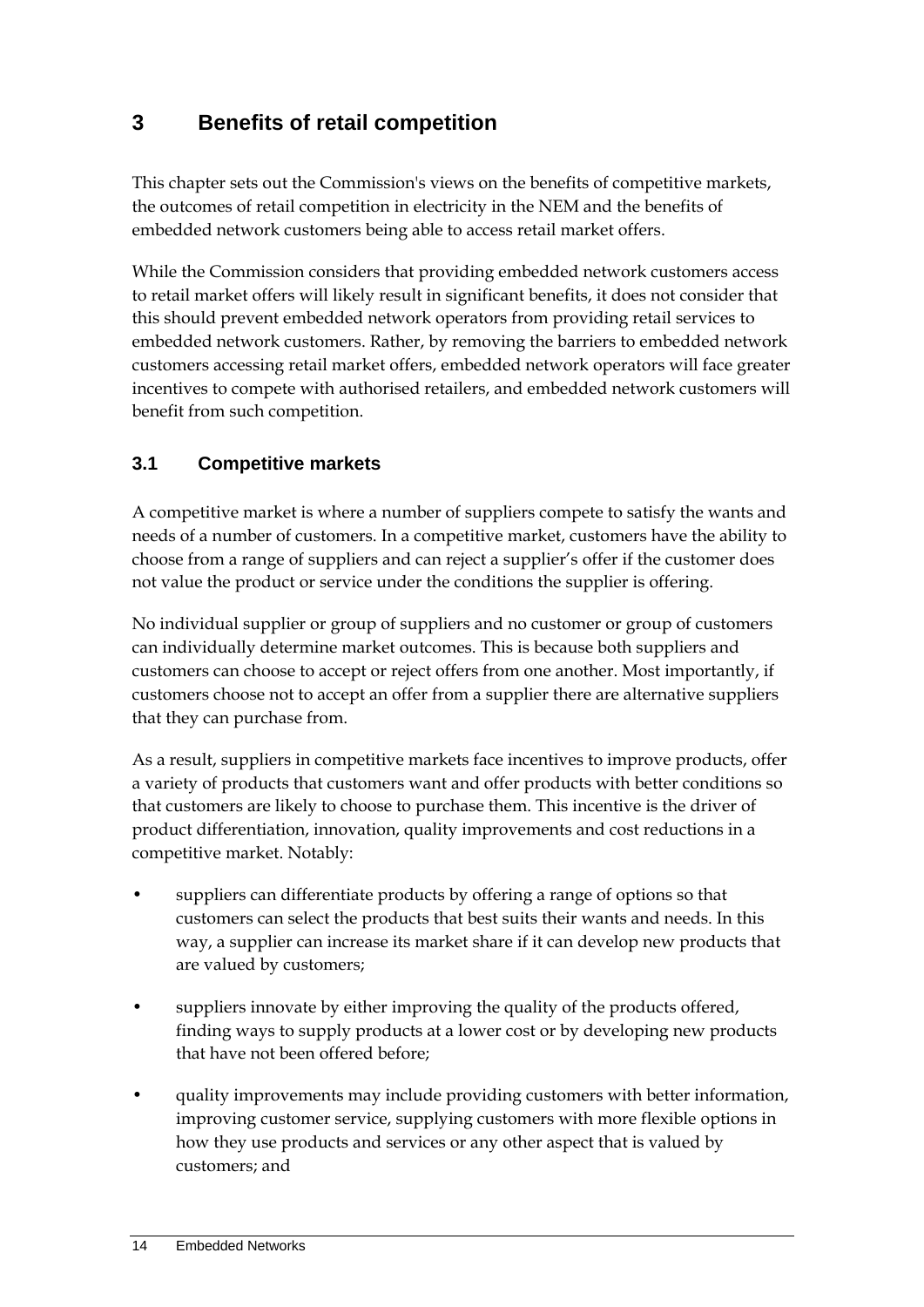• if a supplier can find ways to reduce their costs such as by improving billing and customer management systems, managing wholesale costs or any other cost reduction technique then a supplier may win market share by lowering prices.

In these ways, a competitive market offers customers choices between a range of products and services delivered by a number of suppliers at prices that reflect the underlying cost of the products and services provided. As a result, customers are able to choose the combination of product attributes and prices that best suit their needs at the lowest cost.

### **3.2 Benefits of retail competition in electricity**

The AEMC conducts annual reviews of retail competition in the NEM. The 2015 Retail Competition Review (the 2015 Review) found that competition is continuing to be effective in retail markets in Victoria, SA, NSW and south east Queensland. Residential customers are actively shopping around and have a choice of between 11 and 21 retail brands offering a range of plans to suit different customer preferences. Effective competition is yet to emerge for small customers in electricity markets in Tasmania, regional Queensland and the ACT, though greater choice has emerged in the ACT with the entry of a third retailer for residential customers.16

The 2015 Review found that more customers were satisfied with their retailer and fewer customers were dissatisfied than the previous year. In particular, the majority of customers who switched retailer were happy with their decision to switch. Access to the competitive retail market provides customers with an increased ability to switch between retailers to get the best retail offer with minimal switching costs, increasing their overall satisfaction. Customers in the NEM continue to actively shop around for electricity deals, with 31 per cent of all residents surveyed stating they had actively investigated electricity options to switch to in the past 12 months.17

In Victoria, SA and NSW, customers have a greater choice of retailers and plans. In these states there are higher reported levels of customer activity and higher reported satisfaction with the level of choice available. In these jurisdictions:18

- between 16 and 21 electricity retail brands are available to residents;
- around 30 per cent of customers shopped around for a better energy deal in the last 12 months;
- around 60 per cent were satisfied with the level of choice available;
- a higher level of product differentiation is occurring; and

18 ibid.

<u>.</u>

<sup>16</sup> AEMC 2015 Retail Competition Review Final Report, 30 June 2015, p.i.

<sup>17</sup> ibid. p.25.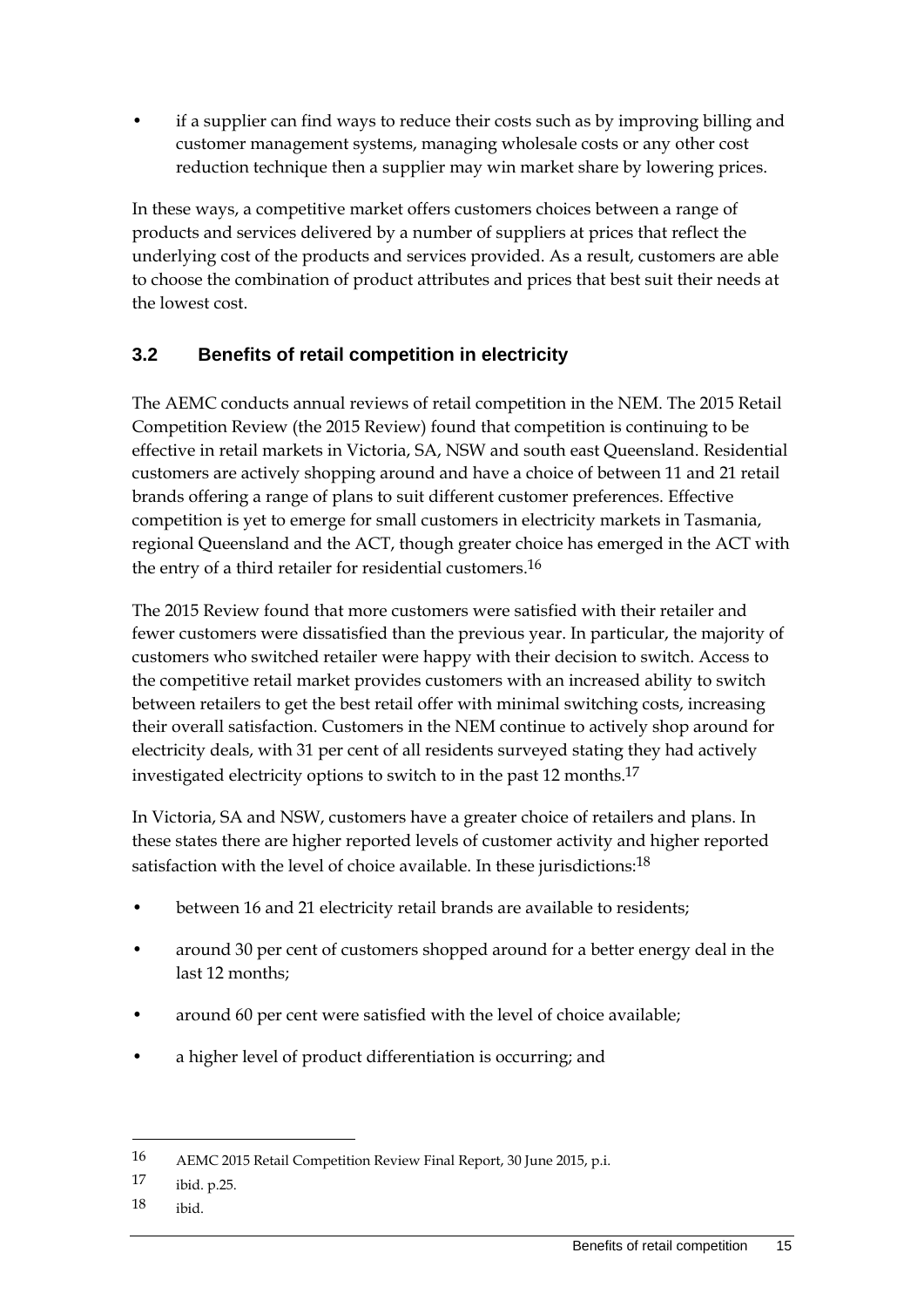• customers were more confident they could choose the right energy deal than in other NEM jurisdictions.

Customers who shopped around were also more likely to have found savings and were generally more satisfied with their retailer. Those who had not investigated offers or switched were less likely to have saved or been satisfied with their retailer.19

Notably, when customer choice is introduced, significant benefits emerge quickly. For example, in the ACT, where Origin has recently entered to compete with incumbent retailers, the rate of residents investigating energy options almost doubled in 12 months.

### **3.3 Potential benefits of retail competition to embedded network customers**

### **3.3.1 Prices**

Embedded network operators source electricity from the retail market and then sell it to embedded network customers. Embedded network operators may be able to negotiate a lower price with an authorised retailer than each individual embedded network customer is able to negotiate due to the increased total load giving them additional bargaining power. The Commission notes that it is possible that if a number of embedded network customers elect a retailer, this bargaining power may be impacted.

However, where barriers to embedded network customers accessing retail market offers exist, some embedded network operators face limited incentive or obligation to pass those savings on to customers because the customers cannot source energy from an alternative provider and the embedded network operator is able to charge a price up to the standing offer price.<sup>20</sup> This may result in an outcome where embedded network operators have an incentive to bargain with a retailer to obtain the best price at the parent connection point, but they do not face a strong incentive to pass on any savings at the parent connection point to embedded network customers.<sup>21</sup>

The AEMC's retail competition review found that standing offers were generally at the top of the price range of market offers and sometimes above the top of the range of market offers. Customers on standing offers were also less able to benefit from discounts, if at all.<sup>22</sup> For example, Figure 3.1 below displays the relationship between the total estimated bill and the effective discount for offers to customers in NSW on

1

<sup>19</sup> ibid. p.ii.

<sup>20</sup> Under the AER's retail exemption guideline, embedded network operators may charge up to the standing offer price for small customers and any price for large customers.

<sup>21</sup> Some embedded network operators are run on behalf of embedded network customers (for example, a body corporate) and therefore do face an incentive to pass on all savings from the parent connection point.

<sup>22</sup> AEMC, 2015 Retail Competition Review Final Report, 30 June 2015, p.122.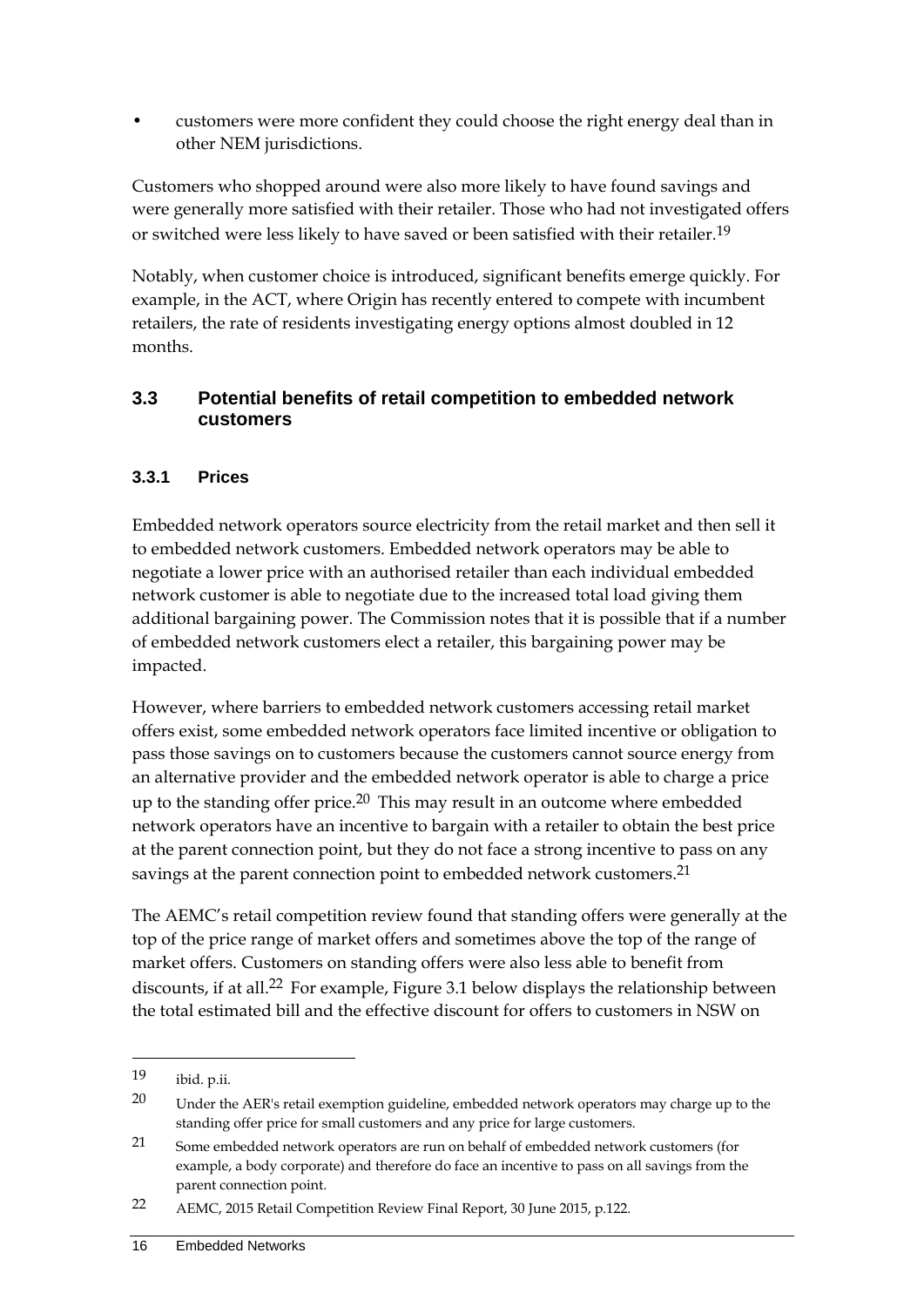Ausgrid's network of a representative residential customer using 6,500kWhs per year. Notably:

- most standing offers have zero effective discount, with only one retailer offering a small effective discount;
- most market offers had significantly greater discounts, with one retailer offering an effective discount of greater than 20 per cent; and
- market offers without discounts were typically cheaper than standing offers.

#### **Figure 3.1 Total annual expenditure vs. effective discount on flat rate market and standing offers available on the Ausgrid network**



Source: Energy Made Easy accessed on 23 February 2015; AEMC analysis.

Note: analysis conducted for a representative residential customer using 6,500kWhs per year

Furthermore, even if the price negotiated by the embedded network operator with the authorised retailer at the parent connection point is directly passed on to embedded network customers, the embedded network operators' offer may still not be the best choice for each embedded network customer. This is because the particular service, and notably the tariff structure selected by the embedded network operator is unlikely to suit every embedded network customer in the embedded network. For example, Table 3.1 displays some tariff structures for residential customers in NSW which will have different effects on customers' bills depending on their total usage and load profile. Notably:

- customers which use a high proportion of their energy at off-peak times will likely be better off on a time-of use tariff structure;
- customers with low overall usage will likely be better off on tariffs with no fixed charge or an inclining block tariff structure; and
- customers with high overall usage will likely be better off on tariff structures with high fixed charges and low usage charges or on declining block tariff structures.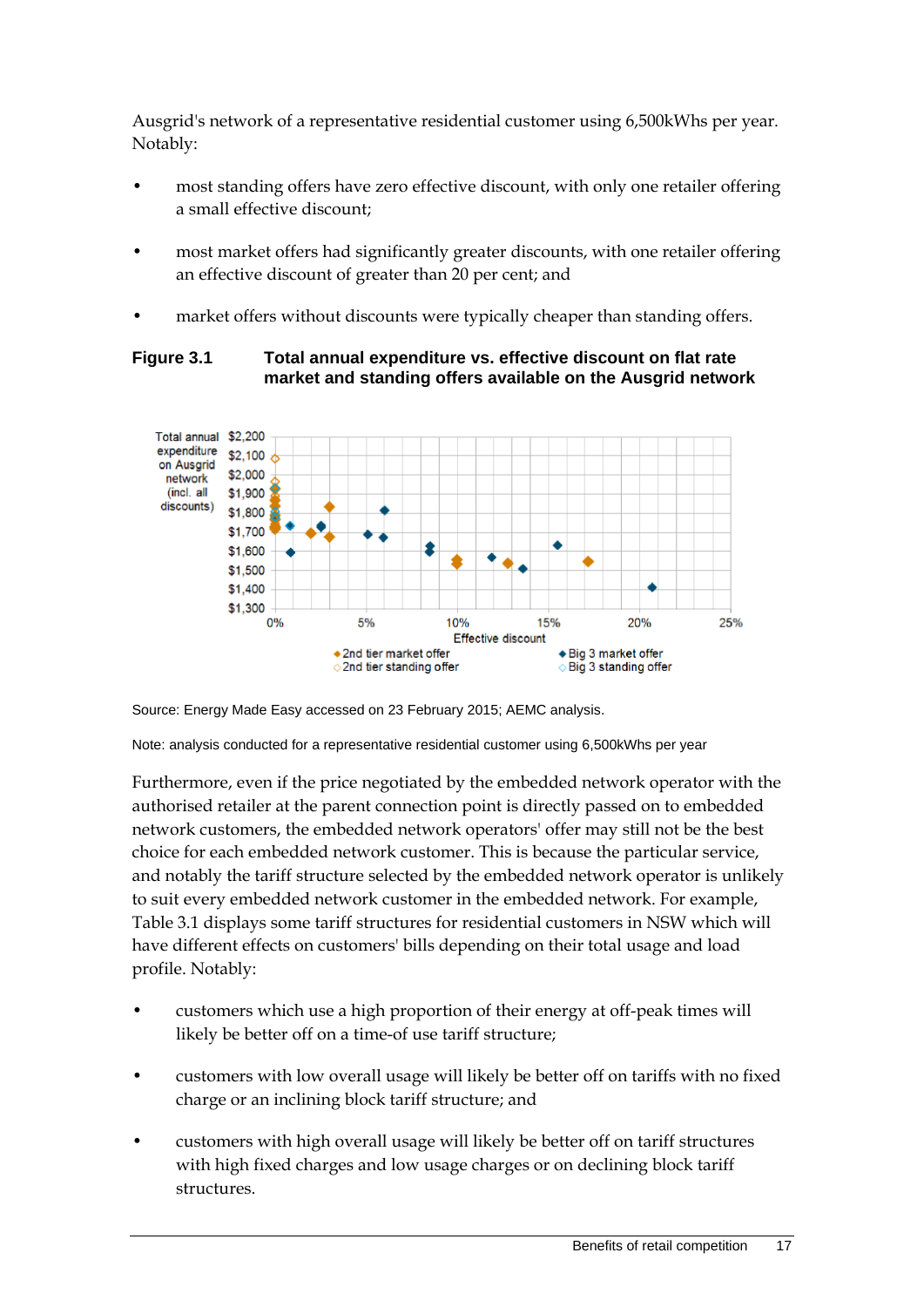#### **Table 3.1 Structure of selected retail tariffs**

| <b>Retailer</b> | <b>Tariff name</b>                                             | <b>Tariff structure</b>                  | <b>Description</b>                                                                                                                         |
|-----------------|----------------------------------------------------------------|------------------------------------------|--------------------------------------------------------------------------------------------------------------------------------------------|
| Origin          | Daily saver 10<br>per cent<br>electricity usage<br>discount    | Three block<br>inclining block<br>tariff | Customers pay a daily charge for<br>connection to the network and then<br>pay energy charges that increase as<br>they consume more energy. |
| EnergyAustralia | Rate fix - home -<br>time of use                               | Three part time<br>of use                | Customers pay a daily charge for<br>connection to the network and<br>energy charges which vary<br>depending on the time of use.            |
| Simply Energy   | <b>NSW Australia</b><br>Simply<br>guaranteed 10 -<br>peak only | Three block<br>declining block           | Customers pay a daily charge for<br>connection to the network and then<br>pay energy charges that decrease as<br>they consume more energy. |
| Powershop       | Powershop<br>standard power                                    | Flat rate (no<br>fixed charge)           | Customers pay one energy rate for<br>energy consumed.                                                                                      |

Source: Energy Made Easy accessed on 5 August 2015 for a residential customer in Newtown; AEMC analysis.

The 2015 Review found that in addition to the variety of tariffs and tariff structures offered in the retail market, there is significant variety in the way that retailers offer tariffs. For example, Table 3.2 below describes a range of features available for flat rate market offers to residential customers in Victoria and the number of retailers with offers for each feature.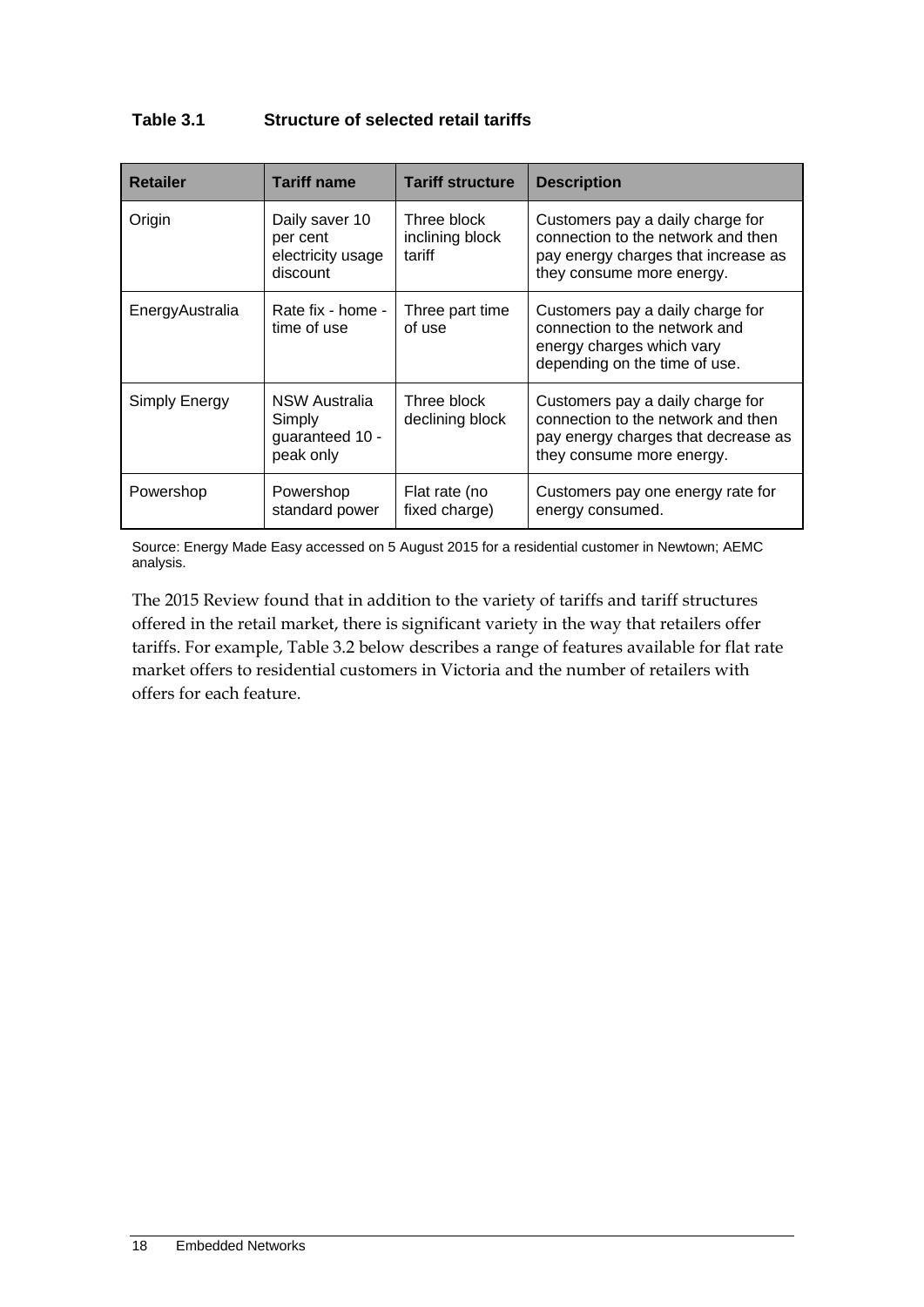|                                   | <b>CitiPower distribution area</b> |                  | <b>Other distribution areas</b> |                  |
|-----------------------------------|------------------------------------|------------------|---------------------------------|------------------|
|                                   | Range                              | <b>Retailers</b> | Range                           | <b>Retailers</b> |
| All offers                        | ٠                                  | 15               |                                 | 15               |
| Unconditional<br>discounts        | 2-23%                              | 4                | 2-23%                           | 4                |
| Conditional<br>discounts          | 2-30%                              | 15               | 1-30%                           | 15               |
| Other incentives                  | Yes                                | $\overline{7}$   | Yes                             | $\overline{7}$   |
| No fixed term /<br>benefit period | Yes                                | 10               | Yes                             | 10               |
| Fixed term /<br>benefit period    | 1-3 years                          | 8                | 1-3 years                       | 8                |
| No termination<br>fee             | Yes                                | 11               | Yes                             | 11               |
| <b>Termination fee</b>            | \$20-157.5                         | 8                | \$20-157.5                      | 8                |

#### **Table 3.2 Variety in flat rate market offers for electricity in Victoria**

Source: My Power Planner accessed on 27 February 2015; AEMC analysis

Over time, the Commission expects retailers will have a greater ability to meet the needs of customers through a range of retail market offers. Notably:

- the commencement of the Distribution Network Pricing Arrangements rule change in 2017 will encourage DNSPs to introduce network tariffs that more closely reflect the costs of using the network at times peak demand. This will facilitate retailers offering more dynamic pricing structures that allow customers to achieve savings through reducing or shifting peak usage;
- the introduction of any rule made from the Competition in Metering rule change process will facilitate a market-led approach to the deployment of advanced meters. Advanced meters will enable retailers to offer different services through their ability to measure energy usage over smaller intervals, measure energy demand (instantaneous usage) as well as usage, automate meter reading and provide real–time consumption information.

The Commission considers embedded network customers should be able to access retail market offers, allowing them to choose the contract that best suits them. This will not prevent embedded network operators providing retail services to embedded network customers. Instead, it will provide a stronger incentive for embedded network operators to pass on savings negotiated at the parent connection point and offer tariff structures to embedded network customers that they value.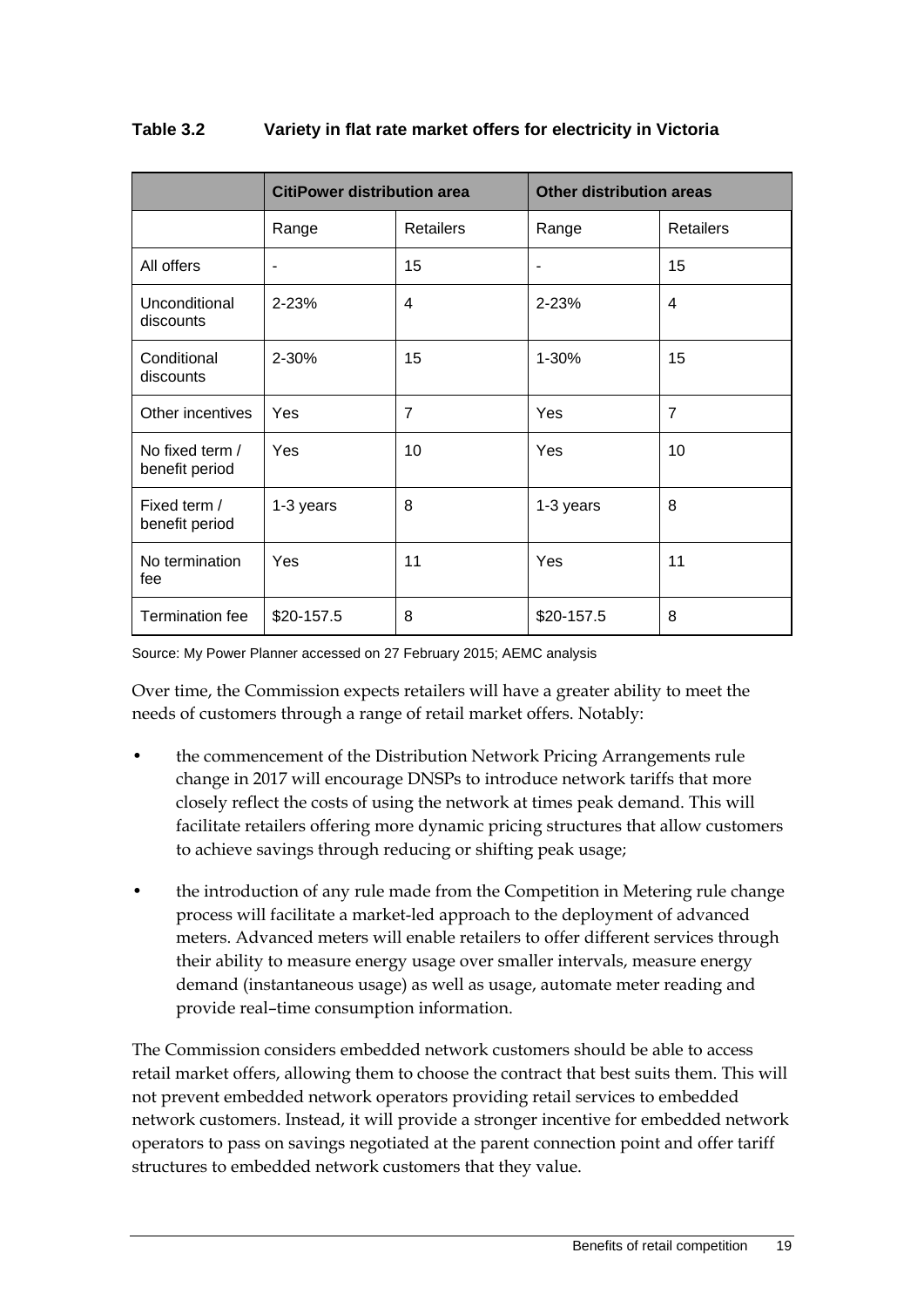### **3.3.2 Quality of service**

The AER's network and retail guidelines specify minimum terms and conditions that embedded network operators must meet when supplying embedded network customers. The conditions address a range of quality of service issues, including:23

- information entitlements:
- metering requirements;
- billing and payment arrangements;
- connection and disconnection requirements; and
- dispute resolution systems.

Many of the terms and conditions in the exemption guidelines are designed to reflect the obligations that authorised retailers must meet under the NERR. However, some of the requirements have been adjusted, particularly for small embedded network operators, to accommodate their circumstances. This is because the AER takes into account that these operators lack the economies of scale and scope that most authorised retailers have to provide services. Furthermore, the requirements under the NERR for authorised retailers are only minimum standards and the competitive retail market provides incentives for authorised retailers to increase quality of services where customers value it.

The Commission considers that if embedded network customers value a higher quality of retail service than the embedded network operator is providing they should have the option to choose an authorised retailer's offer. Not only will this allow embedded network customers to choose the quality of service that they value, it will also provide embedded network operators with an incentive to increase the quality of service where embedded network customers value it.

### **3.3.3 Variety of products and services**

Where barriers exist to embedded network customers accessing retail market offers, embedded network operators may have little incentive to offer customers a variety of products and services that embedded network customers may seek.

The retail market offers customers a variety of products and services. For example, Table 3.2 sets out some of the products which are currently available in the retail market in the NEM. These products range from long established products such as direct load control of hot water systems and dual fuel offers to solar power purchase agreements and storage combinations which have only recently begun to be offered in the NEM.

1

<sup>23</sup> AER, Electricity Network Service Provider Registration Exemption Guideline, August 2013, p.25; AER, AER (Retail) Exempt Selling Guideline - Version 3, April 2015, p.46.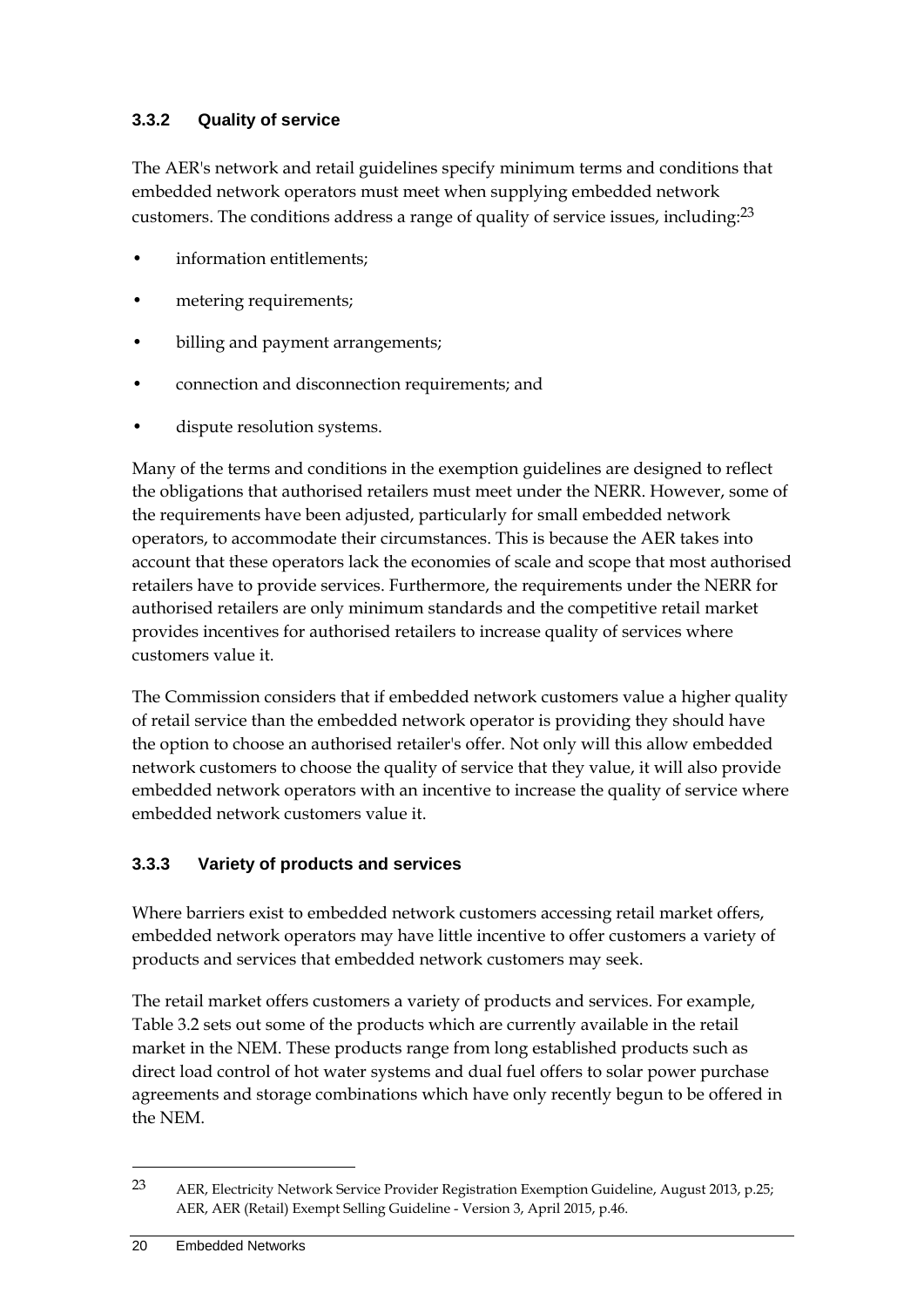#### **Table 3.3 Variety of products to residential customer**

| <b>Product</b>                                        | <b>Explanation</b>                                                                                                                                                                                                                                                                                                                                                                                                                                                                                                 |
|-------------------------------------------------------|--------------------------------------------------------------------------------------------------------------------------------------------------------------------------------------------------------------------------------------------------------------------------------------------------------------------------------------------------------------------------------------------------------------------------------------------------------------------------------------------------------------------|
| Direct load control                                   | Customers receive discounted prices on electricity used by certain<br>devices (e.g. hot water) within the premises in exchange for allowing<br>the retailer or DNSP control over when the devices are used.                                                                                                                                                                                                                                                                                                        |
| Duel fuel                                             | Customers purchase bundled electricity and gas tariffs at discounted<br>prices.                                                                                                                                                                                                                                                                                                                                                                                                                                    |
| Solar PV                                              | Customers purchase Solar PV and then receive a feed-in tariff for<br>energy fed back into the grid and reduced bills by consuming energy<br>from the panels instead of from the grid. Solar leasing and solar PV<br>power purchasing agreements are also becoming more popular. In<br>these arrangements a supplier installs a solar PV system on the<br>customers home or business and the customer makes monthly<br>repayments on the system for a period of time, instead of purchasing<br>the panels up front. |
| GreenPower                                            | Customers are able to pay retailers a premium to guarantee that a<br>proportion of their electricity usage is matched with electricity from<br>government accredited GreenPower sources.                                                                                                                                                                                                                                                                                                                           |
| Solar plus batteries<br>and home energy<br>management | Customers combine batteries with their solar PV to allow them to<br>store energy for use when prices are high or as backup for when<br>energy from the grid is unavailable. Retailers and other service<br>providers are also making available home energy management<br>systems to maximise the savings customers can make from their<br>solar and batteries by feeding energy back in to the grid at times of<br>high prices and charging the batteries at time of low prices.                                   |

Source: AEMC analysis; Energy Made Easy accessed on 5 August 2015 for a residential customer in Newtown.

Over the medium to longer-term the Commission expects a greater range of products to be offered and taken up in the retail market, supported by the roll out of advanced metering technology as a result of any rule made from the Competition in Metering rule change.

The Commission considers that where embedded network customers value products or services available from authorised retailers the customers should be able to select an authorised retailer's offer. Such access would also provide embedded network operators which have the capability to offer a range of products and services, an increased incentive to provide them.

Some embedded network operators will have a competitive advantage in providing a range of products and services to embedded network customers which could result in significant benefits to embedded network customers. For example, an embedded network operator of a retirement home in Victoria noted to the AEMC in discussions that it had responded to a critical peak price from AusNet Services at the parent connection point by providing its tenants with activities located outside of the retirement village on the five critical peak days of the year. This significantly decreased the embedded network operators' retail bills and allowed it to provide lower prices the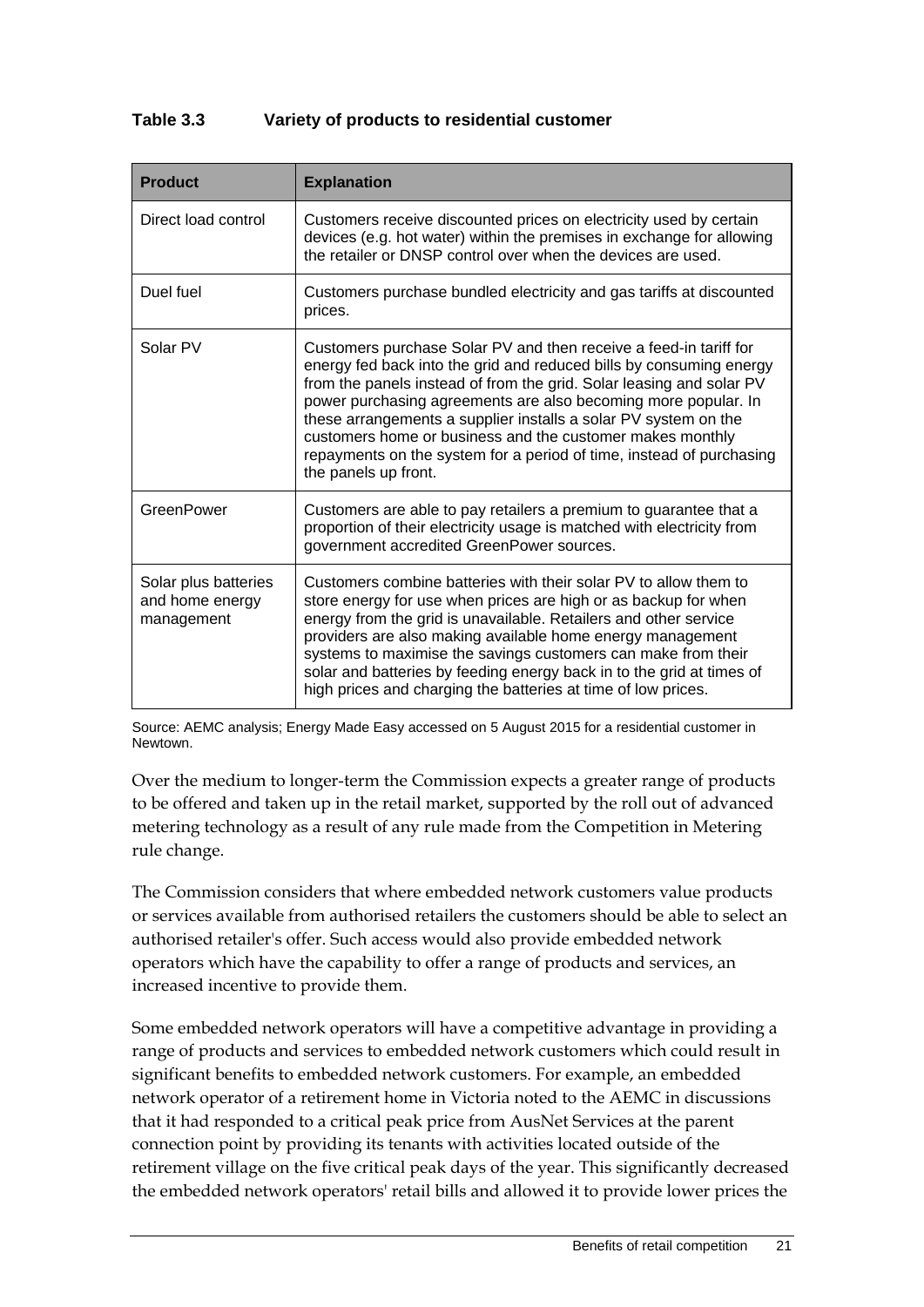next year to its tenants. The Commission considers that embedded network operators should be incentivised to use their competitive advantages through exposure to competition and that this will likely result in a share of the reduced costs being passed on to embedded network customers.

### **3.3.4 Access to government schemes and consumer protections**

Jurisdictional governments have a variety of government schemes and consumer protection mechanisms that are easily accessed by customers of authorised retailers. Key examples of these schemes include access to free dispute resolution services by the relevant state ombudsman and hardship policies.

While access to these schemes is not within scope of this rule change process and is available in some jurisdictions, an additional benefit of access to retail market offers for embedded network customers is likely to be their ability to easily access these schemes if they choose an authorised retailer's offer. This may in turn provide an incentive for embedded network operators to assist in allowing customers access to such schemes.

## **3.4 Conclusion**

There are a number of benefits in allowing embedded network customers access to retail market offers. These benefits relate to price, quality of service, variety of products, and access to government schemes and consumer protections. Notably, access to retail market offers may allow embedded network customers to:

- choose the price, price structure and conditions of their electricity service that suits them best, which may result in prices below standing offer prices;
- choose from a wider variety or products and product offerings;
- choose the quality of services provided to them; and
- gain easier access to government schemes and consumer protections.

The Commission notes that access to retail market offers does not mean that embedded network operators will be prevented from providing retail services to embedded network customers. Instead, by removing the barriers to embedded network customers accessing retail market offers, embedded network operators will face greater incentives to compete with authorised retailers on price, quality of service and variety of products. This will also provide a greater incentive for embedded network operators to make effective use of their competitive advantages, including their natural small scale aggregation function, their existing commercial relationships with embedded network customers and their familiarity and regular use of the physical premises.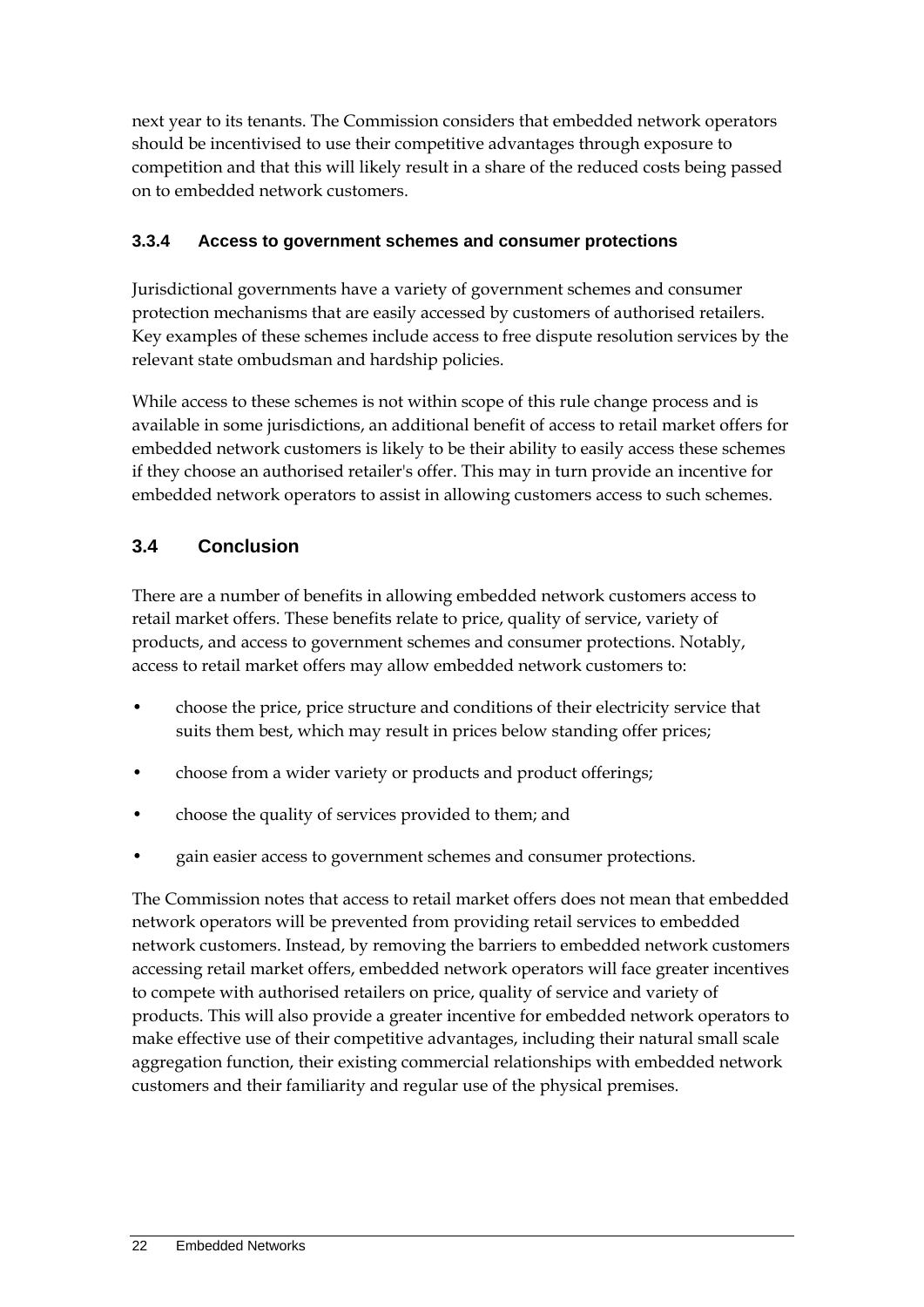# **4 Regulatory framework for embedded networks**

This chapter sets out the proposed regulatory framework for embedded networks, particularly in regard to allowing embedded network customers access to retail market offers. It provides:

- AEMO's view of the current barriers to embedded network customers accessing retail market offers and its proposed solution;
- stakeholders' views of the barriers to embedded network customers accessing retail market offers and AEMO's proposed solution; and
- the Commission's analysis and proposed changes to the regulatory framework for embedded networks.

The individual elements of the regulatory framework highlighted in this chapter are then addressed in more detail in Chapters 5-8 and Appendix C.

### **4.1 AEMO's proposal**

### **4.1.1 Barriers to retail competition**

AEMO's rule change request considers that there are three key areas of regulation which create barriers to embedded network customers accessing retail market offers. These include:

- 1. The NER does not make it clear who has the obligation to support NEM activities for customers within embedded networks that are on-market or are off-market and are seeking to become on-market. This includes:
	- (a) Who assigns embedded network customers a NMI when they seek to go on-market?
	- (b) Who has the obligation to set up and maintain the MSATS standing data for an embedded network?
	- (c) Who performs the NEM processes for the transfer of embedded network customers between retailers, particularly between the embedded network operator and an authorised retailer?
	- (d) Who has access to embedded network customers' metering data?
- 2. The terms and conditions of the AER's exemption guidelines do not fully facilitate customers accessing retail market offers because they do not require:
	- (a) embedded network operators to separate off-market customers' bills into network and retail components, making it difficult for off-market customers to compare offers from retailers, which only include retail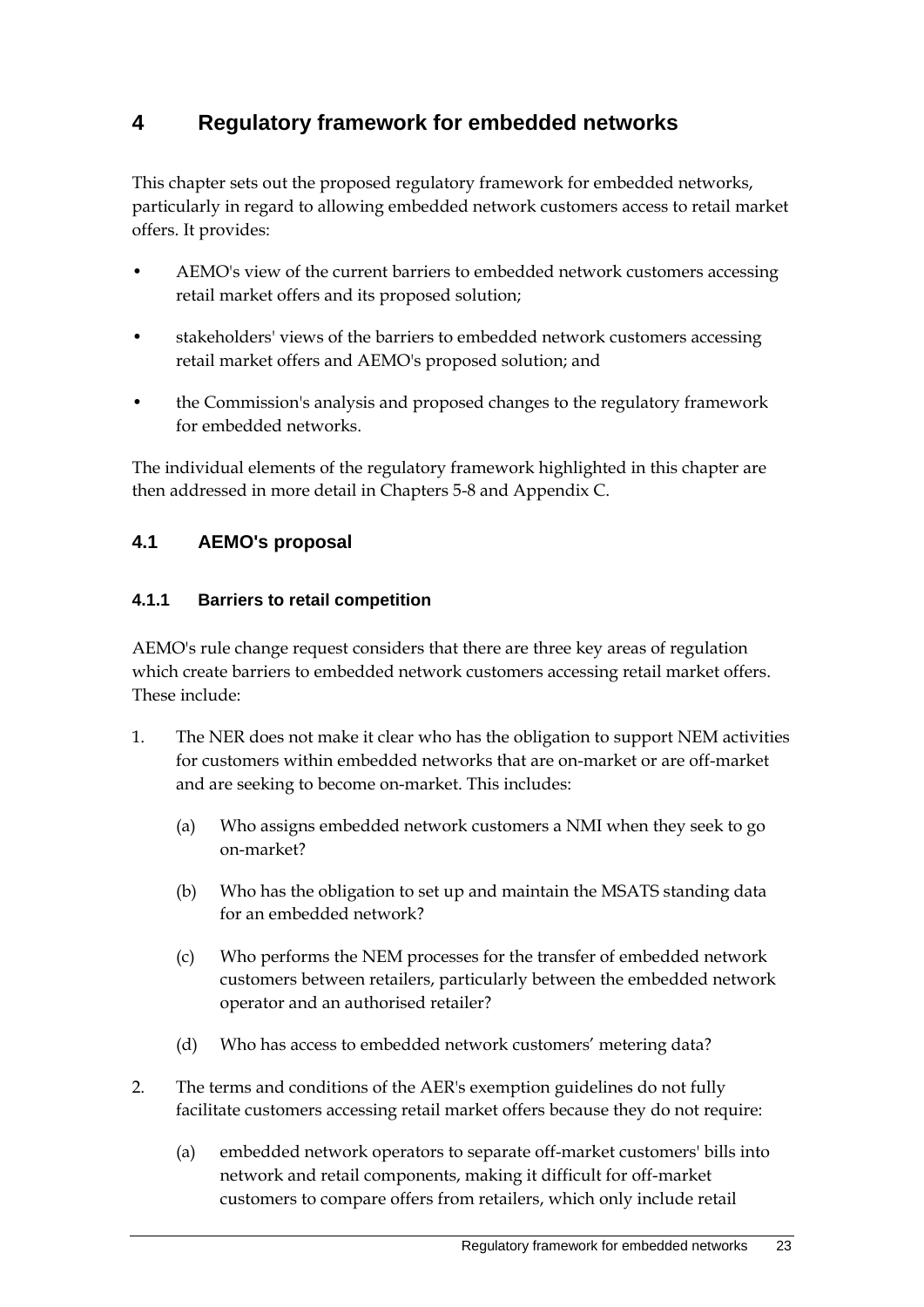services, to offers from embedded network operators, which include network and retail services; and

- (b) the meter inspection, reading and testing standards for off-market embedded network customers to be the same as for on-market customers, making it more likely off-market customers will need to purchase a new meter to go on-market.
- 3. Jurisdictional regulations create barriers to embedded network customers accessing retail market offers. Notably:
	- (a) Queensland, Tasmania and the ACT have not designed regulatory arrangements to facilitate the parent-child metering arrangements that are necessary for embedded network customers to access retail market offers; and
	- (b) The regulatory arrangements which allow access to retail market offers in NSW, South Australia and Victoria are inconsistent.

#### **4.1.2 Solution**

Figure 4.1 sets out AEMO's proposed changes to the embedded networks regulatory framework to remove these barriers to embedded network customers accessing retail market offers.

The key features of AEMO's proposed regulatory framework are:24

- creation of a new accredited provider role embedded network manager to perform the market interface functions for embedded network customers required to facilitate embedded network customer access to retail market offers;
- a requirement that the AER only grant an embedded network operator a registrable or individual network exemption if the embedded network operator has appointed an embedded network manager; and
- recommendations to the AER and jurisdictional governments to amend the network exemption guideline and jurisdictional regulations respectively to further reduce barriers to embedded network customers accessing retail market offers.

1

<sup>24</sup> AEMO, National Electricity Rule Change Request – Embedded Networks, September 2014, p.4.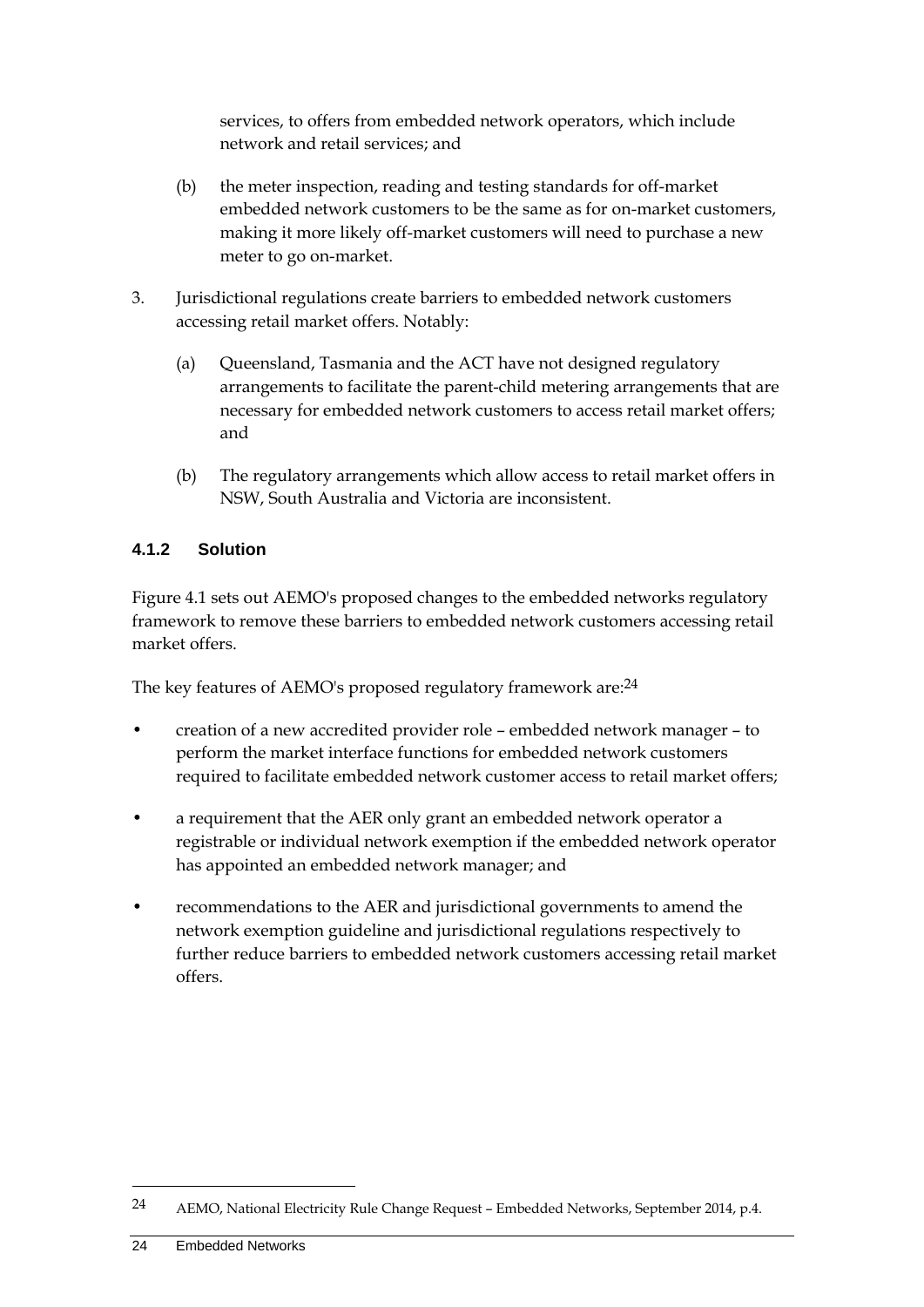



### **4.2 Submissions**

In regard to AEMO's proposed regulatory framework, submissions fell into three groups:

- stakeholders that supported the proposed regulatory framework;
- stakeholders that supported the framework but considered that substantial further changes are necessary; and
- stakeholders that opposed the framework.

#### **4.2.1 Support for AEMO's embedded network framework**

The AER, DNSPs, retailers, consumer groups and large embedded network operators generally supported AEMO's proposed regulatory framework. Table 4.1 provides examples of these views.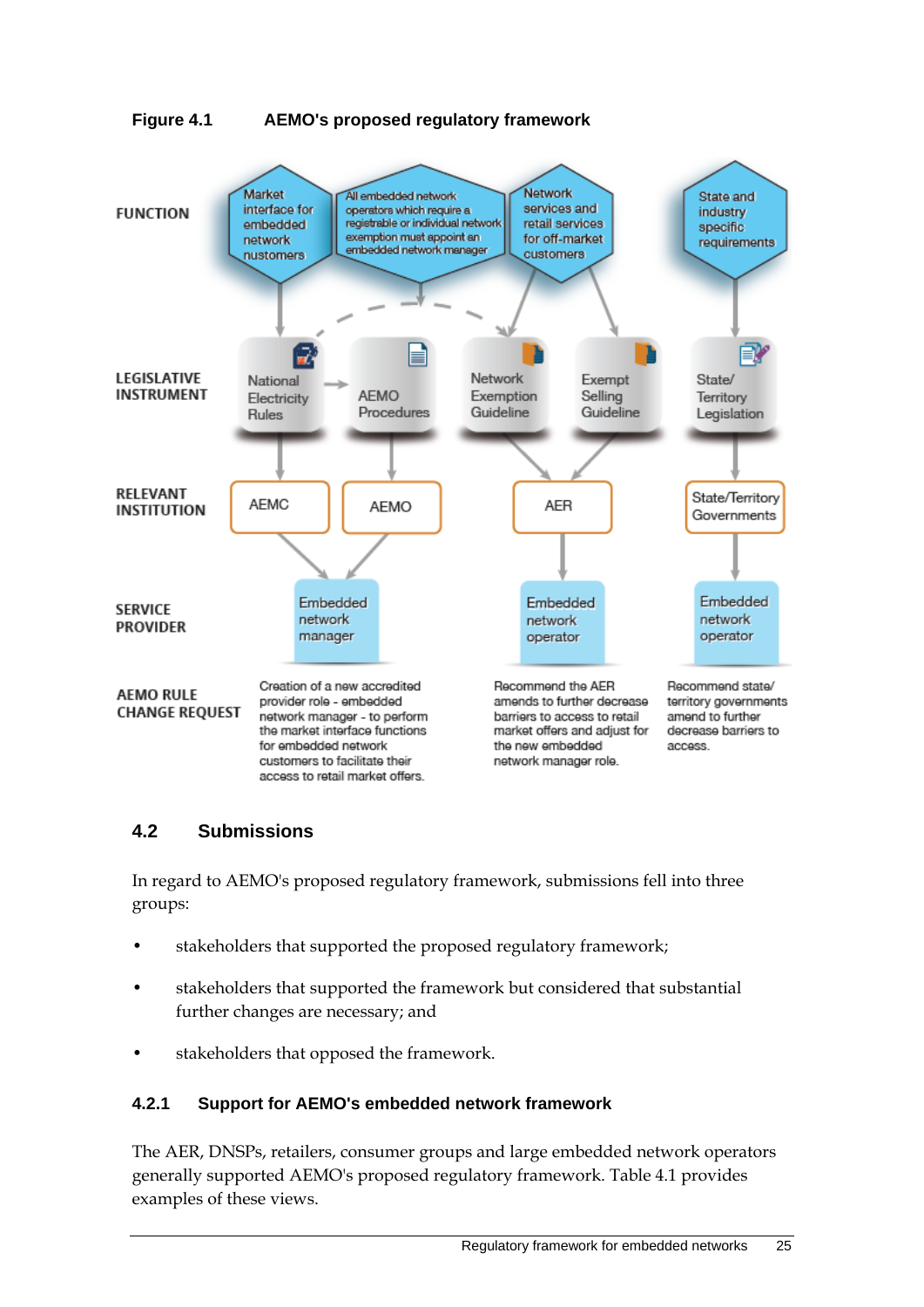#### **Table 4.1 Summary of submissions supporting AEMO's proposed regulatory framework**

| <b>Stakeholder</b>                                                            | <b>Comment</b>                                                                                                                                                                                                                                                                                                                                                                                                                                                                                                                                                                                                                                                                                                                                                                                                                                                          |
|-------------------------------------------------------------------------------|-------------------------------------------------------------------------------------------------------------------------------------------------------------------------------------------------------------------------------------------------------------------------------------------------------------------------------------------------------------------------------------------------------------------------------------------------------------------------------------------------------------------------------------------------------------------------------------------------------------------------------------------------------------------------------------------------------------------------------------------------------------------------------------------------------------------------------------------------------------------------|
| AER                                                                           | We have received numerous reports of difficulties in accessing retail<br>competition from customers in embedded networks. The complaints relate<br>to all jurisdictions where the policy position is that access to retail<br>competition is available to customers located in embedded networks.<br>Based on this experience we have concluded that it is timely to implement<br>a rule change as proposed. This rule will address aspects of the NEM<br>framework that have not adequately supported access to retail competition<br>by customers in embedded networks. We consider the major issue is<br>centred on the existence of appropriate metering arrangements, capable<br>of integration into the broader market systems.<br>We therefore support the AEMO rule change proposal as a solution that<br>would enable this important objective to be attained. |
| AusNet<br><b>Services</b>                                                     | AusNet Services supports the establishment of a new fully contestable role<br>of embedded network manager to facilitate access to retailer of choice in<br>eligible jurisdictions.                                                                                                                                                                                                                                                                                                                                                                                                                                                                                                                                                                                                                                                                                      |
| <b>AGL Energy</b><br>AGL supports the proposed Rule change. The changes will: |                                                                                                                                                                                                                                                                                                                                                                                                                                                                                                                                                                                                                                                                                                                                                                                                                                                                         |
|                                                                               | significantly increase the clarity of the role and responsibilities of<br>$\bullet$<br>embedded network operators;                                                                                                                                                                                                                                                                                                                                                                                                                                                                                                                                                                                                                                                                                                                                                      |
|                                                                               | $\bullet$<br>enable customers within embedded networks to have greater access to<br>the competitive market. This is expected to increase competition<br>(especially for third party sites) within the embedded network; and                                                                                                                                                                                                                                                                                                                                                                                                                                                                                                                                                                                                                                             |
|                                                                               | create a new market role, the embedded network manager, which is a<br>$\bullet$<br>new competitive service that will allow improved management of<br>embedded networks.                                                                                                                                                                                                                                                                                                                                                                                                                                                                                                                                                                                                                                                                                                 |
| <b>Public Interest</b><br>Advocacy<br>Centre (PIAC)                           | In broad terms, PIAC supports the intent of the rule change and considers<br>that AEMO's proposed solution will provide the customers of most<br>networks with the option to access the competitive retail market.                                                                                                                                                                                                                                                                                                                                                                                                                                                                                                                                                                                                                                                      |
| Shopping<br><b>Centre Council</b><br>of Australia<br>(SCCA)                   | Subject to the comments and recommendations in this submission, we<br>broadly support the objective of the proposed rule change, along with the<br>principal requirement for an embedded network operator to appoint and<br>fund an embedded network manager; an appointment which will also<br>become a condition of the AER's exemption framework.                                                                                                                                                                                                                                                                                                                                                                                                                                                                                                                    |

Source: Submissions from: AER, 26 June 2015, p.1; AusNet Services, 2 July 2015, p.1; AGL Energy, 2 July 2015, p.1; PIAC, 2 July 2015, p.1; and SCCA, 2 July 2105, p.1.

#### **4.2.2 Substantial other issues need to be addressed**

Jemena, the SA Department of State Development and Metropolis Metering provided support for the intent of the rule change request but suggested there are further reforms that are necessary for the regulatory framework for embedded networks. These are described below.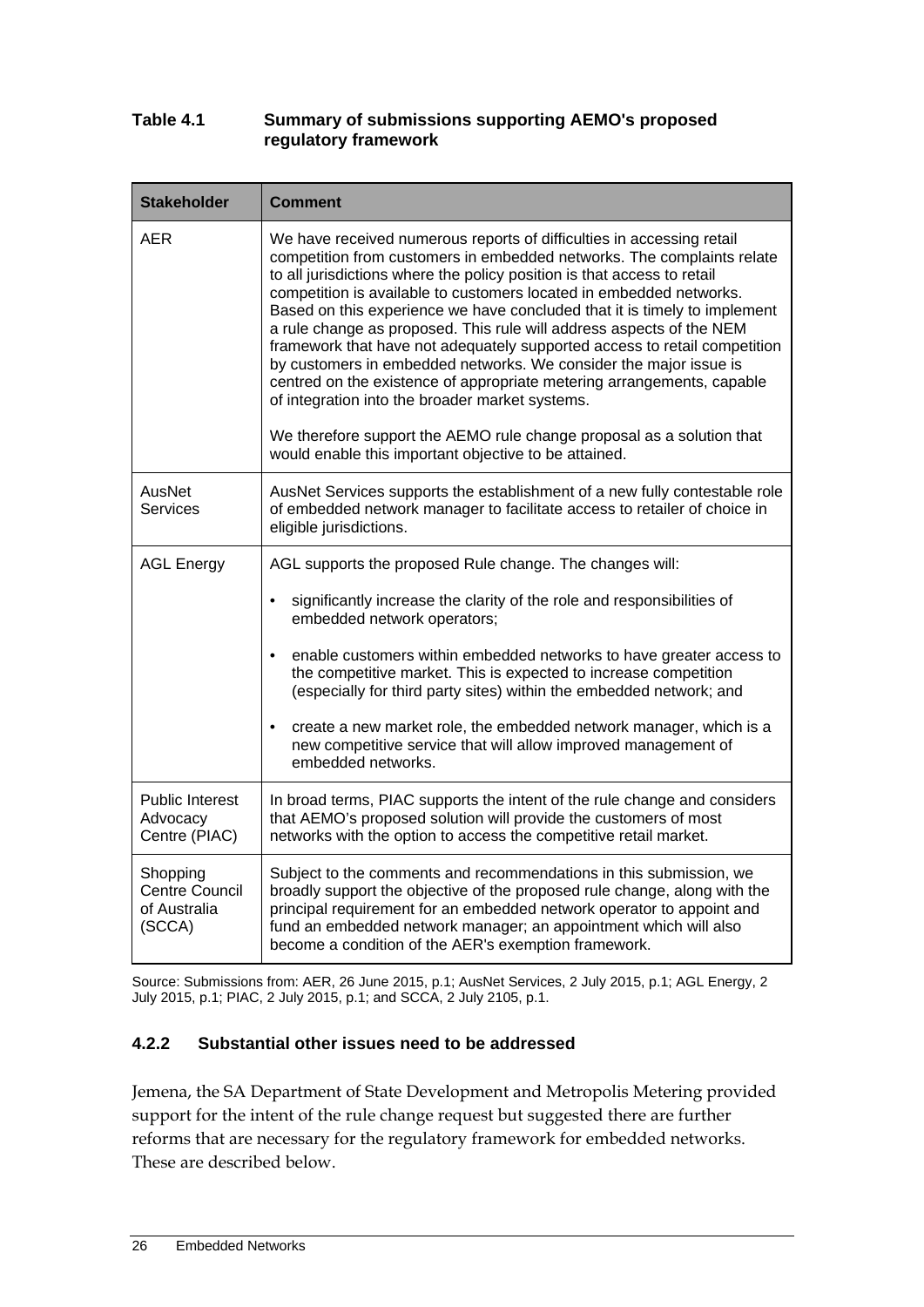#### **Bottom up reform**

Jemena supported both the intent of the rule change request and the introduction of the embedded network manager role to facilitate access to retail market offers.<sup>25</sup> However, it considered that the scope of the rule change request assessment should be expanded to review all of the regulatory framework for embedded networks, particularly the validity of the exemption framework. Jemena considered this fuller assessment should include consideration of:

- embedded networks in gas;
- whether the binary two tiered system of current regulation registered DNSPs/authorised retailers compared to exempt network service providers/exempt retailers – is appropriate; and
- whether embedded networks have the potential to allow customers to benefit from new and evolving technologies.

Jemena stated there is a need to start from first principles to consider whether the current framework is appropriate.

#### **Right to access standing and market offers**

The SA Department of State Development submitted that a core problem for embedded network customers accessing retail market offers is the availability of offers for embedded network customers and their ability to compare these offers to those of embedded network operators. To address this problem the SA Department of State Development proposed that the Commission should consider:26

- a more preferable rule under which the embedded network customer has the right to access currently available standard and market offers which include the network component of the regulated network service provider at the parent connection point; and
- a more preferable rule which requires retailers to offer at least one generally available offer for embedded network customers.

#### **Metering**

<u>.</u>

The rule change request includes a recommendation that the AER change its network exemption guideline to require that the meter reading, testing and inspection standards that apply to metering of on-market customers also apply to off-market customers.27

<sup>25</sup> Jemena submission, 2 July 2015, p.5.

<sup>26</sup> SA Department of State Development submission, 30 June 2015, p.3.

<sup>27</sup> As set out in section 6.1.2.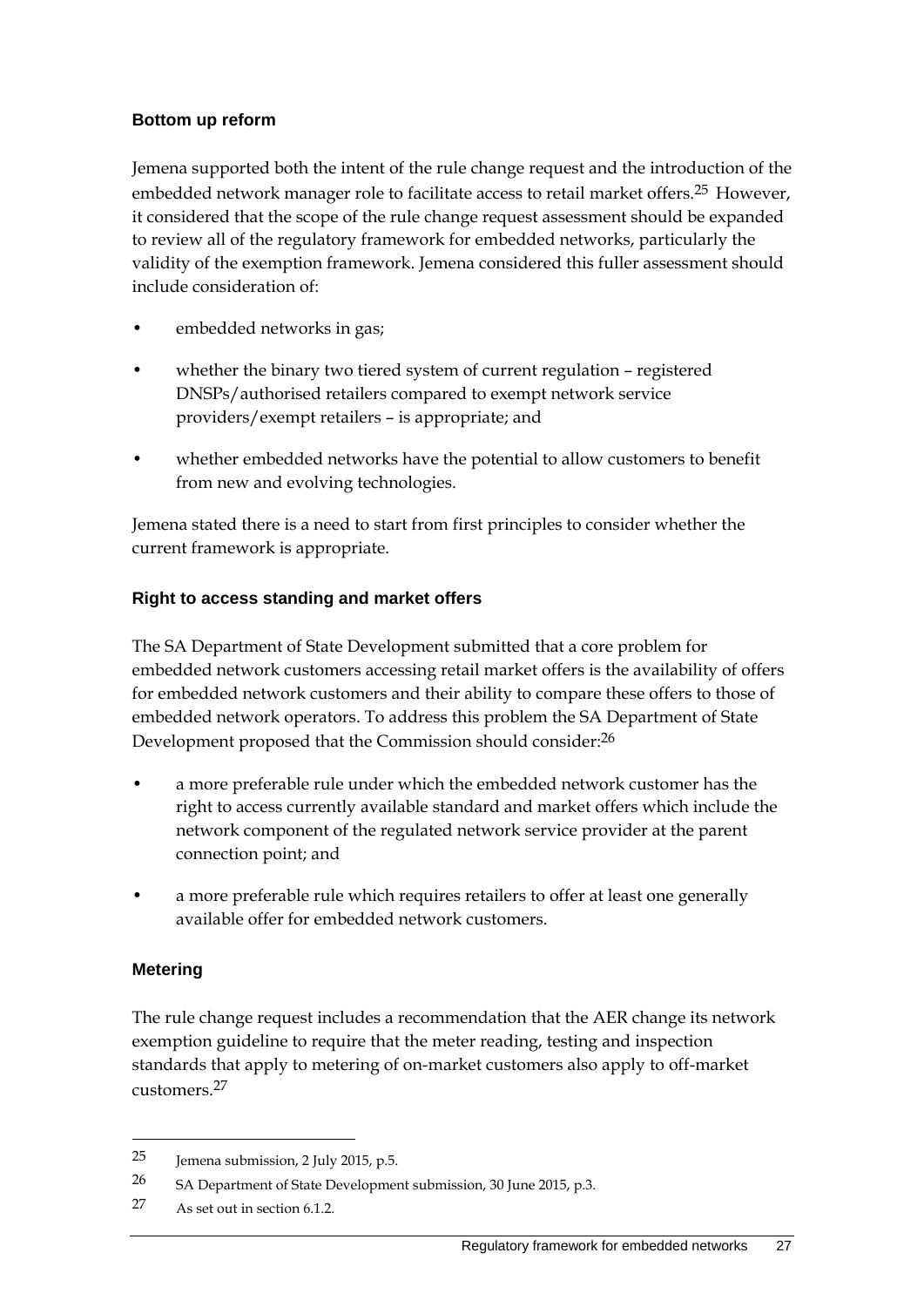In response, Metropolis Metering and Jemena suggested that this requirement should be extended to require embedded network operators to adopt the full suite of metering provisions proposed in the Competition in Metering draft rule determination.28 Primarily, this would require all embedded network operators to appoint a metering coordinator who would then contract with accredited metering providers and metering data providers for the provision of metering services.

Metropolis Metering and Jemena considered this would reduce the likelihood of customers needing to install a new meter when they elect to go on-market. This would therefore further reduce the barriers to embedded network customers accessing retail market offers.

## **4.2.3 Do not support the proposal**

TradeCoast Central opposed the proposed rule. It considered that the costs of the rule change outweigh the benefits because the cost-benefit analysis undertaken by SKM Jacobs for AEMO only returned a marginally positive result and it did not take into account the cost of embedded network operators hiring embedded network managers.29

# **4.3 Commission's analysis**

# **4.3.1 Regulatory framework**

The Commission's draft rule is largely consistent with AEMO's framework but with some changes, amendments and additions. The Commission's framework is displayed in Figure 4.2.

<sup>28</sup> Metropolis Metering submission, 2 July 2015, p.3; and Jemena submission, 2 July 2015, p.7.

<sup>29</sup> TradeCoast Central submission, 2 July 2015, p.1.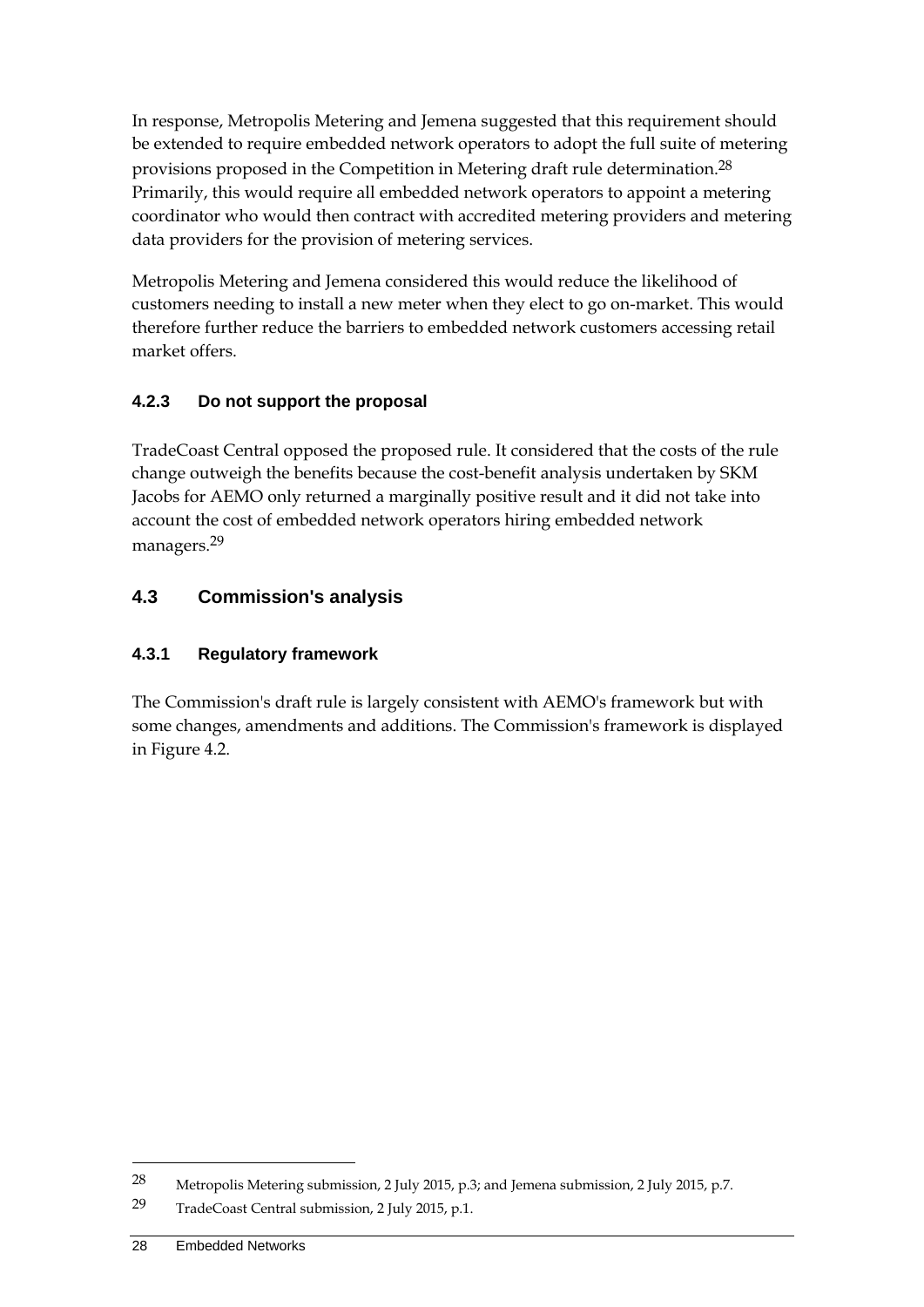

The major differences between AEMO's framework and the Commission's are:

- Instead of requiring all embedded network operators with registrable or individual network exemptions to appoint an embedded network manager, the draft rule guides the AER's discretion to determine which embedded network operators are required to appoint an embedded network manager.
- The Commission considers changes to the NERR will clarify the regulation of authorised retailers supplying embedded network customers. However, it does not have the ability to make these changes as part of this rule change process. AEMO's rule change request only relates to the NER, not the NERR, and the Commission's limited power to make corresponding changes to the NERR is likely to be insufficient to make such changes. The key issues relevant to the NERR are therefore set out in Chapter 7 of this draft rule determination for information and to allow the consultation process to identify other issues arising.
- A proposed implementation schedule is set out in the draft rule. The proposed schedule removes the need for AEMO's proposed deeming and grandfathering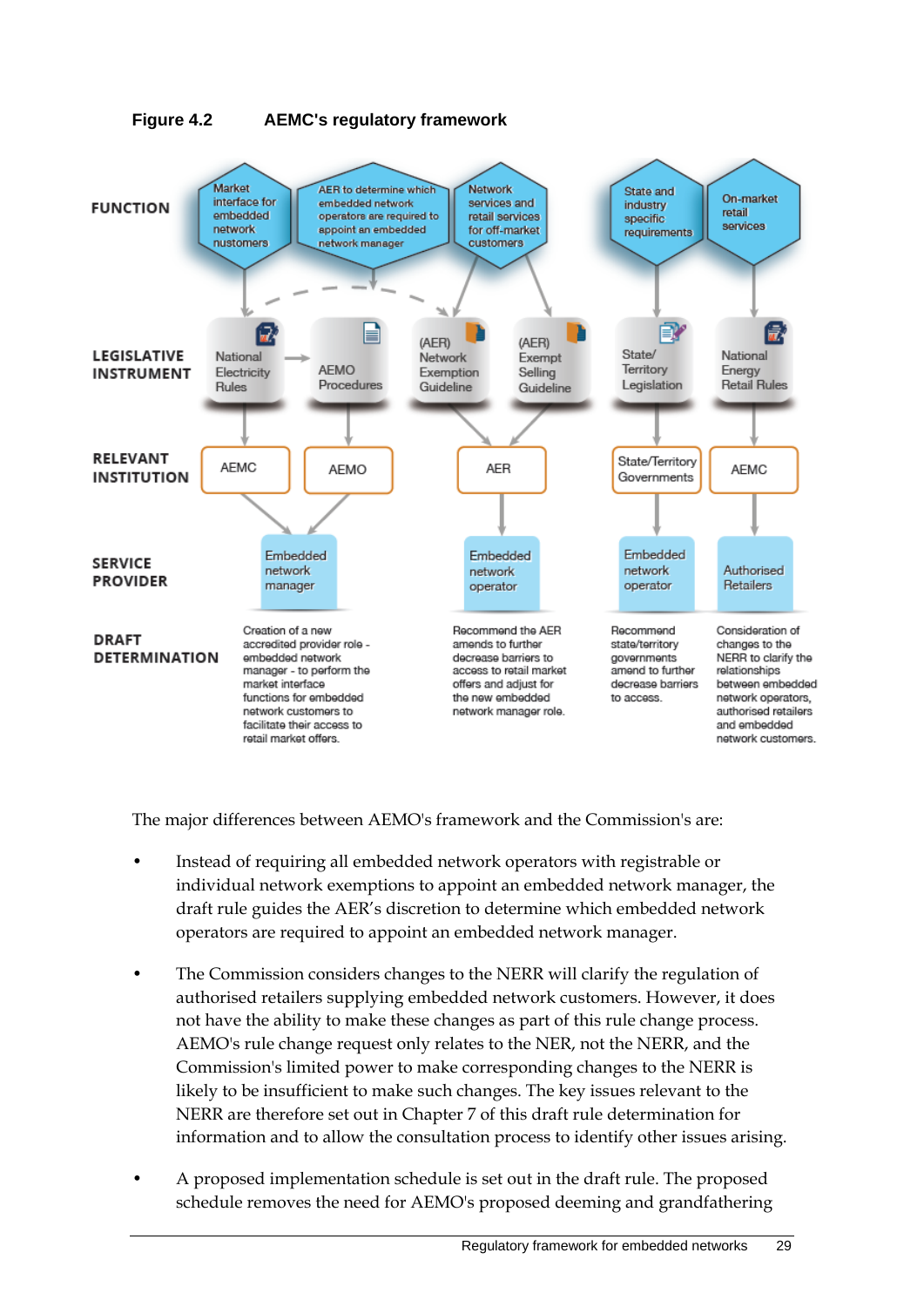provisions by providing adequate time for interested parties to be accredited as embedded network managers and embedded network operators to appoint an embedded network manager prior to commencement of the proposed rule on 1 December 2017.

Each element of the Commission's framework is set out in Chapters 5-8. Specifically:

- Chapter 5 sets out the introduction of the embedded network manager role and the threshold for which embedded network operators will be required to appoint an embedded network manager;
- Chapter 6 sets out recommended changes to jurisdictional regulations and the AER's exemption guidelines;
- Chapter 7 sets out the nature of the NERR issues arising and points for consideration; and
- Chapter 8 sets out the Commission's proposed implementation plan.

#### *Draft rule outlines amendments to the current version of the NER*

As set out in section 2.3, the embedded networks draft rule amends the current version of the NER, not the draft rule published in the Competition in Metering draft rule determination. However, the Commission will make its final rule determination on the Competition in Metering rule change request on 26 November 2015, with an expected substantive commencement date of 1 December 2017.<sup>30</sup> Therefore, any final rule in relation to this rule change request will be based on the changes made to the NER by the Competition in Metering final rule and will, as indicated, have the same substantive commencement date.

To assist stakeholders with their consideration of the embedded networks framework in the context of amendments in the Competition in Metering draft rule, the Commission has published indicative rule amendments to the version of Chapter 7 of the NER proposed in the Competition in Metering draft rule.

## **4.3.2 Response to other issues**

#### **Bottom up reform**

Jemena raised a number of important issues regarding the regulatory framework for embedded networks in both electricity and gas. Notably:

- the National Gas Law and Rules do not cater for embedded networks;
- while the NER provides a framework to incentivise network service providers to adopt new technologies in provision of network services and retail competition

<sup>30</sup> For information on the Competition in Metering timeframes see: AEMC, Information sheet, Extension of time for final rule on provision of metering services, 2 July 2015, p.1.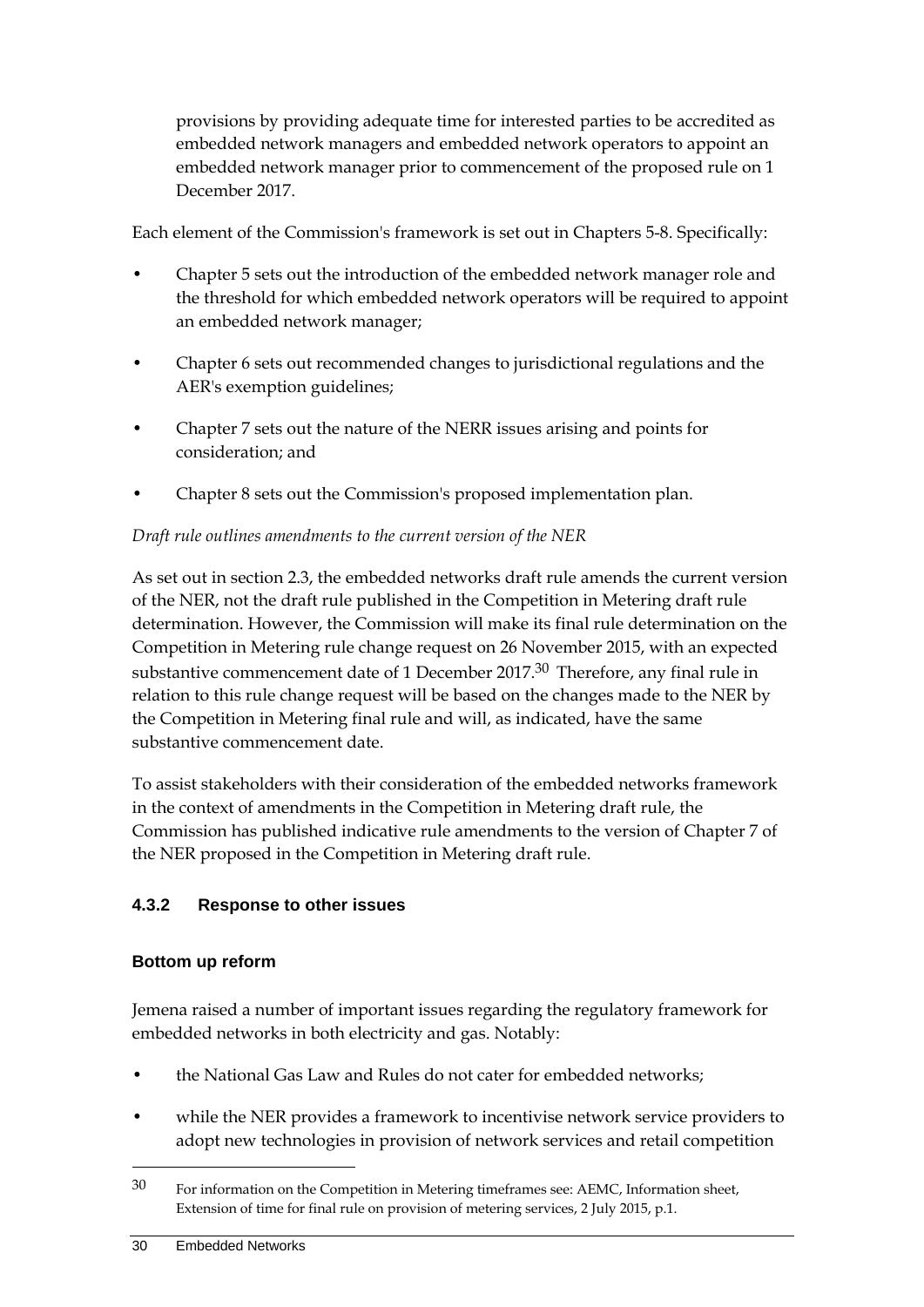provides incentives to retailers to do the same, the light-handed regulatory framework for embedded networks does not do the same; and

• the exemption framework was not originally designed to deal with embedded networks on the scale and scope that they have been recently developing.

Accordingly, Jemena advocated for a wholesale review of embedded networks.

These problems are substantial and require a broader review of the AER's exemptions framework for electricity and gas, and the issue of how third party providers (parties that are not retailers or NSPs) that offer products and services are regulated. These issues cannot be assessed in this rule change process. In addition, the Commission does not have the power as part of this NER rule change request to make changes to how gas embedded networks are regulated under the National Gas Rules.

Both the COAG Energy Council and the Victorian Government are currently conducting broader reviews that are linked to embedded networks. The outcomes of these reviews will be important for long term regulation of embedded networks.<sup>31</sup> These reviews, and any recommendations from them, are likely to take significant time to be conducted and recommendations to be acted on. The Commission considers that implementing the draft rule can provide valuable incremental reform in the short term. This solution provides:

- an interim means to protect customers by decreasing barriers to them moving on-market; and
- an opportunity to minimise implementation costs by making incremental reforms now while similar systems and procedures are being amended.

Furthermore, it is likely that any long term fundamental changes to embedded network regulation will be able to leverage off the embedded network manager role as there is a fundamental need for these market interface functions to be performed.

For these reasons, the draft rule does not address these particular matters raised by Jemena.

## **Right to access standing and market offers**

<u>.</u>

The Commission supports the intent of the SA Department of State Development submission to provide easier access to retail market offers for embedded network customers. However, as these issues relate to issues arising under the NERL and NERR, they cannot be considered as part of this NER rule change process (see Chapter 7).

<sup>31</sup> Energy Market Reform Working Group , Advice to the COAG Energy Council – New Products and Services in the Electricity Market, July 2015; and Essential Services Commission, Modernising Victoria's Energy Licence Framework – Issues Papers, June 2015.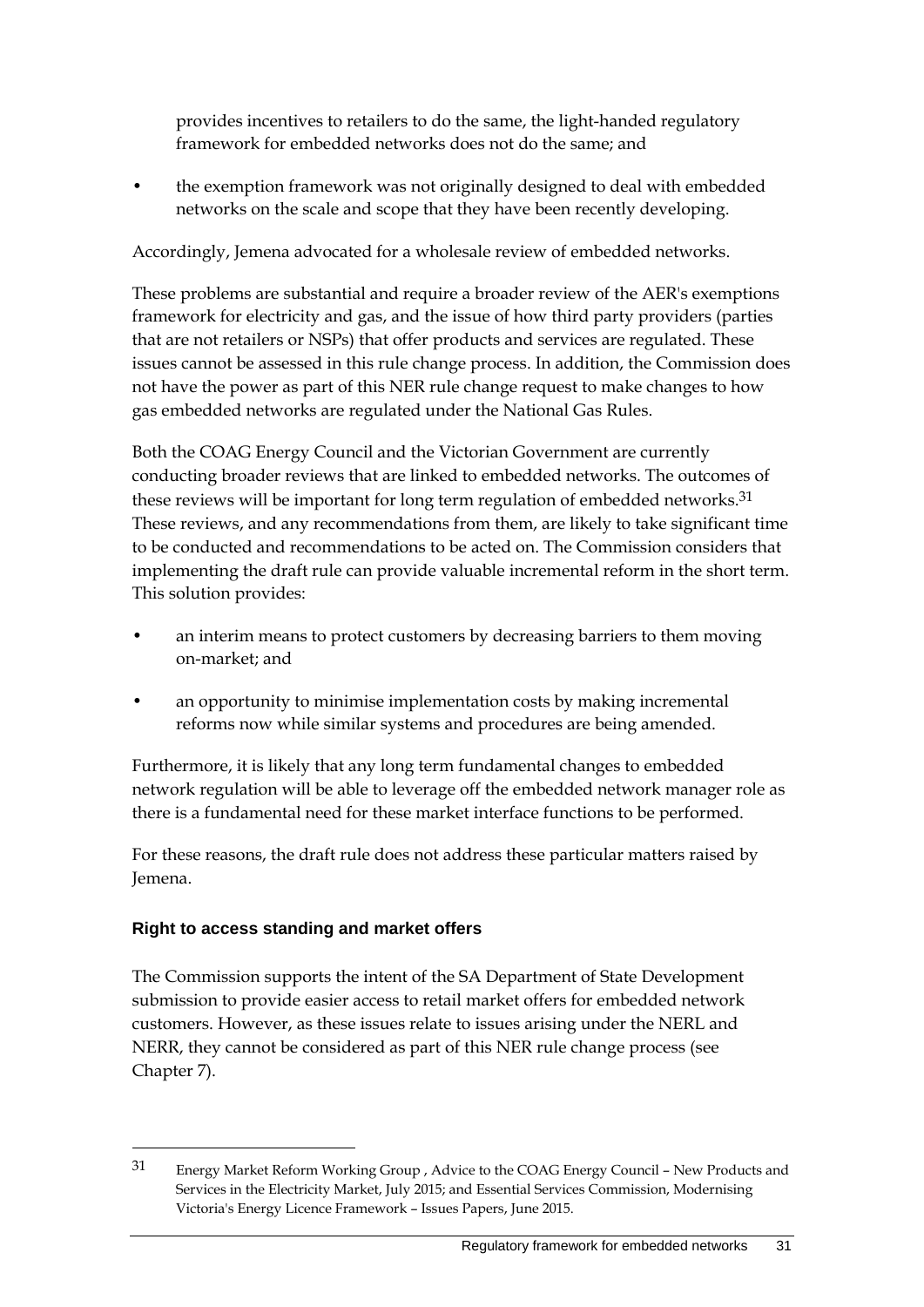The Commission also cautions against placing obligations on retailers binding them to make offers to embedded network customers where the offers have been designed for customers directly connected to DNSPs' networks. If such an obligation was to be imposed, more significant changes to the NERL and NERR would be likely to be required to recognise embedded networks.

## **Metering**

The Commission considers that there are two barriers to embedded network customers being able to continue to use their current meter when they go on-market.

The first is whether the customer's current meter meets the on-market standard so that it could be used by an authorised retailer. This issue would be most appropriately addressed by the AER amending the meter reading, testing and inspection standards in its network exemption guideline to require the same standard within embedded networks as for on-market customers (see section 6.1.2). If this change occurs, both the minimum metering specification and the meter reading, testing and inspection standards for off-market customers' meters will be the same as for on-market customers. This will reduce the likelihood of customers needing to purchase a new meter if they choose to go on-market.

The second issue relates not to the meter itself, but to the incentives for embedded network operators to sell or lease the meter to an authorised retailer when a customer elects to go on-market. The incentives to balance include:

- an incentive not to sell or lease the meter with the purpose of placing a barrier to the customer going on-market and so increasing the chance of keeping the customer as a retail customer;
- an incentive to sell or lease the meter to earn revenue; and
- an incentive to develop commercial relationships with authorised retailers to sell or lease the meter so that authorised retailers will reciprocate if any customers seek to revert back to being off-market customers (and the barriers to reversion will be reduced).

Notably, these are the same incentives that apply to authorised retailers when a customer seeks to transfer to another authorised retailer. The Competition in Metering draft rule does not seek impose any requirements on authorised retailers for meters to be used by other authorised retailers. Instead, the Competition in Metering framework relies on the last two incentives noted above being stronger than the first. This is expected to arise because the regular exchange of customers between authorised retailers will be likely to result in the cost to retailers of not developing commercial relationships and selling or leasing meters being high.

The Commission considers that requiring embedded network operators to appoint a metering coordinator for all child connection points would be a significant regulatory obligation and will not solve the problem of some embedded network operators not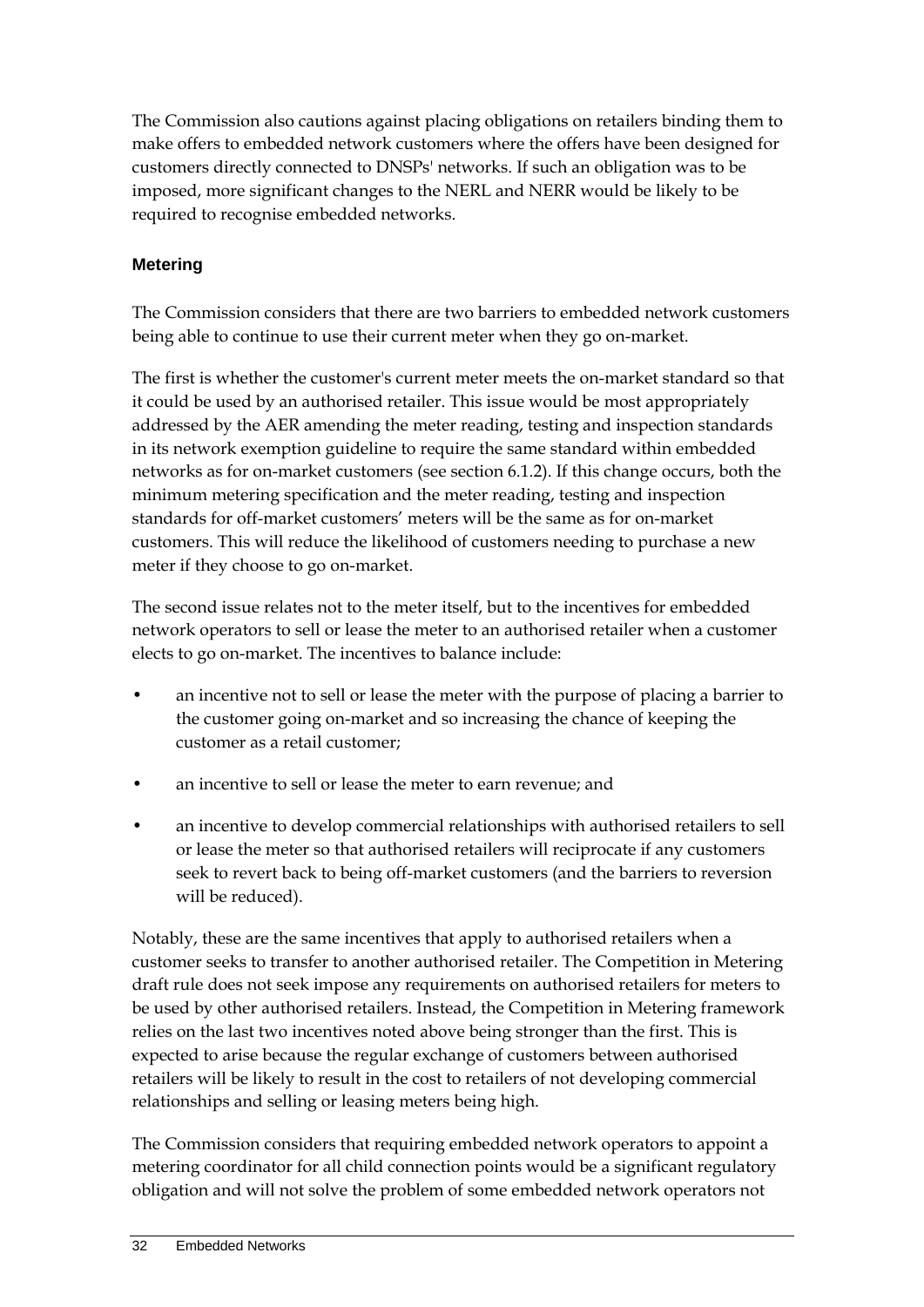allowing meters to be used by authorised retailers. This is because appointment of a metering coordinator will not change the incentives faced by the embedded network operator. Instead, the Commission considers that improving customers' ability to switch between the embedded network operator and authorised retailers (and back) will provide embedded network operators with an incentive to create commercial relationships with retailers to prevent meters being replaced by both parties.

## **4.3.3 Response to submissions that do not support the proposal**

The Commission notes TradeCoast Central's views on the SKM Jacob's cost benefit analysis. It also notes that the benefits of allowing embedded network customers access to retail market offers are likely to be substantially greater than those quantified in SKM Jacob's cost benefit analysis. While considering that there are likely to be a wide range of benefits, SKM Jacobs only quantified one benefit of embedded network customer access to retail market offers – the benefit of a reduction in dead weight loss from increased demand by embedded network customers responding to lower prices in the retail market. Further discussion on the wide range of benefits from allowing embedded network customers access to retail market offers is set out in Chapter 3 of this draft rule determination.

In addition, the Commission considers that the costs of implementing the draft rule are also likely to be less than SKM Jacobs estimated. SKM Jacobs cost estimation consisted of asking stakeholders what the cost of implementing and applying the embedded networks proposal as a stand-alone project or a project combined with the implementation of a specific design of the Multiple Trading Relationships rule change is likely to be. Stakeholders were therefore not able to take into account cost reductions from the Commission's proposed coordinated implementation with changes arising from the Competition in Metering rule change process. As stakeholders have highlighted in submissions, the incremental cost of the changes will be substantially below the stand alone cost.

Accordingly, as noted in Chapter 2, the Commission is satisfied that the potential benefits of the draft rule outweigh the potential costs.

The Commission's draft rule provides a regulatory framework for embedded network management that is likely to minimise the cost of provision of the market interface functions. By creating a market where any party that meets the accreditation requirements, including the embedded network operator itself, can provide embedded network management services costs will be minimised through competition to provide the services. Furthermore, in cases where customers under the current arrangement have managed or sought to go on-market, the draft framework is likely to result in cost reductions because the current arrangements are unclear and do not provide for any party to perform the functions.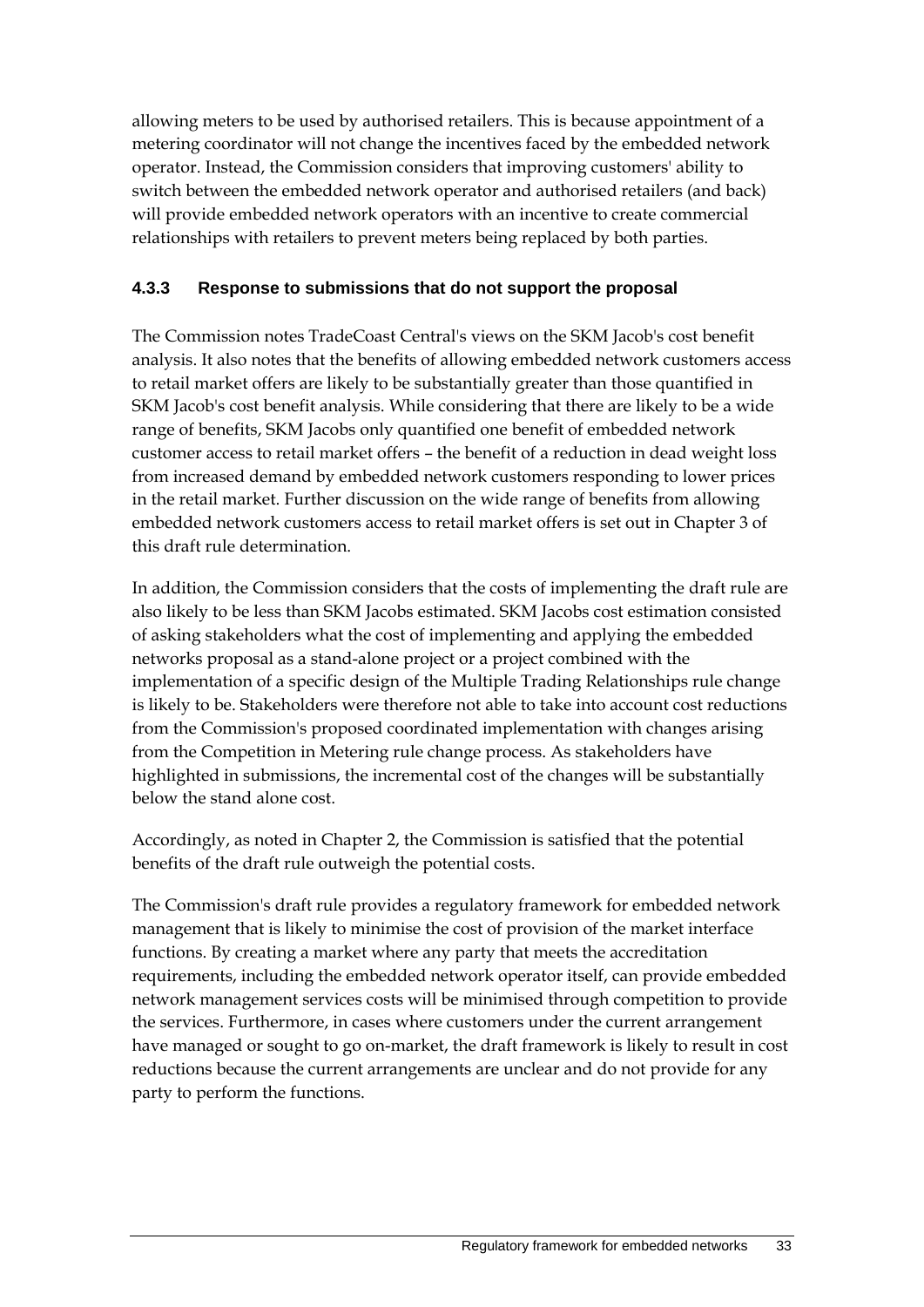# **5 Embedded network management**

This chapter provides the Commission's assessment of AEMO's proposed new accredited provider role, the embedded network manager. This chapter sets out:

- a summary of market interface functions required to allow embedded network customers smooth access to retail market offers;
- the choice of market participants and accredited providers that the functions could be assigned to;
- consideration of applying a threshold over which embedded network operators are required to appoint an embedded network manager; and
- the potential market for embedded network management.

The detailed design and related issues the Commission has considered in relation to the embedded network manager role are addressed in Appendix C.

## **5.1 Market interface functions required to facilitate access to retail market offers**

#### **5.1.1 AEMO proposal**

The market interface functions AEMO considers are required to allow embedded network customers access to retail market offers include:<sup>32</sup>

- The LNSP role provided for in MSATS and the B2B procedures for the on-market embedded network child connection points. For example:
	- requesting AEMO to provide NMIs and allocating these NMIs to child metering installations in MSATS when an off-market embedded network customer requests to become on-market;
	- maintaining all standing data required in connection with on-market embedded network child NMIs; and
	- managing MSATS and B2B interfaces for the embedded network connection points.
- Allocating a unique name for the embedded network, which would be an identifying embedded network code, to the parent NMI in MSATS and maintaining that code when embedded network customers become on-market customers. This demonstrates in MSATS that the parent and all of the on-market child connection points are part of the same embedded network.

<sup>32</sup> AEMO, National Electricity Rule Change Request – Embedded Networks, September 2014, p.9.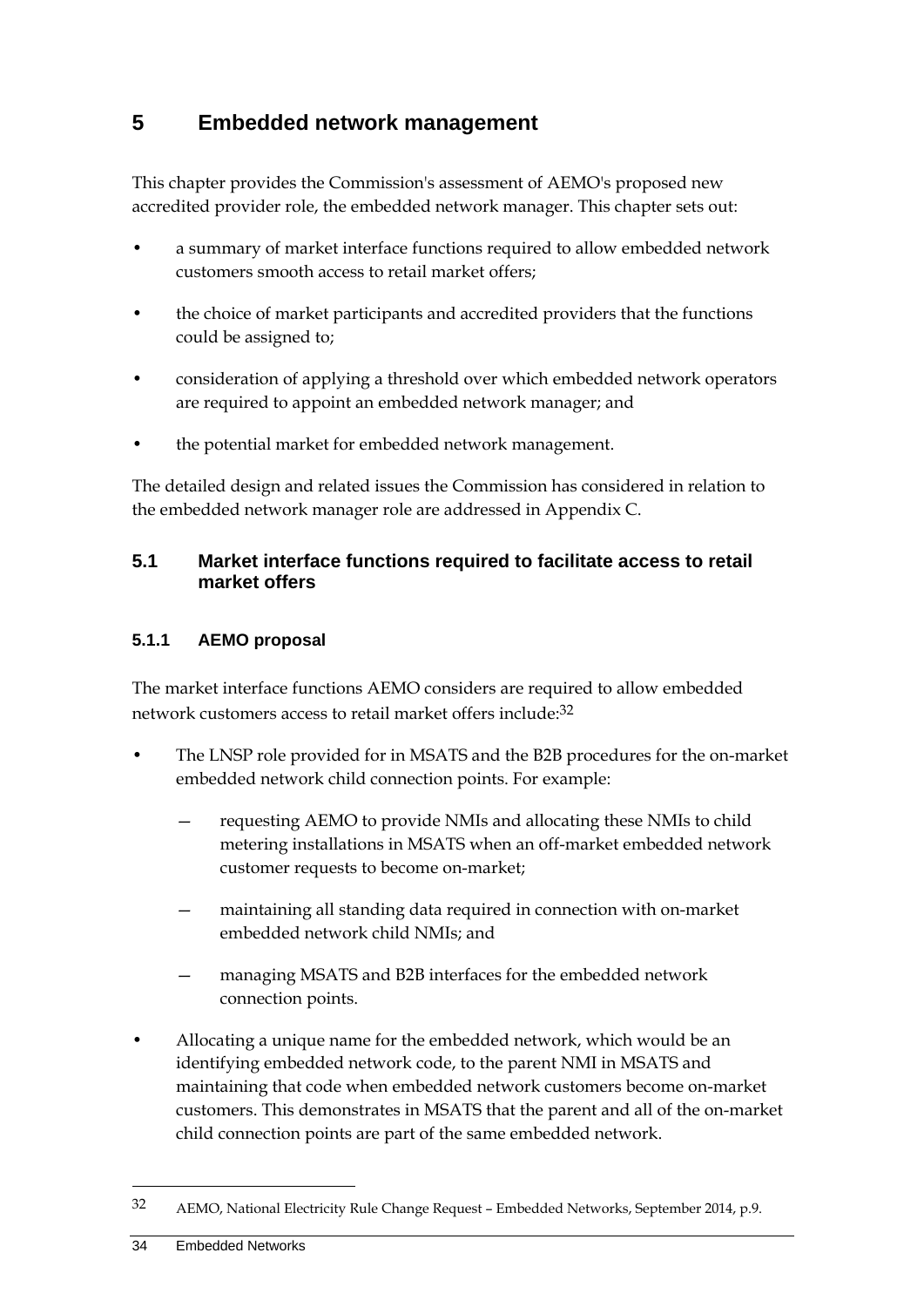- Maintaining and communicating information regarding embedded network customers to market participants and accredited providers. For example:
	- maintaining information about the subtractive metering arrangements relating to the configuration of the metering installation and making that information available on request to any retailer to whom an embedded network customer is proposing to transfer or to that retailer's metering provider;
	- where electricity supply must be maintained for life support requirements, notifying the financially responsible market participant of the parent connection point of the requirement; and
	- communicating with local retailers, market customers and distribution network service providers in relation to all on-market and prospective on-market embedded network customers.

# **5.1.2 Submissions**

Retailers, DNSPs, large embedded network operators and consumer groups supported the need for AEMO's proposed functions to be performed to facilitate embedded network customers accessing retail market offers.33

While agreeing with the functions specified, DNSPs considered that network functions that would usually be the responsibility of DNSPs should also be added. For example, the Energy Networks Association (ENA) considered the functions should also include safe management of de-energisation and re-energisation, meter installation exchanges and fault/outage issues and responsibilities relating to maintaining and managing registers of life support customers.34

Several small embedded network operators did not agree that the market interface functions proposed by AEMO would be necessary. For example, the Caravan, Camping and Touring Industry and Manufactured Housing Industry Association of NSW (CCIA) considered that it is unnecessary for the NER to make it clear who has the obligation to support NEM activities related to customers within embedded networks because under the AER's exemption guidelines it is the responsibility of an embedded network operator to manage its own network.35

<sup>33</sup> For example, submissions from: Origin Energy, 2 July 2015, p.2; Energy Networks Association, 2 July 2015, p.3; Shopping Centre Council of Australia, July 2015, p.11; and Consumer Utilities Advocacy Centre, 25 June 2015, p.4.

<sup>34</sup> ENA submission, 2 July 2015, p.3.

<sup>35</sup> CCIA submission, 1 July 2015, p.3.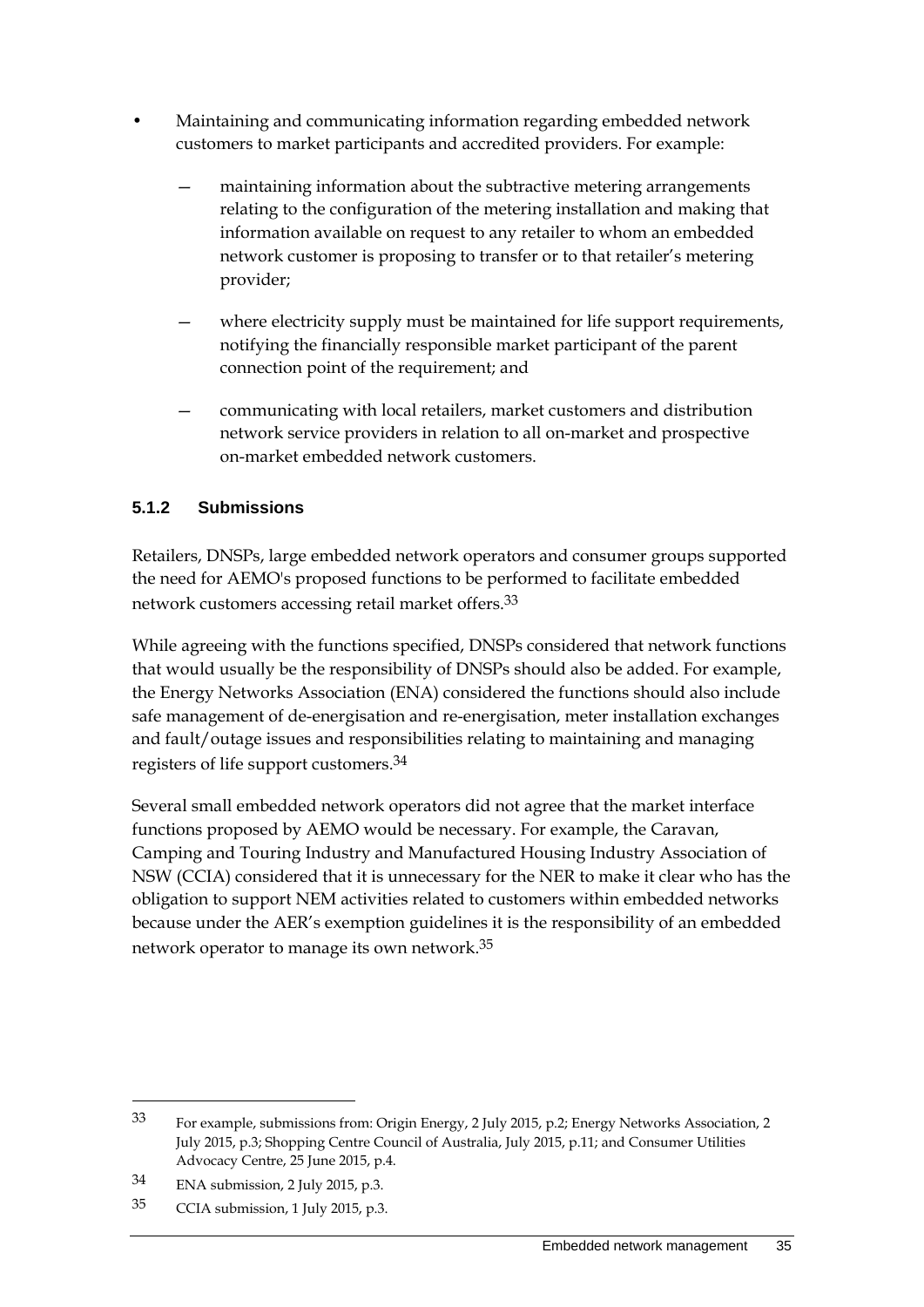## **5.1.3 Commission's analysis**

#### **Core functions**

The Commission notes CCIA's view that the functions outlined by AEMO do not need to be performed because embedded network operators have the responsibility to manage their own networks. However, as set out in Chapter 4, the functions proposed by AEMO are separate from the provision of network, retail and metering services to embedded network customers. Instead, the functions proposed by AEMO relate to actions that need to be performed in the market systems to provide the link between embedded network customers and market participants.

Many of these functions, such as maintaining standing data in MSATS, are the same for small electricity customers generally as they are for on-market embedded network customers. However, while the NER specifies that the LNSP must perform these functions for non-embedded network customers, and the functions are not necessary for off-market embedded network customers, the NER does not currently assign responsibility to perform them to any party for on-market (or off-market customers seeking to become on-market) embedded network customers.

This lack of role assignment provides a significant barrier to embedded network customers accessing retail market offers because it is difficult for retailers to access information about the customers in MSATS. As a result, the smooth flow of information provided for in the B2B procedures is prevented from occurring. The Commission therefore considers that the NER should allocate responsibility to a specific party to remove these barriers to embedded network customers accessing retail market offers.

#### **Life support**

Currently, under the AER's network exemption guideline, responsibility for notification of life support requirements rests with the embedded network operator.<sup>36</sup> AEMO proposed that where electricity supply must be maintained for life support requirements within an embedded network an additional function to be performed by the embedded network manager is the notification of the financially responsible market participant (usually the retailer) at the parent connection point of the life support requirement.<sup>37</sup>

The Commission considers that life support notification responsibilities must continue to rest with the embedded network operator. This is essential because the new accredited provider – the embedded network manager – will not necessarily be appointed for all embedded networks and life support notification is likely to be needed in some embedded networks that do not have an embedded network manager. As no change to the current arrangements are needed, the draft rule does not specify

<sup>36</sup> AER, Electricity Network Service Provider Registration Exemption Guideline, August 2013, p.25.

<sup>37</sup> AEMO, National Electricity Rule Change Request – Embedded Networks, September 2014, p.9.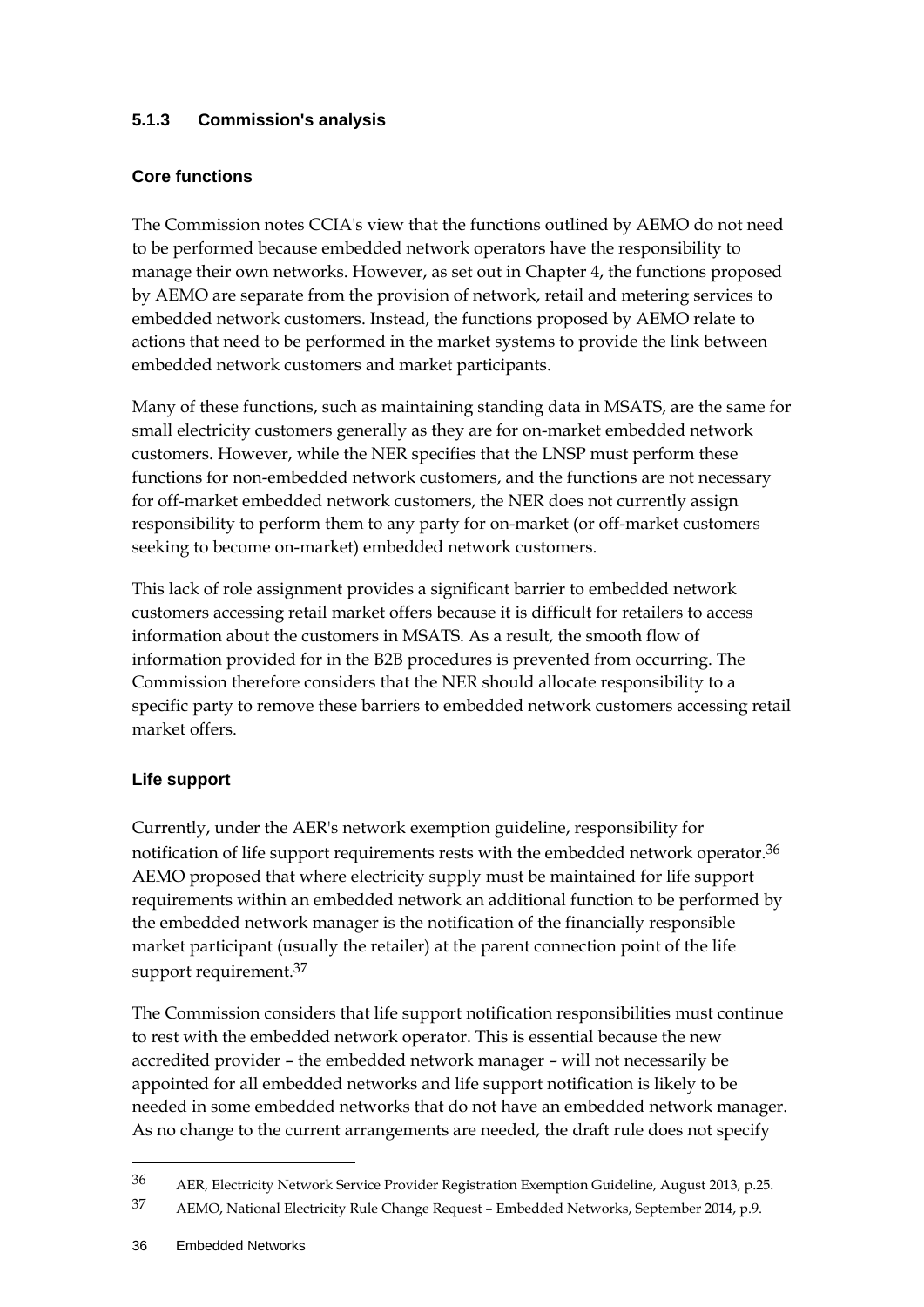the allocation of this task in the context of an embedded network. Further discussion on life support notification requirements for embedded network operators is set out in Chapter 6.

#### **Additional functions**

Submissions from DNSPs identified a number of functions that could be the responsibility of an embedded network manager. It is important that these functions proposed by DNSPs are assigned to a specific party. However, as the DNSPs highlighted, these functions are 'network' functions. The Commission considers that network functions within embedded networks are most appropriately the responsibility of embedded network operators rather than embedded network managers. This is a matter for regulation through the AER's network exemption guideline. The draft rule does not include an allocation of such tasks within an embedded network.

# **5.2 Who should perform market interface functions?**

## **5.2.1 AEMO's proposal**

1

After identifying the list of market interface functions, AEMO examined who should perform the functions. AEMO proposed to create a new accredited provider role – the embedded network manager. AEMO proposed that the role would be contestable, using the approach taken in the NER for accrediting metering providers and metering data providers. AEMO considers that this approach would have a number of benefits, including:38

- the creation of a competitive market for embedded network management services which will allow embedded network operators to choose the lowest cost provider;
- allowing a wide range of parties to provide the services, including embedded network operators, retailers and DNSPs;
- assurance through an AEMO accreditation process of the capability of the parties to provide the services; and
- the high costs of full NEM registration would be avoided.

Prior to concluding that the new role of embedded network manager should be created, AEMO considered a number of other entities to perform the required functions. These are set out below:39

<sup>38</sup> AEMO, National Electricity Rule Change Request – Embedded Networks, September 2014, p.10.

<sup>39</sup> AEMO, National Electricity Rule Change Request – Embedded Networks, September 2014, p.10.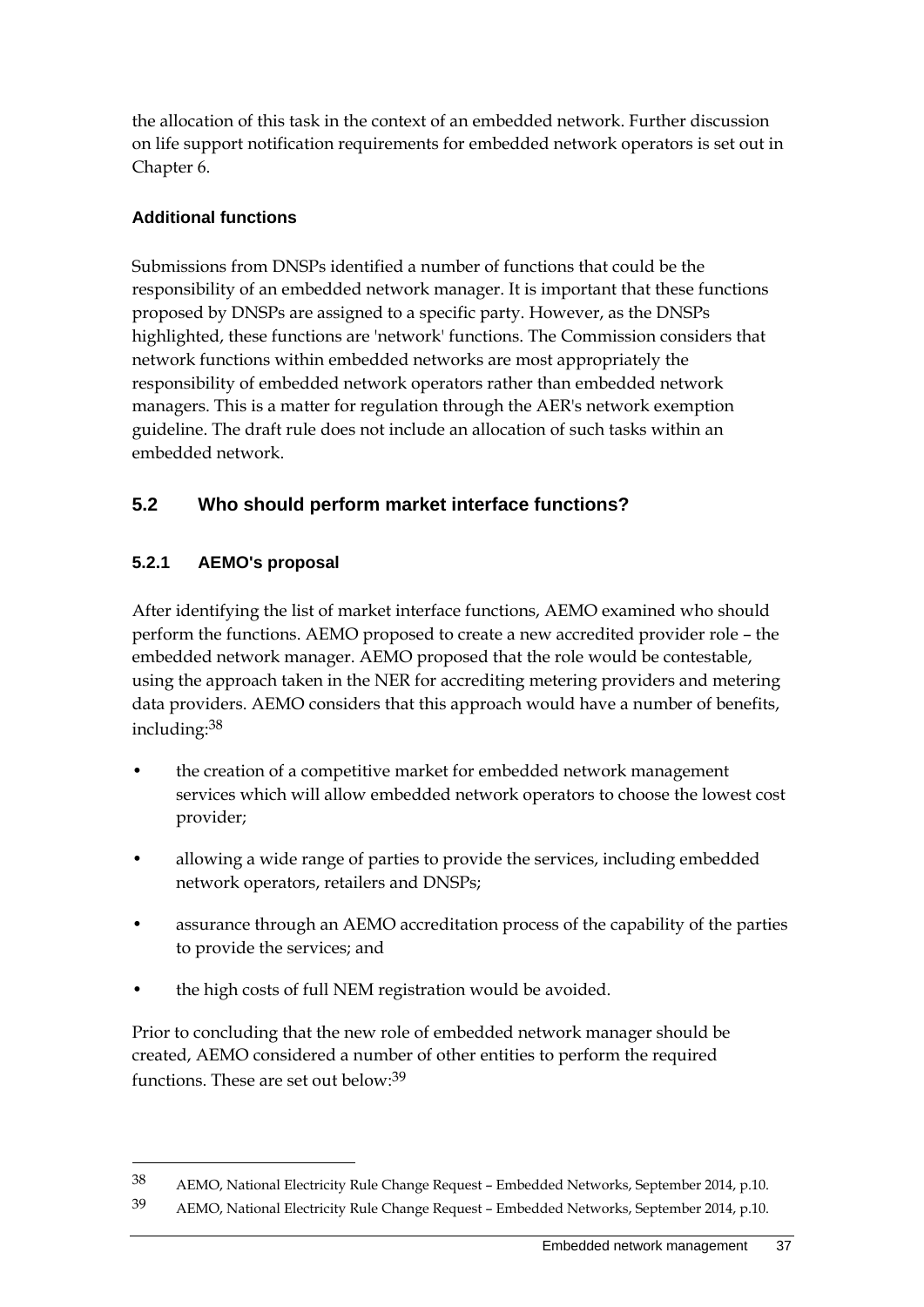#### *1. LNSP or retailer of the parent connection point*

AEMO considered that these market participants have the capability and expertise to provide the embedded network management functions because they are already familiar with MSATS and the B2B procedures. However, AEMO considered that if the functions were simply assigned to these parties the benefits of a contestable market for embedded network management services would be lost and other parties would be prevented from providing the services. Further, although the LNSP and retailer are capable in general, in the specific case of embedded networks, they have no relationship with embedded network customers. In this sense the functions – as applied in context of embedded networks – do not fit well with the LNSP or retailer.

#### *2. The embedded network operator*

The functions could be allocated to the embedded network operator by adding to the conditions of network exemptions under the AER's network guideline. AEMO considered some embedded network operators may be capable of performing the embedded network management functions (and will be able to be accredited under AEMO's proposal) but others will not have the expertise or resources to do so. This would therefore risk some embedded network operators breaching their exemption conditions, compromising the MSATS and B2B procedures, and impacting on the services provided to customers.

#### *3. A new classification of market participant*

AEMO considered market regulation is not warranted because the embedded network management functions are providing services to others rather than trading in the market. The increased costs of the registration requirements of a participant category are therefore unnecessary.

#### *4. Some other entity*

The Competition in Metering draft rule determination proposed to introduce a new market participant – the metering coordinator – that will take on the current roles and responsibilities of the responsible person and could be assigned the embedded network management functions. However, the proposed role primarily relates to coordinating accredited service providers, such as metering data providers, to undertake functions for customers, not performing functions themselves. Furthermore, similar to the parent retailer and LNSP, the parent metering coordinator will have no direct relationship with customers.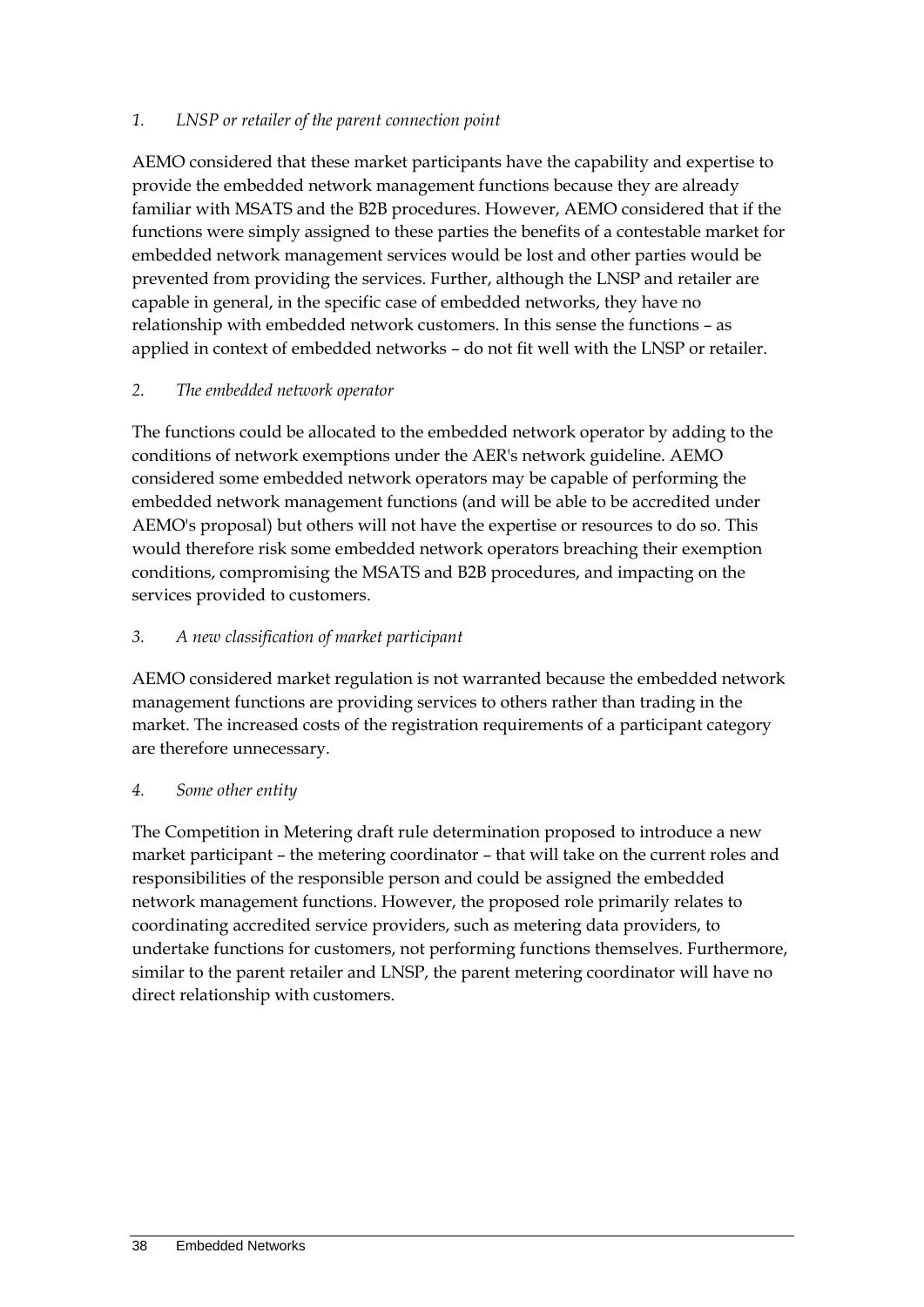# **5.2.2 Submissions**

Submissions from retailers, DNSPs, embedded network operators and consumer groups all supported the creation of a new accredited provider role to perform the market interface functions proposed by AEMO.40

# **5.2.3 Commission's analysis**

The Commission has considered AEMO's analysis of the potential entities to perform the market interface functions. In particular, it notes that:

- DNSPs, retailers and metering coordinators of the parent connection point are not well placed to perform the functions as they are unlikely to have a relationship with the embedded network customers;
- the child connection point retailer or metering co-ordinator cannot perform the required functions as they are not in place to initiate the transfer from the embedded network operator to an authorised retailer and the customer may change retailer or metering coordinator at a later date;
- the functions could not become a requirement for all embedded network operators to perform under the AER's exemption guidelines because not all embedded network operators will have the expertise required to perform the functions; and
- a registered participant classification is not necessary.

The draft rule therefore provides for the creation of the new accredited provider role – the embedded network manager.

# **5.3 When should an embedded network manager be required?**

# **5.3.1 AEMO proposal**

1

AEMO proposed that all embedded network operators that are required to gain a registrable or individual network exemption from the AER under the AER's network exemption guideline also be required to appoint an embedded network manager. Embedded network operators eligible for deemed network exemptions would not be required to appoint an embedded network manager.<sup>41</sup>

Appendix D provides details of which embedded network operators are currently required to gain a registrable or individual network exemption. Broadly, the AER's network exemption guideline provides for deemed exemptions for embedded network

<sup>40</sup> For example submissions from: Origin Energy, 2 July 2015, p.2; AusNet Services, 2 July 2015, p.7; Shopping Centre Council of Australia, July 2015, p.11; and Consumer Utilities Advocacy Centre, 25 June 2015, p.4.

<sup>41</sup> AEMO, National Electricity Rule Change Request – Embedded Networks, September 2014, p.4.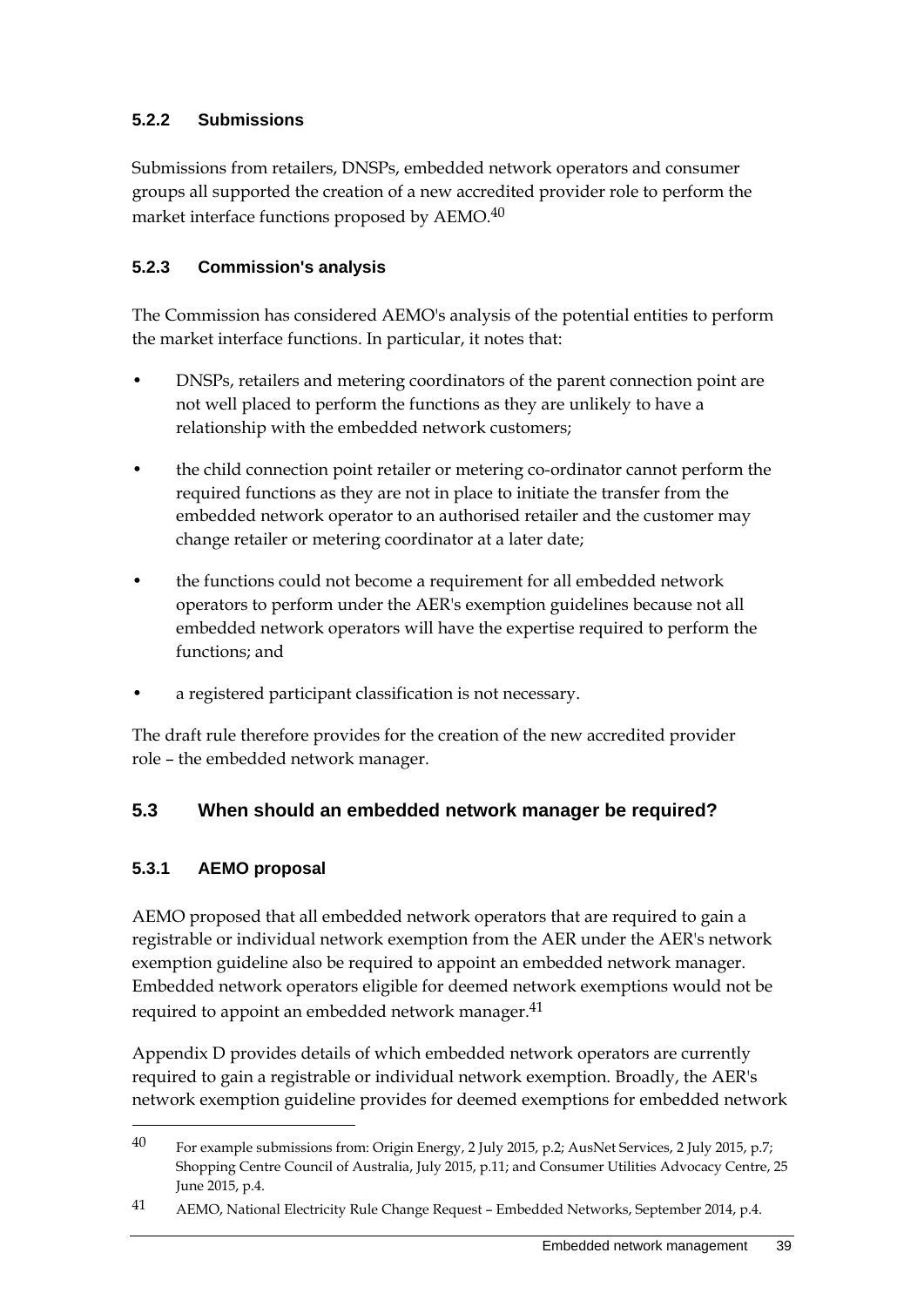operators operating embedded networks of a small scale and with a low number of customers. Registrable or individual exemptions are required to be sought for embedded network operators responsible for embedded networks of a larger scale or with a larger number of customers. For example, under the current network guideline, the deemed exemption class covers small industrial or commercial networks with less than ten customers. Larger networks or networks with more than ten customers are often required to gain registrable or individual exemptions.

However, as indicated in Appendix D, there are several important exceptions to this:

- 1. all retirement villages and caravan parks with permanent residents are required to gain registrable or individual exemptions regardless of the number of customers or size of the network; and
- 2. for those jurisdictions which have regulatory arrangements which allow for access to retail market offers (currently Victoria, South Australia and NSW), if an embedded network customer seeks access to a retail market offer, an existing deemed exemption becomes registrable, even if the embedded network is small and has less than ten customers.

AEMO's proposal would give the AER some discretion over which embedded network operators would be required to appoint an embedded network manager. The AER would not be able to require an embedded network operator to appoint an embedded network manager through the terms and conditions of the embedded network operator's exemption. Instead, it would need to change the embedded network operator's exemption from deemed to registrable to require appointment of an embedded network manager.

# **5.3.2 Submissions**

Submissions highlighted that the threshold for appointing an embedded network manager is one of the key issues in assessing the rule change request and was the focus of many submissions. A wide range of views regarding AEMO's proposed threshold were expressed, including proposals for both a higher and lower threshold.

A number of stakeholders, including retailers, embedded network operators and metering providers supported AEMO's proposed threshold. They considered that it provides an appropriate balance between regulatory burden and access to embedded network management services by requiring larger embedded network operators to appoint an embedded network manager but not requiring small embedded network operators to do so until a customer within the network seeks access to a retail market offer.42

DNSPs generally considered that the threshold should be lower. For example, Jemena stated that there was no reason why any embedded network customer should face a

<sup>42</sup> For example, submissions from: Origin Energy, 2 July 2015, p.3; Network Energy Services, 29 June 2015, p.2; and Metropolis Metering, 21 May 2015, p.2.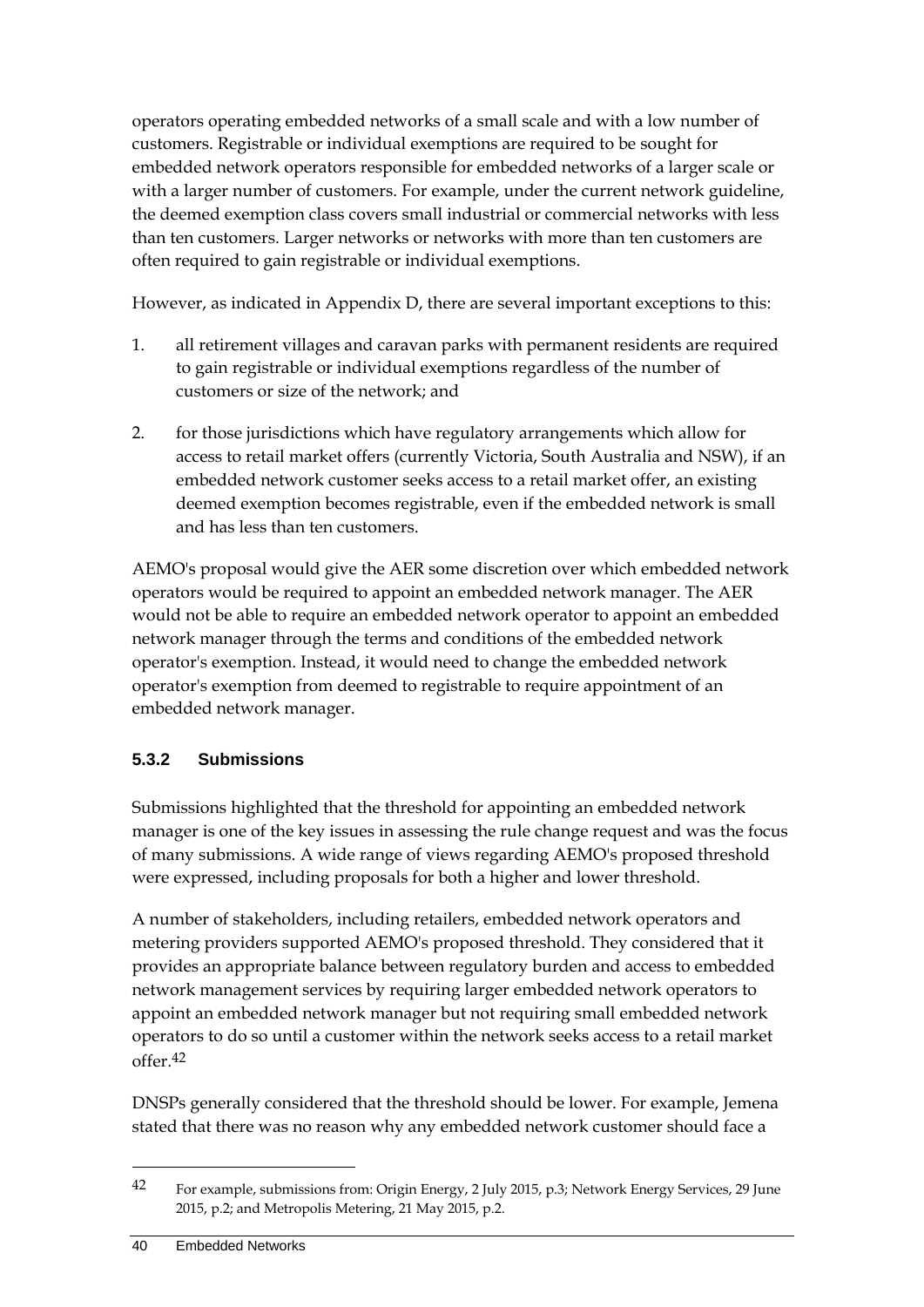higher barrier to access retail market offers than other customers and therefore all embedded network operators (including those eligible for deemed exemptions) should be required to appoint an embedded network manager.<sup>43</sup>

While generally considering that the proposed threshold was appropriate, a number of stakeholders were concerned that it would require an embedded network manager to be appointed even where the customers would not seek to go on-market or are prevented from going on-market. For example, Strata Community Australia (Queensland) highlighted that under the proposed rule its members would be required to appoint, and bear the cost of appointing, an embedded network manager although there would be no benefit because under state policy embedded network customers in Queensland cannot access retail market offers.44

In addition, some embedded network operators opposed being required to appoint an embedded network manager even when a customer seeks to go on-market. For example, the CCIA considered that the requirement would mean that an embedded network operator would be faced with a potentially large compliance cost to manage just one on-market customer.45

## **5.3.3 Commission's analysis**

## **Policy position**

The Commission has concluded that there are significant benefits from allowing embedded network customers access to retail market offers and that smooth access to retail market offers requires an embedded network manager for the respective embedded network.<sup>46</sup> Ideally, all embedded network customers should have the right to access retail market offers and to facilitate this embedded network operators should be required to appoint an embedded network manager.

However, there will be a number of embedded networks where appointment of an embedded network manager would serve no purpose and therefore should not be required. For example, embedded networks in jurisdictions which do not allow customers access to retail market offers (currently Queensland, Tasmania and the ACT).

There are also some embedded networks where the benefits of appointing an embedded network manager before a customer seeks to go on-market are likely to be less than the costs. For example, an embedded network with only two customers is unlikely to have a customer seek to go on-market and therefore the potential benefits of appointing an embedded network manager would be small. In these situations

<sup>43</sup> Jemena submission, 2 July 2015, p.9.

<sup>44</sup> Strata Community Australia (Queensland) submission, 2 July 2015, p.3.

<sup>45</sup> CCIA submission, 1 July 2015, p.7.

<sup>46</sup> As set out in Chapter 3 and section 5.1.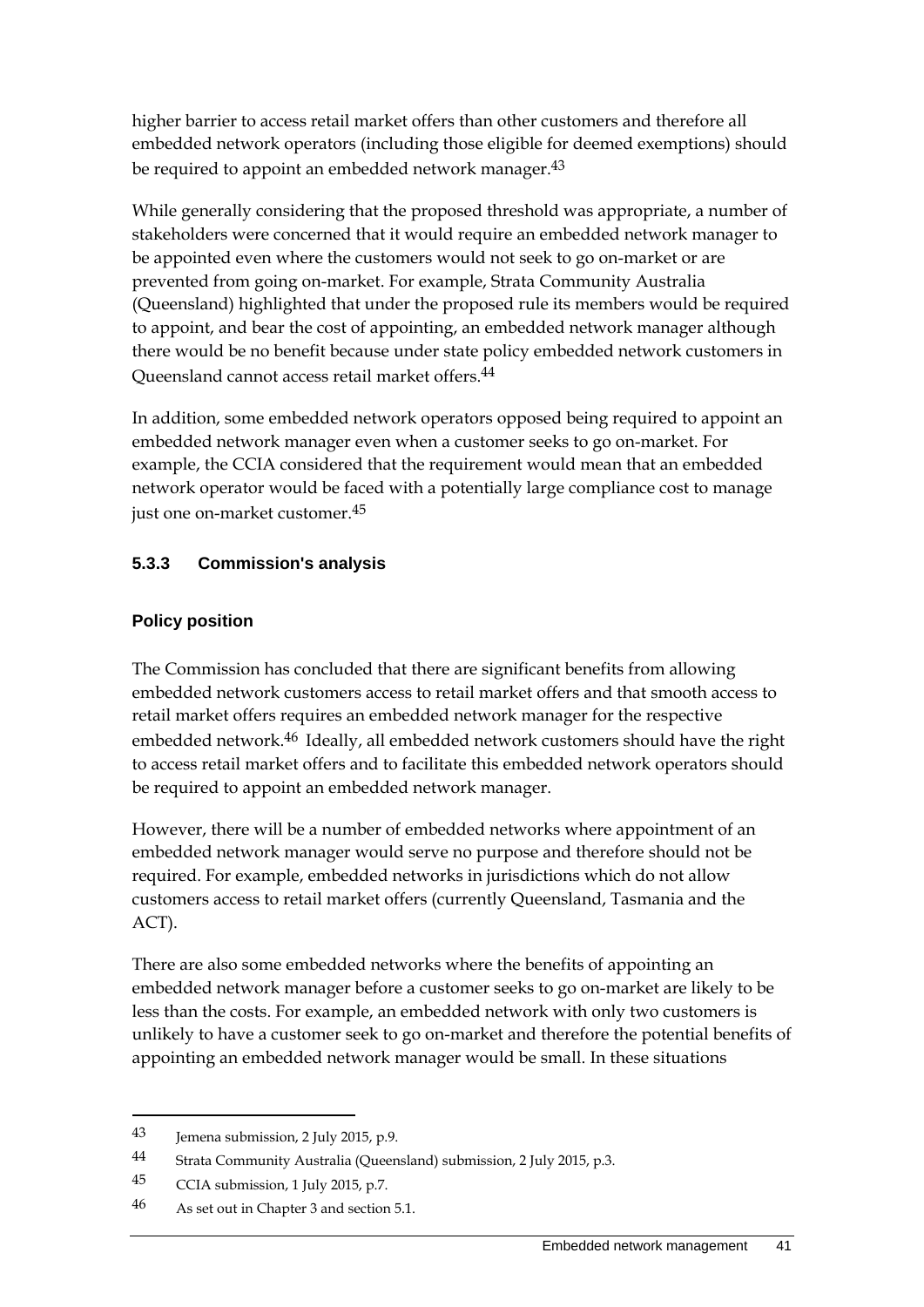embedded network operators should not be required to appoint an embedded network operator before a customer seeks to go on-market.

However, if a customer does seek to go on-market, then this should trigger the appointment of an embedded network manager as there will be a benefit to that customer and any others that may follow. This will result in a delay for customers in such embedded networks in accessing a retail market offer because they will have to wait for an embedded network manager to be appointed and therefore should not be the default position for all embedded networks.

If implemented, this policy position would require embedded network operators to appoint and bear the cost of an embedded network manager when a single customer or small number of customers seek to go on-market. This is essential to reduce the barriers to all embedded network customers (in jurisdictions which allow access to retail market offers) accessing, and therefore receiving the benefits of, access to retail market offers. This will also enhance regulatory certainty because every embedded network with an on-market embedded network customer will have an embedded network manager which removes the need for any arrangements for on-market customers without an embedded network manager.

# **Draft rule**

The detailed assessment required to determine whether each specific type of embedded network operator should appoint an embedded network manager under the above framework is considerable. It also needs to be flexible, taking into account the particular circumstances of the embedded network, policy and market developments. It is most appropriately addressed in the AER's network exemption guideline, not directly in the NER. This will allow the AER to adjust which embedded network operators are required to appoint an embedded network manager based on the specific circumstances of the embedded network operator and embedded network customers. For example:

- when considering the costs and benefits of appointment of an embedded network manager the AER will be able to take into account the number of customers in the embedded network and the likely cost of appointing an embedded network manager in that area; and
- whether customers within the network will be able to gain access to retail market offers if an embedded network manager is appointed, may depend on jurisdictional regulations in place.

However, the Commission considers that the AER's discretion regarding the determination of the exemption should be guided to reflect the above policy positions. The draft rule therefore deems network exemptions to be subject to a new condition that the embedded network operator must appoint an embedded network manager unless: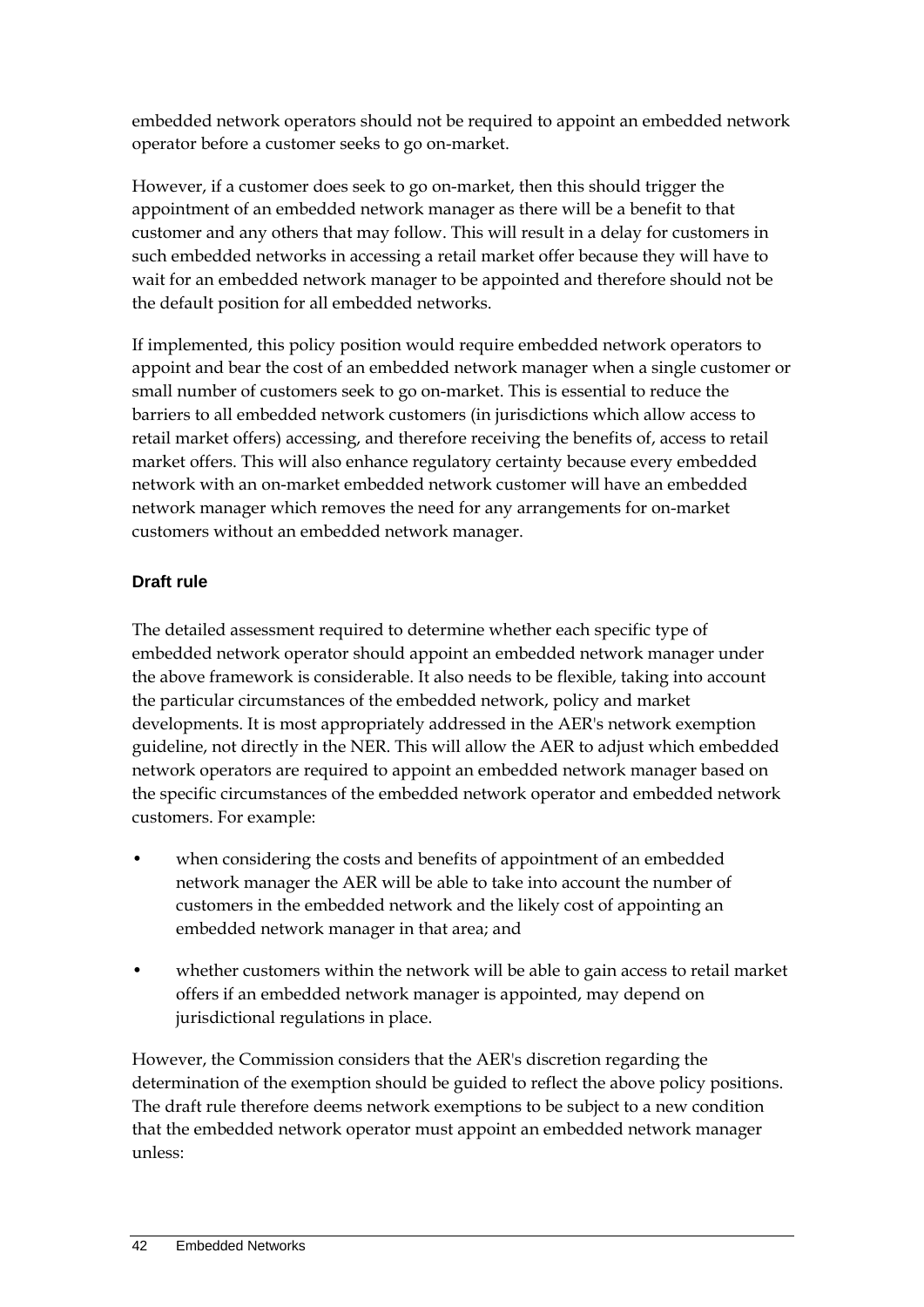- the embedded network customers are unable to gain access to a retail market offer in a relevant jurisdiction; or
- if the AER determines the costs of appointing an embedded network manager are likely to outweigh the benefits. In these cases the AER must require an embedded network manager to be appointed when a customer elects to go on-market.

In the latter case where the requirement to appoint an embedded network manager will be triggered by a customer seeking access to a retail market offer, it is expected the AER will specify the timeframe for the appointment of an embedded network manager to occur in its conditions to the network exemption.

The Commission considers that this approach has a number of advantages:

- 1. all customers in jurisdictions that allow access to retail market offers that seek a retail market offer will have access facilitated by an embedded network manager;
- 2. embedded network operators in jurisdictions that do not allow access to retail market offers, or with customers which are not potential market customers, will not bear the cost of appointing an embedded network manager;
- 3. embedded network operators operating embedded networks where the likelihood of customers seeking to go on market is low will not be required to bear the costs unless a customer seeks to go on-market; and
- 4. providing the AER with discretion to set the threshold will allow flexibility to adjust to evolutions in embedded networks.

# **5.4 The embedded network manager market**

# **5.4.1 AEMO proposal**

1

AEMO proposed to facilitate an open market for embedded network management services by allowing any party that meets the accreditation requirements to provide embedded network management services. AEMO considered this would have a number of benefits, including:47

- it would create a competitive market framework for embedded network management services, thereby allowing embedded network operators to choose the lowest cost provider of embedded network management services;
- allowing a wide range of parties to provide the services, including embedded network operators themselves, retailers and DNSPs; and

<sup>47</sup> AEMO, National Electricity Rule Change Request – Embedded Networks, September 2014, p.10.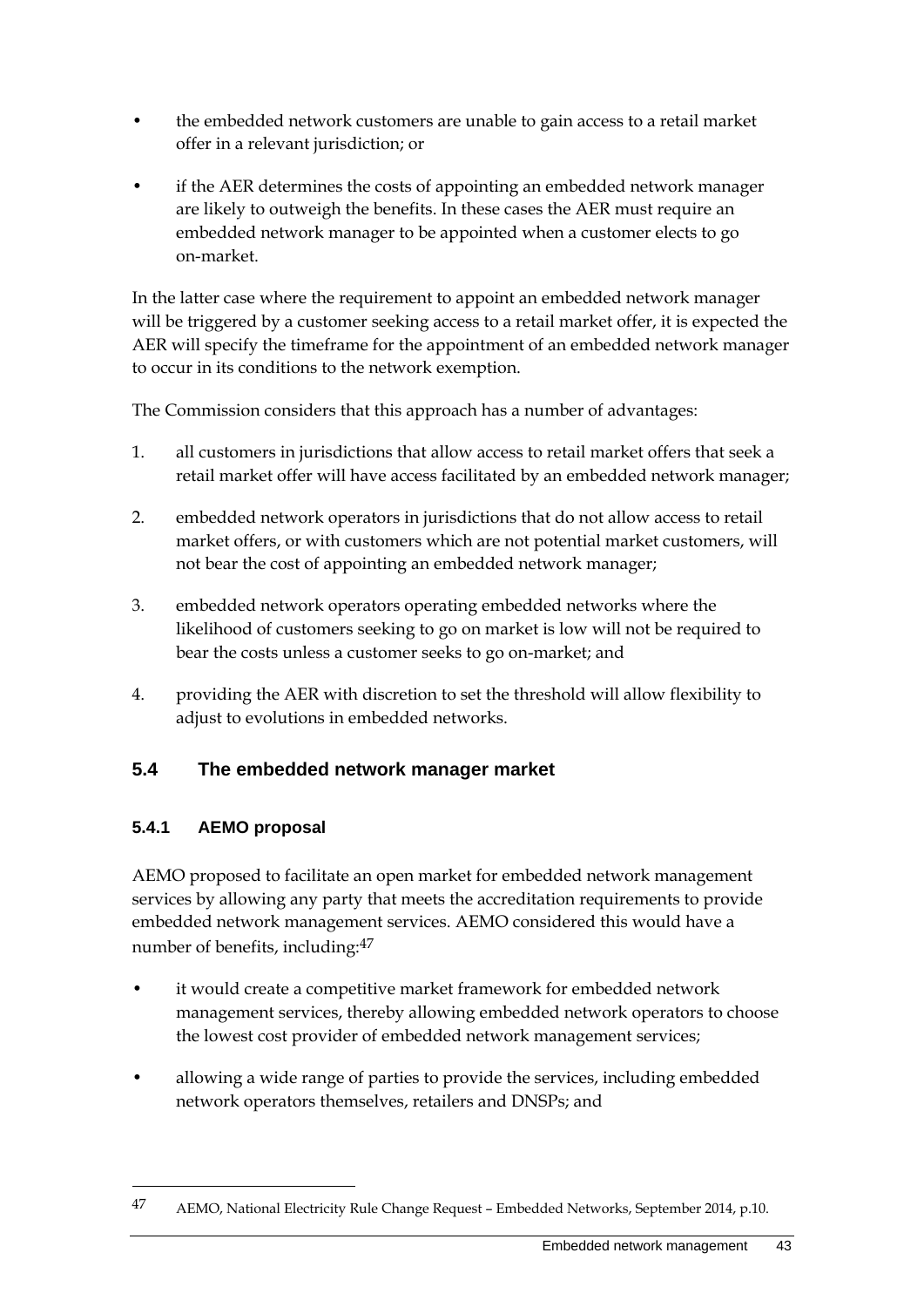• assurance through an AEMO accreditation process of the capability of the parties to provide the services.

AEMO anticipates that a number of the existing embedded network operator businesses will become accredited as embedded network managers and offer to carry out embedded network management services for other embedded network operators. AEMO considered that many embedded network operators would either have, or could readily develop, the skills and systems required to undertake the specified tasks without major additional costs. AEMO also considered that existing market participants such as retailers and DNSPs may also seek to provide embedded network management services.

To assist embedded network operators in appointing an embedded network manager AEMO proposed to maintain a list of accredited embedded network managers on its website.

# **5.4.2 Submissions**

Submissions indicated strong support for the competitive market framework proposed by AEMO. Stakeholders considered that there are a number of likely providers of embedded network management services. For example, AusNet Services considered that niche retailers (specialising in embedded network service provision), some large retailers, embedded network operators and some network service providers are likely to be able to provide embedded network management services.<sup>48</sup>

Several submissions anticipated a problem if no embedded network manager is available for an embedded network operator to appoint. To overcome this, the Shopping Centre Council of Australia suggested there may be merit in requiring DNSPs to provide the services at a regulated rate as a "fallback" option.<sup>49</sup>

# **5.4.3 Commission's analysis**

AEMO's proposed market for embedded network management should result in the efficient provision of embedded network management services. Notably:

- allowing interested parties to compete to provide embedded network management services should provide incentives to decrease cost, lower prices and provide high quality services;
- AEMO's accreditation and monitoring processes should provide for minimum service standards to be met by all providers;
- embedded network operators should benefit from being able to choose the embedded network manager that suits them best, including the option of gaining accreditation themselves; and

<sup>48</sup> AusNet Services submission, 2 July 2015, p.8.

<sup>49</sup> Shopping Centre Council of Australia submission, July 2015, p.12.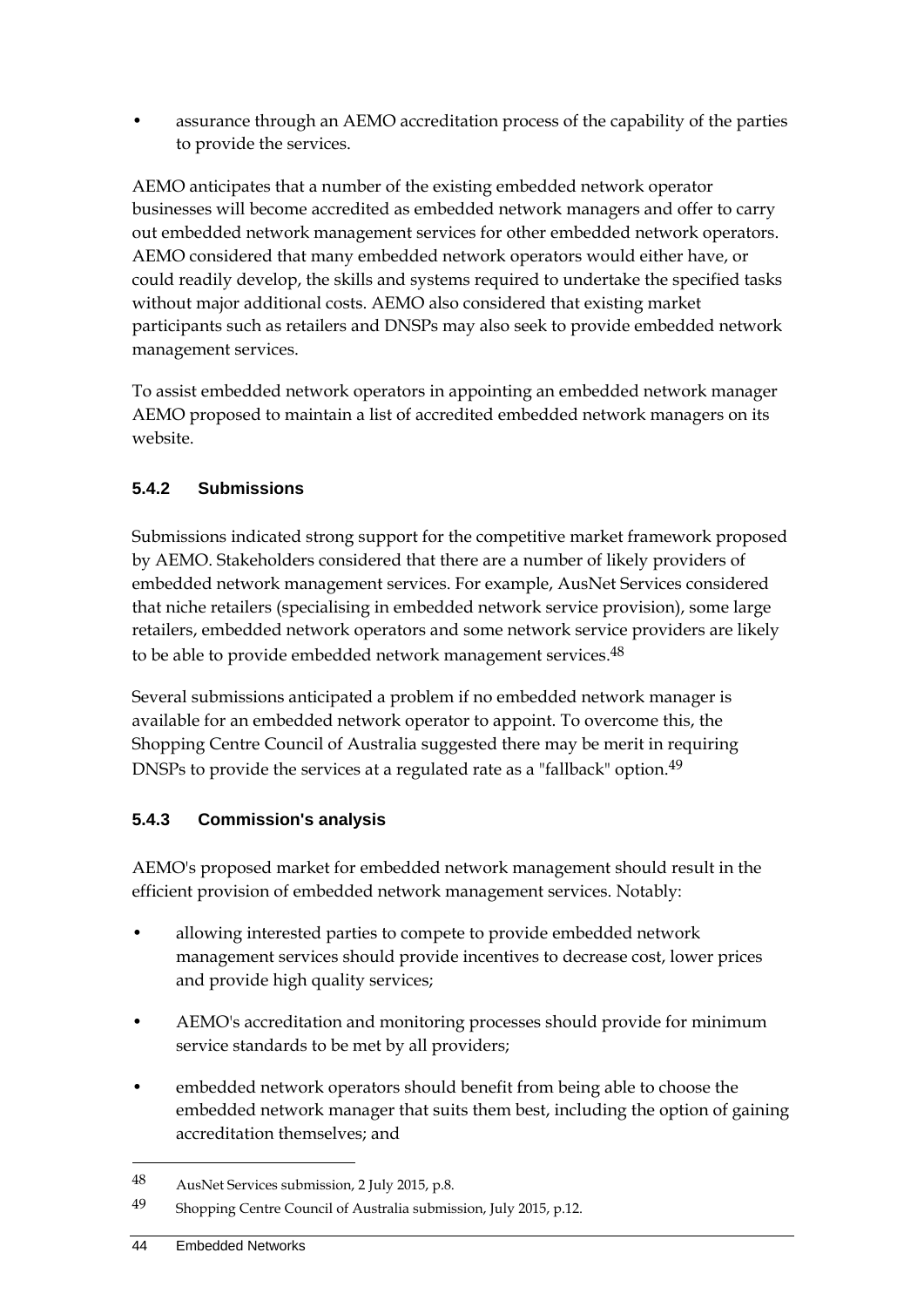• the requirement for AEMO to keep a list of accredited embedded network managers will result in a transparent market.

The Commission considers that a default arrangement, as suggested by the Shopping Centre Council of Australia, would result in significant costs because the AER would need to undertake detailed assessment of the costs of providing the services for each DNSP throughout the NEM. Furthermore, the Commission does not consider that a default embedded network manager is necessary because the prospects of a competitive market for embedded network management services are strong, notably:

- embedded network management services exhibit low barriers to entry for suppliers because the only requirement is to gain accreditation under AEMO's embedded network management procedures;
- there are a large number of potential providers that already have the skill sets to provide embedded network management services, including DNSPs, retailers, embedded network operators and metering data providers; and
- there are a number of parties that have an incentive to supply embedded network management services. For example, retailers seeking to provide retail services to embedded network customers could establish relationships with embedded network customers through the embedded network manager role and embedded network operator businesses seeking to operate more embedded networks could build relationships with embedded network owners.

For these reasons, the draft rule provides for any party who is able to satisfy the relevant criteria to become an embedded network manager. The Commission is satisfied that this open policy will result in a workably competitive market for embedded network management services and that a the creation of a regulatory framework to apply to DNSPs will not be necessary.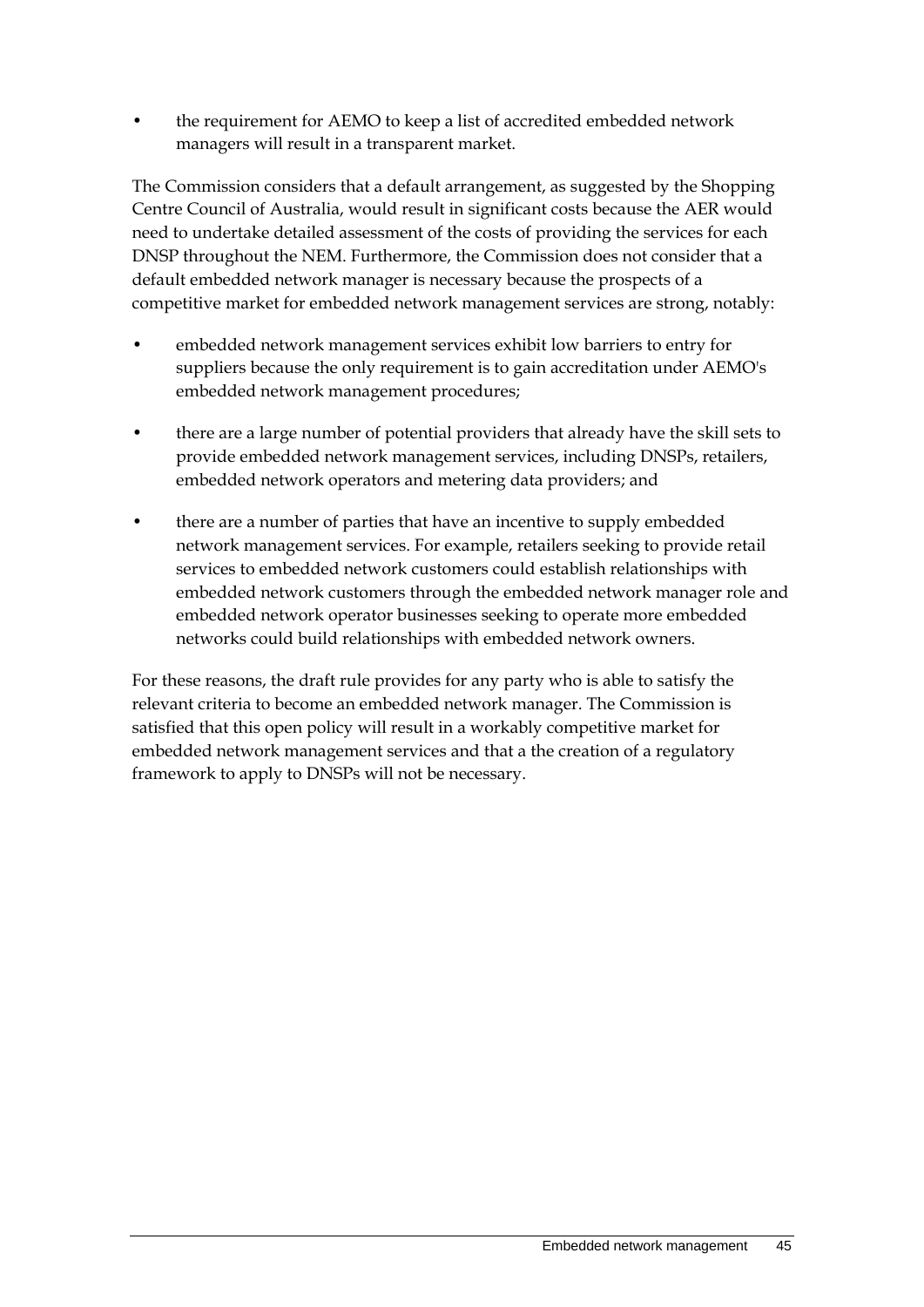# **6 AER guidelines and jurisdictional regulations**

This chapter discusses AEMO's recommended changes to the AER's network exemption guideline and jurisdictional regulations to allow easier access to retail market offers. Stakeholders also raised a number of other possible changes to the exemption guidelines and these are also discussed.

# **6.1 Changes to the exemption guidelines**

In this section the Commission makes a number of recommendations in relation to possible changes to the AER's network exemption guideline. The Commission notes that under s. 13 of the NEL, the AER has the power to grant an exemption, subject to the NER and on whatever terms and conditions it consider appropriate, in accordance with the NER. It is implicit in the NER that the AER will develop guidelines in relation to the granting of these exemptions. The NER requires the granting of these exemptions to be in accordance with such guidelines.

The current network exemption guidelines are extensive. They outline the various classes and kinds of exemptions available, general requirements for a large number of possible conditions to an exemption and cover a very broad range of embedded networks. Granting an exemption can therefore be a relatively bespoke process, depending on the circumstances of the network, what class of exemption the relevant embedded network may fall within in and any particular unique features it may have. With this in mind, the Commission does not consider it appropriate, in relation to the issues discussed in this chapter, to include provisions in the NER that would direct the AER in relation to either the amendment of these guidelines, or otherwise guide its discretion in relation to them.

## **6.1.1 Comparability of offers**

#### **AEMO proposal**

AEMO recommended that the AER amend its network exemption guideline to require all embedded network operators to unbundle retail bills into network and energy charges. AEMO considered this would allow embedded network customers to compare offers from authorised retailers and embedded network operators.50

#### **Submissions**

1

Submissions varied on this issue substantially.

The Shopping Centre Council of Australia considered that compulsory unbundling of bills would increase the complexity of offers and result in increased customer

<sup>50</sup> AEMO, National Electricity Rule Change Request – Embedded Networks, September 2014, p.12.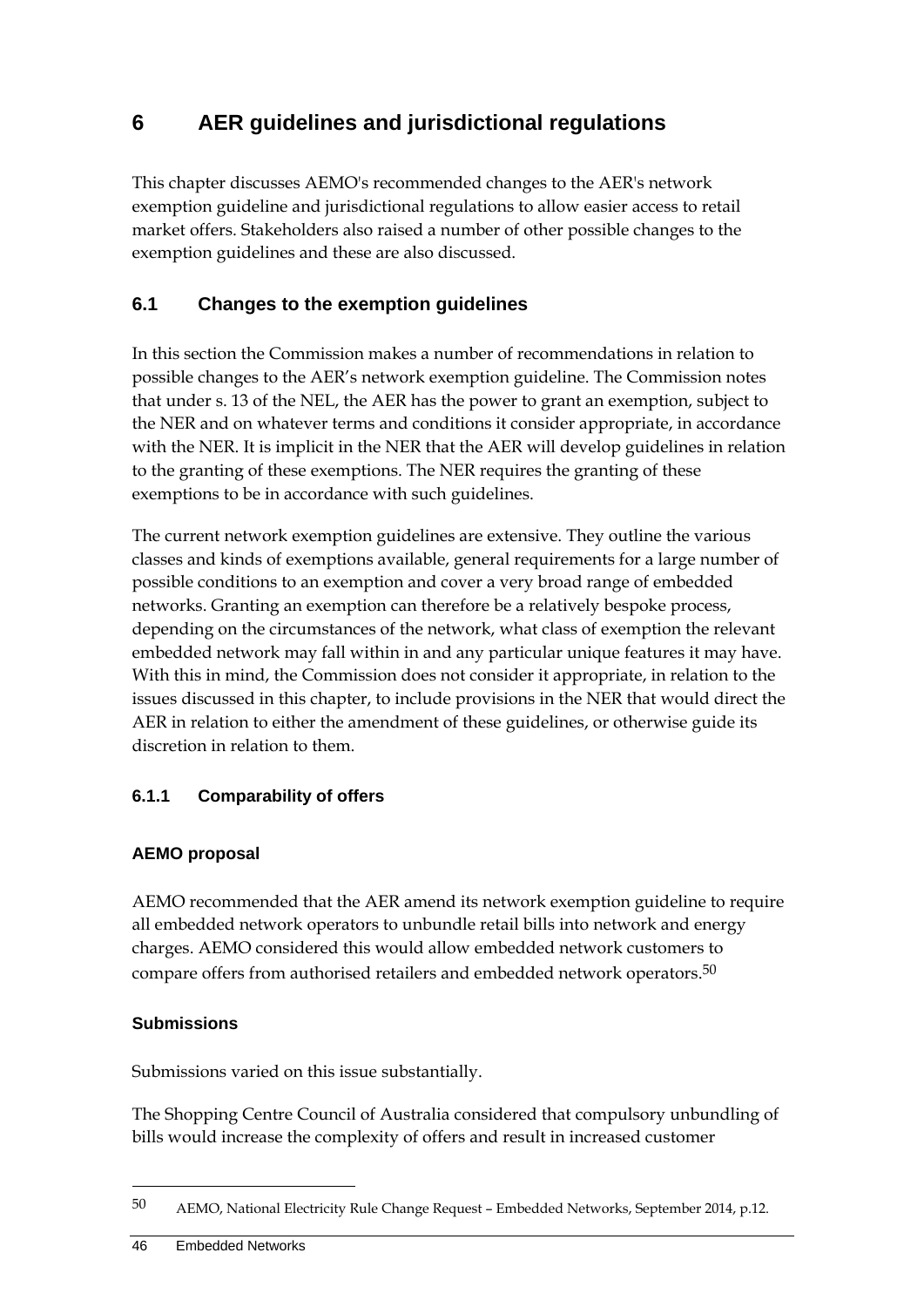confusion. It also considered that this requirement would be inconsistent with requirements relating to bills for customers outside of embedded networks.<sup>51</sup>

The Consumer Utilities Advocacy Centre (CUAC) supported AEMO's proposal, and considered that it would help customers compare offers from authorised retailers and embedded network operators, and provide greater transparency of network charges from energy charges.52

Retailers highlighted that while unbundling may provide benefits in some cases, it would be unnecessary and confusing in others. For example, Origin Energy noted that in many cases embedded network operators will bill the retailer directly for network costs and the retailer bills the customer a bundled charge for network and energy services, avoiding the need to unbundle bills for the customer.<sup>53</sup>

## **Commission's analysis**

To assess whether unbundling of bills is necessary it is important to understand the two ways that embedded network customers can be provided retail services by authorised retailers. The first is that the retailer comes to an agreement with the embedded network operator for the embedded network operator to charge it for network services. The retailer then bills the customer for network and energy services. The second method is that the customer pays two separate bills, one to the embedded network operator for network services and one to the retailer for energy services.

For either method to work the embedded network operator must either inform the authorised retailer or the customer of the unbundled charges. For example, under the first method the retailer must know what the embedded network operator will charge it for network services for the customer otherwise it cannot make an offer for network and energy services to the customer and thus have a comparable offer. Under the second method, the customer needs to know the breakdown of the network and energy charges so that it can compare the energy component of the embedded network operator's charges to a retailer's energy only charges.

AEMO's proposal of compulsory unbundling of all embedded network operators' bills would solve this problem because both retailers and customers would have the required information. A potential retailer could make an offer based on either an energy only service or the energy and network bundled service.

However, AEMO's solution would require unbundling for every embedded network customer in the NEM. This would include within embedded networks where customers are already on-market, embedded networks where no customer is seeking to go on-market and embedded networks where customers have no ability to go on-market (currently in Queensland, Tasmania and the ACT). It would also be confusing and unnecessary for customers under the first arrangement where they can

<u>.</u>

<sup>51</sup> Shopping Centre Council of Australia submission, 2 July 2015, p.11.

<sup>52</sup> CUAC submission, 2 July 2015, p.4.

<sup>53</sup> Origin Energy submission, 2 July 2015, p.5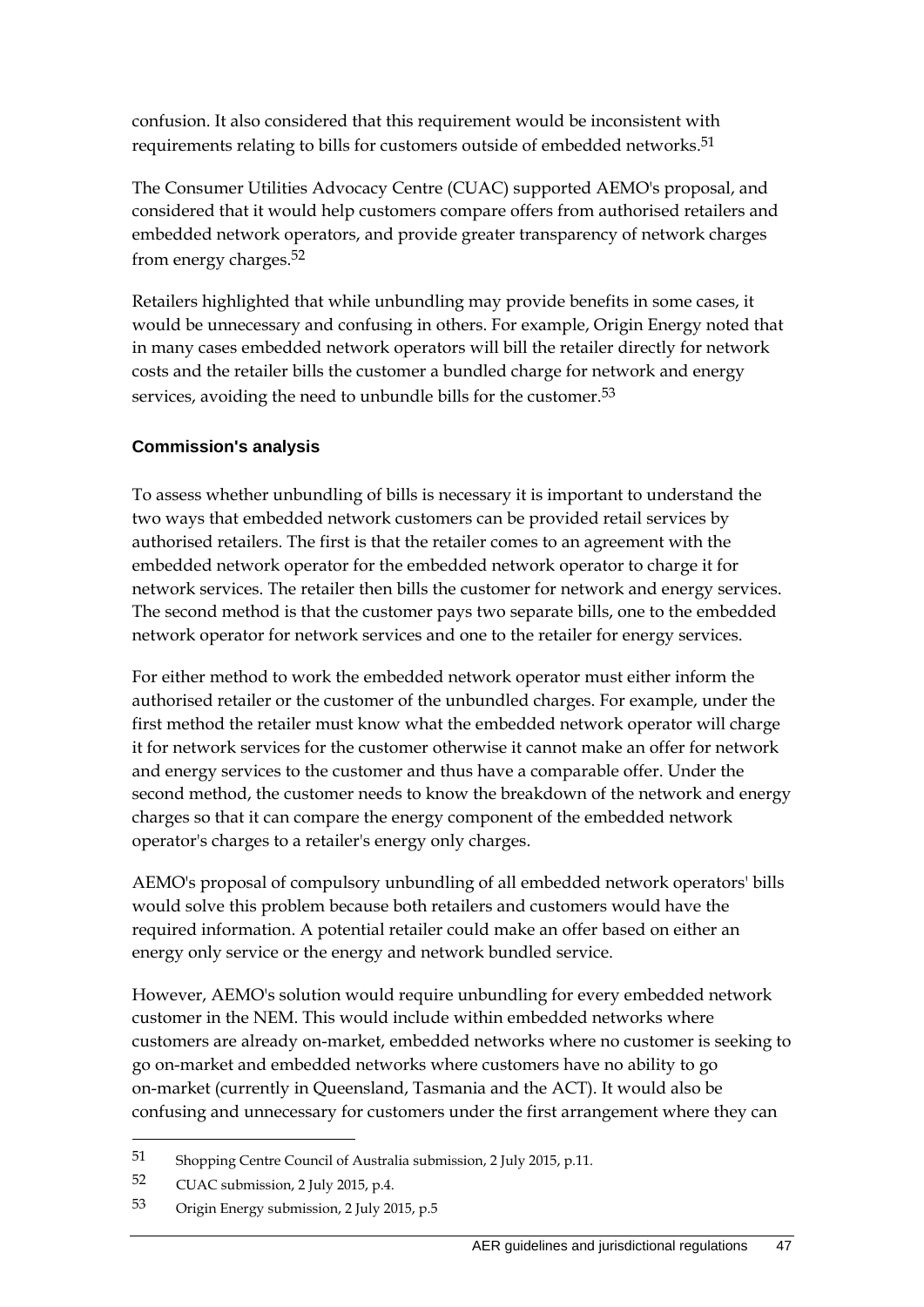simply compare the bundled charge from the embedded network operator and authorised retailer.

An alternative solution would be to require embedded network operators to provide information regarding the unbundled amount of charges on request from either a customer or a retailer that the customer is seeking an offer from. This would still allow any customer seeking to go on-market to compare offers from embedded network operators and authorised retailers but would not incur the cost of compulsory unbundling of all embedded network operators and not result in confusion for customers where the first method occurs.

The Commission therefore recommends the AER amend its network exemption guideline to include a requirement that embedded network operators provide information regarding the unbundled amount of charges when requested to do so by either a customer or a retailer that the customer is seeking an offer from.

# **6.1.2 Meter reading, testing and inspection standards**

## **AEMO proposal**

AEMO has stated that there is currently no requirement in the AER's network exemption guideline for the routine reading, testing and inspection of off-market meters.<sup>54</sup> AEMO proposed that the AER should require the same routine reading, testing and inspection standards for off-market customers as for on-market customers by embedded network operators.55 It considered that this would decrease the barriers to embedded network customers accessing retail market offers by increasing the likelihood that the metering within embedded networks meets the NEM standard. This would decrease the likelihood that a replacement meter is required when a customer seeks to go on-market.

## **Submissions**

1

Submissions from DNSPs, retailers and the Electricity and the Water Ombudsman of NSW (EWON) supported AEMO's proposal to increase the off-market meter reading testing and inspection standards.<sup>56</sup> EWON stated that:

"In principle EWON supports the proposal that the AER should require the same routine testing and inspection of off-market child meters as for those customers directly connected to a registered NSP's network. EWON's investigation of complaints from customers in some of the older residential parks identified several examples of unorthodox meters – eg purchased by the park owner in a second-hand auction sale, or operated by tokens. The

<sup>54</sup> AEMO, National Electricity Rule Change Request – Detailed Market Design, September 2014, p.22.

<sup>55</sup> AEMO, National Electricity Rule Change Request – Embedded Networks, September 2014, p.12.

<sup>56</sup> For example submissions from: Jemena, 2 July 2015, p.3; ERM Power, 2 July 2015; and EWON, 2 July 2015, p.3.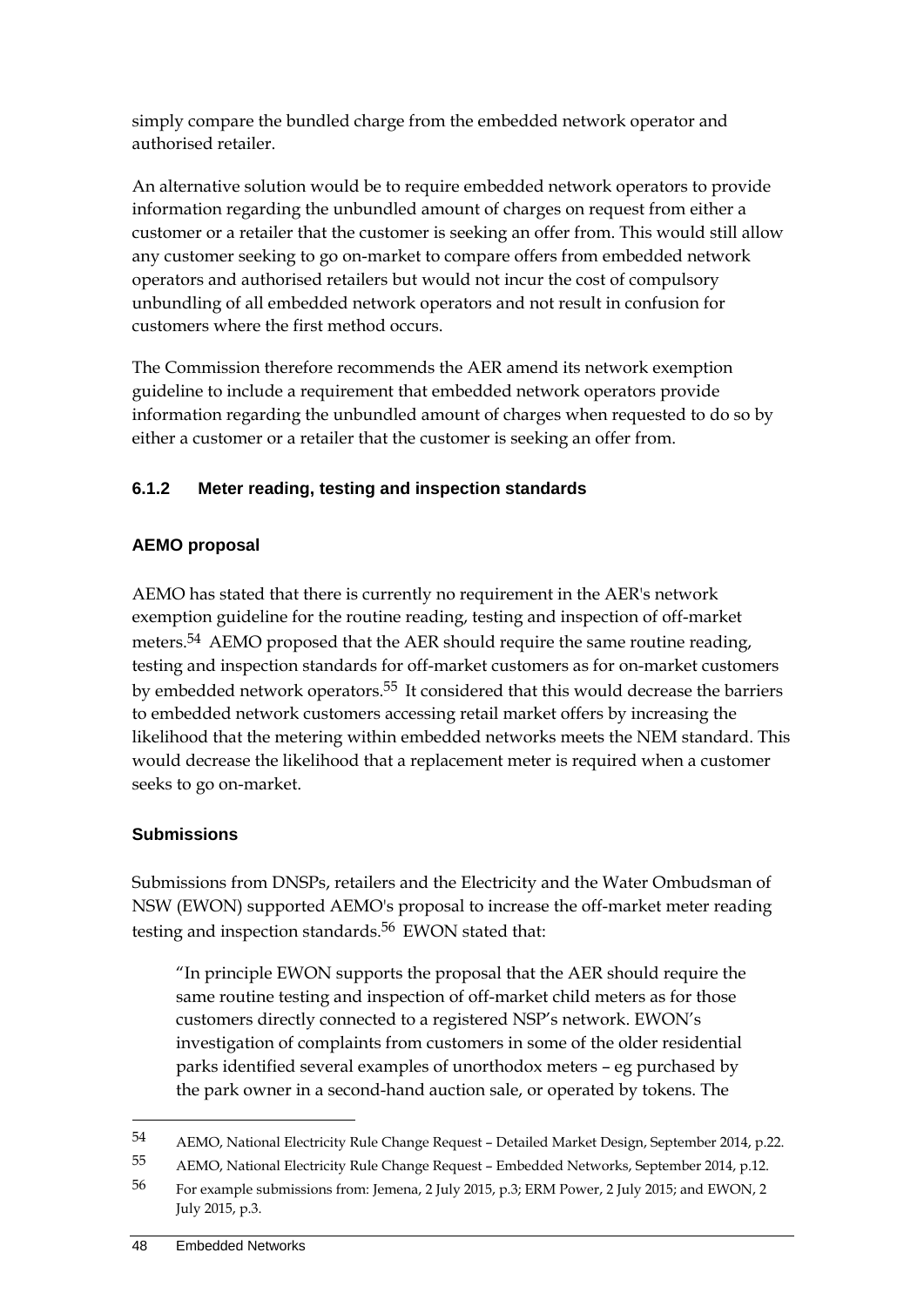lack of a clear inspection and testing regime resulted in the customer having to source a private contractor to carry out the testing at their own expense."

ERM Power also noted that meter standards are not just an issue of a barrier to access to retail market offers. It considered that where the accuracy of off-market metering installations is not maintained appropriately, the correct level of consumption may not be recorded. This can result in real cost impacts for the customer using an off-market child and/or the embedded network parent.<sup>57</sup>

#### **Commission's analysis**

The Commission considers that all customers should have accurate metering and billing regardless of whether they are inside an embedded network. It also considers that accurate meter reading is important to reduce the barriers to embedded network customers going on-market by decreasing the likelihood that the meter will need to be replaced when a customer seeks to go on-market.

The Commission therefore recommends the AER change the standards for meter reading, testing and inspection for off-market customers by amending the conditions to exemptions in the AER's network guideline so that the conditions match the requirements in the NER.

#### **6.1.3 Information requirements**

## **AEMO proposal**

AEMO did not propose any changes to the information requirements for embedded network customers.

#### **Submissions**

<u>.</u>

DNSPs, retailers and consumer groups considered that it will be important for the AER's guidelines to clearly set out the information that embedded network operators will need to provide to customers regarding embedded network managers.<sup>58</sup> For example, PIAC considered that:

"many customers of certain embedded networks will have no experience of accessing the competitive retail market. In addition, an engaged electricity consumer within an embedded network would know that they are unable to access retail energy markets. PIAC, therefore, submits that the rule change should include a requirement for embedded network operators to let customers know about the rule change and its implications once it

<sup>57</sup> ERM Power submission, 2 July 2015, p.3.

<sup>58</sup> For example submissions from: Jemena, 2 July 2015, p.8; Origin Energy, 2 July 2015, p.5; and the Public Utilities Advocacy Centre (PIAC), 2 July 2015, p.2.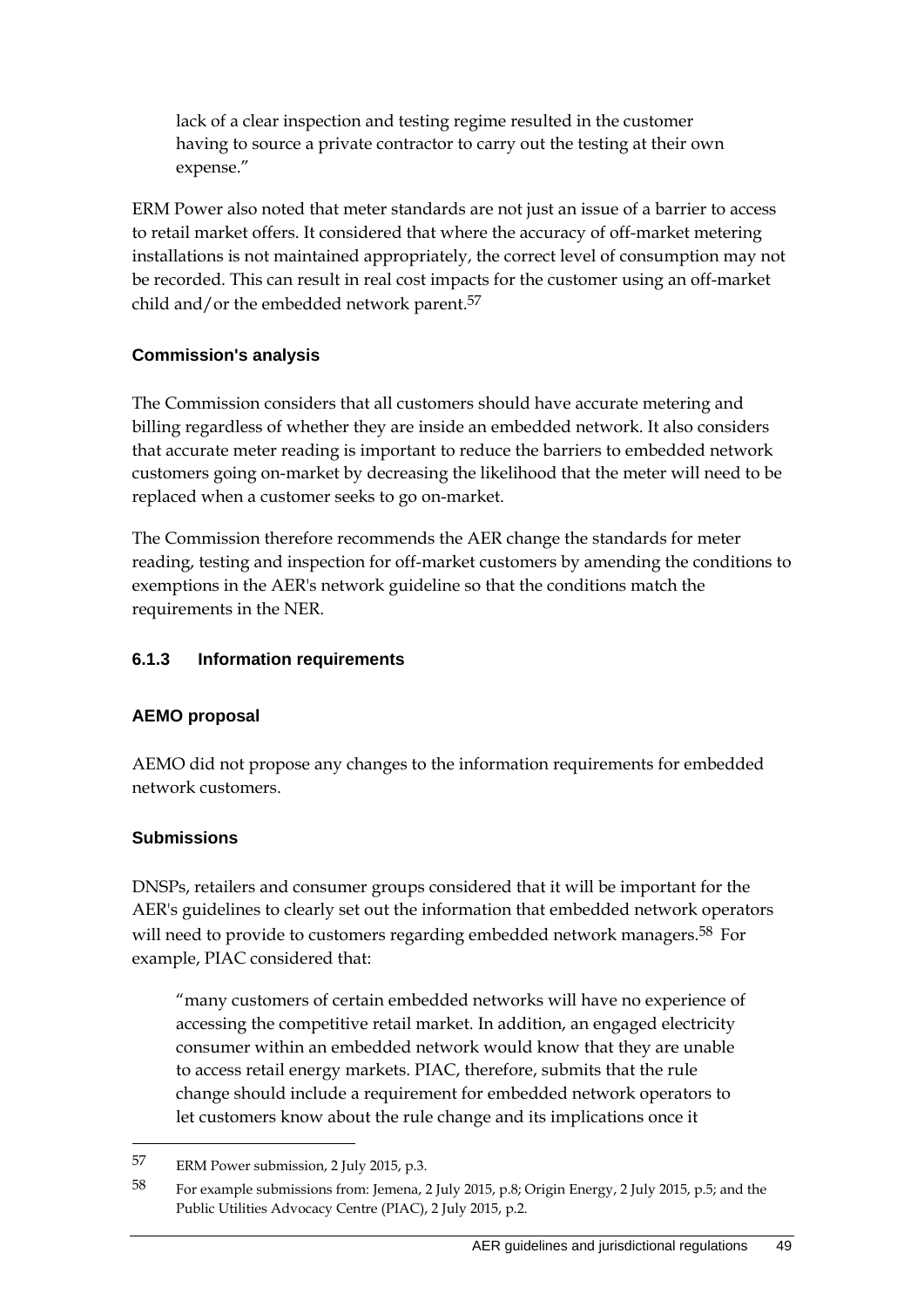comes into effect. Without a requirement for embedded network operators to inform their customers of the change, PIAC believes there is a risk that customers will not realise that they can now access the competitive market. This is particularly true as, without a requirement that they do so, embedded network operators have a clear incentive not to inform their customers of the changes (because they will potentially lose retail customers)."

## **Commission's analysis**

As with electricity users in general, the Commission considers that embedded network customers should be informed of their rights and responsibilities in relation to the provision of electricity services so that they can make informed decisions about the products, services and providers of electricity services. Under the current regulatory framework for embedded networks this is provided for through provisions in the AER's network and retail exemption guidelines. These guidelines require embedded network operators to inform their customers of their rights and the embedded network operator's responsibilities (set out in Appendix D).

As noted by stakeholders, it is important that embedded network customers are informed of changes to their rights and the responsibilities of embedded network operators resulting from the rule change. The Commission considers the AER's network and retail guidelines, and the consultation process required to update these guidelines, will sufficiently address this issue.

## **6.1.4 Life support**

Currently under the NER and NERR retailers do not have the ability to directly disconnect customers. Instead, retailers must arrange for disconnection with the LNSP.

As set out in section 5.3.1, embedded network operators are required, as part of their conditions to exemption, to notify the LNSP of any life support customers within the embedded network. These conditions also prevent an embedded network operator from disconnecting a life support customer.59 Therefore, life support customers in embedded networks are 'protected' from disconnection because these obligations prevent disconnection by the only two parties – the LNSP and embedded network operator – that can perform disconnections.

Under the Competition in Metering draft rule:

- it will be possible for a retailer to arrange for remote disconnection without network involvement, that is, through the metering coordinator; and
- LNSPs will be required to advise a retailer a person residing at the premises requires life support equipment, in addition to the current notification requirements for the retailer to advise the LNSP.

<sup>59</sup> AER, Electricity Network Service Provider Registration Exemption Guideline, August 2013, p.25.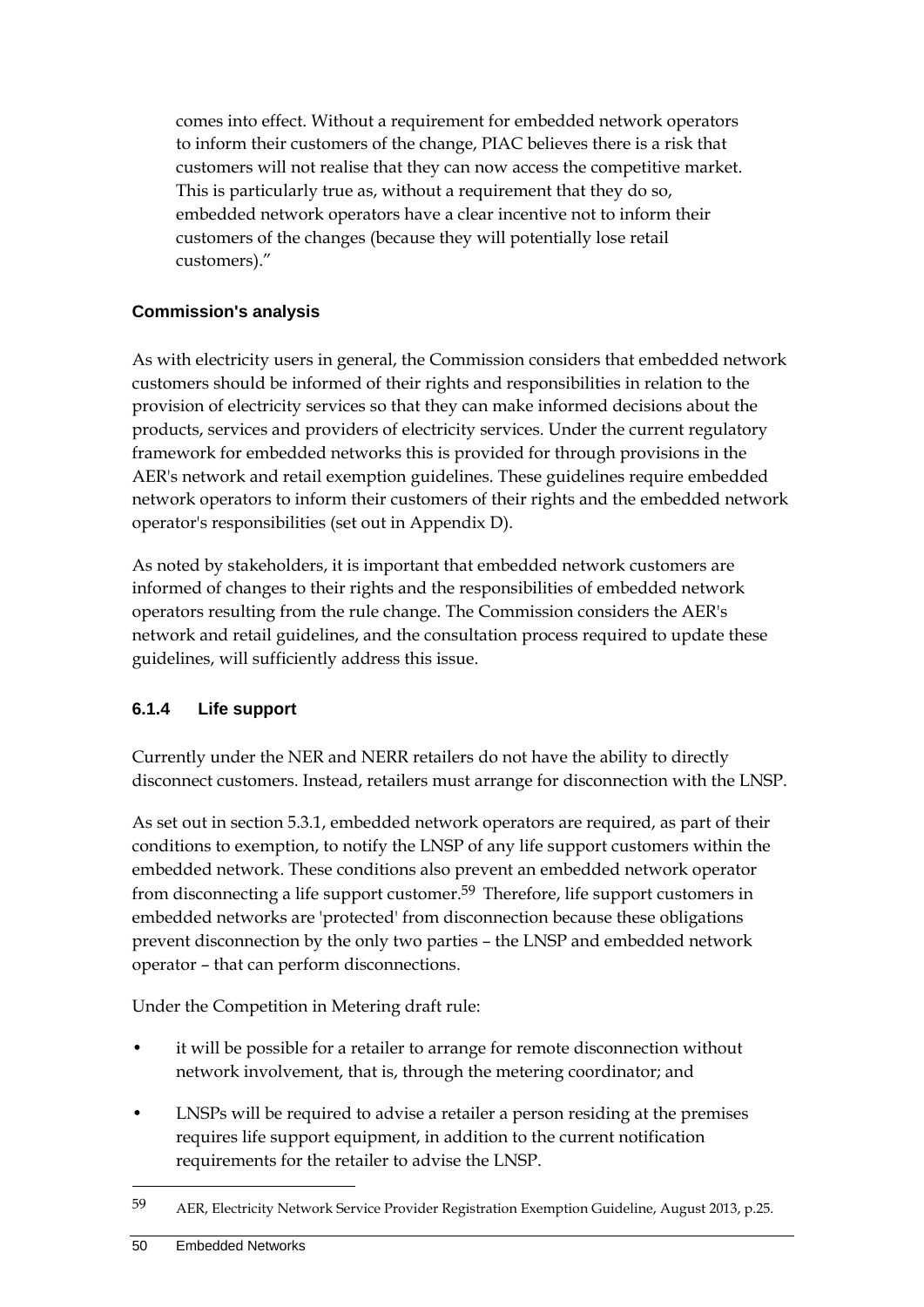Under these draft arrangements, when an embedded network operator informs the LNSP of a life support requirement within the embedded network, the LNSP will be required to inform the parent connection point retailer. However, there would be no requirement in the regulatory framework for the retailer of the child connection point to be informed. As a result, that retailer could potentially arrange for remote disconnection through the metering coordinator without being aware of the existence of the life support customer.

On the basis that the Competition in Metering draft rule is made, the Commission recommends that the AER amend its network exemption guidelines to require the embedded network operator to inform the child connection point retailer of the life support requirement as well as the parent connection point LNSP.

# **6.2 Change to jurisdictional regulations**

## **6.2.1 AEMO proposal**

AEMO considered that with the introduction of the embedded network manager role, and changes to the AER's network exemption guideline, the jurisdictional regulations in Queensland, Tasmania and the Australian Capital Territory which currently prevent customers choosing a registered retailer should be relaxed. AEMO also considers that harmonisation of the regulations in jurisdictions which already permit retailer choice would increase the benefits arising from making the proposed rule.<sup>60</sup>

## **6.2.2 Submissions**

1

Submissions generally did not focus on changes to the jurisdictional regulations relating to embedded network customer access to retail market offers.

## **6.2.3 Commission's analysis**

The Commission has set out the jurisdictional regulations that influence embedded network customers access to retail market offers in detail in Appendix E. However, it has no power to change these jurisdictional requirements.

The Commission agrees with AEMO that the jurisdictional regulations that prevent customers accessing retail market offers should be removed in Queensland, Tasmania and the ACT. Furthermore, the Commission considers that the jurisdictional regulations in Victoria, South Australia and New South Wales should be harmonised to provide a clearer and simpler system for all stakeholders. These changes would support the draft rule for embedded networks and result in the benefits of making the rule being more widely available. For these reasons, the Commission recommends that jurisdictional governments make the required adjustments to their instruments in time for the commencement of the rule on 1 December 2017.

<sup>60</sup> AEMO, National Electricity Rule Change Request – Embedded Networks, September 2014, p.4.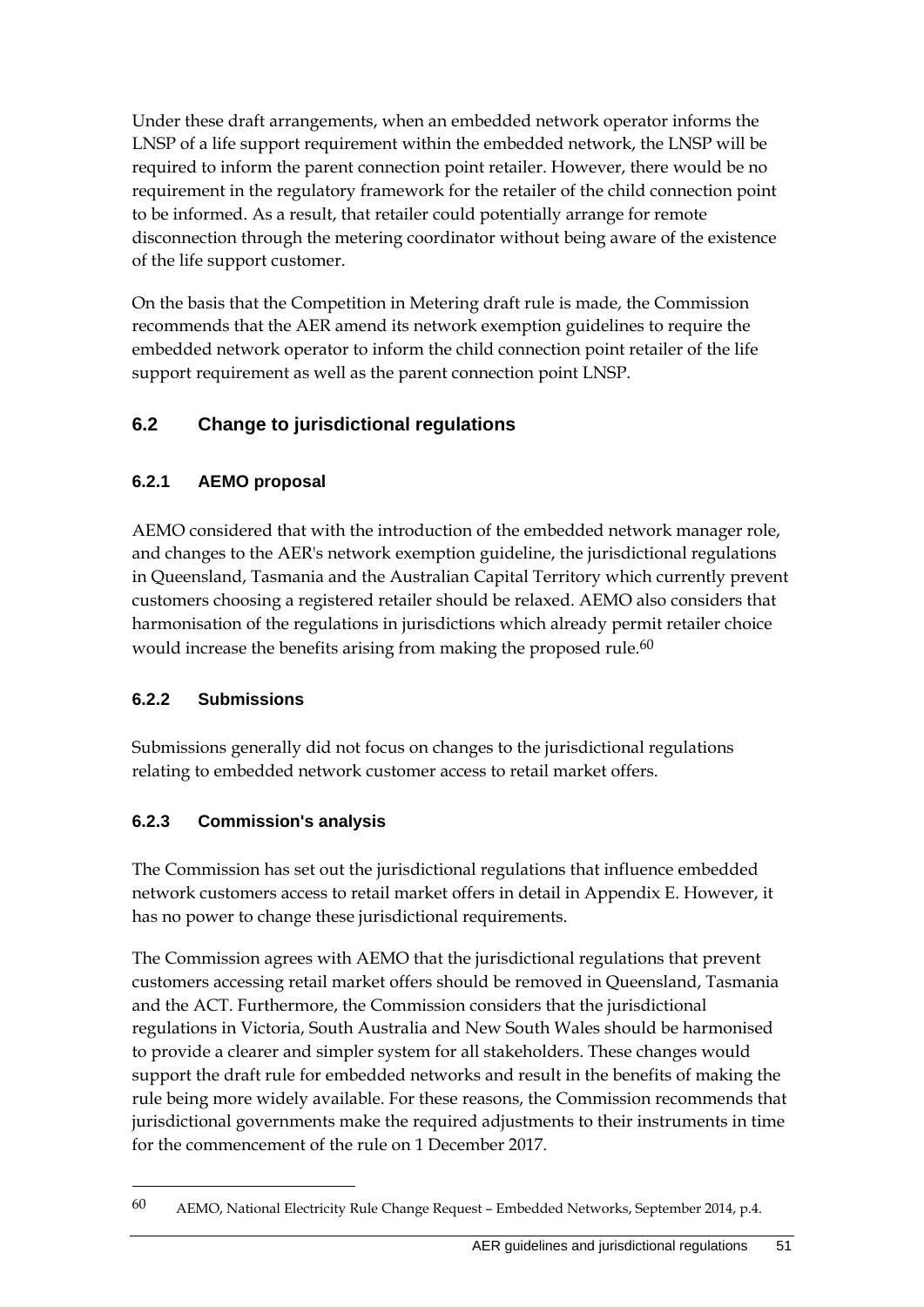# **7 NERR issues**

AEMO's rule change request was made under the NEL and set out proposed changes to the NER. It did not propose any changes in relation to the NERR.

When an embedded network customer goes on-market they become the customer of an authorised retailer that is operating in the market. This retailer is subject to the NERL and NERR and not the conditions of the AER's retail exemption guideline. In the consultation paper, the Commission highlighted that this circumstance raises a range of retail market issues that may require consideration and possible changes to the NERR. For example, changes to the NERR may be necessary to clarify the obligations regarding the content of bills, de-energisation and re-energisation and how tariffs and charges are to be presented in contracts. Considering other complementary changes will maximise the effectiveness of the new embedded network framework.

Under s. 91B of the NEL, the Commission has the power to make, in relation to AEMO's request:

- 'necessary or consequential' rules under the NEL; and
- 'corresponding' rules under either the National Gas Law and the NERL.

Therefore, in order to consider and make changes to the NERR, the Commission is limited by its rule making powers to only making those changes that are 'corresponding'. While the precise nature of 'corresponding' is not defined in the NEL, it suggests that for any changes to the NERR to be within power, the changes would need to be equivalent to those being made under the NER.

Regardless of the exact scope of this rule making power, the nature of the likely and relevant retail issues arising are such that the Commission does not consider that such changes are likely to be 'corresponding' and so does not have the power to make any necessary changes to the NERR to address them as part of this draft rule determination. The nature of the issues and relevant matters for consideration are set out in Appendix F.

Accordingly, to allow for the consideration of such issues (and any necessary changes), a rule change request addressing them will need to be made to the AEMC under the NERL. At this stage, an overview of these issues to assist stakeholder consideration of the new proposed framework has been included in this draft rule determination, of the possible ramifications it may have for retail regulation, and how such ramifications may be best addressed.

Stakeholders are encouraged to provide their views on the issues, their ramifications and the importance or significance of addressing them. Depending on the nature of submissions made, the Commission may include suggested specifications for any amendments to the NERR as part of its final determination, to assist with the development of any subsequent rule change request to be submitted.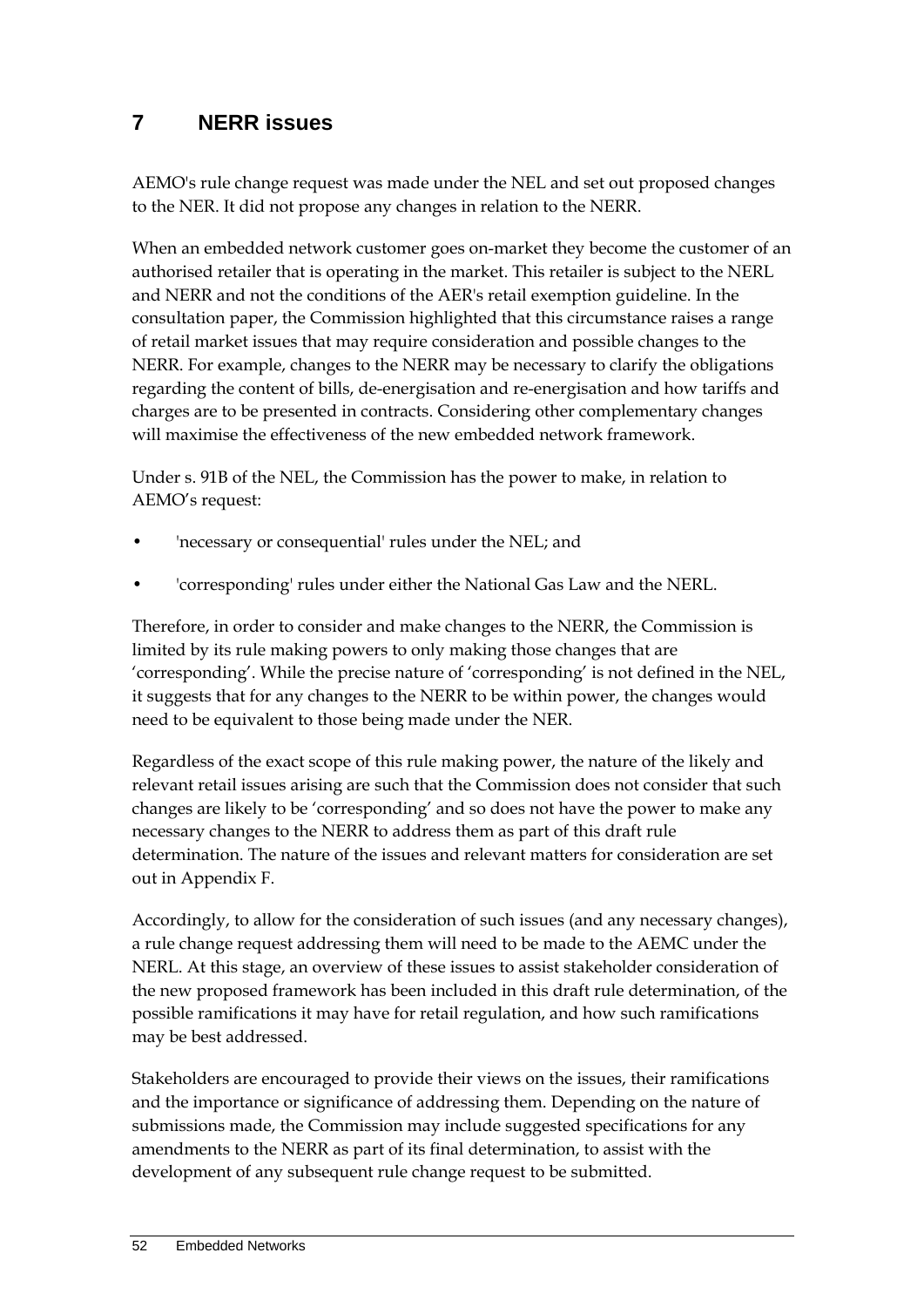# **8 Timing and implementation**

This chapter sets out the Commission's proposed implementation timeframes and transitional provisions. It includes:

- AEMO's proposed transitional provisions;
- a summary of submissions on AEMO's proposal; and
- the Commission's draft transitional provisions and implementation timeframes.

# **8.1 AEMO proposal**

## **8.1.1 Coordination with Power of Choice projects**

AEMO did not provide a timeframe for implementation of the proposed rule. However, it considered that there are potential synergies in the timing of implementing the proposed changes with other changes arising out of the Power of Choice review, particularly in relation to how these might be related to the costs of software systems changes.<sup>61</sup>

## **8.1.2 Grandfathering**

AEMO proposed that existing embedded network operators with registrable or individual exemptions be allowed two years from the commencement of the rule to appoint an embedded network manager. This would provide existing embedded network operators sufficient time to budget any additional costs, undertake a tender process to appoint an embedded network manager or develop the systems and expertise to be accredited as an embedded network manager themselves.<sup>62</sup>

## **8.1.3 Deeming**

AEMO included a provision in the proposed rule to ensure that there would be embedded network managers available at the commencement date of the rule. For six months from that date, existing market customers (for example, retailers) and network service providers who notify AEMO that they wish to be embedded network managers would be deemed to be embedded network managers.<sup>63</sup> Other interested parties would be subject to AEMO's accreditation process to become embedded network managers.

<u>.</u>

<sup>61</sup> AEMO, National Electricity Rule Change Request – Embedded Networks, September 2014, p.20.

<sup>62</sup> ibid. p.13.

<sup>63</sup> ibid.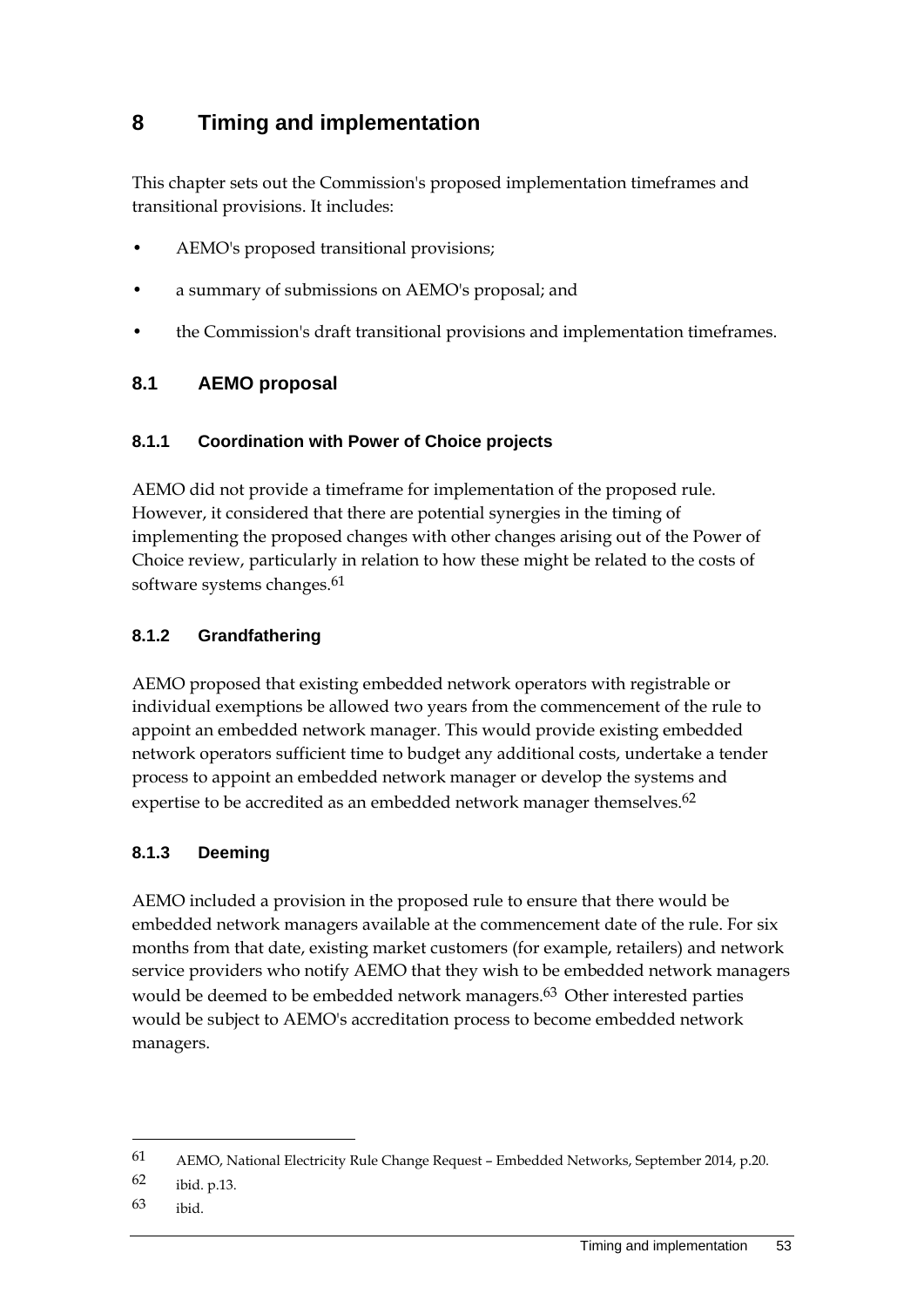## **8.1.4 Transitional provisions**

AEMO considered that implementation of the proposed rule would require it to make changes to its existing procedures and systems. To implement the proposed rule in a timely manner, AEMO requested transitional provisions requiring it to amend the:

- MSATS procedures;
- metrology procedures; and
- B2B procedures (in accordance with a recommendation from the Information Exchange Committee).

The proposed rule also requires AEMO to develop the embedded network manager service level procedures. The proposed transitional provisions would deem any consultation steps for the development of the new service level procedures and other relevant procedure and systems changes prior to the rule commencement date to have been validly undertaken under the NER consultation procedures for the purposes of the transitional requirement.<sup>64</sup>

## **8.2 Submissions**

## **8.2.1 Coordination with Power of Choice projects**

Submissions from retailers, DNSPs and metering providers supported a coordinated approach to implementation of the Power of Choice projects and noted that this could result in substantial implementation cost savings.<sup>65</sup> AusNet Services stated:<sup>66</sup>

"there are synergies available in implementing the Embedded Network rules change co-incident with the Expanding Competition in Metering rule change. Both rule changes effect the role assignment in MSATS and B2B Procedures and have similarities in system and process changes. This allows the alignment of the procedure development, consultation, build packs, IT development, and test phases in the most cost effective implementation. Aligning the changes will likely save millions of dollars across the industry."

<sup>64</sup> ibid.

<sup>65</sup> For example submissions from: Origin Energy, 2 July 2015, p.4; AusNet Services, 2 July 2015, p.14; and Metropolis Metering, 21 May 2015, p.3.

<sup>66</sup> AusNet Services submission, 2 July 2015, p.14.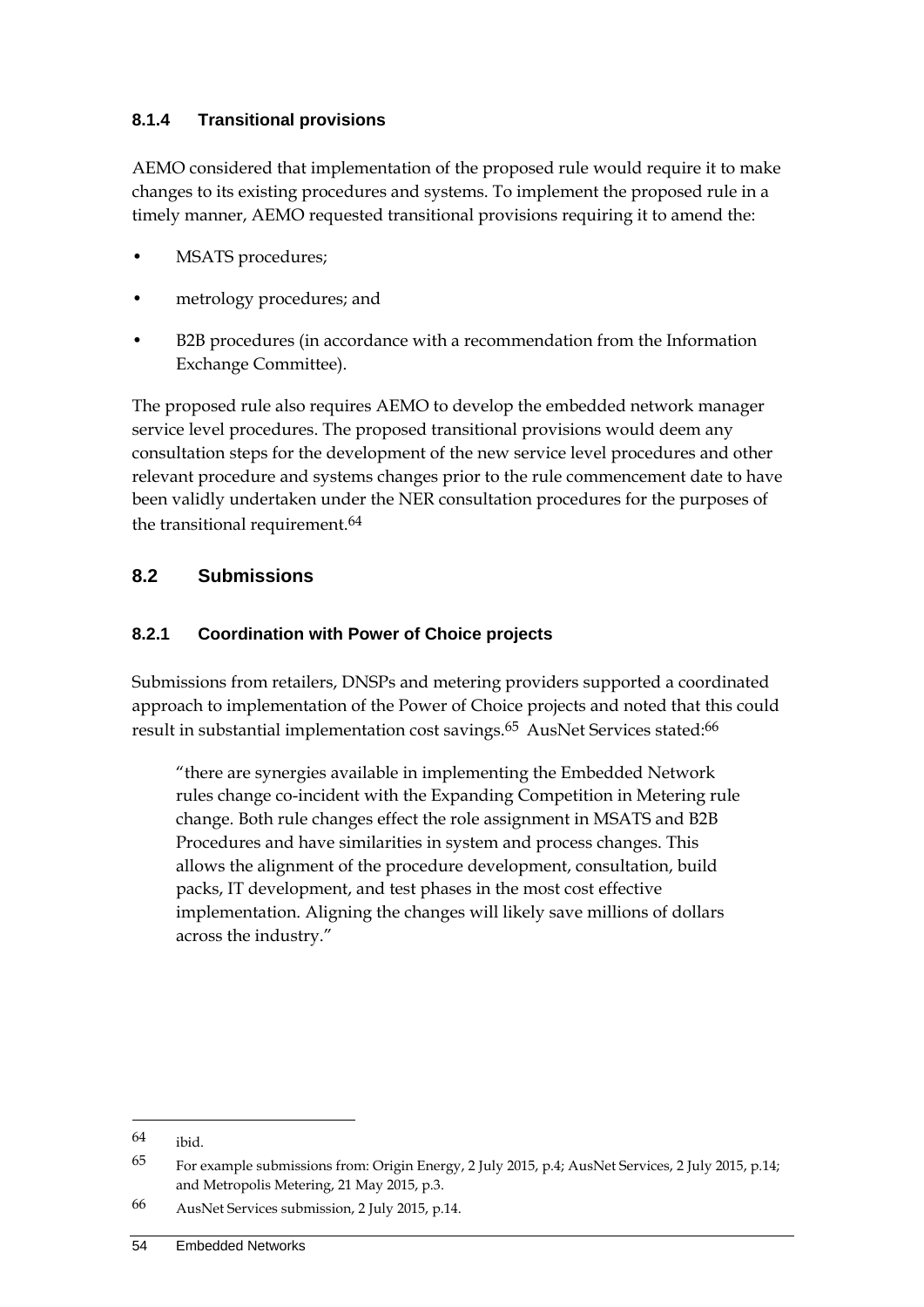#### **8.2.2 Embedded networks timeframes**

#### **Grandfathering**

Embedded network operators, retailers and DNSPs considered that there is a need for existing embedded network operators to have time to adjust to changes from the final rule before they are required to appoint an embedded network manager.<sup>67</sup> However, retailers, DNSPs and consumer groups stated a preference for a shorter time from the implementation date because the two year period would lead to delays in the benefits of the rule change being realised.68

#### **Deeming**

The SA Department of State Development, Metropolis Metering and CUAC opposed AEMO's proposed deeming provisions. These stakeholders considered that the provisions would create an unlevel playing field in the market for embedded network management services.<sup>69</sup>

CUAC proposed an alternative approach would be to invite businesses to seek accreditation as an embedded network manager well before the commencement of the rule so that there will be enough embedded network managers once the rule commences.70

#### **Transitional provisions**

A number of stakeholders supported the proposed transitional provisions to allow AEMO to commence work on its systems and procedures changes before implementation of the rule change. However, CUAC, Origin Energy and the Shopping Centre Council of Australia noted that this should not prevent requirements on AEMO to consult with embedded network operators and potential embedded network managers on the changes.71

## **8.3 Commission's analysis**

#### **8.3.1 Coordination with Power of Choice projects**

The AEMC and AEMO have been working together to develop an implementation work plan for the Power of Choice recommendations and held an implementation

<sup>67</sup> For example, submissions from: Network Energy Service, 29 June 2015, p.3; AGL, 2 July 2015 p.5; and United Energy, 2 July 2015, p.8.

<sup>68</sup> Submissions from: AGL, 2 July 2015 p.5; Jemena, 2 July 2015, p.10; and CUAC, 26 June 2015, p.5.

<sup>69</sup> Metropolis Metering submission, 21 May 2015, p.3; and CUAC submission, 26 June 2015, p.6.

<sup>70</sup> CUAC submission, 26 June 2015, p.6.

<sup>71</sup> For example, submissions from: Shopping Centre Council of Australia, July 2015, p.14; CUAC, 26 June 2015, p.5; and Origin Energy, 2 July 2015, p.4.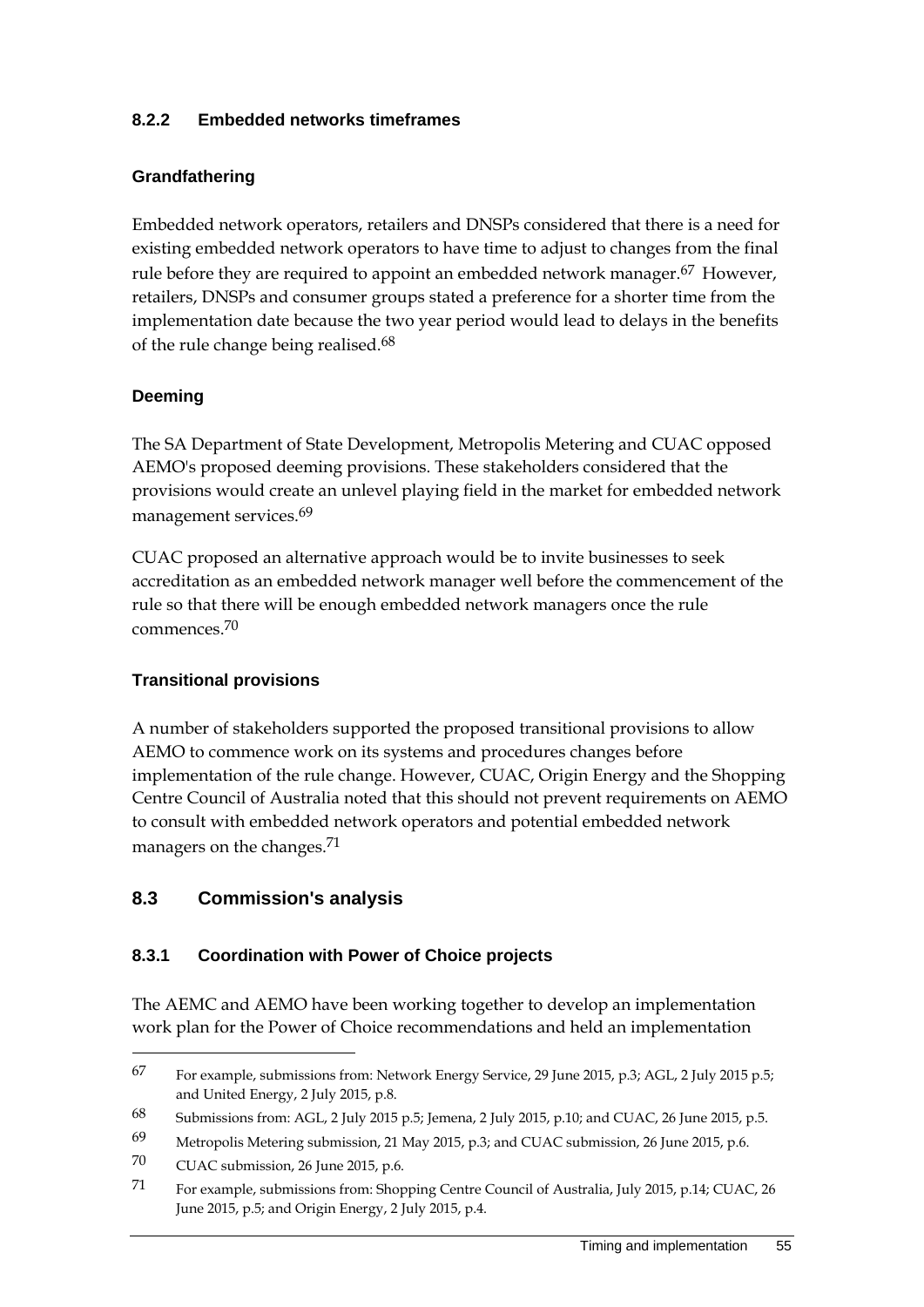workshop with stakeholders on 16 July 2015. Of particular relevance to the implementation of this rule change is the Competition in Metering rule change. The Meter Replacement Processes rule change and the Implementation Advice on the Shared Market Protocol may also be relevant.

Figure 8.1 displays the Commission's anticipated implementation schedule for this and the Competition in Metering rule change, noting that final rule determinations have not yet been made on either of these projects and timeframes can only be confirmed if and when the Commission makes final rules in relation to each rule change. It also displays how the timeframes in the other two projects are best co-ordinated to streamline implementation across all four projects, noting that the final implementation timeframe for each will be determined as part of that project. In particular, the timing for any shared market protocol proposed changes is dependent on a number of factors, including the timing of receipt of a rule change request from the COAG Energy Council.72

<u>.</u>

<sup>72</sup> In particular, the timing for any shared market protocol proposed changes is dependent on a number of factors, including the timing of receipt of a rule change request from the COAG Energy Council.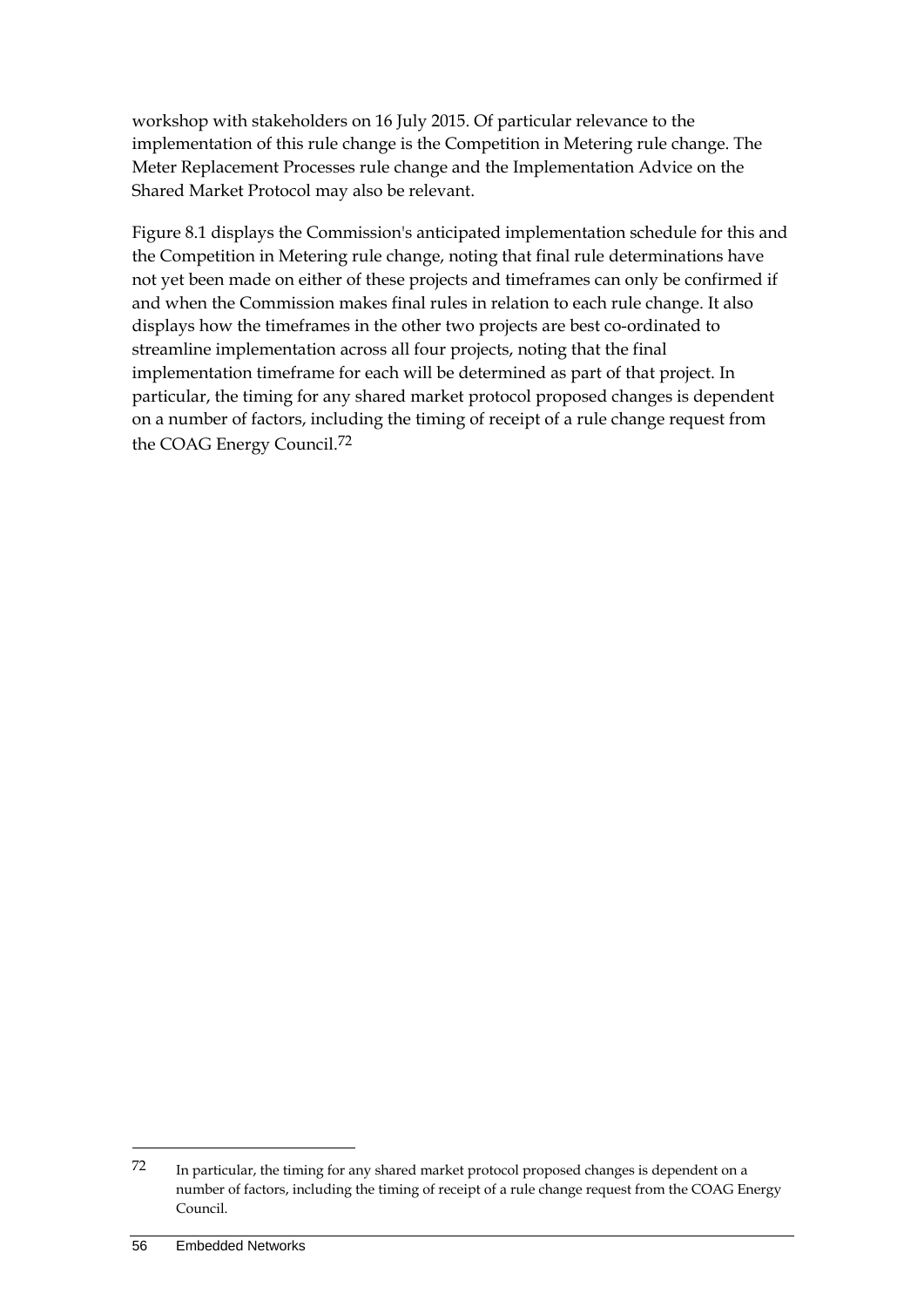#### **Figure 8.1 Implementation plan for Power of Choice reforms**

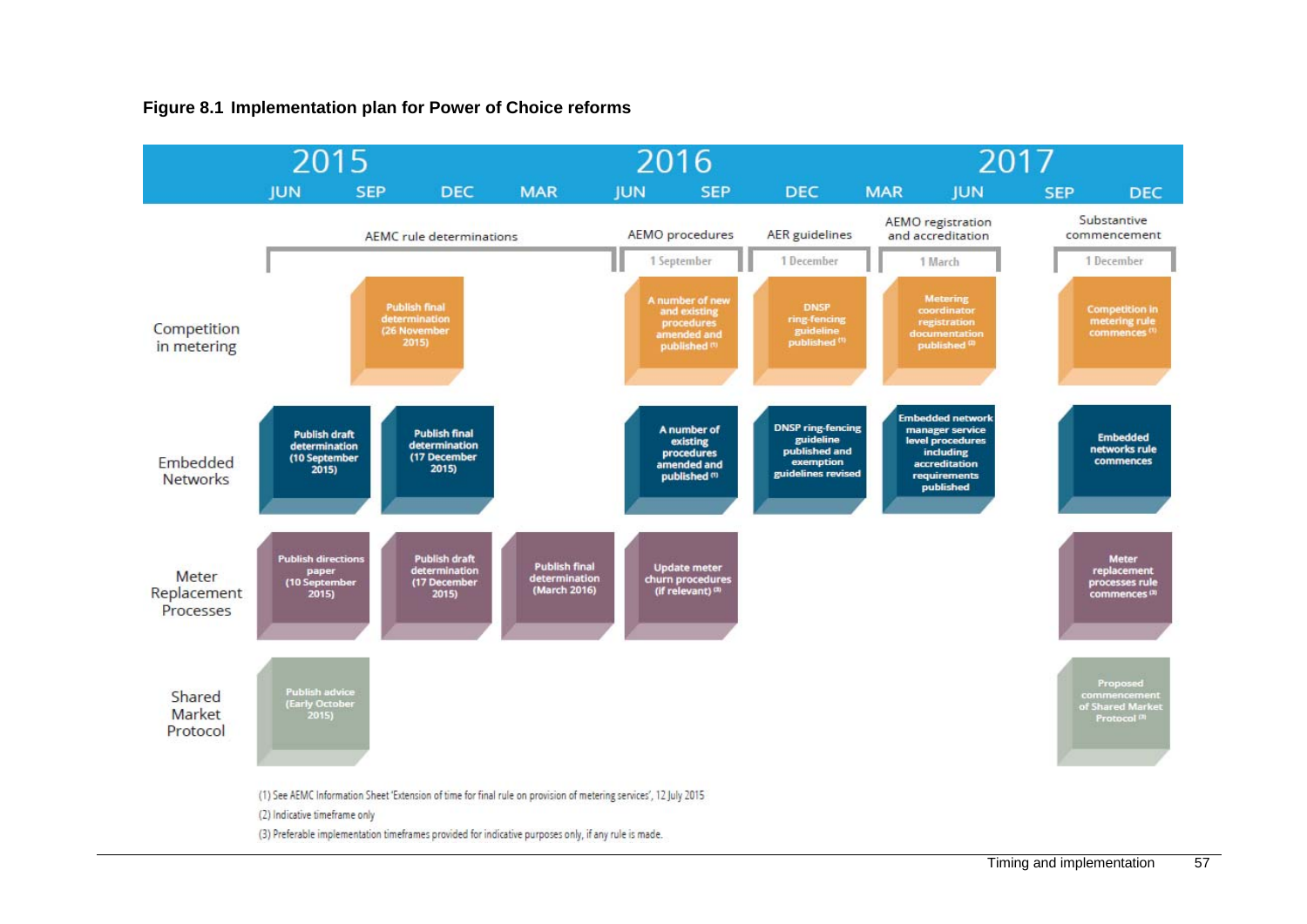The Commission considers that there are likely to be significant reductions in implementation costs from coordinated implementation of these projects. The proposed timeframe will allow realisation of these benefits. The Commission notes:

- by implementing all of the proposed changes on 1 December 2017 all parties will only be required to implement and comply with one set of changes which will reduce costs for DNSPs, retailers, embedded network operators and managers;
- the synchronisation of the systems changes will reduce costs to AEMO, retailers and DNSPs; and
- the synchronisation of changes to the AER's ring fencing and exemptions guidelines will reduce costs for the AER and stakeholders.

## **8.3.2 Embedded networks timeframes**

Figure 8.2 provides the Commission's proposed implementation schedule for the new embedded networks framework discussed in this draft rule determinations. It highlights the timeframes that each party will have to meet their obligations under the draft rule.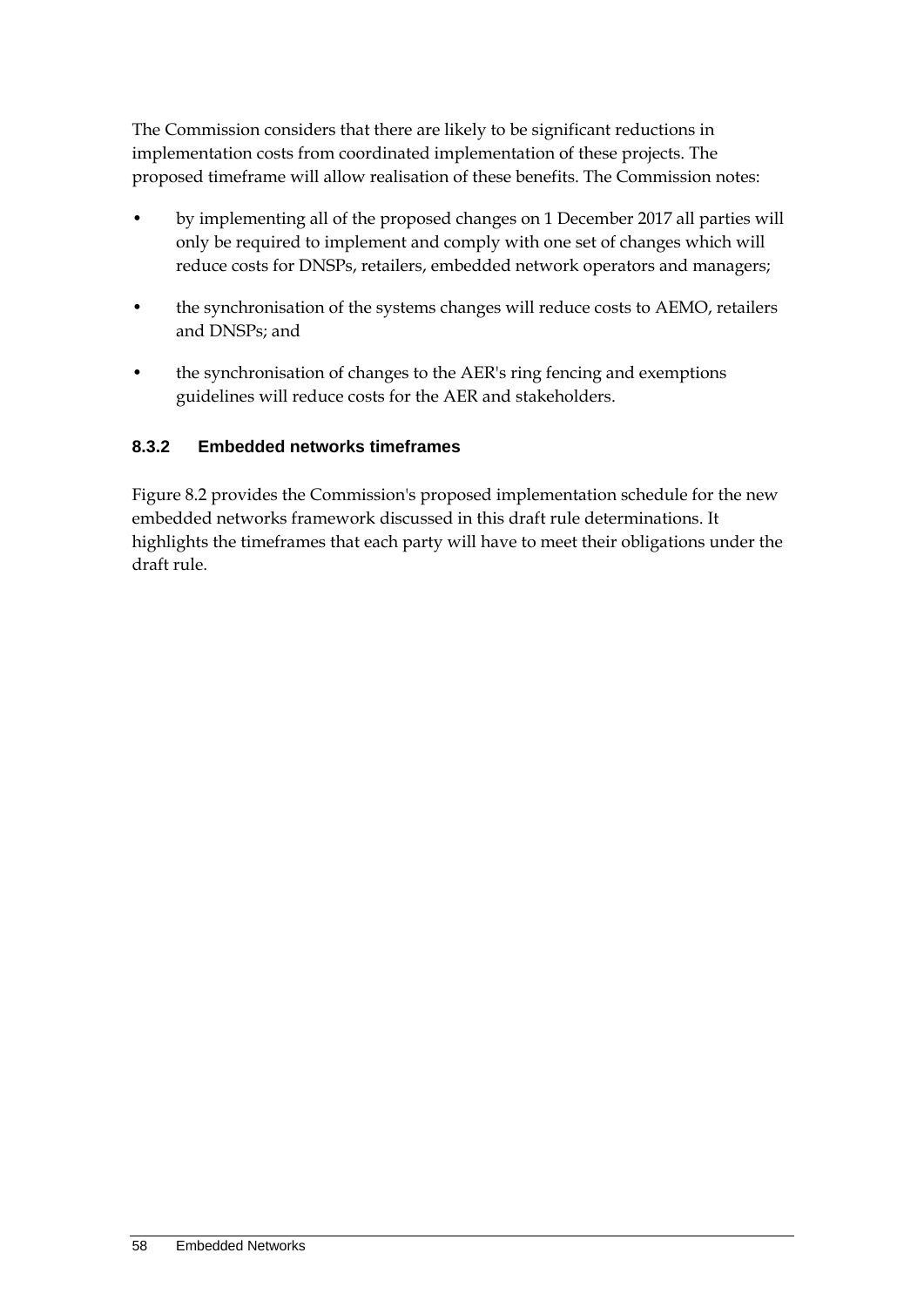

#### **Figure 8.2 Proposed implementation schedule for embedded networks**

\* The above timeframes are indicative and based on the draft rule only.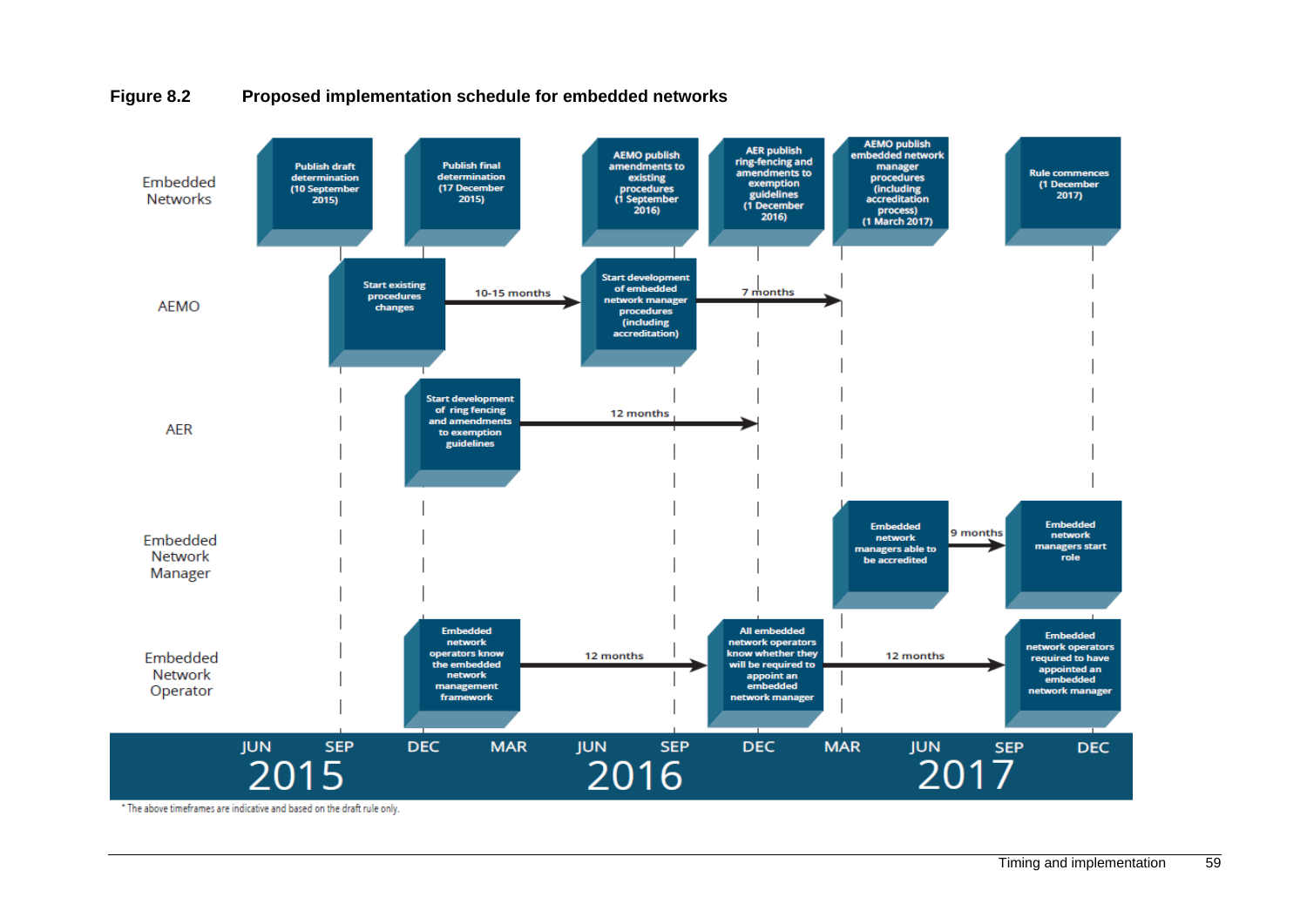## **Grandfathering**

In light of the implementation plan above, the proposed grandfathering arrangements for existing embedded network operators are not required. Notably:

- the Commission expects to publish the embedded networks final determination and final rule on 17 December 2015. This provides existing embedded network operators almost two years to prepare for the introduction of the new regulatory framework on 1 December 2017;
- the draft rule proposes to guide the AER's discretion in determining which embedded network operators will be required to appoint an embedded network manager. This will provide embedded network operators with almost two years before the final rule takes effect in which they will have a strong indication of whether they will be required to appoint an embedded network manager; and
- the AER will be required to revise its network exemption guideline by 1 December 2016. This will provide embedded network operators with a definitive requirement of whether they are required to appoint an embedded network manager one year in advance.

This schedule provides similar notice to existing embedded network operators to adjust billing and contractual arrangements as proposed in AEMO's grandfathering provisions. However, it removes the delay in allowing embedded network customers within existing embedded networks the benefits of appointment of an embedded network manager.

## **Deeming**

The Commission considers that the proposed deeming arrangements are not required under the implementation schedule set out above. Under the schedule, AEMO will be required to finalise and open its embedded network manager accreditation procedures by 1 March 2017. This will provide nine months for interested parties to be accredited as embedded network managers and embedded network operators to appoint an embedded network manager.

## **Transitional provisions**

It is expected that AEMO may commence work on amending its IT systems and procedures and the creation of the embedded network manager accreditation procedures prior to commencement of the embedded networks rule. It is therefore essential that the draft rule provides for such steps and consultation on these systems and procedures to be validly undertaken under the NER consultation procedures. This does not remove AEMO's obligations under the NER to consult on these changes.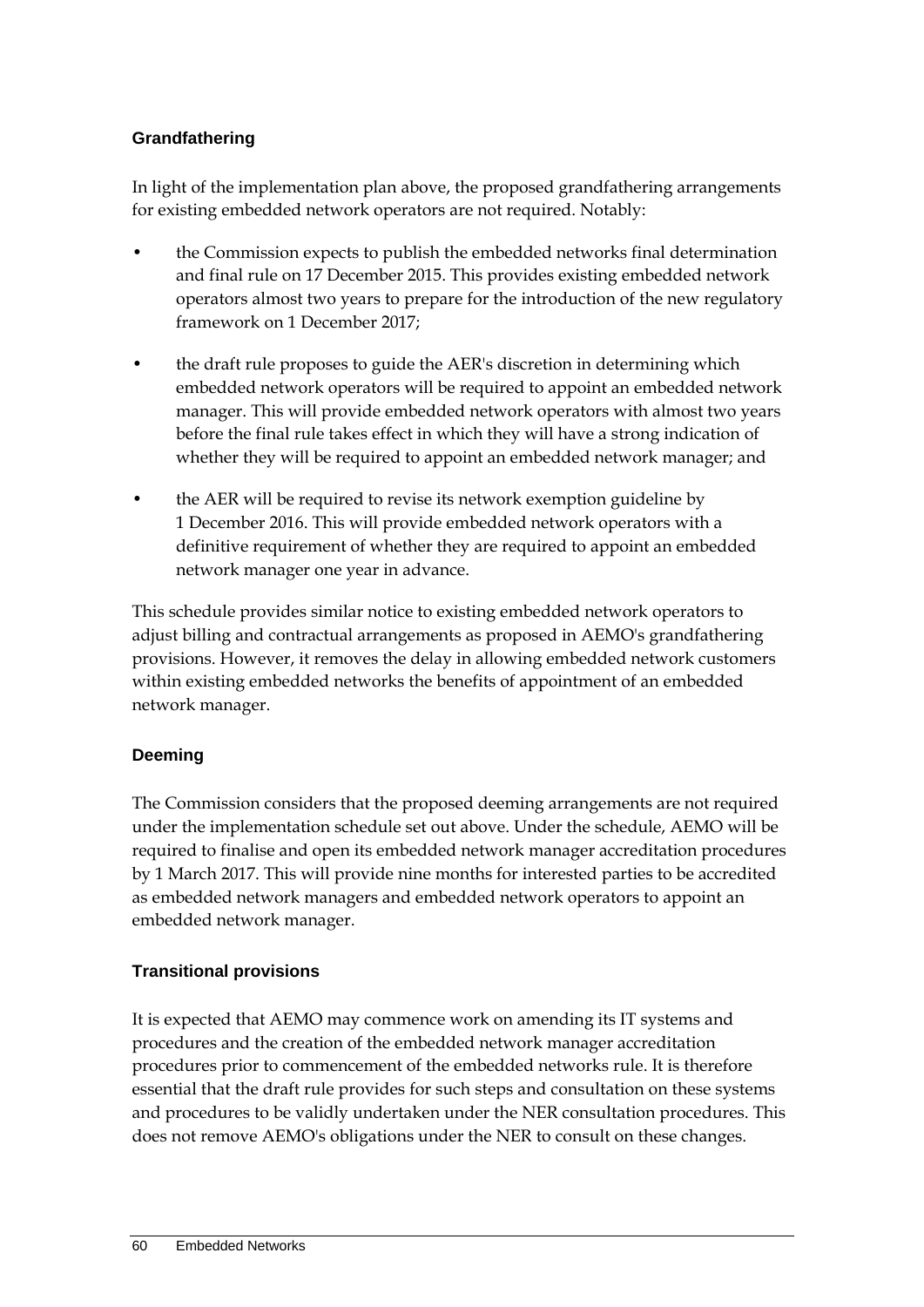#### **8.3.3 Other timing issues**

In the event a rule change request is lodged under the NERL to address the issues raised in Chapter 7 of this draft rule determination, considerable synergies will arise by making any changes to the NERR commence at the same time as the new embedded network framework.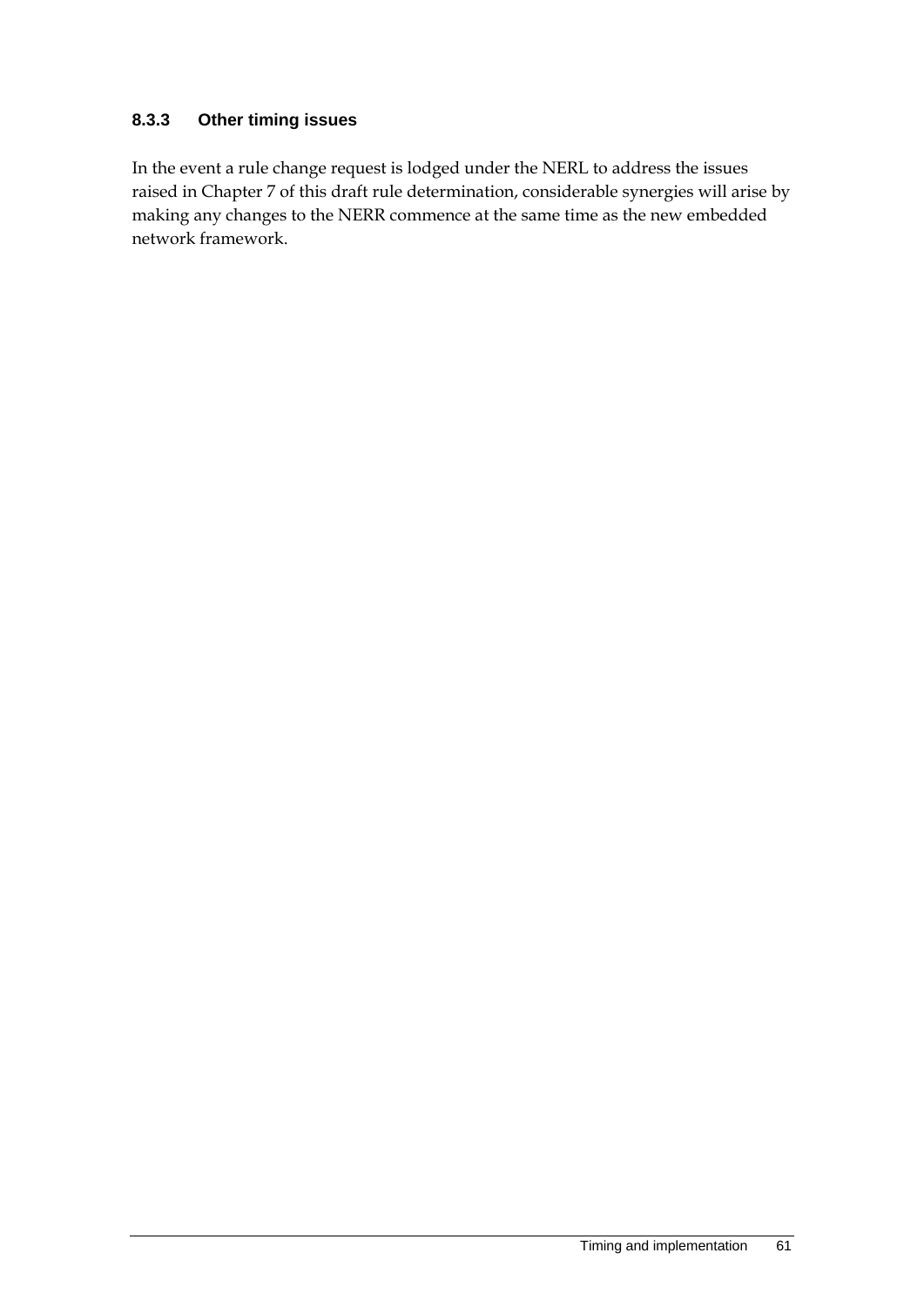# **Abbreviations**

| <b>ACT</b>              | <b>Australian Capital Territory</b>                                                                     |
|-------------------------|---------------------------------------------------------------------------------------------------------|
| <b>AEMC</b>             | See Commission                                                                                          |
| <b>AEMO</b>             | Australian Energy Market Operator                                                                       |
| AER                     | Australian Energy Regulator                                                                             |
| <b>CCIA</b>             | Caravan, Camping and Touring Industry and<br>Manufactured Housing Industry Association of<br><b>NSW</b> |
| <b>COAG</b>             | <b>Council of Australian Governments</b>                                                                |
| Commission              | The Australian Energy Market Commission                                                                 |
| Competition in Metering | Expanding Competition in Metering and Related<br><b>Services</b>                                        |
| <b>CUAC</b>             | The Consumer Utilities Advocacy Centre                                                                  |
| <b>DNSPs</b>            | distribution network service providers                                                                  |
| <b>ENA</b>              | <b>Energy Networks Association</b>                                                                      |
| <b>EWON</b>             | Electricity and the Water Ombudsman of NSW                                                              |
| <b>FRMP</b>             | financially responsible market participant                                                              |
| <b>IEC</b>              | <b>Information Exchange Committee</b>                                                                   |
| <b>LNSP</b>             | local network service provider                                                                          |
| <b>MCE</b>              | Ministerial Council on Energy                                                                           |
| <b>MSATS</b>            | market settlement and transfer solutions                                                                |
| <b>MTR</b>              | multiple trading relationships                                                                          |
| <b>NEL</b>              | National Electricity Law                                                                                |
| <b>NEM</b>              | National Electricity Market                                                                             |
| <b>NEO</b>              | national electricity objective                                                                          |
| <b>NER</b>              | National Electricity Rules                                                                              |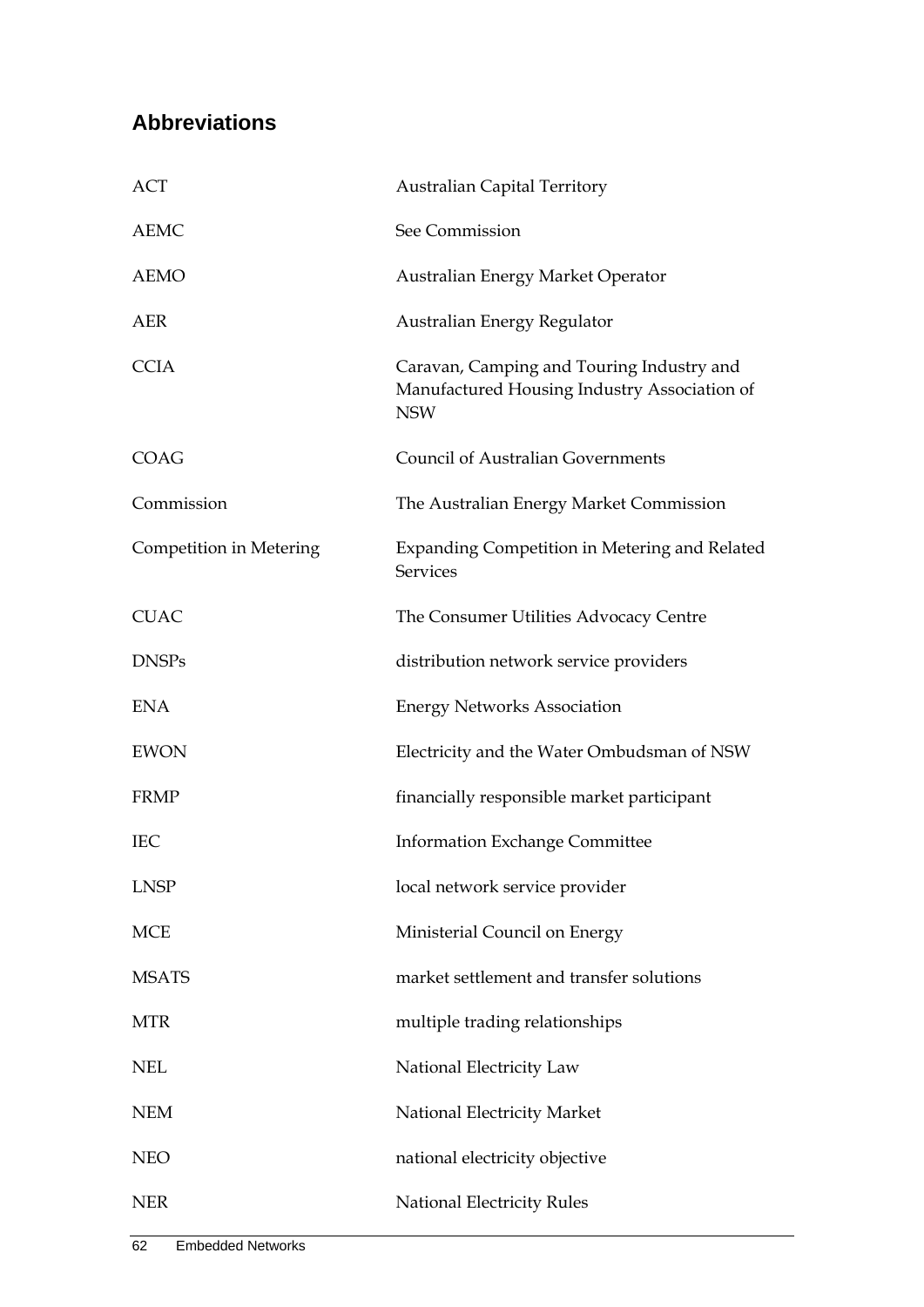| <b>NERL</b> | National Energy Retail Law              |
|-------------|-----------------------------------------|
| <b>NERR</b> | National Energy Retail Rules            |
| <b>NGL</b>  | National Gas Law                        |
| <b>NMI</b>  | national metering identifier            |
| <b>NSP</b>  | network service provider                |
| <b>NSW</b>  | New South Wales                         |
| <b>PIAC</b> | <b>Public Utilities Advocacy Centre</b> |
| SA          | South Australia                         |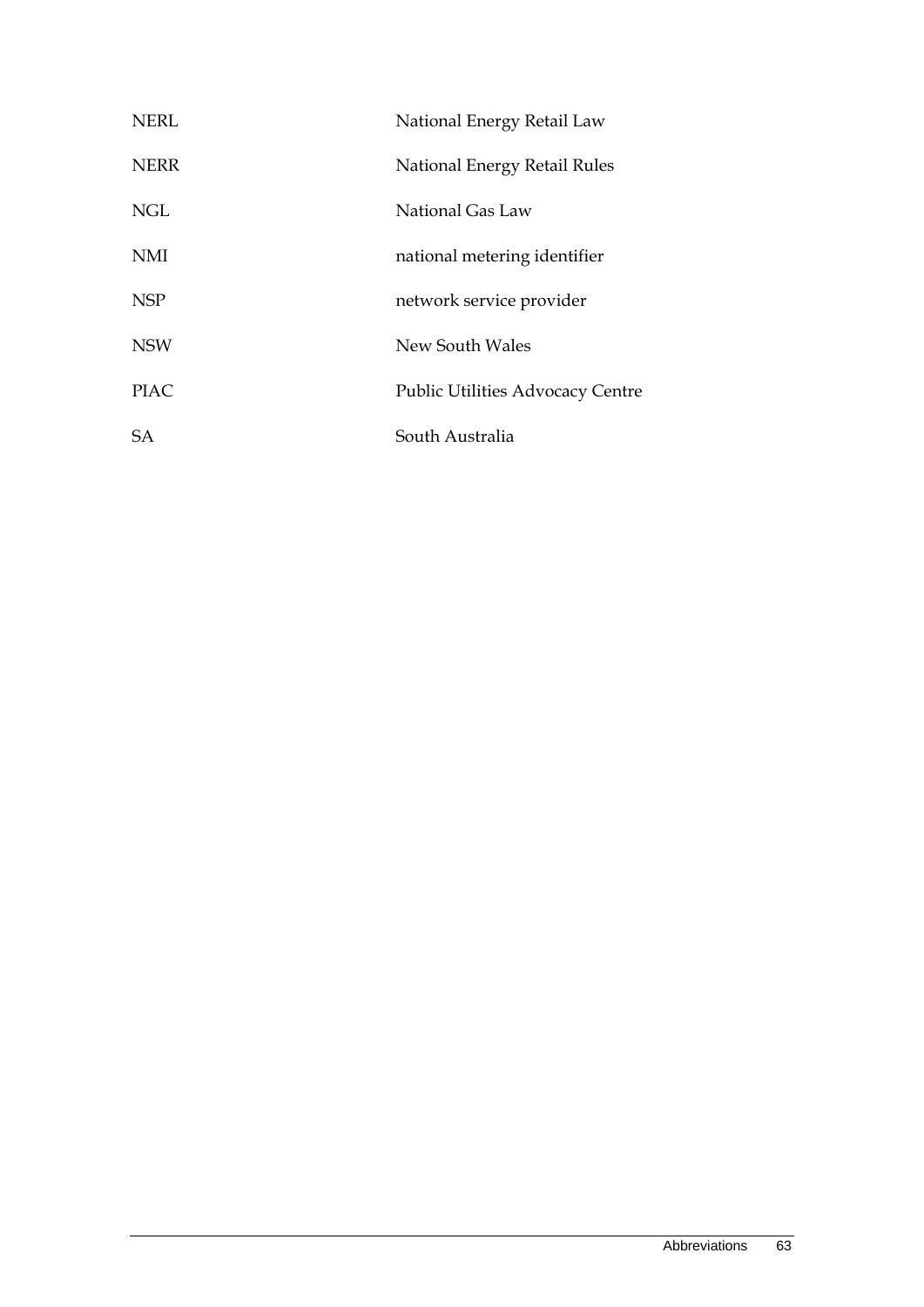# **A Summary of other issues raised in submissions**

| <b>Stakeholder</b>    | <b>Issue</b>                                                                                                                                                                                                                                                                                                                                                                                                                                                          | <b>AEMC response</b>                                                                                                                                                                                                                        |
|-----------------------|-----------------------------------------------------------------------------------------------------------------------------------------------------------------------------------------------------------------------------------------------------------------------------------------------------------------------------------------------------------------------------------------------------------------------------------------------------------------------|---------------------------------------------------------------------------------------------------------------------------------------------------------------------------------------------------------------------------------------------|
| United Energy (p.3)   | It is not clear whether the set up costs and the<br>ongoing costs of employing an embedded network<br>manager and the embedded network managers<br>accreditation costs could be charged to the child<br>who caused the cost or smeared across all the<br>customers within the embedded network.                                                                                                                                                                       | The charging for network services by embedded network operators will<br>continue to be governed by the AER through the network exemption<br>guideline.                                                                                      |
| <b>SCCA</b> (p.13)    | Clarification is needed on the frequency of AEMO<br>compliance reviews to ensure these can be priced<br>and funded.                                                                                                                                                                                                                                                                                                                                                   | Consistent with procedures for other accredited providers, the draft rule<br>provides AEMO with discretion on the frequency of compliance reviews,<br>their pricing and funding.                                                            |
| <b>SCCA</b> (p.13)    | The obligation in relation to electricity wiring<br>information should be amended to provide that only<br>information in relation to the parent meter needs to<br>be provided, upon request from a retailer whom an<br>embedded network customer is proposing to<br>transfer to.                                                                                                                                                                                      | Consistent with the other detailed aspects of the requirements on<br>embedded network managers AEMO will have discretion in its<br>procedures over the exact information that is required in relation to<br>electricity wiring information. |
| ENA(p.1)              | The rule change should ensure, in both the policy<br>intent and in detailed drafting, that the obligations<br>placed upon the LNSP relating to embedded<br>networks are limited to provision of the parent<br>connection point to the NEM. The LNSP must not<br>be left as the default service provider or service<br>facilitator for customers within an embedded<br>network as the LNSP has no visibility, contractual<br>or other connection with these customers. | A number of consequential amendments to Chapter 7 of the NER have<br>been included in the draft rule to limit LNSP obligations to the parent<br>connection point.                                                                           |
| AusNet Services (p.5) | There is a gap in obligations on embedded network<br>operators and embedded network managers to                                                                                                                                                                                                                                                                                                                                                                       | The draft rule requires embedded network managers to comply with the<br>confidentiality requirements under rule 8.6 of the NER. Confidentiality                                                                                             |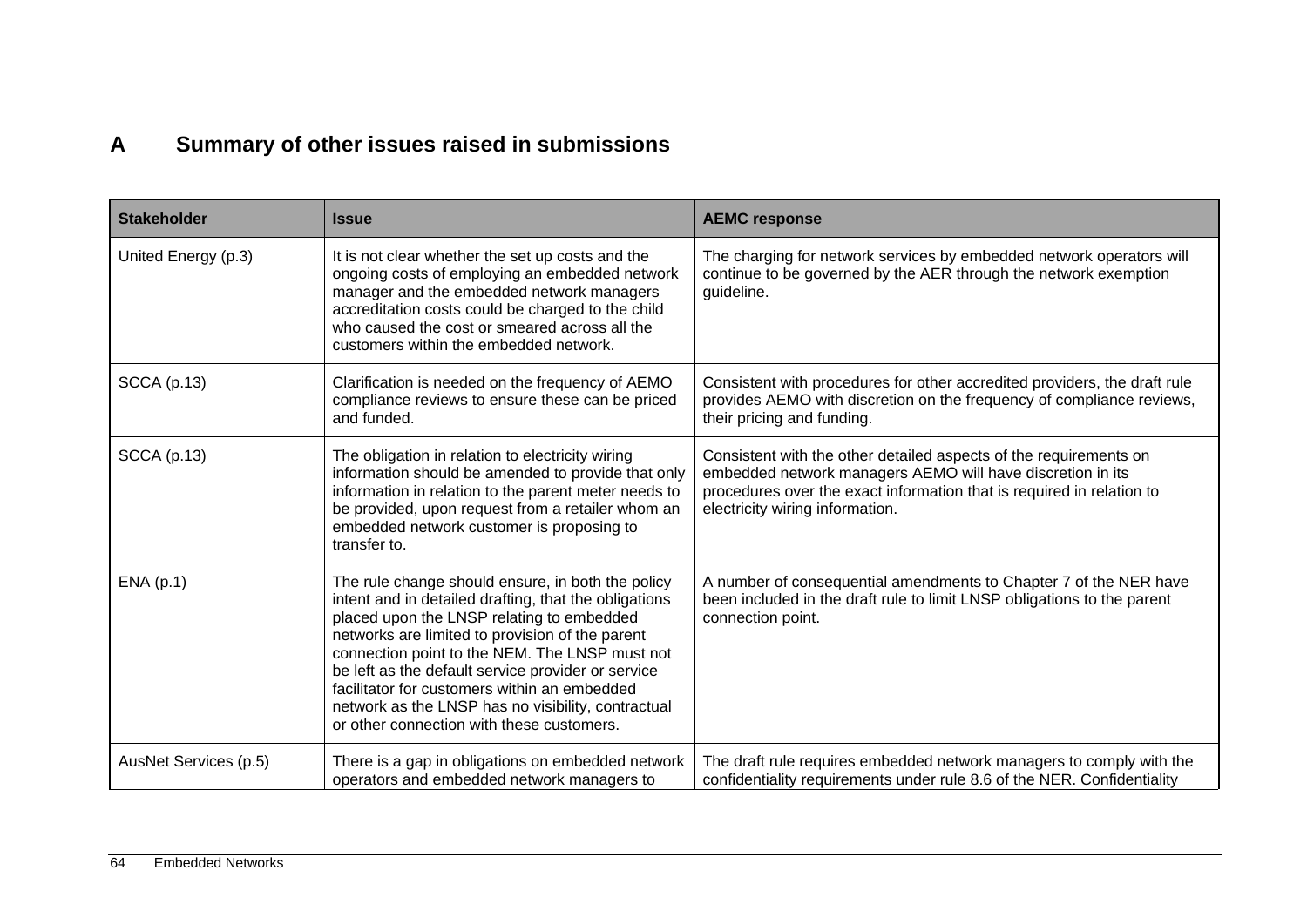| <b>Stakeholder</b>  | <b>Issue</b>                                                                                                                                                                                                                                                                                                                                                                                                                                                                                                                                                                   | <b>AEMC response</b>                                                                                                                                                                                                                                                                                                                                                                                                                                            |  |
|---------------------|--------------------------------------------------------------------------------------------------------------------------------------------------------------------------------------------------------------------------------------------------------------------------------------------------------------------------------------------------------------------------------------------------------------------------------------------------------------------------------------------------------------------------------------------------------------------------------|-----------------------------------------------------------------------------------------------------------------------------------------------------------------------------------------------------------------------------------------------------------------------------------------------------------------------------------------------------------------------------------------------------------------------------------------------------------------|--|
|                     | maintain confidentiality of information received<br>through B2B and MSATS under the current NER<br>provision 7.7.                                                                                                                                                                                                                                                                                                                                                                                                                                                              | requirements for exempt embedded network operators are addressed by<br>the AER as part of the network exemption framework.                                                                                                                                                                                                                                                                                                                                      |  |
| EnergyAction (p.2)  | We note from the discussion paper that LNSPs<br>shall be required to apply ring fencing to their<br>embedded network manager activities yet no such<br>requirement is proposed for the retailers. This is<br>somewhat odd particularly as the retailer will have<br>its own commercial interests which may be in<br>conflict with facilitating customer opt-outs where<br>the incoming retailer is other than that holding the<br>role of embedded network manager. Where<br>existing retailers act in the position of embedded<br>network managers ring fencing should apply. | The purpose of ring-fencing arrangements for LNSPs is to provide for the<br>accounting/cost and functional separation of the provision of direct control<br>services from other services provided by LNSPs. By separating regulated<br>and non-regulated entities NSPs are prevented from gaining an unfair<br>advantage in competitive activities.<br>Ring-fencing arrangements are not required for retailers because they do<br>not undertake such services. |  |
| United Energy (p.4) | 7.2.2 (a) (2) drafting appears to cut across the<br>current rights if the distributor to provide types 5,6<br>metering. UE has taken the view that an on market<br>child could have type 5 metering provided by the<br>distributor as responsible person or type 4<br>metering provided by the retailer as responsible<br>person. Based on the current rules the drafting<br>should be removed. If the drafting were to remain<br>then there needs to be consideration of a<br>grandfathering clause in Chapter 11 for the existing<br>type 5 child meters.                    | Embedded network customers are not connected to the LNSP's network.<br>LNSPs are therefore not the responsible person under the current version<br>of the NER in the scenario described.<br>This clause is expected to be removed under the Competition in Metering<br>changes.                                                                                                                                                                                 |  |
| NSW DNSPs (p.4)     | Considerations should also be given to<br>arrangements for continuity of supply, should the<br>embedded network operator and/or manager run<br>into financial difficulty which may see its customers<br>immediately lose supply if no alternative<br>arrangements are in place. If the embedded                                                                                                                                                                                                                                                                                | Default arrangements for embedded network operators will continue to be<br>dealt with under the AER's exemption guidelines. Default of embedded<br>network managers could be dealt with by AEMO under the proposed<br>deregistration process or commercially by the embedded network<br>operator in its contract with an embedded network manager.                                                                                                              |  |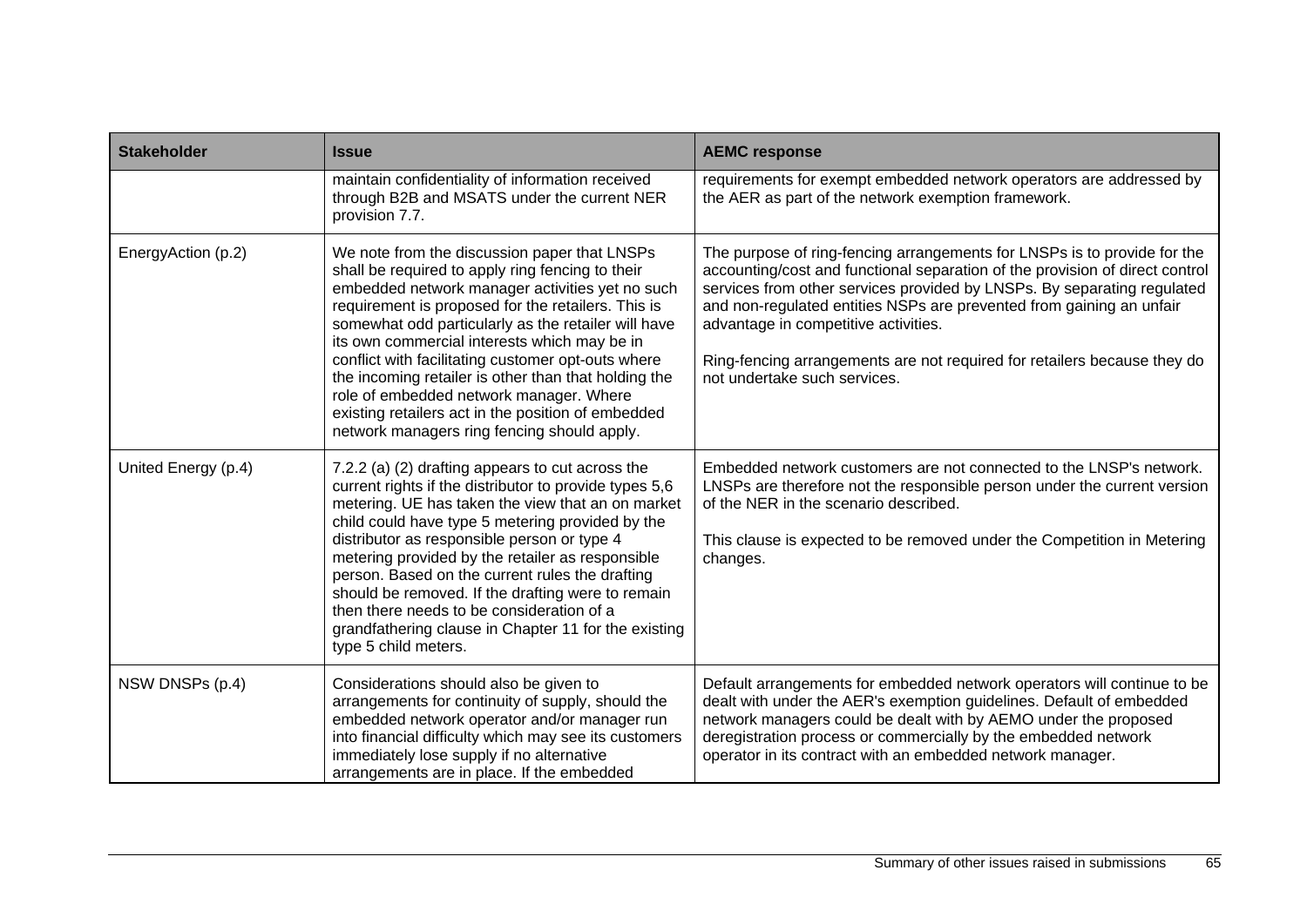| <b>Stakeholder</b> | <b>Issue</b>                                                                                                                                                                                                         | <b>AEMC response</b> |
|--------------------|----------------------------------------------------------------------------------------------------------------------------------------------------------------------------------------------------------------------|----------------------|
|                    | network fails, connecting customers to the main<br>network may take an extended period and require<br>significant investment in new connection<br>infrastructure to adhere to networks required safety<br>standards. |                      |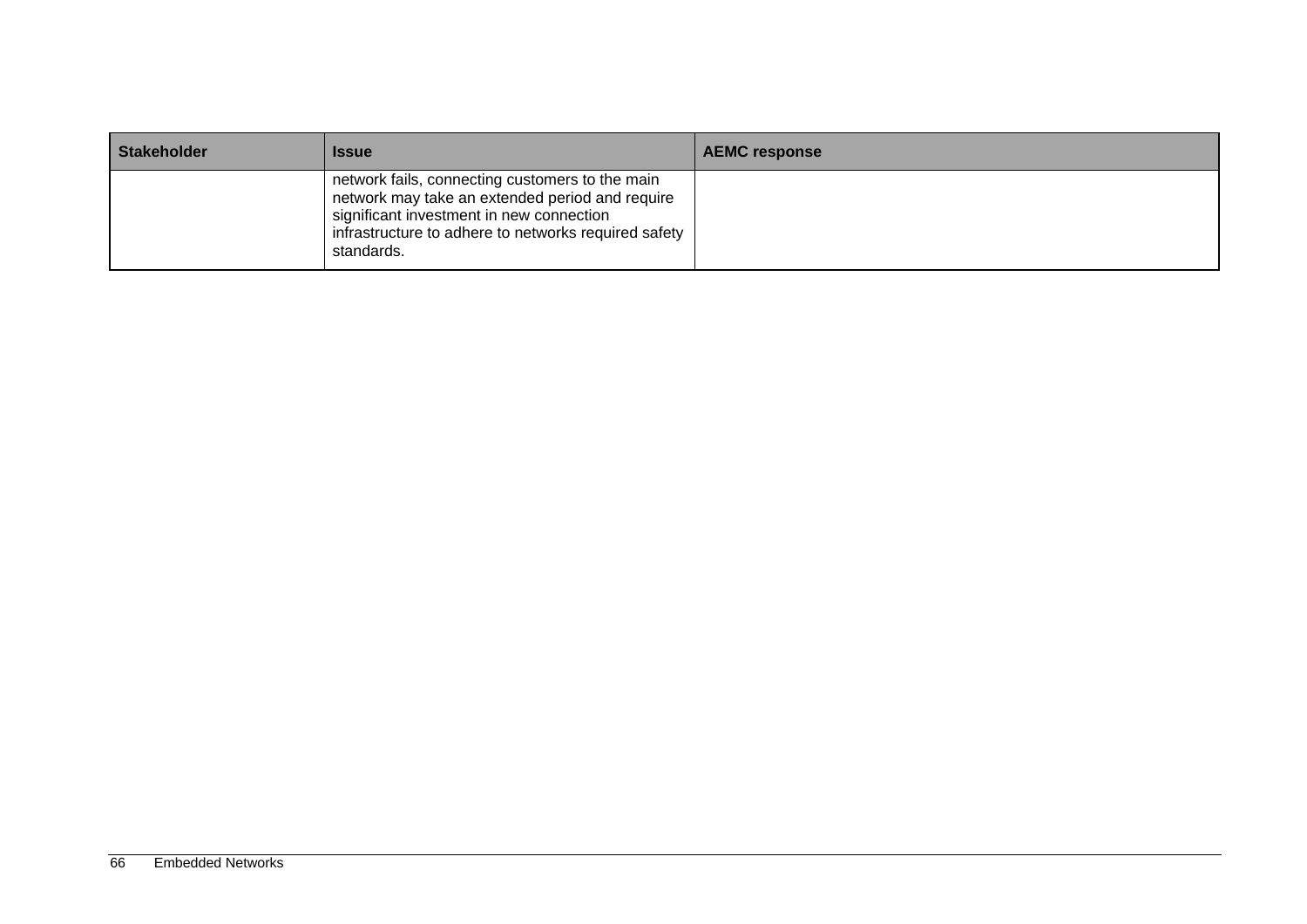# **B Legal requirements under the NEL**

This appendix sets out the relevant legal requirements under the NEL for the AEMC to make this draft rule determination.

## **B.1 Draft rule determination**

In accordance with s. 99 of the NEL the Commission has made this draft rule determination in relation to the rule proposed by AEMO.

The Commission's reasons for making this draft rule determination are set out in section 2.3.

A copy of the more preferable draft rule is attached to and published with this draft rule determination. Its key features are described in section 2.3 and Appendix C.

### **B.2 Power to make the rule**

The Commission is satisfied that the more preferable draft rule falls within the subject matter about which the Commission may make rules. The more preferable draft rule falls within s. 34 of the NEL as it relates to:

- regulating the operation of the national electricity system for the purposes of the safety, security and reliability of that system  $(s. 34(1)(a)(ii))$ ;
- the activities of persons (including registered participants) participating in the national electricity market or involved in the operation of the national electricity market  $(s. 34(1)(a)(iii))$ ; and
- facilitating and supporting the provision of services to retail customers  $(s. 34(1)(aa)).$

Further, the more preferable draft rule falls within the matters set out in schedule 1 to the NEL as it relates to:

- item 2 the exemption of persons from the requirement to be registered participants;
- item 11 the operation of generating systems, transmission systems, distribution systems or other facilities; and
- item 32 procedures and related systems for the electronic exchange or transfer of information that relates to consumers of electricity, the provision of metering services and connection to the national electricity system, and requiring compliance with such procedures and use of such related systems.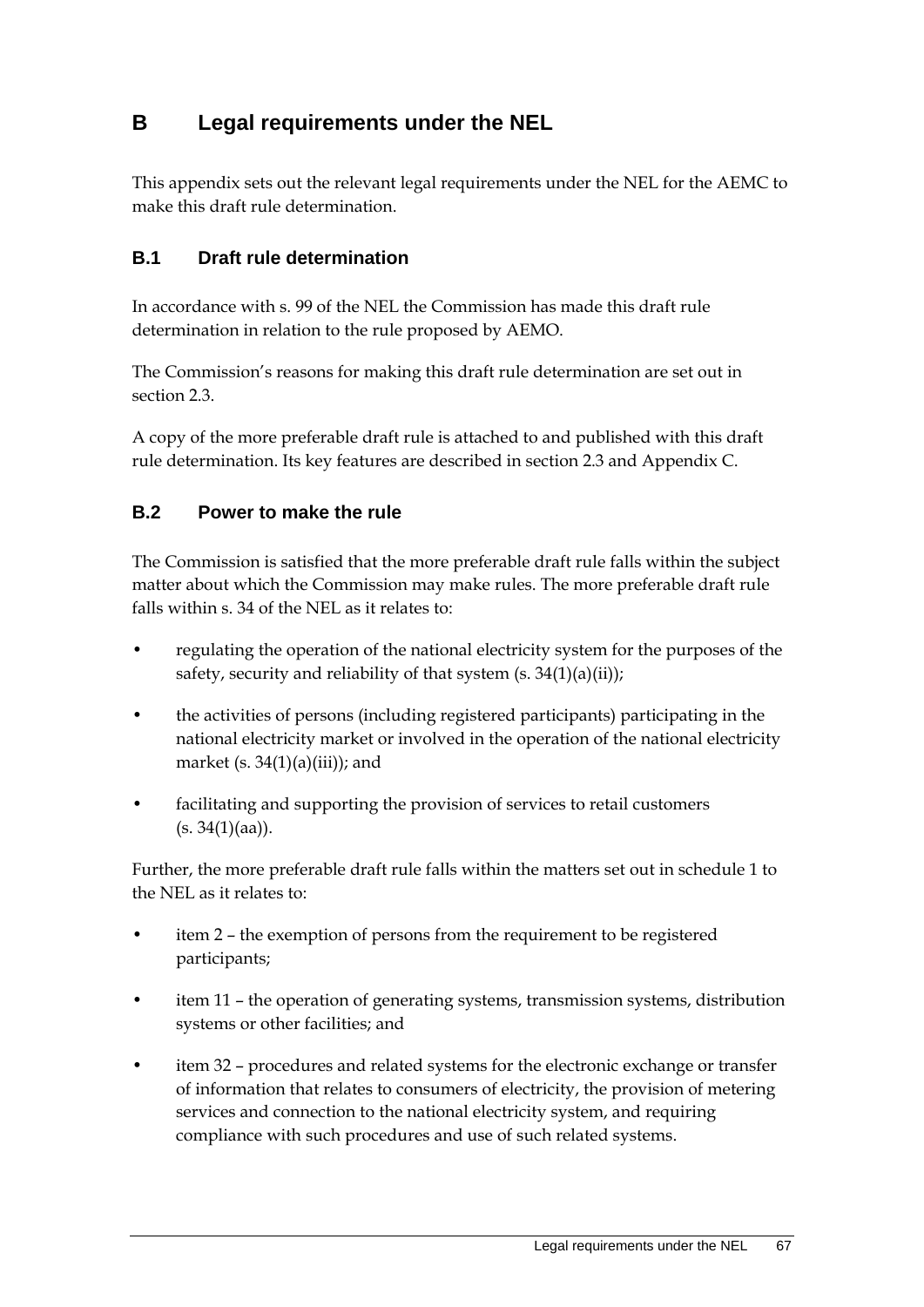# **B.3 Commission's considerations**

In assessing the rule change request the Commission considered:

- the Commission's powers under the NEL to make the rule;
- the rule change request;
- submissions received during first round consultation;
- interactions with other relevant rule changes and review recommendations;
- the AEMC's final advice on Energy Market Arrangements for Electric and Natural Gas Vehicles;
- the AEMC's Power of Choice review final report; and
- the Commission's analysis as to the ways in which the proposed rule will or is likely to, contribute to the NEO.

There is no relevant Ministerial Council on Energy (MCE) Statement of Policy Principles.73

The Commission may only make a rule that has effect with respect to an adoptive jurisdiction if satisfied that the proposed rule is compatible with the proper performance of AEMO's declared functions.74 The Commission considers that the draft rule is compatible with AEMO's declared network functions because it is unrelated to them and therefore it does not affect the performance of these functions.

# **B.4 Civil penalties**

The Commission cannot create new civil penalty provisions. However, it may recommend to the COAG Energy Council that new or existing provisions of the NER be classified as civil penalty provisions. The new provisions that the Commission is recommending to the COAG Energy Council as civil penalty provisions are:

- the requirement for the provision of embedded network management services to only be carried out by an embedded network manager (clause 7.16.1 of the draft rule); and
- the requirement for embedded network managers to apply for, register and issue NMIs for child connection points (clause 7.3.1(fa)(2) of the draft rule).

<sup>73</sup> Under s. 33 of the NEL the AEMC must have regard to any relevant MCE Statement of Policy Principles in making a rule. The MCE is referenced in the AEMC's governing legislation and is a legally enduring body comprising the Federal, State and Territory Ministers responsible for Energy. On 1 July 2011 the MCE was amalgamated with the Ministerial Council on Mineral and Petroleum Resources. The amalgamated Council is now called the COAG Energy Council.

<sup>74</sup> See s. 91(8) of the NEL.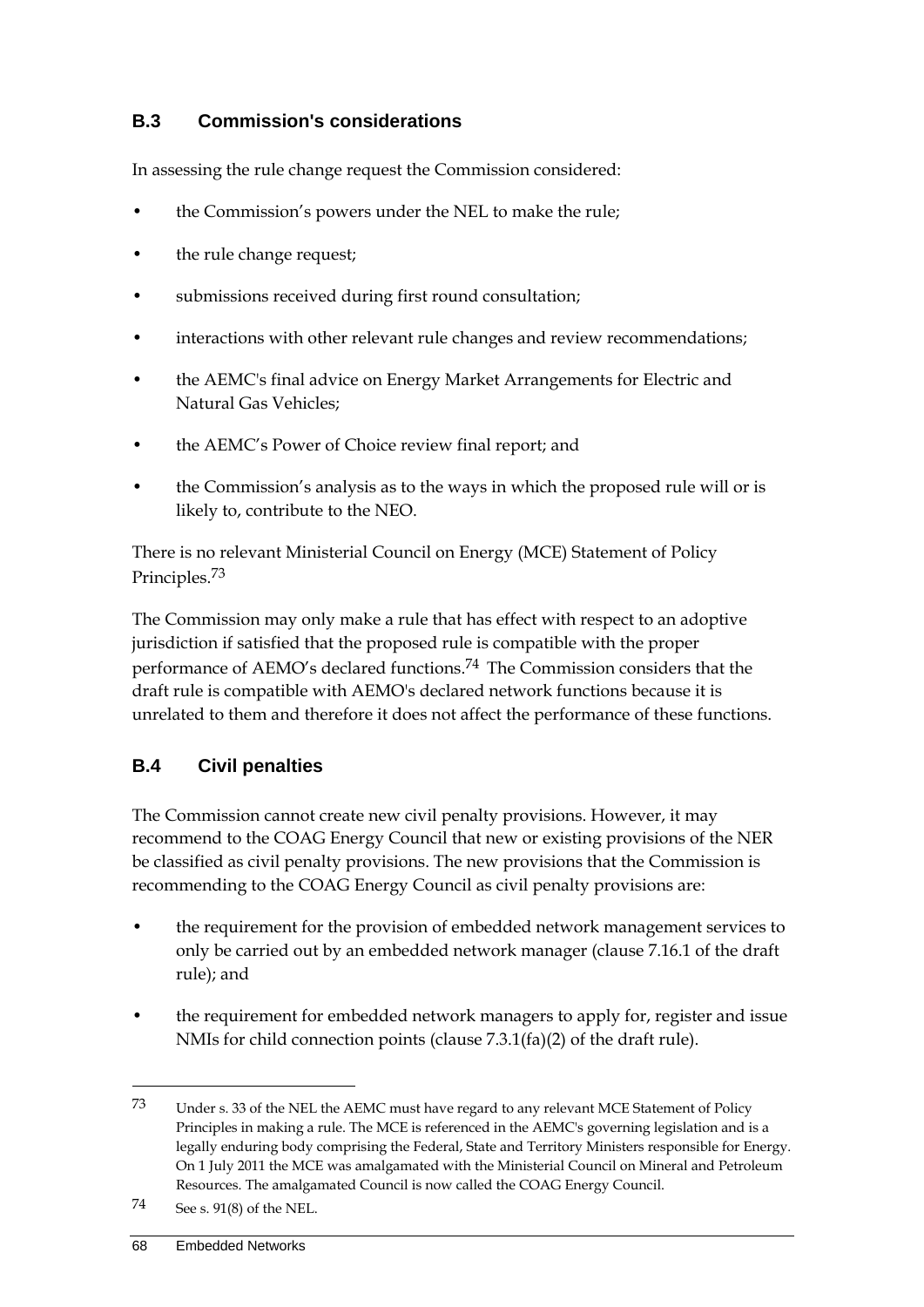The Commission considers that the new provisions should be classified as civil penalty provisions because:

- embedded network management services include inputting data into MSATS which has implications for NEM financial accuracy, stability and system security. Furthermore, this is consistent with the civil penalty provisions on other parties which are able to input data into MSATS; and
- the obligations for NMIs have serious ramifications for customers and market integrity as without a NMI the customer cannot go on-market. Furthermore, this is consistent with the civil penalty provisions on the other parties which are able to apply for, register and issue NMIs to customers.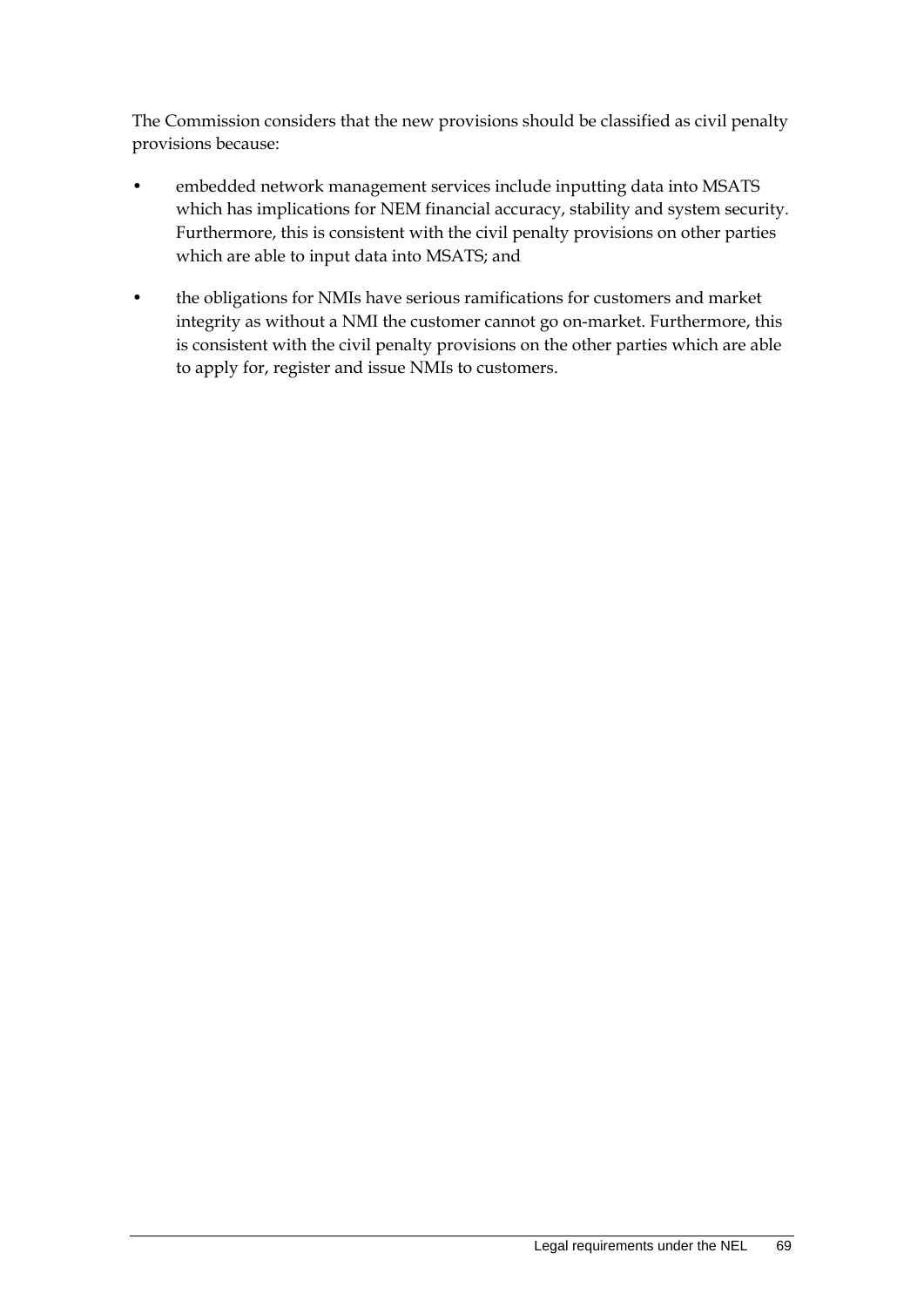# **C Embedded network manager – detailed design**

This appendix sets out the Commission's detailed design for introducing the embedded network manager role into the NER. It sets out:

- the requirements under the draft rule, including:
	- the requirement for interested parties to gain accreditation;
	- the embedded network management functions; and
	- the embedded network manager governance framework.
- analysis of key issues raised in submissions and the Commission's changes to AEMO's proposed rule.

# **C.1 Functions and governance of embedded network managers**

## **C.1.1 Gaining accreditation**

The draft rule (clauses 7.16.1, 7.16.2 and schedule 7.7) sets out key requirements for interested parties to be able to provide embedded network management services.

First, an embedded network manager must be accredited and registered by AEMO as an embedded network manager. To allow this to occur AEMO is required to establish a qualification process for embedded network managers, and to develop and publish guidelines to assist parties wishing to be accredited and registered with the preparation of their applications.

Second, the draft rule establishes a minimum set of capabilities for embedded network managers, including:

- detailed understanding of:
	- the NER and all procedures authorised under the NER, including the embedded network management service level procedures;
	- the terms and conditions of the AER's exemption guidelines; and
	- the participant role relationships and obligations that exist between Embedded Network Managers, Metering Data Providers, Metering Providers, financially responsible Market Participants, Local Network Service Providers, AEMO and responsible persons.
- the establishment of a system which will:
	- underpin all operational documentation, processes and procedures;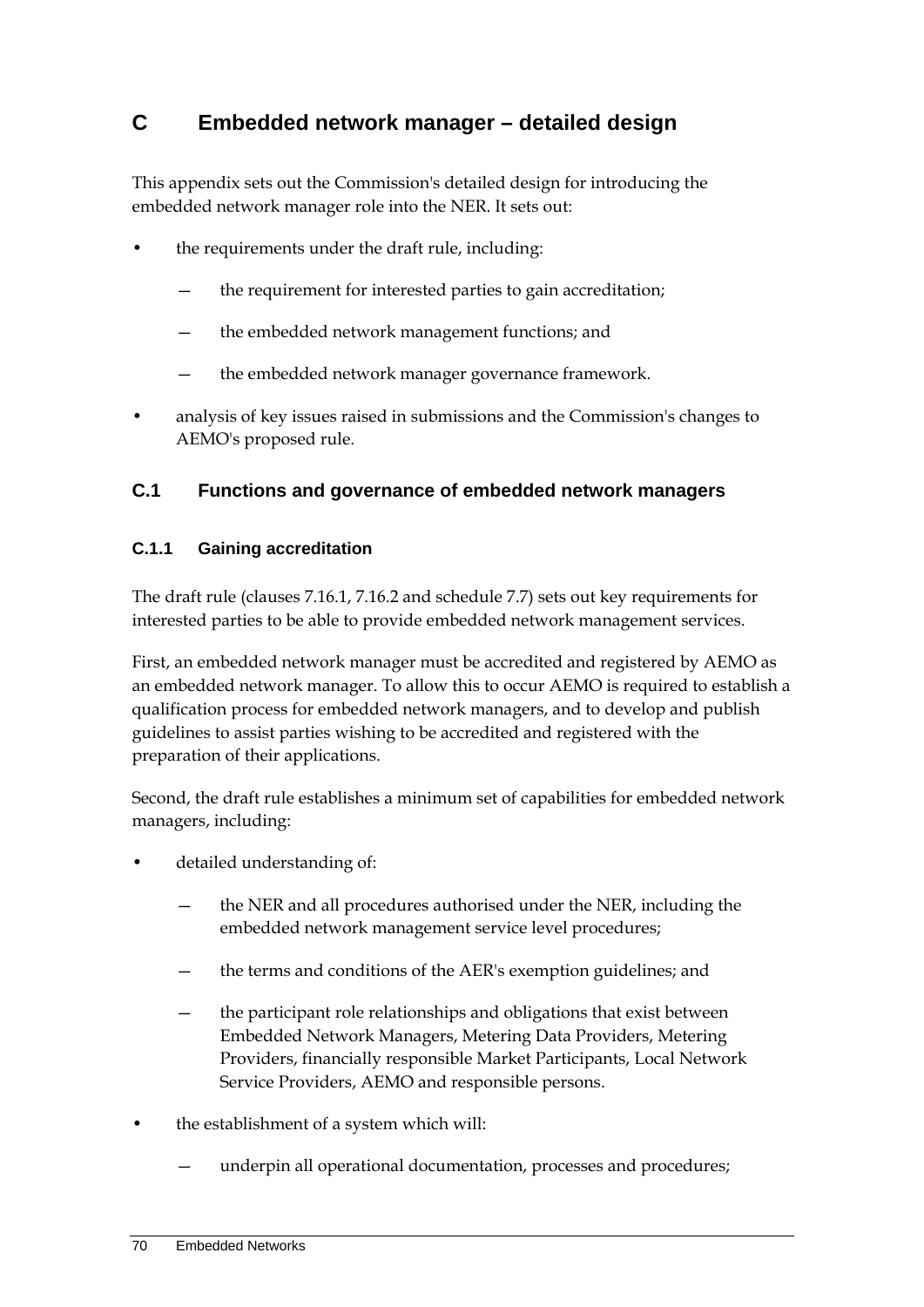- facilitate good change control management of procedures, IT systems and software;
- provide audit trail management of embedded network wiring information;
- maintain security controls and data integrity; and
- maintain knowledge and understanding of the NER and relevant procedures, standards and guides authorised under the NER.
- understanding of the required logical interfaces necessary to support the provision of embedded network management services. This will include the interfaces needed to access AEMO's systems, support the metrology procedure, B2B Procedures, service level procedures and MSATS.

#### **C.1.2 Performing functions**

When performing embedded network management functions the draft rule requires embedded network managers to follow AEMO's embedded network management service level procedures. Under the draft rule (clause 7.16.4) these procedures must include:

- a list of embedded network management services;
- the requirements for the provision of embedded network management services;
- the requirements for the management of relevant embedded network wiring information;
- the requirements for the assignment of the parent connection point and child connection points on an embedded network;
- the application and notification of distribution loss factors; and
- information to ensure consistency in practice between the embedded network management service level procedures and other documents developed and published by AEMO, including the practices adopted in the MSATS procedures.

In addition to meeting these procedures the draft rule requires embedded network managers to:

- abide by the confidentiality and dispute resolution frameworks for accredited providers (as set out in clauses 8.2 and 8.6); and
- maintain information about the types and configuration of metering installations within the embedded network and about the subtractive or other arrangements used in respect of those metering installations relevant to settlements and, in accordance with the B2B Procedures, make that information available on request to: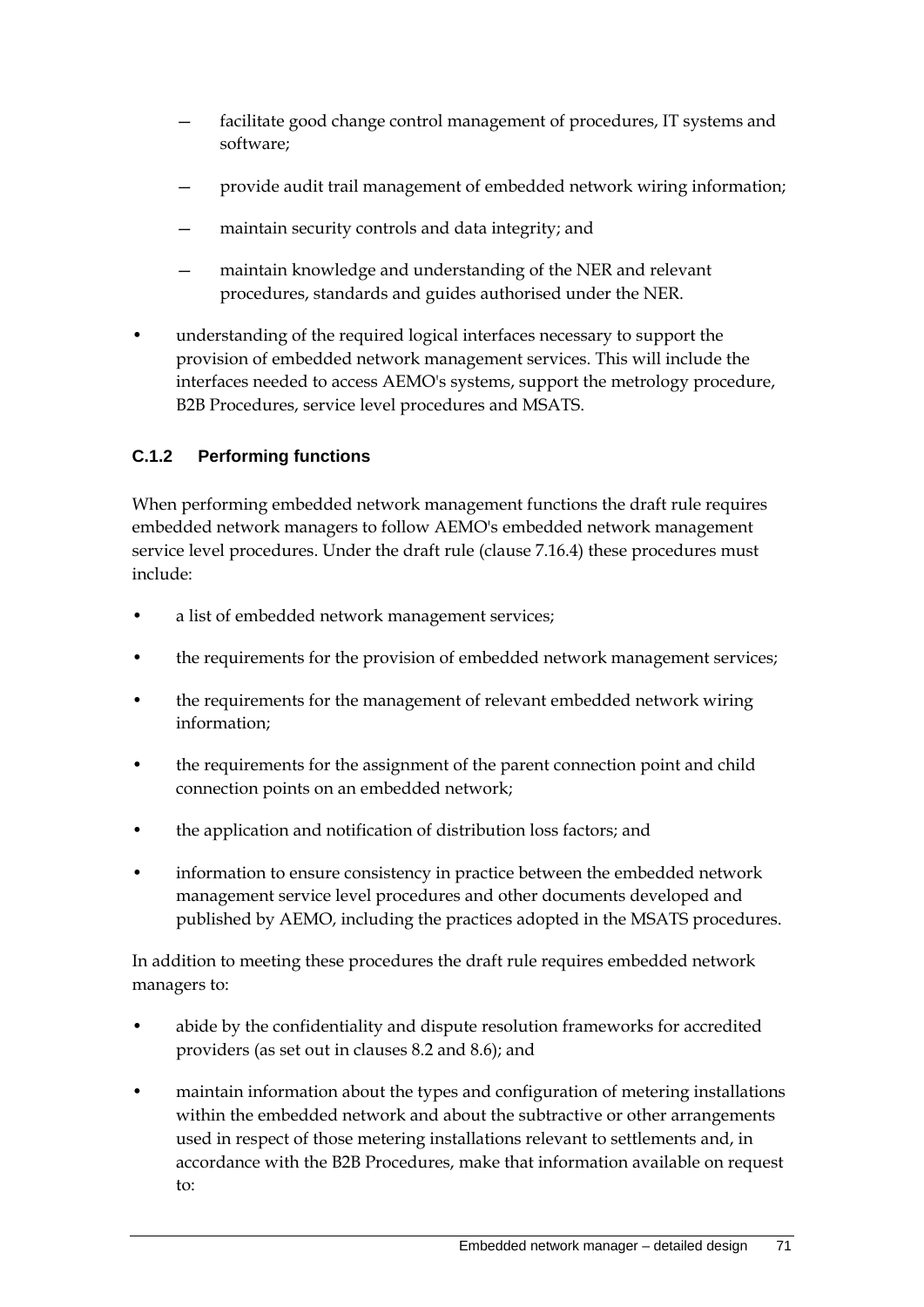- the financially responsible market participant (FRMP) for any child connection point on the embedded network or that market participant's metering provider; or
- any market participant to whom financial responsibility for any such child connection point is to be transferred or that market participant's proposed metering provider.

To assist embedded network managers in meeting the above requirements the draft rule requires AEMO to develop a guide for embedded networks, addressing, but not limited to:

- the nature of exemptions granted by the AER to embedded networks;
- which retailers and other persons are able to sell electricity to consumers whose premises are supplied with electricity conveyed through embedded networks; and
- the roles, responsibilities and obligations of embedded network managers under the Rules and procedures authorised under the NER.

# **C.1.3 Embedded network management governance framework**

The draft rule provides if anyone other than a registered and accredited provider performs the functions of an embedded network manager a civil penalty will apply.

It also sets out that AEMO must establish, maintain and publish a procedure for deregistration of embedded network managers. This must include provisions for voluntary deregistration and deregistration for embedded network managers which have breached the NER or AEMO's procedures.

The Commission notes that under the draft rule if an embedded network operator does not appoint an embedded network manager when it is required to by the AER under the network exemption guideline then this is a breach of an exemption condition not a breach of AEMO's procedures. It will therefore be dealt with through the AER's network exemption framework.

# **C.2 Other detailed design issues**

# **C.2.1 Ring-fencing**

# **AEMO proposal**

AEMO proposed that to ensure a level playing field, any embedded network manager activities undertaken by a registered DNSP should be ring-fenced from its regulated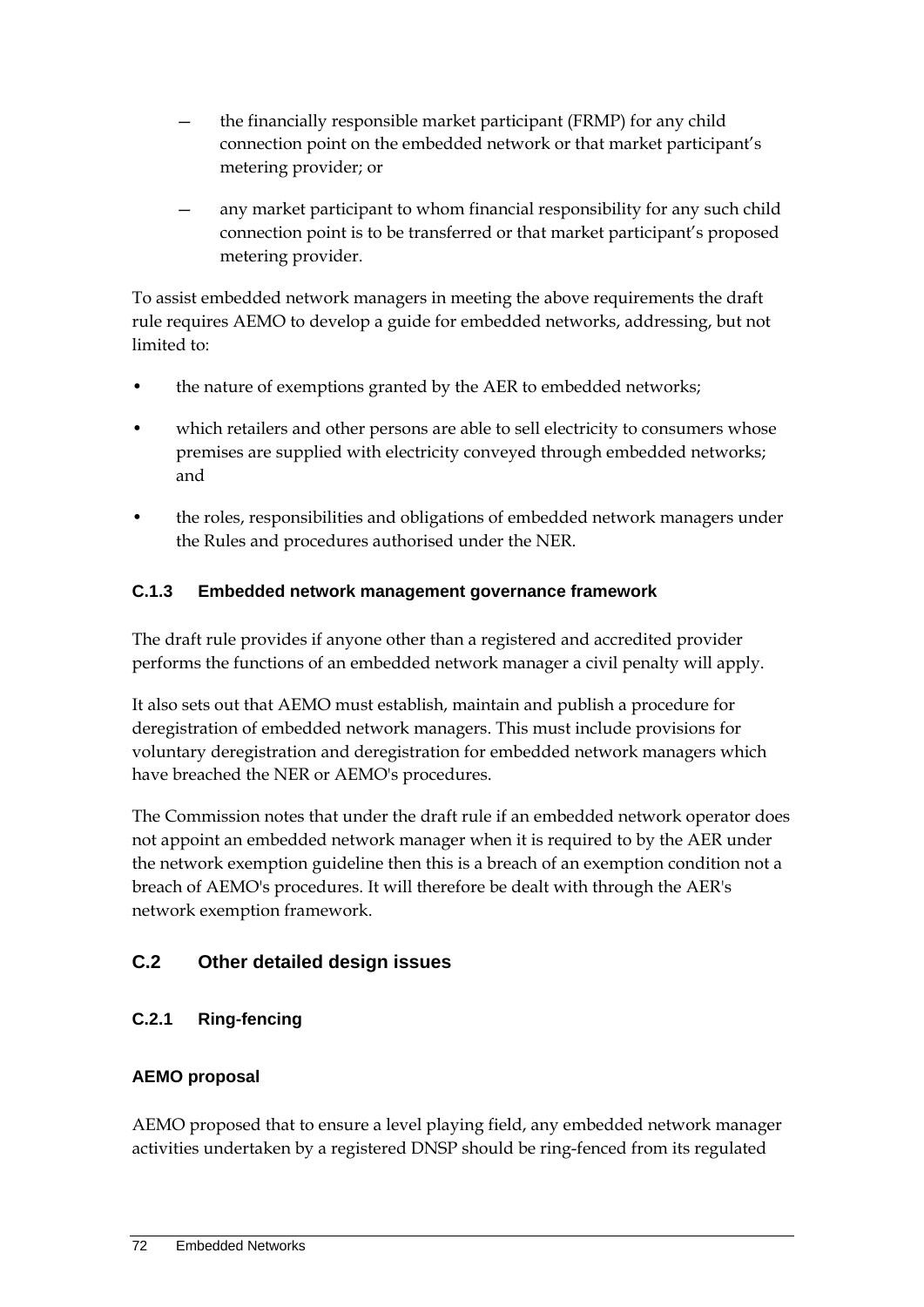business activities.75 However, AEMO did not propose changes to the current ring-fencing arrangements in the NER. This would allow the AER to decide (subject to the NEO) which DNSP activities must be ring-fenced.76

#### **Submissions**

Submissions from retailers, DNSPs and consumer groups supported the proposed ring-fencing arrangements.77

### **Commission's analysis**

The draft rule is consistent with AEMO's proposal to place responsibility for ring fencing of DNSPs from embedded network management services with the AER. The ring-fencing guidelines have a broader scope than just embedded network management services, and cover the accounting and functional separation of the provision of direct control services from other services provided by DNSPs. Ring-fencing measures that may be considered include legal separation, accounting separation, operational separation, information sharing requirements or non-discriminatory access provisions. The AER has the flexibility to decide which types of ring-fencing measures would apply to DNSPs in different situations. As part of the process of developing the guidelines, the AER may determine ring-fencing arrangements for a DNSP taking on the embedded network manager, metering provider, metering data provider roles and/or the metering coordinator in the event the Competition in Metering rule is made.

To provide certainty to DNSPs in providing embedded network management services upon commencement of this rule on 1 December 2017, the draft rule requires the AER to publish revised ring-fencing guidelines by 1 December 2016.78

# **C.2.2 Distribution loss factors**

### **AEMO's proposal**

<u>.</u>

AEMO proposed that embedded network operators would continue to be responsible for calculating distribution loss factors within their own embedded networks under instruction from the AER through the network exemption guideline.<sup>79</sup> However, because embedded network operators do not have access to MSATS, AEMO proposed

<sup>75</sup> AEMO, National Electricity Rule Change Request – Embedded Networks, September 2014, p.10.

<sup>76</sup> Clause 6.17 of the NER.

<sup>77</sup> For example submissions from: Origin Energy, 2 July 2015, p.4; United Energy, 2 July 2015, p.6; and CUAC, 2 July 2015, p.5.

<sup>78</sup> The Competition in Metering draft rule requires the AER to publish revised ring-fencing guidelines by 1 December 2016. If the Competition in Metering final rule includes this provision and is published before the Embedded Networks final rule this provision will not be required in the Embedded Networks final rule.

<sup>79</sup> AEMO, National Electricity Rule Change Request – Embedded Networks, September 2014, p.12.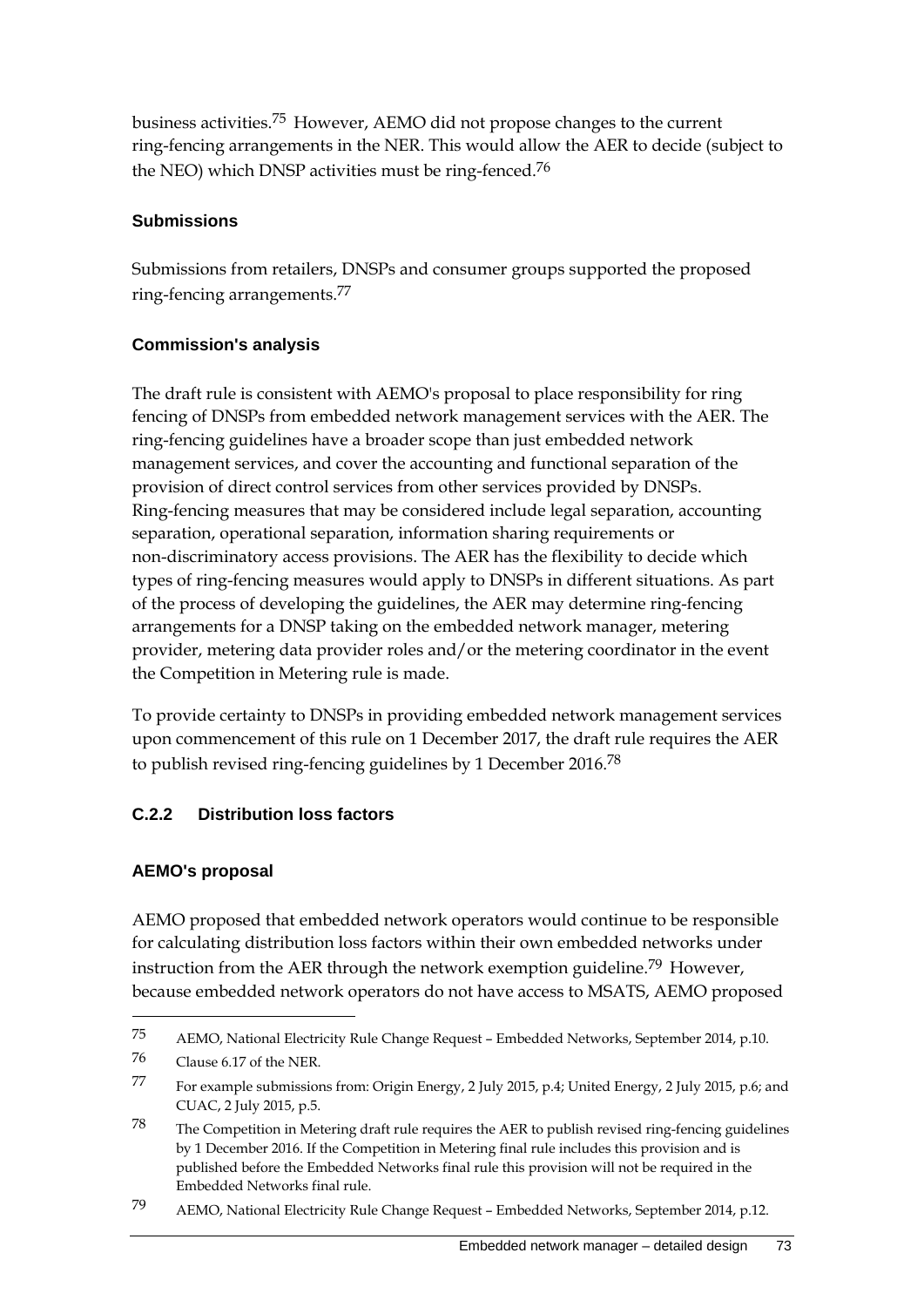that the embedded network manager needs to apply and enter distribution loss factors into MSATS.

To achieve this, embedded network managers will need to determine the appropriate transmission connection point and assign the child connection point to that transmission connection point in MSATS. The embedded network manager will also need to determine the distribution loss factor for the parent connection point. The proposed rule introduced drafting to impose some obligations on embedded network managers to perform these functions.80

In order to assist in performing these functions AEMO also proposed that if an embedded network manager reasonably requires any information from a NSP in order to determine the distribution loss factor then the NSP should be required to provide the information within ten business days of the request.<sup>81</sup>

### **Submissions**

DNSPs opposed the requirement to provide information regarding distribution loss factors to embedded network managers. DNSPs considered the requirements were unnecessary as all of the required information for MSATS will already be available to embedded network managers.82

#### **Commission's analysis**

It is appropriate that distribution loss factors continue to be calculated by embedded network operators under instruction from the AER through the network exemption guideline. Embedded network managers' role will therefore be limited to applying and entering distribution loss factors into MSATS.

The Commission does not consider it necessary to provide for the above in rules based obligations. Instead, the draft rule requires AEMO to inform embedded network managers how to apply and enter distribution loss factors into MSATS as part of its embedded network management service level procedures. This approach is consistent with other detailed requirements of embedded network management services in the draft rule.

Furthermore, the Commission does not consider it is necessary to require DNSPs to provide information to embedded network managers regarding distribution loss factors. The necessary information for embedded network managers to apply and enter distribution loss factors will be available without provision from DNSPs.

For clarity, this would mean the process for informing AEMO of an embedded network distribution loss factor in the majority of cases will be:

<sup>80</sup> AEMO, National Electricity Rule Change Request – Appendix A: Draft Rule, September 2014, p.4. 81 ibid.

<sup>82</sup> For example submissions from: United Energy, 2 July 2015, p.4; and the NSW DNSPs, 2 July 2015, p.4.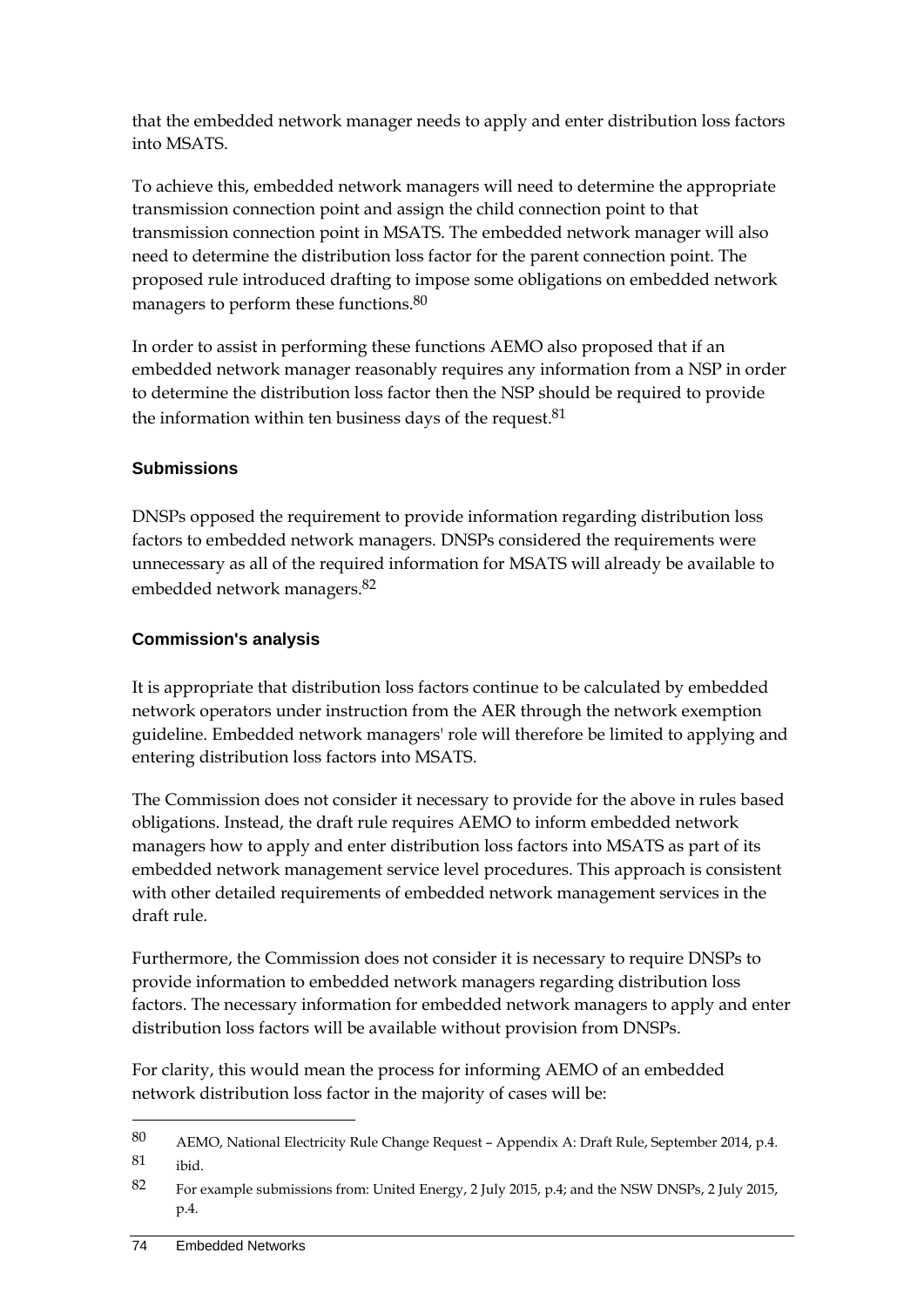- 1. the embedded network operator will be responsible for calculating the distribution loss factor within its network in accordance with the requirements of the AER's network exemption guideline;
- 2. the embedded network manager will determine the appropriate transmission network connection point (or virtual transmission node) and assign the child metering installation to that connection point in MSATS. This information is available in MSATS to the embedded network manager and will be under instruction from AEMO in the embedded network management service level procedures;
- 3. the embedded network manager will need to look up the appropriate distribution loss factor for the parent connection point provided on AEMO's website under instruction from AEMO in the embedded network management service level procedures;
- 4. the embedded network manager will need to apply the child connection point distribution loss factor as the product of the distribution loss factor for the parent connection point and the distribution loss factor within its own network; and
- 5. the embedded network manager will need to enter this value in MSATS for the child connection point.

## **C.2.3 NMI allocation**

# **AEMO proposal**

AEMO proposed that embedded network managers be responsible for requesting AEMO to provide NMIs and then allocating these NMIs to child metering installations in MSATS when an off-market embedded network customer requests to become on-market.83

However, AEMO did not propose to make changes to the NER to reflect this.

### **Commission's analysis**

1

Currently under the NER (see clause 7.3.1) it is the responsible person that must apply for a NMI for any metering installation. The draft rule amends clause 7.3.1 of the NER to place the obligation of requesting NMIs from AEMO and issuing them for embedded network customers to the embedded network manager instead of the responsible person. This achieves AEMO's proposed approach.

<sup>83</sup> AEMO, National Electricity Rule Change Request – Embedded Networks, September 2014, p.9.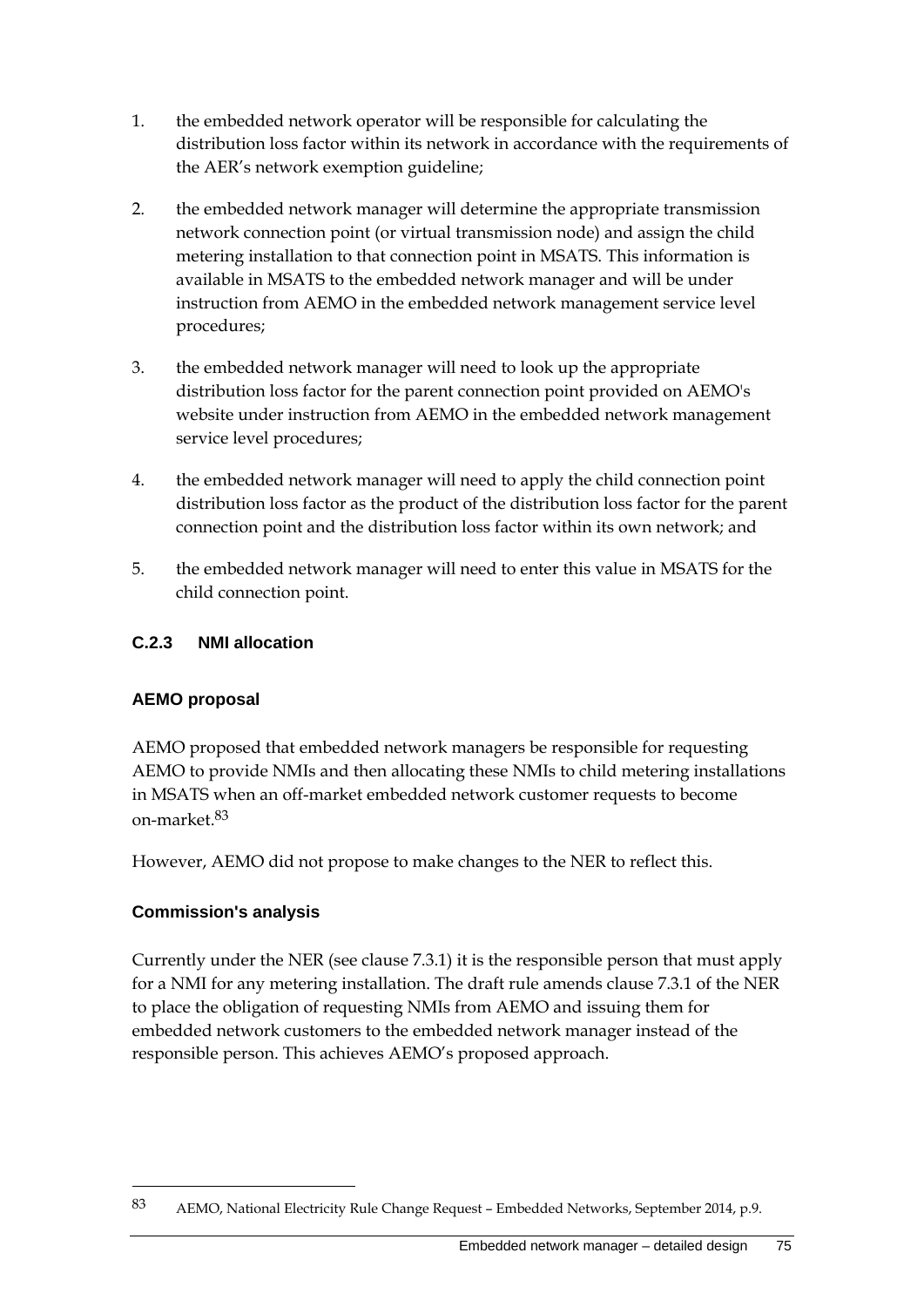#### **C.2.4 B2B procedures**

#### **AEMO proposal**

AEMO proposed that:<sup>84</sup>

- as part of the proposed rule, embedded network managers would be included in the list of parties who have roles and responsibilities under the B2B Procedures and that they be required to comply with these procedures; and
- as part of the transitional arrangements for implementation of the rule in a timely manner, it be required to amend various of its procedures, including the B2B procedures (in accordance with a recommendation from the Information Exchange Committee (IEC)).

However, AEMO did not propose that embedded network managers be required to use the B2B hub, be included as a member of the IEC, or to allow embedded network managers to be able to submit proposals for changes to the B2B Procedures. Effectively, this would allow the IEC to recommend changes to the B2B procedures to incorporate embedded network managers, without being required to receive any input from embedded network managers as to the content of such procedures, with which they will be bound.

#### **Submissions**

Stakeholders supported the need for changes to B2B procedures and that embedded network managers would need to be bound by them.

### **Commission's analysis**

The draft rule is consistent with AEMO's proposal that embedded network managers be included in the list of parties who can be have roles and responsibilities under the B2B Procedures and that embedded network managers be bound by these procedures. It also contains transitional provisions requiring the IEC to develop a recommendation to develop amendments to the B2B procedures to take account of the draft rule, and for AEMO to make such amendments, in anticipation of and prior to the commencement of the new embedded network framework.

To remove any doubt that the IEC has the ability to make procedures that include and bind embedded network managers, the draft rule makes consequential amendments to the B2B definitions that are key for the making of B2B procedures:

• B2B Communications, such communications being the subject of the B2B procedures; and

<sup>84</sup> AEMO, National Electricity Rule Change Request – Embedded Networks, September 2014, p.13.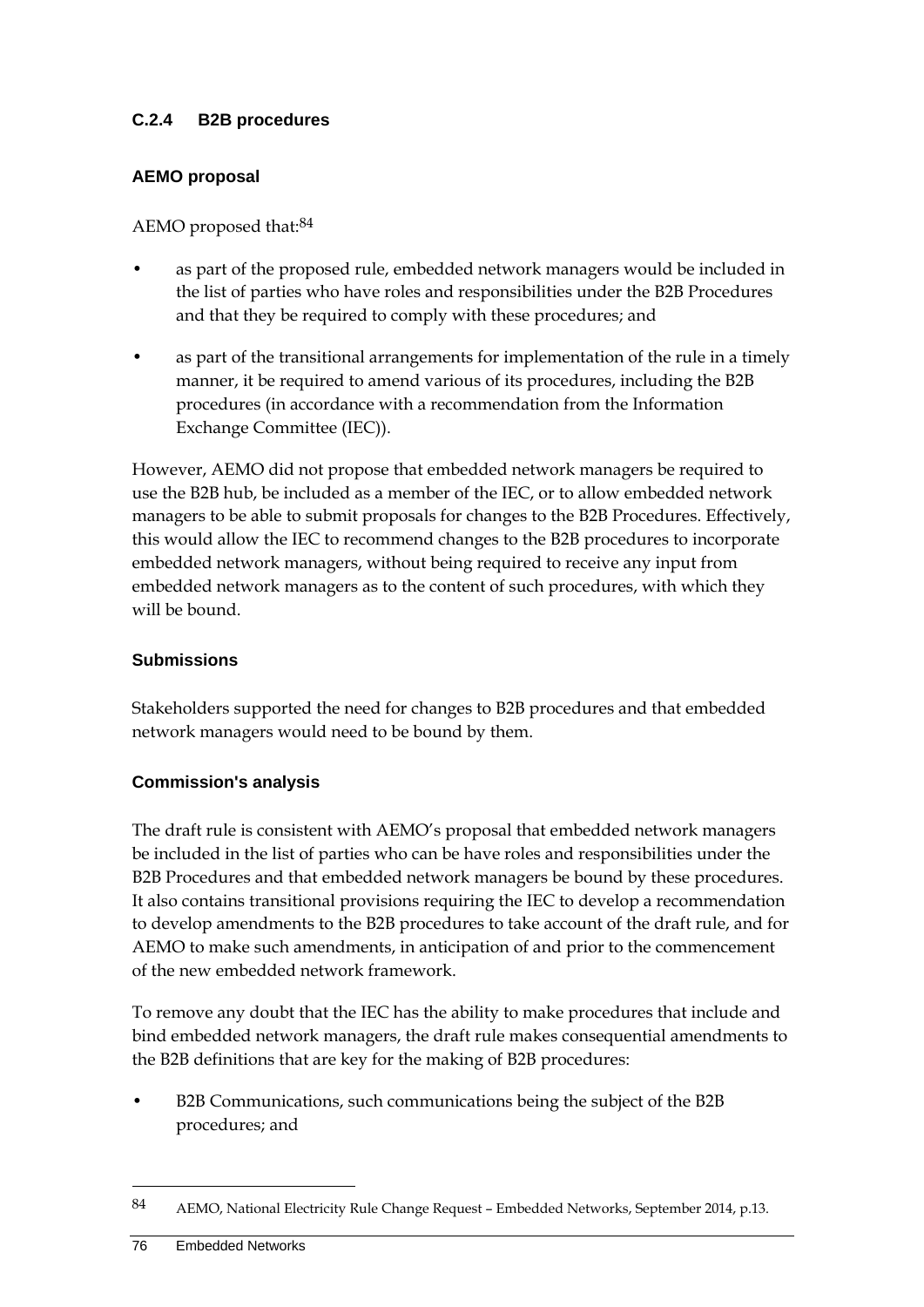• B2B Objective and B2B Principles, as both of these definitions guide the IEC's decision making processes.

Each definition has been amended to include embedded network managers.

The Commission did not consider it necessary to require embedded network managers to use the B2B hub. There is nothing in the current provisions in the NER that will prevent embedded network managers from using the hub if the B2B procedures so require. If embedded network managers do, they will need to do so in accordance with the B2B Procedures. In addition, participants can currently opt out of B2B arrangements and instead enter bilateral information sharing arrangements outside of this arrangement. It is important to leave this possible avenue of communication open.

Broader changes to the B2B procedure provisions have not been included in the draft rule. For example, embedded network managers have not been included in the list of possible membership of the IEC, nor has provision been made for embedded network managers to propose changes to the B2B procedures. Such changes would require consideration to be given the B2B governance framework more generally. The Commission does not propose to so at this stage because the changes included in the draft rule are sufficient for the following reasons:

- B2B procedures govern the information exchange between market participants in relation to consumers who are currently market facing. DNSPs and retailers are therefore likely to be best placed to consider the relevant requirements to be addressed in a B2B procedure to facilitate an off market child in an embedded network becoming on-market. In fact, it is likely that most service orders under B2B procedures to facilitate retail contestability on an embedded network will be at a retailer's instigation.
- While existing IEC market members are empowered under the rules to take their own interests into account (as a whole) when exercising a relevant IEC right, power or discretion, this is subject to the B2B Objective and the B2B Principles. Both the objective and the principles are proposed to be amended to include embedded network managers. Therefore the interests of embedded network managers as a whole will need to be taken into consideration by all members of the IEC.
- The interests between embedded network managers as a whole, and those of DNSP or local retailers are likely to be sufficiently aligned. Given the limited scope of the embedded network manager role, it is unlikely that any of the existing market members would have a competitive, or other, interest in creating B2B procedures that may be disadvantageous to embedded network managers.
- There is nothing to prevent the IEC from seeking input from embedded network managers to the extent the IEC may consider that to be necessary. Embedded network managers would also be allowed to be present at IEC meetings and the IEC could invite embedded network managers to any relevant meetings.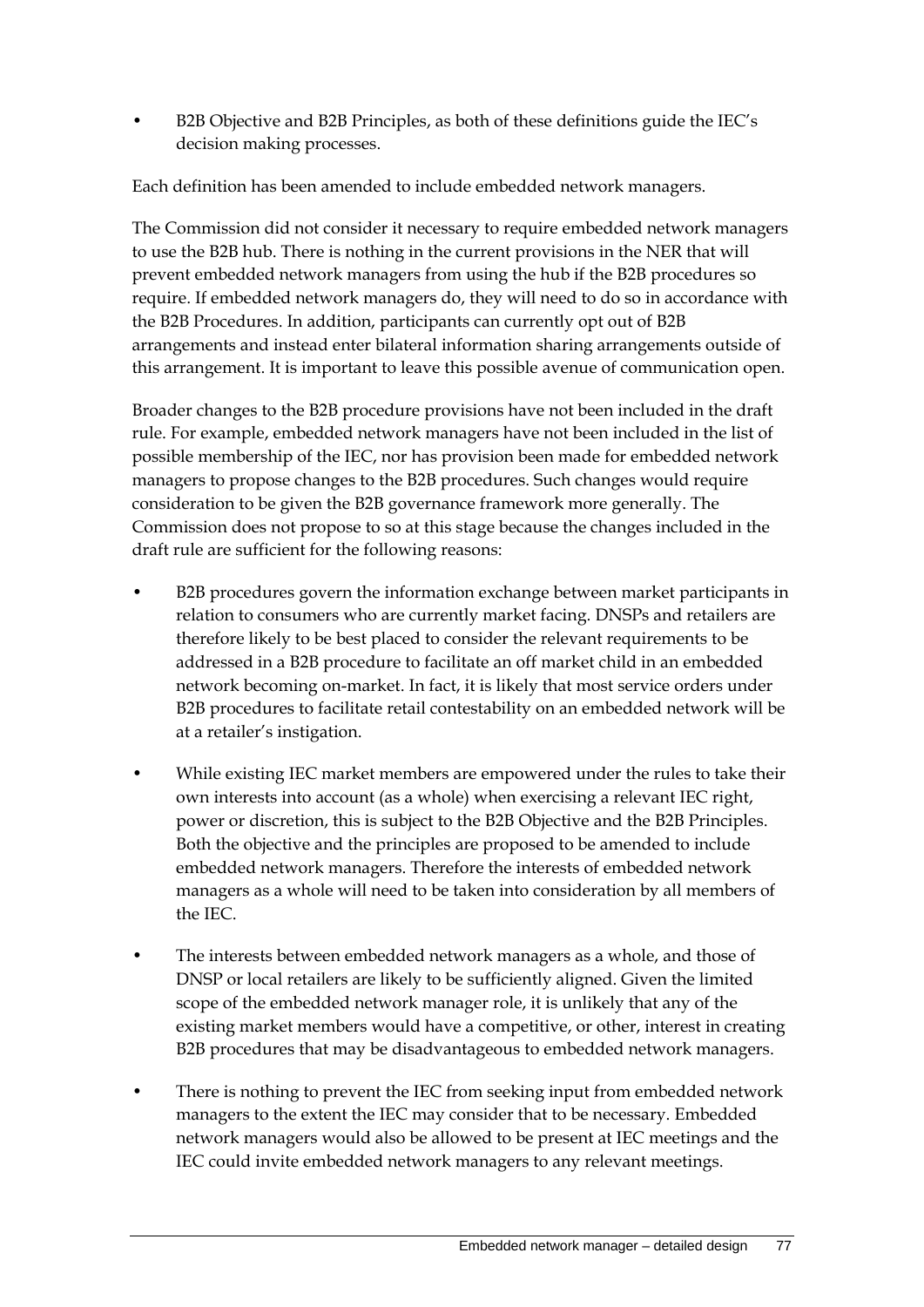Consideration of what broader changes may be necessary to the B2B governance framework, in light of the new embedded network manager role, should be considered as part of a broader review of B2B governance. The AEMC has been asked by the COAG Energy Council to provide advice on implementing a shared market protocol, which is a more appropriate forum for such issues.85

## **C.2.5 Minor changes**

The Commission has made a number of minor changes to the detailed design within the draft rule to provide consistency within the NER between embedded network managers and other accredited providers. These include:

- the draft rule extends the confidentiality framework imposed under rule 8.6 to embedded network managers; and
- the draft rule extends the dispute resolution framework impose under rule 8.2 to embedded network managers.

The Commission has also made minor changes to facilitate the embedded network manager performing the LNSP role in MSATS for the customer. These include:

- the draft rule amends the metering register to reflect the embedded network manager;86
- the draft rule amends the security controls to allow metering providers to allocate 'read-only' passwords to embedded network managers;<sup>87</sup> and
- the draft rule amends the data management and storage provisions to require the metering data provider to provide corrected metering data to embedded network managers where it becomes aware of incorrect metering data delivery in relation to a child connection point.88

<sup>85</sup> See AEMC, Draft Advice, Implementation advice on the shared market protocol, 25 June 2015.

<sup>86</sup> Clause 7.5.2 of the NER.

<sup>87</sup> Clause 7.8.2 of the NER.

<sup>88</sup> Clause 7.11.3 of the NER.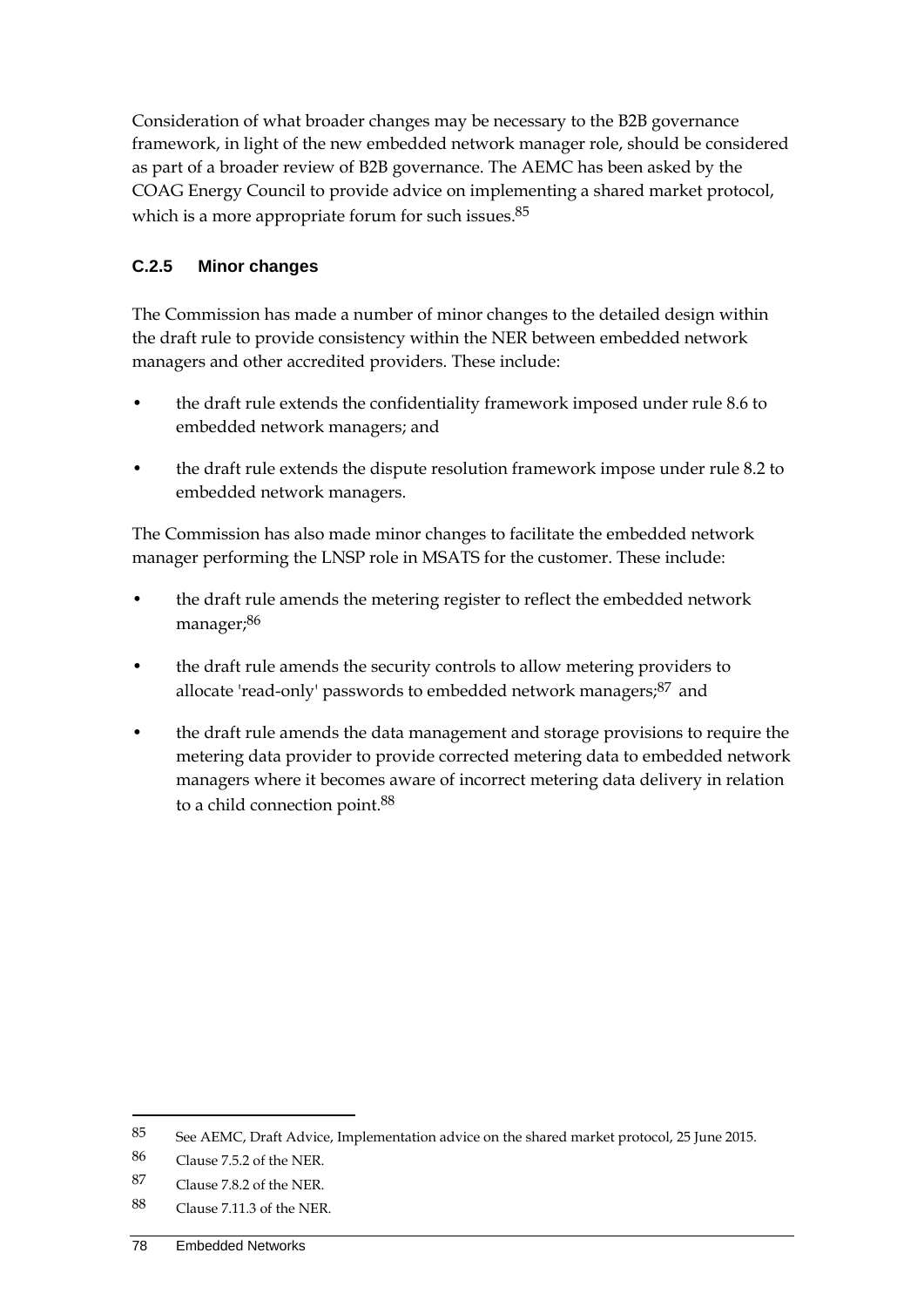# **D Summary of AER network and retail exemption guidelines**

# **D.1 Who requires an exemption?**

Under the NEL and NERL, NSPs and all energy sellers are required to register in the NEM<sup>89</sup> or be exempted from authorisation by the AER.<sup>90</sup>

The definition of NSP is very broad. No matter how small the network, anyone that supplies electricity to another person over a network of any kind is providing a network service. An exemption from the AER is required for such a party to be unregistered, be that party a legal person, corporation, government department or statutory body of any kind.

Similarly, 'energy selling' covers a wide range of activities, from energy retailing by authorised (licensed) retailers to landlords recovering energy costs from their tenants. Energy sales do not necessarily have to be for profit – simply passing on energy costs to another person is considered to be a sale. Nor are energy sales limited by the parties involved. For example, they include sales to residential homes or other places of residence (for example, a caravan park where residents permanently reside), shopping centres and commercial sites.

The broad definitions of NSP and 'energy selling' mean that almost all embedded network operators, even those for very small networks, will be required to either register and be authorised as NSP and retailer respectively, or seek an exemption from both, NSP and retailer. Furthermore, as the registration and authorisation processes, and the requirements once registered and authorised are complex and expensive, the majority of embedded network operators either fall within deemed exemptions or otherwise seek the available exemptions from the AER.

# **D.2 Categories of exemptions**

The AER's network and retail exemption guidelines outline three categories of exemptions to being registered as a NSP and authorised as a retailer: deemed, registrable and individual. Each category has a different set of eligibility requirements. Notably:

• small networks are generally eligible for a deemed exemption. These do not require application or registration with the AER, but the exempt party must still comply with the conditions of the exemption, which vary depending on the type of embedded network;

<sup>89</sup> NEL, s. 11(2)(a) and NER, clause 2.5.1(a).

<sup>90</sup> NEL, s. 11(2)(b) and NER, clause 2.5.1(d) and NERL, s. 88.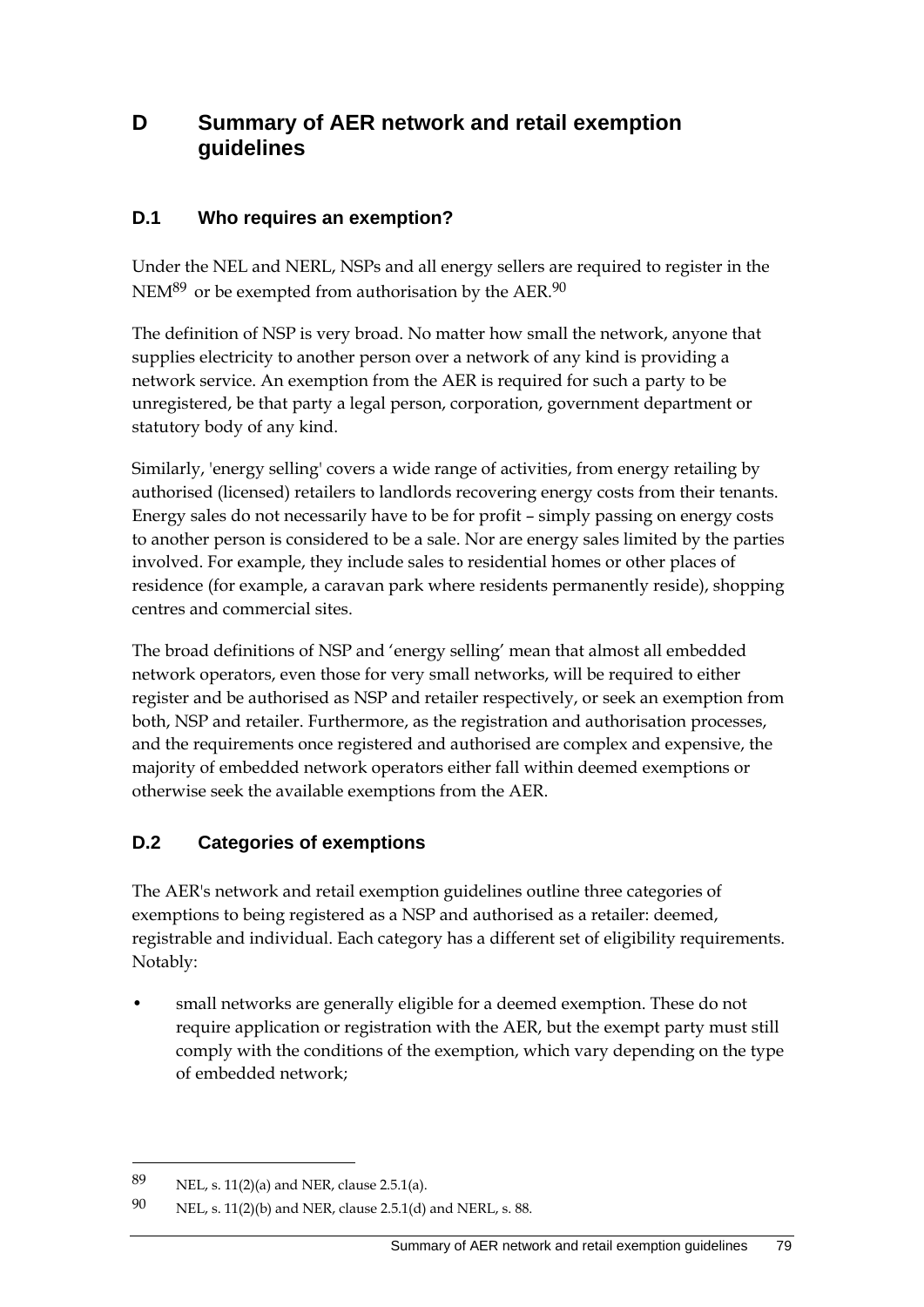- larger networks are generally required to register with the AER as a specific type of registrable embedded network to provide the AER with greater awareness and oversight of these networks; and
- larger networks which do not fit within one of the specified types of registrable embedded networks must seek an individual exemption from the AER.

Tables D1-5 set out the network exemptions by class of exemption, under the AER's current network exemption guideline.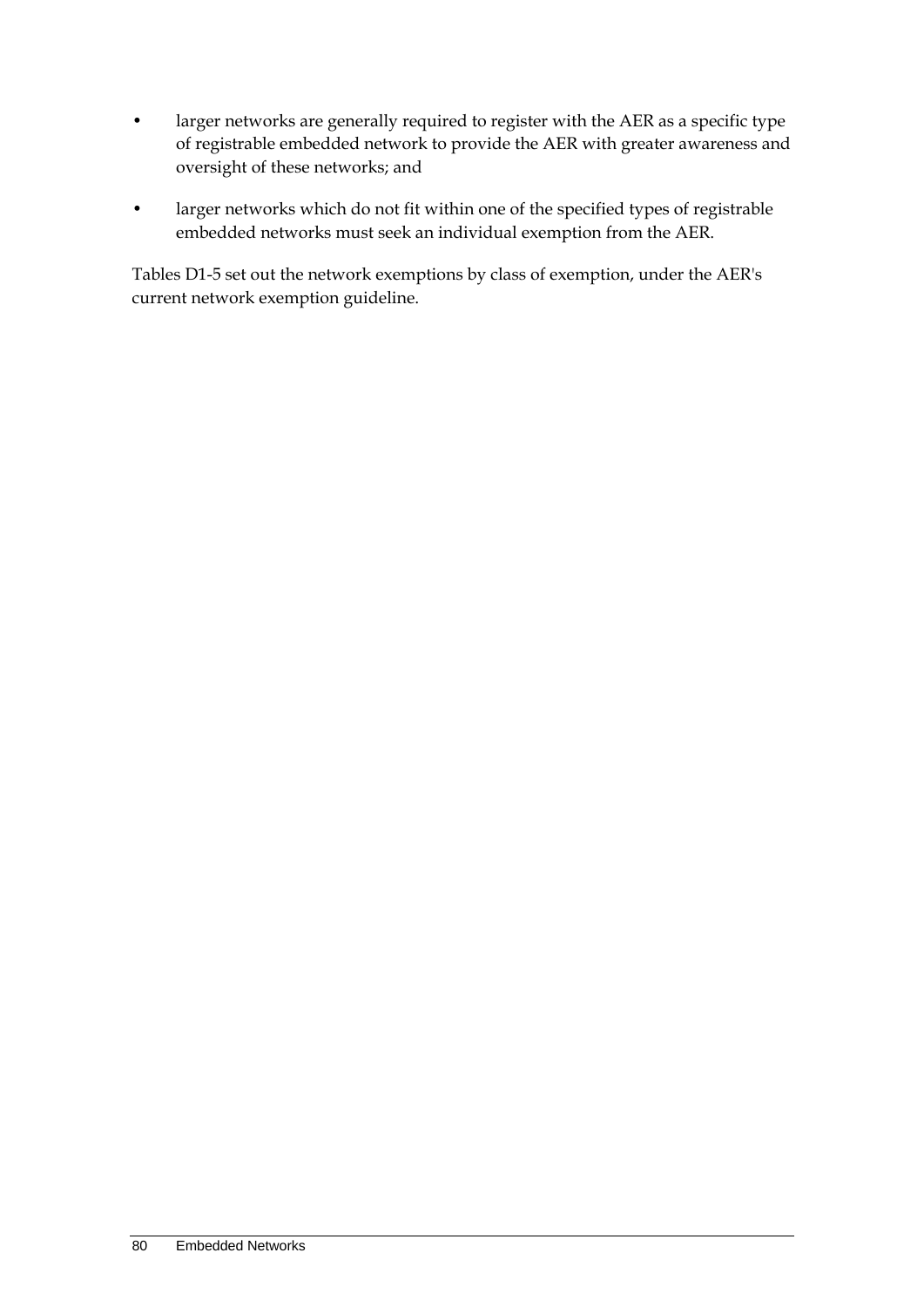| <b>Class</b>                | <b>Activity</b>                                                                                                                                    | Deemed exemption applicable to:                                                                                                     |
|-----------------------------|----------------------------------------------------------------------------------------------------------------------------------------------------|-------------------------------------------------------------------------------------------------------------------------------------|
| ND <sub>1</sub>             | Persons selling metered energy to fewer than ten small commercial/retail<br>customers within the limits of a site that they own, occupy or operate | Current and future sellers                                                                                                          |
| N <sub>D</sub> <sub>2</sub> | Persons selling metered energy to fewer than ten residential customers<br>within the limits of a site that they own, occupy or operate             | Current sellers and sellers who commence operation prior to 1 January<br>2015 and from 1 January 2015 holders of a retail exemption |
| ND <sub>3</sub>             | Persons selling metered energy to occupants of holiday accommodation on<br>a short-term basis                                                      | Current sellers and sellers who commence operation prior to 1 January<br>2015 and from 1 January 2015 holders of a retail exemption |
| ND <sub>4</sub>             | <b>DELETED</b>                                                                                                                                     | <b>DELETED</b>                                                                                                                      |
| ND <sub>5</sub>             | Unmetered supply via plug-in or rack mounted equipment in any premises                                                                             | All situations                                                                                                                      |
| ND <sub>6</sub>             | Persons selling unmetered electricity to small customers in Queensland                                                                             | Current sellers and sellers who commence operation prior to 1 January<br>2015 and from 1 January 2015 holders of a retail exemption |
| ND <sub>7</sub>             | <b>DELETED</b>                                                                                                                                     | <b>DELETED</b>                                                                                                                      |
| ND <sub>8</sub>             | Persons selling energy to a related company                                                                                                        | <b>Current and future sellers</b>                                                                                                   |
| ND <sub>9</sub>             | Persons selling energy to customers in conjunction with, or ancillary to, the<br>provision of telecommunications information services              | <b>Current and future sellers</b>                                                                                                   |
| <b>ND10</b>                 | Government agencies, other than housing authorities, selling metered<br>energy to non-residential customers                                        | Current and future sellers                                                                                                          |

Note: Classes of exemption labelled 'ND\_' are 'network deemed' classes. Classes ND1 through ND10 (but not ND5) are aligned to the retail exemption guideline. The activity description and application criteria in this table are indicative only. Applicants should refer to the retail exemption guideline to determine eligibility for a deemed exemption.

Note: Where the customers within a private network in New South Wales, South Australia or Victoria seek access to full retail competition the exemption will be registrable, not deemed. The applicable class of exemption is table 4, class NRO5.

Source: AER, Electricity Network Service Provider Registration Exemption Guideline, August 2013, p.18.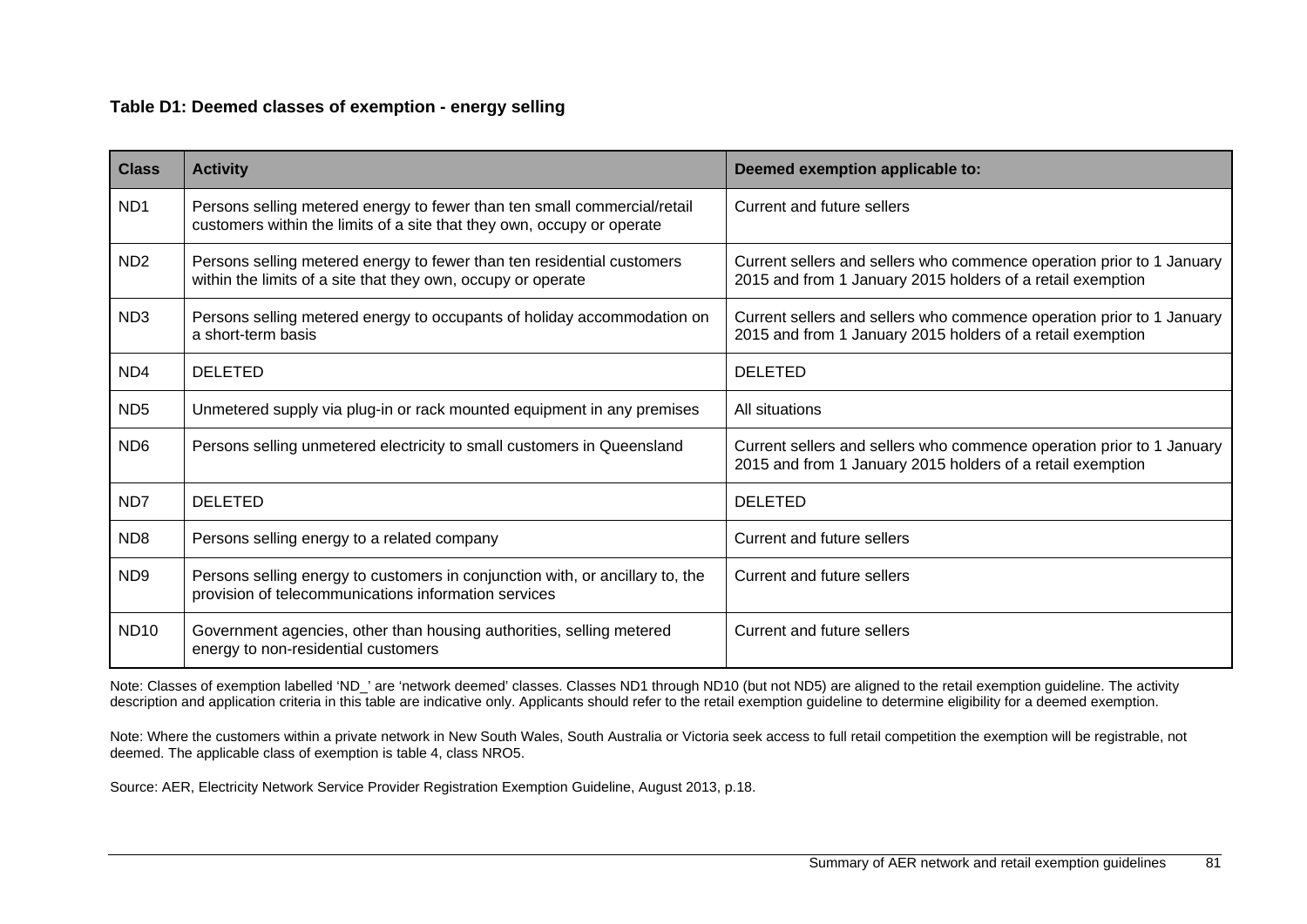#### **Table D2 – Deemed classes of exemption – other situations**

| <b>Class</b>           | <b>Activity</b>                                                                                                                                                                                                                                                            | Deemed exemption applicable to:                                                                                                                                                              |
|------------------------|----------------------------------------------------------------------------------------------------------------------------------------------------------------------------------------------------------------------------------------------------------------------------|----------------------------------------------------------------------------------------------------------------------------------------------------------------------------------------------|
| NDO1<br>91             | Off-market energy generation by equipment owned, operated or controlled by a third-party<br>and connected to the NEM via a private electricity connection or equipment intended solely<br>to provide emergency energy supply, or third-party solar energy system providers | Energy generation installations not intended to<br>supply network support or demand management<br>services to the NEM and not otherwise required to<br>be registered with AEMO <sup>92</sup> |
| NDO <sub>2</sub>       | Sites broadcasting television and radio signals                                                                                                                                                                                                                            | Current and future facilities                                                                                                                                                                |
| NDO3<br>93             | Electric vehicle charging station within a private network (e.g. a privately owned charging<br>station located in a public area, hotel, shopping centre, university, etc.)                                                                                                 | Current and future facilities                                                                                                                                                                |
| NDO <sub>4</sub>       | Temporary supply for the construction and commissioning phase of building, civil,<br>construction industrial, transport, mining or other projects                                                                                                                          | Incidental supply to facilitate bona fide construction<br>and commissioning of new facilities on the same or<br>an adjoining site                                                            |
| NDO <sub>5</sub>       | Electric traction systems supplying passenger or freight vehicles and associated<br>infrastructure (i.e. rail networks) but not including commercial and/or retail activities                                                                                              | Current and future facilities                                                                                                                                                                |
| NDO <sub>6</sub><br>94 | Large corporate entities                                                                                                                                                                                                                                                   | Current and future facilities                                                                                                                                                                |

<sup>&</sup>lt;sup>91</sup> This class applies only to the network to which the generator is connected. Generator registration and exemptions are handled by AEMO. Safety requirements are determined by each jurisdiction.

<sup>&</sup>lt;sup>92</sup> If you have a contract or agreement to supply network support or demand management services based on a generator or inverter you must register under the appropriate class (NRO1) of Table 4.

<sup>93</sup> Note that no exemption is required if the charging facility is directly connected to a distributor.

<sup>94</sup> A 'large proprietary company' as defined under clause 45A(3) of the Corporations Act 2001.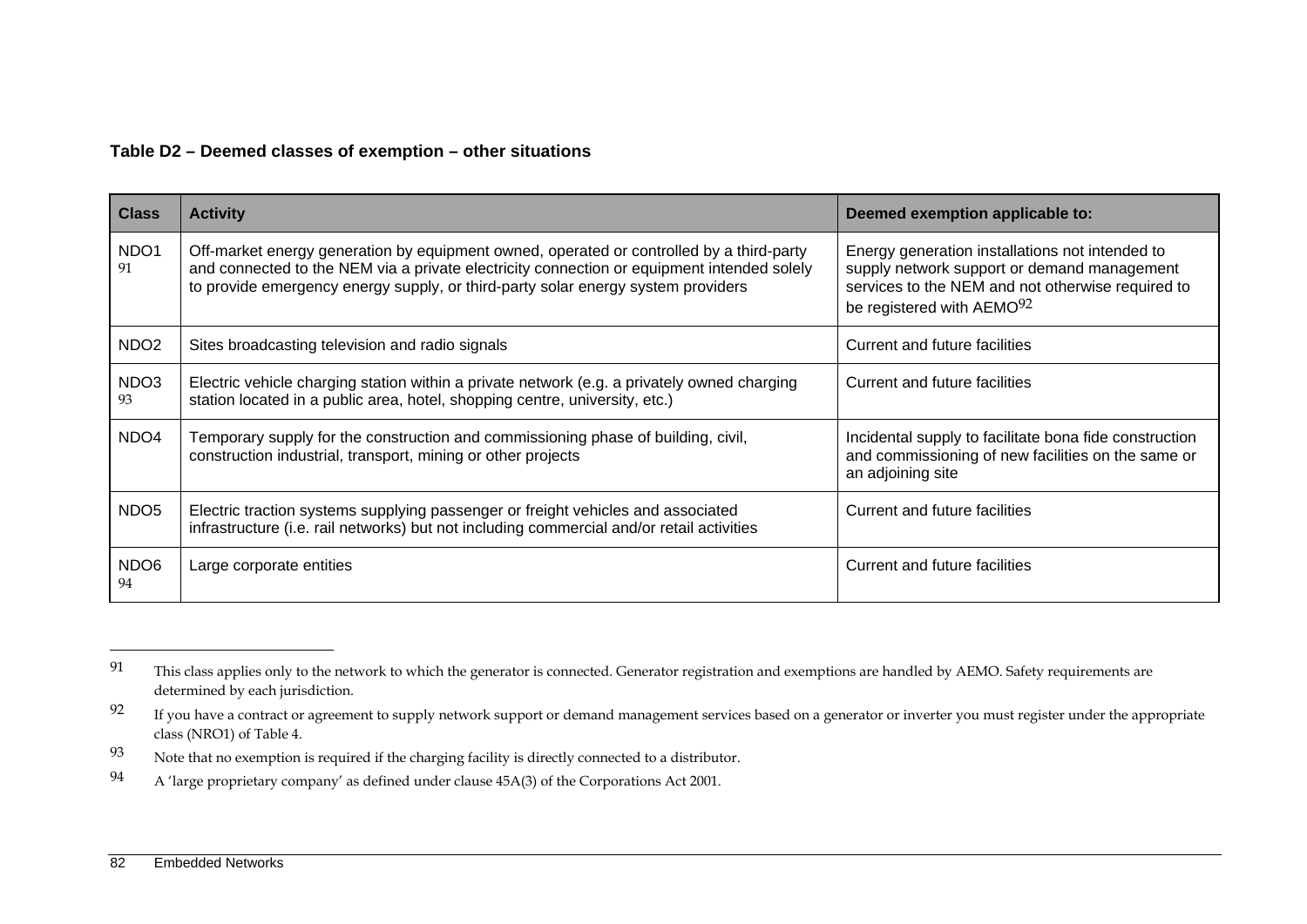| <b>Class</b> | <b>Activity</b>                                                                                                                                                                           | Deemed exemption applicable to: |
|--------------|-------------------------------------------------------------------------------------------------------------------------------------------------------------------------------------------|---------------------------------|
| NDO7         | Residential, commercial and industrial sites where demand-side participation equipment and<br>facilities is installed, including the owners and operators of the equipment and facilities | Current and future facilities   |

Notes: Classes of exemption labelled 'NDO\_' are 'network deemed other' classes, and have no equivalent class in the retail exemption quideline. Eligibility for a network deemed exemption is set out in this table. The supply of network services in accordance with a commercial agreement between private parties is permitted for each category listed in Table 2.

Notes: Simply owning a generator or solar inverter does not automatically mean exemption of your network is required. Exemption of the network is required only where a third party is involved. For example, a shopping centre will have tenants and often, a generator. The network must be exempted because of the supply to third parties, not because it has a generator. If the generator belongs to someone else, however, then the network must be exempted.

Notes: jurisdiction specific regulations exist which impose additional requirements on the installation of generators. Even if it is your network and it is your generator connected to the network you must still comply with the local safety requirements. Contact your local distributor for details.

Source: AER, Electricity Network Service Provider Registration Exemption Guideline, August 2013, p.19.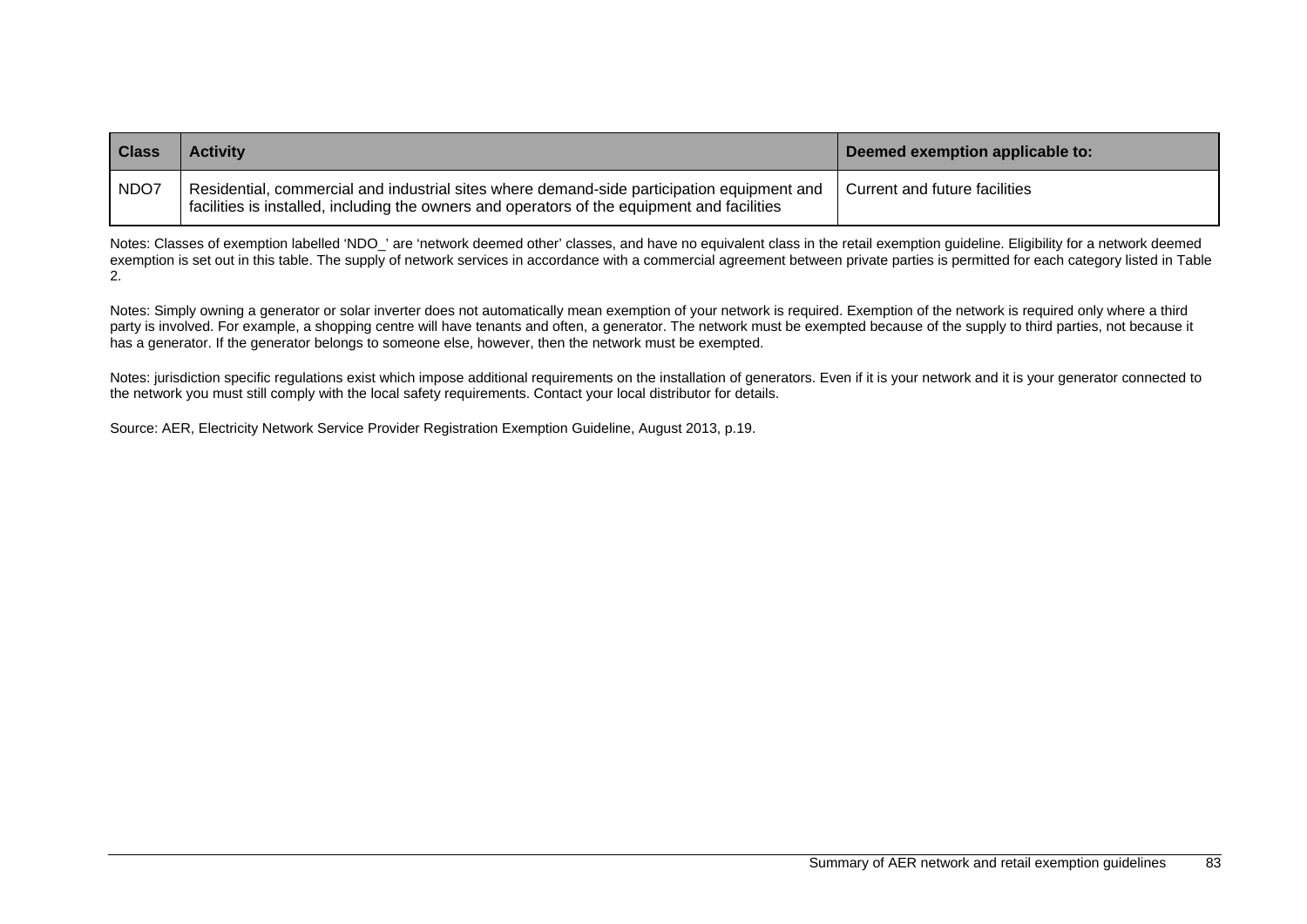#### **Table D3 – Registrable classes of exemption – energy selling**

| <b>Class</b>    | <b>Activity</b>                                                                                                                                    | <b>Registrable exemption</b>                                                               | <b>Application for individual exemption</b>                                                          |
|-----------------|----------------------------------------------------------------------------------------------------------------------------------------------------|--------------------------------------------------------------------------------------------|------------------------------------------------------------------------------------------------------|
| NR <sub>1</sub> | Persons selling metered energy to ten or more small<br>commercial/retail customers within the limits of a site that<br>they own, occupy or operate | Registrable for current and future<br>sellers                                              | Only where exempt seller believes conditions of<br>exemption are not appropriate for their situation |
| NR <sub>2</sub> | Persons selling metered energy to ten or more residential<br>customers within the limits of a site that they own, occupy<br>or operate             | Registrable for current sellers and<br>those who commence selling before 1<br>January 2015 | Required for those who commence selling on or<br>after 1 January 2015                                |
| NR <sub>3</sub> | Retirement villages selling metered energy to residential<br>customers within the limits of a site that they own, occupy<br>or operate             | Registrable for sellers commencing<br>selling before 1 January 2015                        | Required for those who commence selling on or<br>after 1 January 2015                                |
| NR4             | Persons selling metered energy in caravan parks,<br>residential parks and manufactured home estates to<br>residents who principally reside there   | Registrable for current and future<br>sellers                                              | Only where exempt seller believes conditions of<br>exemption are not appropriate for their situation |
| NR <sub>5</sub> | Persons selling metered energy to large customers                                                                                                  | Registrable for current and future<br>sellers                                              | Only where exempt seller believes conditions of<br>exemption are not appropriate for their situation |
| NR <sub>6</sub> | Persons selling metered energy to small customers at a<br>site or premises adjacent to a site that they own, occupy<br>or operate                  | Registrable for current and future<br>sellers                                              | Only where exempt seller believes conditions of<br>exemption are not appropriate for their situation |
| NR7             | Persons selling unmetered energy to small<br>commercial/retail customers at a site that they own,<br>occupy or operate                             | Registrable for current sellers, until 1<br>January 2015                                   | The AER does not support unmetered energy<br>sales to small customers                                |

Notes: Classes of exemption labelled 'NR\_' are 'network registrable' classes. Classes NR1 to NR7 are aligned to the Exempt Selling Guideline. The activity description and application criteria in this table are indicative only. Applicants should refer to the Exempt Selling Guideline to determine eligibility for a registrable exemption.

Notes: For Class NR7, note that the AER does not support the sale of unmetered energy to small customers. The AER will only consider approving an individual exemption for unmetered selling in exceptional circumstances, based on an application made in accordance with sections 3.3 and 5.2. Class NR7 excludes networks in Queensland that are deemed exempt under Class ND6 in Table 1.

Source: AER, Electricity Network Service Provider Registration Exemption Guideline, August 2013, p.20.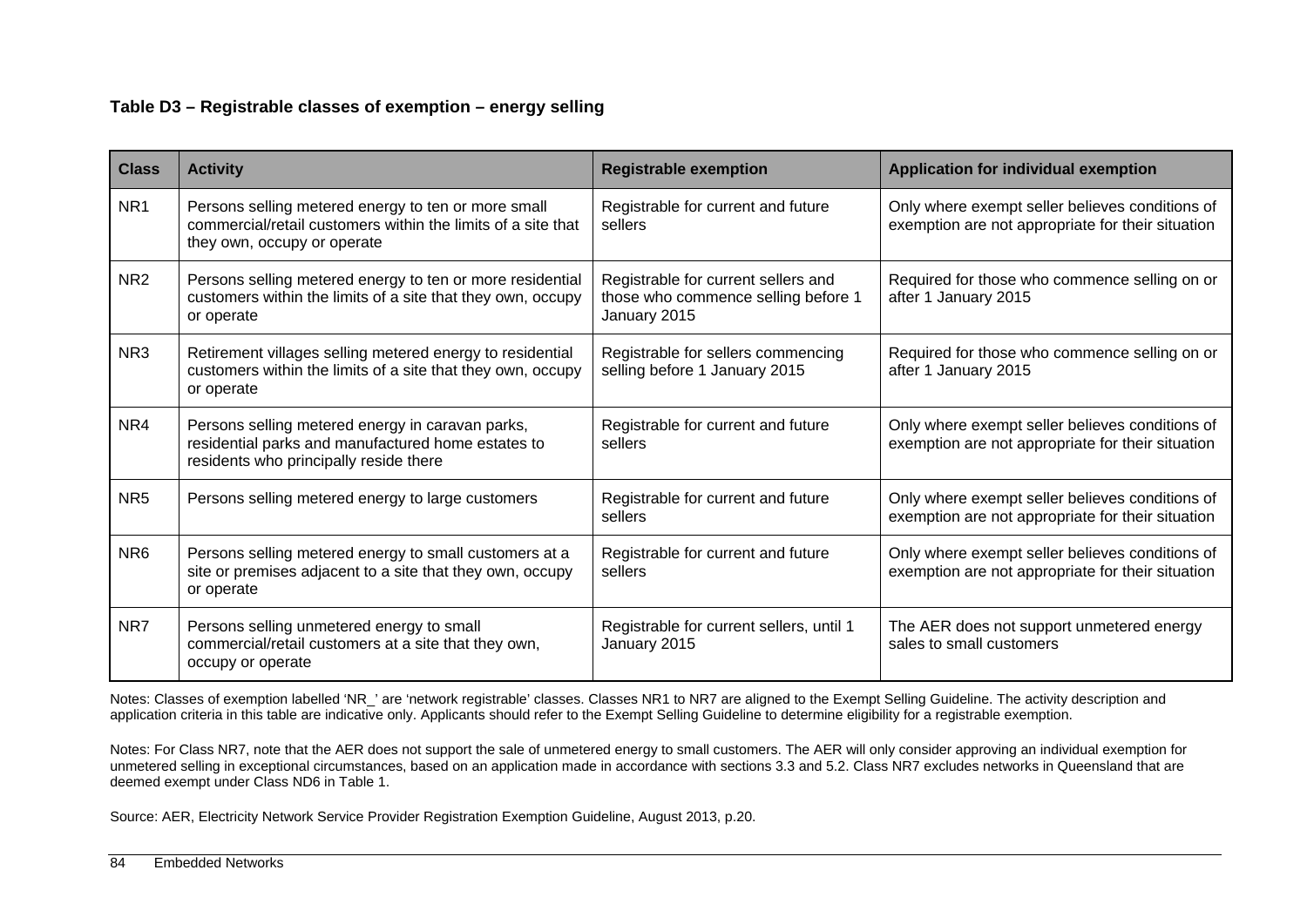#### **Table D4 – Registrable classes of exemption – other situations**

| <b>Class</b> | <b>Activity</b>                                                                                                                                                                                                                                                 | <b>Registrable exemption</b>                                                                                                      | <b>Application for individual exemption</b>                                                            |
|--------------|-----------------------------------------------------------------------------------------------------------------------------------------------------------------------------------------------------------------------------------------------------------------|-----------------------------------------------------------------------------------------------------------------------------------|--------------------------------------------------------------------------------------------------------|
| $NRO1^{95}$  | Off-market energy generation by equipment owned,<br>operated or controlled by a third-party and connected<br>to the NEM via a private electricity connection                                                                                                    | Energy generation installations intended to<br>supply network support or demand<br>management services to the NEM                 | Only where exempt party believes<br>conditions of exemption are not appropriate<br>for their situation |
| $NRO2^{96}$  | On-market energy generation by equipment owned,<br>operated or controlled by a third-party and connected<br>to the NEM via a private electricity connection                                                                                                     | Energy generation installations required to<br>be registered with AEMO under clause<br>2.5.2 of the NER                           | Only where exempt party believes<br>conditions of exemption are not appropriate<br>for their situation |
| NRO3         | Ongoing supply to a mining or primary production<br>facility and associated residential, commercial,<br>industrial, processing and ancillary support facilities <sup>97</sup><br>in areas with restricted access to NEM supply                                  | All bona fide installations, subject to<br>demonstrable circumstances of<br>remoteness from existing NEM supply<br>infrastructure | Only where exempt party believes<br>conditions of exemption are not appropriate<br>for their situation |
| NRO4         | Industrial, commercial and 'mixed-use' facilities but not<br>including residential or energy generation activity and<br>any activity listed in table 3. Includes the unmetered<br>supply of energy under an agreed commercial scheme<br>between large customers | All installations                                                                                                                 | Only where exempt party believes<br>conditions of exemption are not appropriate<br>for their situation |

<sup>&</sup>lt;sup>95</sup> This class applies only to the network to which the generator is connected. Generator registration and exemptions are administered by AEMO. Safety requirements are determined by each jurisdiction.

<sup>&</sup>lt;sup>96</sup> This class applies only to the network to which the generator is connected. Generator registration and exemptions are administered by AEMO. Safety requirements are determined by each jurisdiction.

<sup>97</sup> The term 'ancillary support facilities' is intended to be interpreted broadly to encompass a wide range of sundry activities including, but not limited to, incidental supply to local residents, local tourism, communication, health, public safety and emergency services.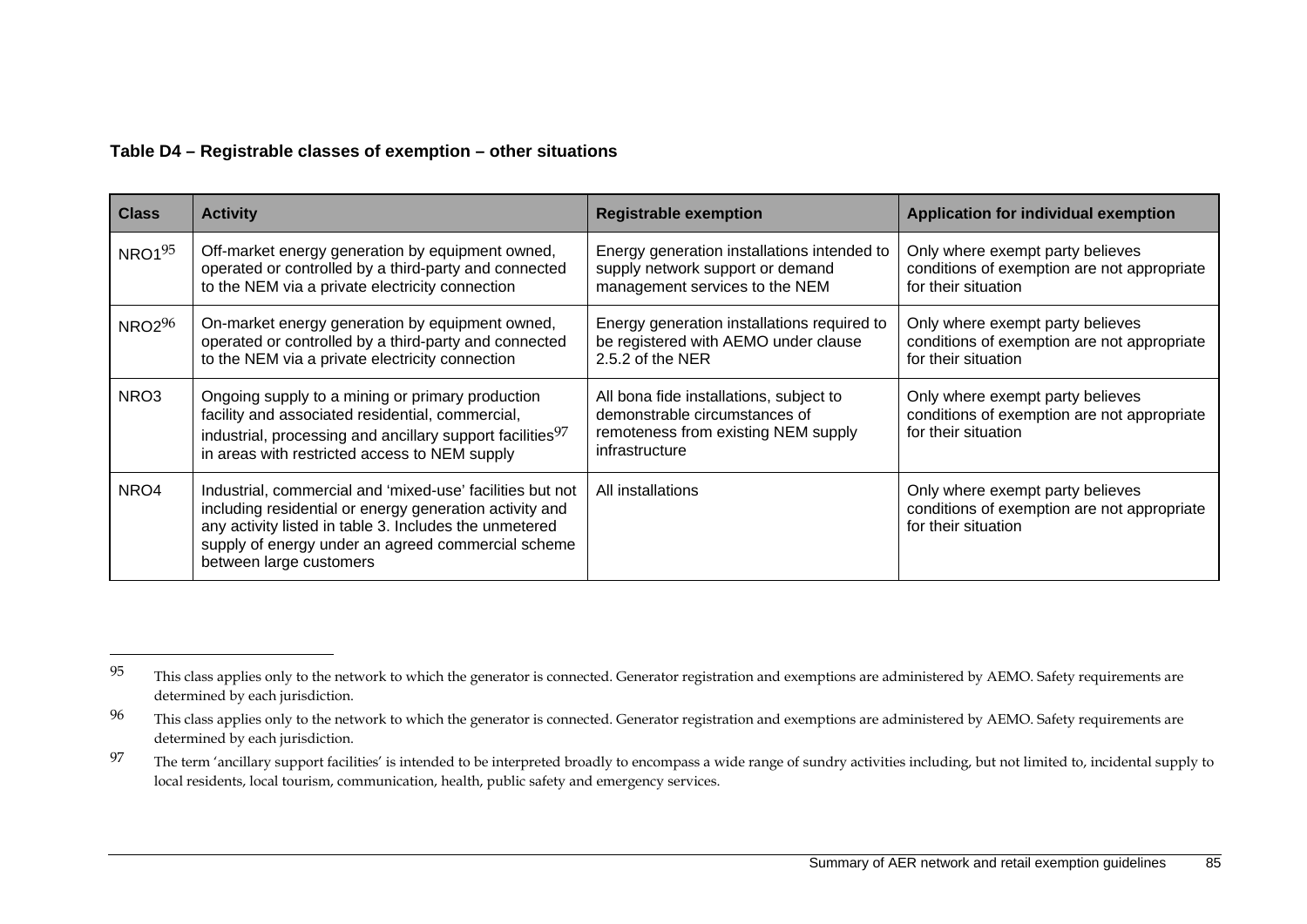| <b>Class</b>     | <b>Activity</b>                                                                                                                                               | <b>Registrable exemption</b> | Application for individual exemption                                                                   |
|------------------|---------------------------------------------------------------------------------------------------------------------------------------------------------------|------------------------------|--------------------------------------------------------------------------------------------------------|
| NRO <sub>5</sub> | Metered energy selling to customers in networks with<br>metering infrastructure enabling access to full retail<br>competition in a jurisdiction <sup>98</sup> | All installations            | Only where exempt party believes<br>conditions of exemption are not appropriate<br>for their situation |

Notes: Classes of exemption labelled 'NRO\_' are 'network registrable other' classes, and have no equivalent class in the Exempt Selling Guideline. Eligibility for a network registrable exemption is set out in this Table.

Source: AER, Electricity Network Service Provider Registration Exemption Guideline, August 2013, p.21.

#### **Table D5 – Individual network exemption class**

| <b>Class</b> | <b>Activity</b>                                            | <b>Registrable exemption</b> | <b>Application for individual</b><br>exemption |
|--------------|------------------------------------------------------------|------------------------------|------------------------------------------------|
| <b>NRI</b>   | Specific exemption of a network not<br>otherwise described | All approved applications    | Detailed application required                  |

Notes: Exemption class 'NRI' is 'network registrable individual' exemption and has no equivalent in the Exempt Selling Guidelines. It applies to exemptions to individuals made in accordance with clause 2.5.1 of the NER.

Notes: The supply of network services in accordance with a commercial agreement between private parties is permitted for each class listed in Table 4, except class NRO5.

Source: AER, Electricity Network Service Provider Registration Exemption Guideline, August 2013, p.22.

 $98$  This class applies only to private networks where customers have access to full retail competition via 'child' metering registered in accordance with applicable AEMO requirements. It does not apply where a customer arranges direct connection to a NEM registered network service provider or where customers within a network do not require access to full retail competition. In all other circumstances, table 1 or table 3 applies.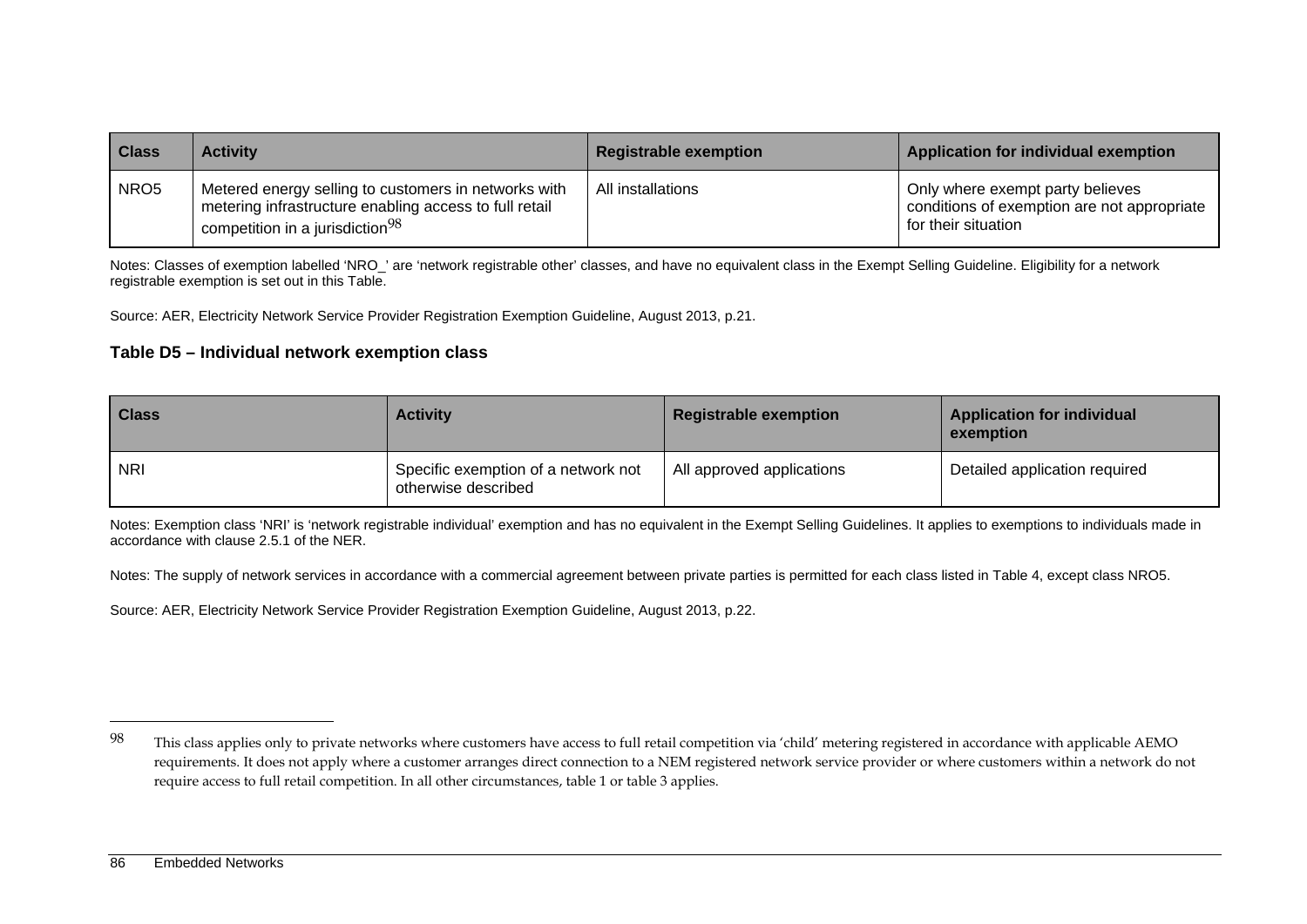# **D.3 Requirements under the network guideline**

The specific conditions that apply to each embedded network depend on the type of exemption required. The conditions relate to five key areas:

- safety;
- dispute resolution;
- network charging;
- metering; and
- access to retail market offers.

An overview of the exemption conditions relating to each of these is set out below. For more detail on the specific conditions and the applicability of each to the different categories of network exemption see the AER's network exemption guideline.<sup>99</sup>

*1. Safety* 

All embedded networks must, at all times, be installed, operated and maintained in accordance with all applicable requirements (within the jurisdiction in which the network is located) for the safety of persons and property. This includes, where relevant, an industry code or guideline otherwise applicable to a network service provider providing similar services.

The exempt party is also required to co-operate with reasonable requests for information from LNSPs, maintain safety plans, be capable of load shedding in emergency situations and be capable of shutting down or disconnecting local generation in the event of loss of supply from the LNSP's network.

Where notified by a customer of the existence of a requirement to maintain supply for life support equipment ('life support customer'), the exempt party must promptly notify the LNSP of the existence of a life support requirement in accordance with the reasonable requirements of the LNSP. Further, the exempt party must not disconnect supply to a life support customer without making arrangements for the safety of that life support customer.

# *2. Dispute resolution*

1

The exempt party must have in place dispute resolution procedures which customers can access at no cost or on a fee for service basis. The process must be of a type ordinarily applicable to disputes of the kind, be reasonably accessible, timely, binding on the parties to the dispute and not subject to excessive or unnecessary costs nor to costs disproportionate to the amount in dispute.

<sup>99</sup> AER, Electricity Network Service Provider Registration Exemption Guideline, August 2013.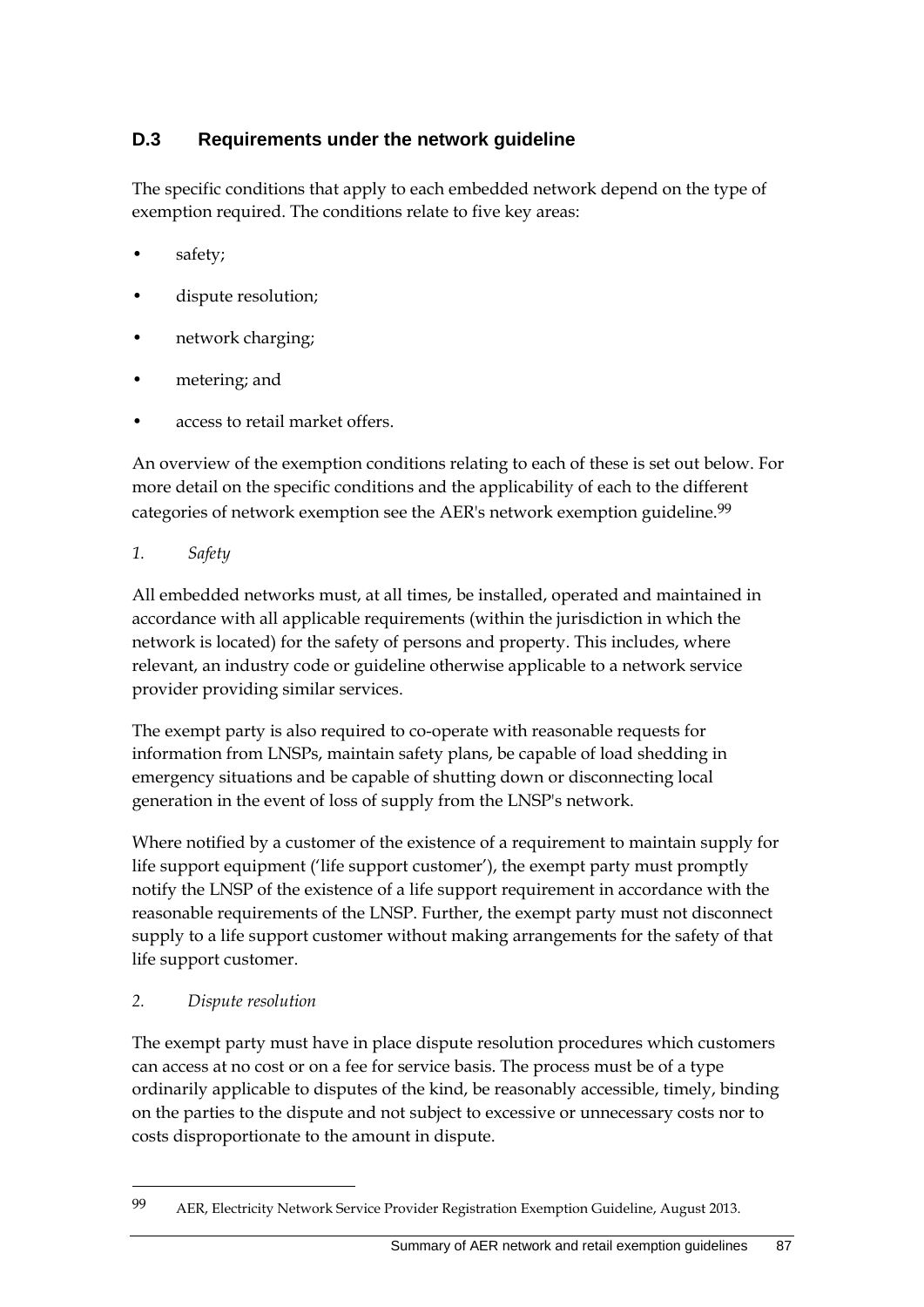### *3. Network charging*

Network charges being passed through from the LNSP may be apportioned to each customer in an embedded network on a 'causer pays' basis in proportion to the metered energy consumption of each customer over the equivalent period. Alternatively the charges borne by each customer may be determined on a 'shadow price' basis. In this context a 'shadow price' requires charging each customer a tariff no greater than the tariff that would have applied had that customer obtained supply directly from the LNSP.

Network charges for the internal network are generally not permitted.

#### *4. Metering*

All meters used for the measurement of electrical energy whether delivered to, or exported by, a customer must comply with the requirements of the *National Measurement Act 1960* (Cth) and regulations made under that Act for electricity meters and sub-meters and with the requirements set out in Schedule 7.2 of the NER.

#### *5. Access to retail market offers*

In SA, Victoria and NSW the exempt party must not block customers accessing retail market offers. The exempt party must provide information regarding the parent NMI upon request, not impose unfair or unreasonable terms on the customer, and provide reasonable access to the customer's metering installation within the embedded network.

# **D.4 Requirements under the retail exemption guideline**

The specific conditions that apply to each embedded network depend on the type of exemption required. The conditions relate to five key areas:

- information requirements;
- dispute resolution;
- retail pricing;
- access to retail market offers; and
- consumer protections.

The conditions generally attempt to mirror the rights that embedded network customers would have if the exempt seller was subject to the NERL and NERR. An outline of the exemption conditions is set out below. For more detail on the specific conditions and the applicability of each to the different categories of exempt seller see the AER's retail guideline.100

<sup>100</sup> AER, AER (Retail) Exempt Selling Guideline, Version 3, April 2015.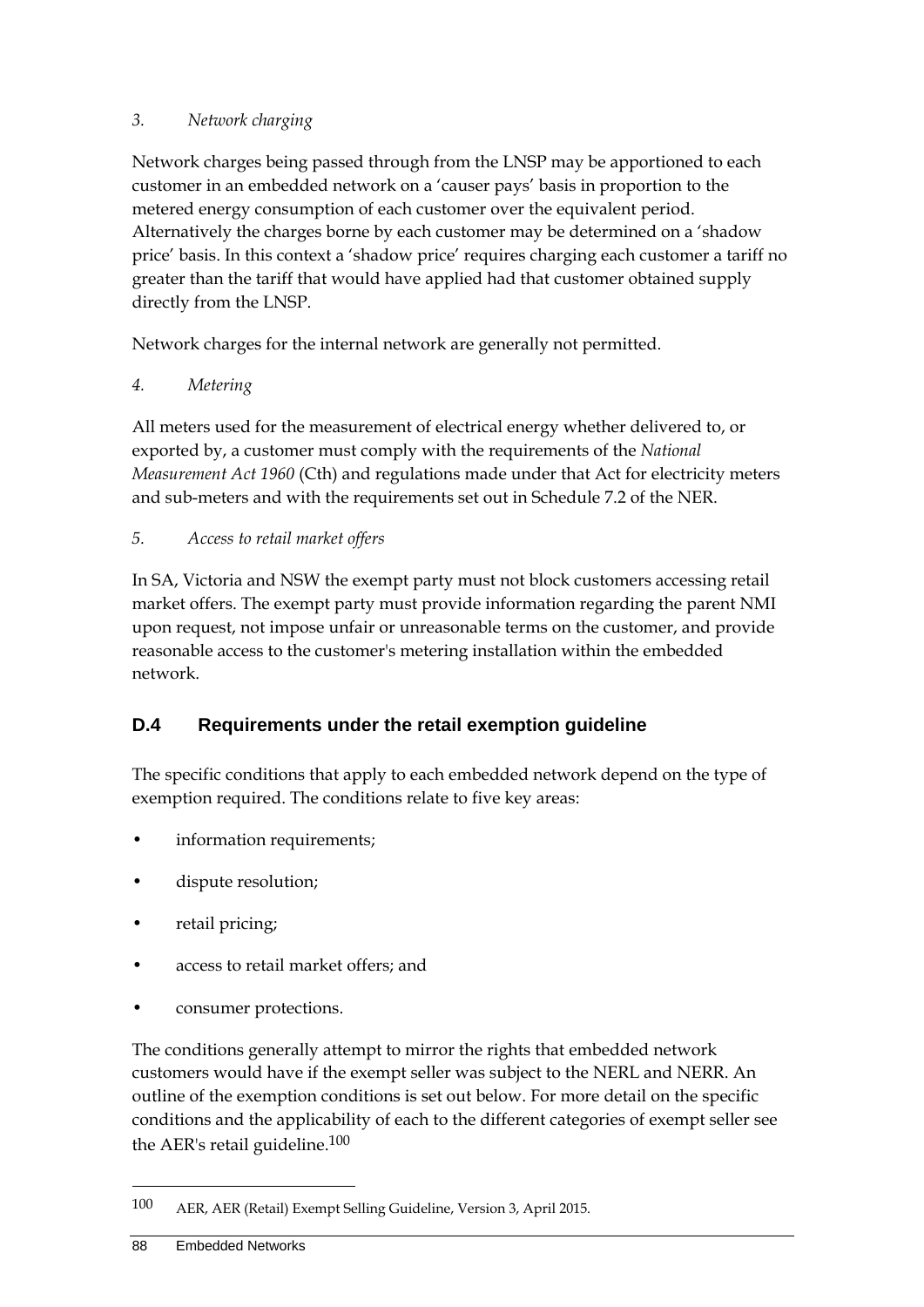#### *1. Information requirements*

The exempt seller is required to provide information to customers at the commencement of supply regarding the customers' access to retail markets, contact details for complaints and inquiries, the terms and conditions of the exemption and the rights the customer has within the exemption.

#### 2. *Dispute resolution*

Where disputes arise the exempt seller must make reasonable endeavours to resolve the dispute and advise the customer of rights to access to energy ombudsman schemes and other relevant external dispute resolution bodies in the relevant jurisdiction.

#### *3. Retail pricing*

For small customers where access to retail market offers is not available, or is not cost-effective to provide, the price to that customer may not be higher than the standing offer price that would otherwise be charged by the local retailer.

#### *4. Access to retail market offers*

In SA, Victoria and NSW the exempt party must not discourage or prevent embedded network customers from accessing retail market offers. The exempt party must not: require a customer to waive their ability to choose a retailer, unreasonably hindering their efforts to find another retailer and unreasonably hindering any metering or network changes required to enable choice of retailer.

#### *5. Consumer protections*

The consumer protection conditions relate to a wide variety of issues, including:

- obligation to supply;
- provision of flexible payment options;
- regularity of bills;
- application of government concession and rebate schemes;
- requirements for life support customers;
- termination of supply contracts;
- estimation of bills; and
- reasonably payment periods.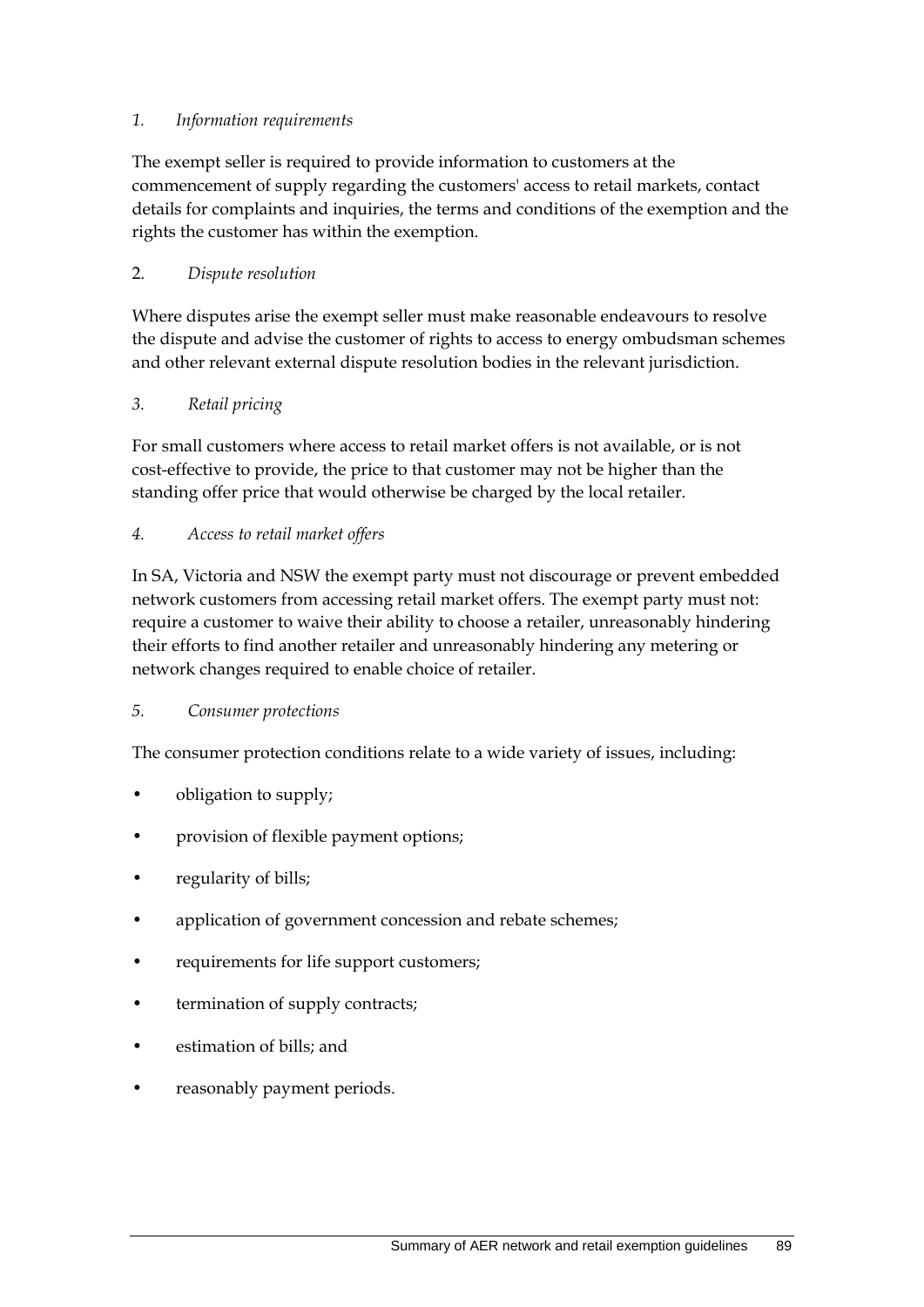# **E Summary of jurisdictional embedded network regulations**

Table E.1 below sets out the jurisdiction specific legal instruments and policy positions that effect embedded network customer access to retail market offers in the NEM. In the consultation paper the Commission requested submissions on these instruments and policy positions. The Commission received many submissions regarding regulations that impose specific terms and conditions on embedded network operators but none that related to jurisdiction wide customer access to retail market offers.

#### **Table E.1 Jurisdiction specific requirements**

| <b>Jurisdiction</b> | Position in relation to retail competition in embedded<br>networks                                                                                                                                                                                                                                                                   | Summary of relevant local or other legal instruments                                                                                                                                                                                                                      |
|---------------------|--------------------------------------------------------------------------------------------------------------------------------------------------------------------------------------------------------------------------------------------------------------------------------------------------------------------------------------|---------------------------------------------------------------------------------------------------------------------------------------------------------------------------------------------------------------------------------------------------------------------------|
| <b>ACT</b>          | Full retail contestability was introduced in the ACT with effect from<br>July 2003. Under the terms of the relevant Ministerial declaration<br>made under the Utilities Act 2000 (the Act), retail contestability for<br>customers in an on-supply arrangement appears to be allowable<br>(assuming consumption thresholds are met). | Under the Act, electricity services (which includes the distribution of<br>electricity though an electricity network) cannot be provided except in<br>accordance with a licence or Ministerial exemption. $101$ The Act does not<br>otherwise regulate embedded networks. |
|                     | However, the position is unclear because:<br>an ACT specific clause in AEMO's Metrology Procedures                                                                                                                                                                                                                                   | In defining which customers are contestable (referred to as non-franchise<br>customers), the relevant Ministerial declaration $102$ provides for a<br>methodology to determine such customers. The methodology:                                                           |
|                     | makes the position somewhat unclear, though the drafting of<br>the clause seems to suggest that a separately metered child in                                                                                                                                                                                                        | includes customers occupying premises that are connected to 'a<br>distribution system or transmission system through a common meter                                                                                                                                       |

<sup>101</sup> Section 22(1) and (2) of the Act.

<sup>102</sup> Utilities (Non-franchise electricity customers) Declaration 2003 (No1), made under the section 18 of the Act as in force on 1 July 2007, which at the relevant time stated: The Minister may, in writing, declare a person to be a non-franchise customer in relation to the supply of electricity, gas or water to premises.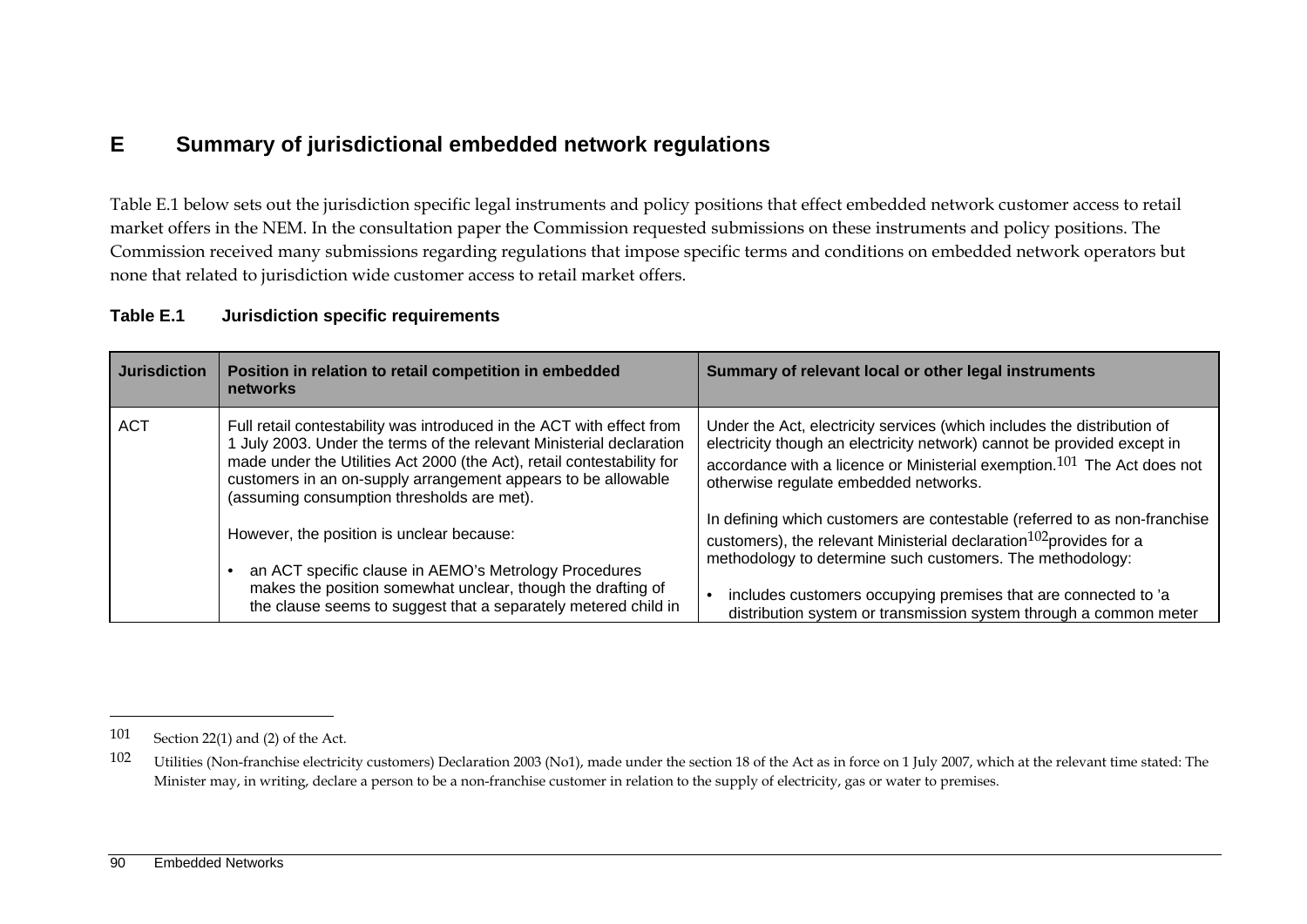| <b>Jurisdiction</b> | Position in relation to retail competition in embedded<br>networks                                                                                                              | Summary of relevant local or other legal instruments                                                                                                                                                                                                                                                                                                                                                                                                                                                                                                                                                                                                                                                                                                                                                                                                                                                                                                   |
|---------------------|---------------------------------------------------------------------------------------------------------------------------------------------------------------------------------|--------------------------------------------------------------------------------------------------------------------------------------------------------------------------------------------------------------------------------------------------------------------------------------------------------------------------------------------------------------------------------------------------------------------------------------------------------------------------------------------------------------------------------------------------------------------------------------------------------------------------------------------------------------------------------------------------------------------------------------------------------------------------------------------------------------------------------------------------------------------------------------------------------------------------------------------------------|
|                     | an embedded network is allowable; and<br>the stated policy position referred to in MSATS does not appear<br>to be supported by legal instruments.                               | and which are supplied with electricity under the same contract, with<br>one person responsible for payment for electricity so supplied <sup>'103</sup> –<br>this effectively being an embedded network; and<br>includes consumption of a person being supplied under a Resupply<br>$\bullet$<br>Arrangement. <sup>104</sup><br>Clause 2.5.1 of the Metrology Procedure: Part A National Electricity<br>Market, outlines variations in accordance with jurisdictional policy.<br>Clause 2.5.1 also seems to foreshadow that a 'child' in an embedded<br>network in the ACT can have a metering installation of its own, which<br>would be necessary for retail contestability in an embedded network. <sup>105</sup><br>MSATS notes that 'the ACT and Tasmanian regulators have not<br>approved the use of embedded networks in their respective jurisdiction.'<br>However, no legal instrument in support of this position could be<br>located. $106$ |
| South<br>Australia  | Full retail contestability was introduced in South Australia with<br>effect from January 2003. Retail contestability for customers in an<br>on-supply arrangement is allowable. | The Electricity (General) Regulations 2012 (made under the Act)<br>exempts an inset network operator or inset network retailer from holding<br>a licence under the Act on the condition that inset customers are given<br>'an effective right of access to a licenced retailer of the customer's                                                                                                                                                                                                                                                                                                                                                                                                                                                                                                                                                                                                                                                       |

<sup>103</sup> See clause 1(b) of the Declaration.

<sup>104</sup> Relevantly meaning an arrangement under which the costs of electricity can be passed on to others so long as the relevant premises are separately metered, the price didn't exceed what would otherwise would be chargeable directly to that customer and no other charge was levied in relation to the supply of that electricity: s. 98 of the Utilities Act 2000, as at 1 July 2003.

<sup>105</sup> Clause 2.5.1 – Australian Capital Territory: (1) The responsible person must ensure that the metering installation is not for a child in an embedded network. (2) Where the metering installation is for a child in an embedded network, the responsible person must ensure that additional metering is installed accordingly which ensure that the requirements of clause 2.5.1[ACT(1)] above met.

<sup>106</sup> MSATS Procedures: CATS Procedure Principles and Obligations v4.1, Note to Table 9-A.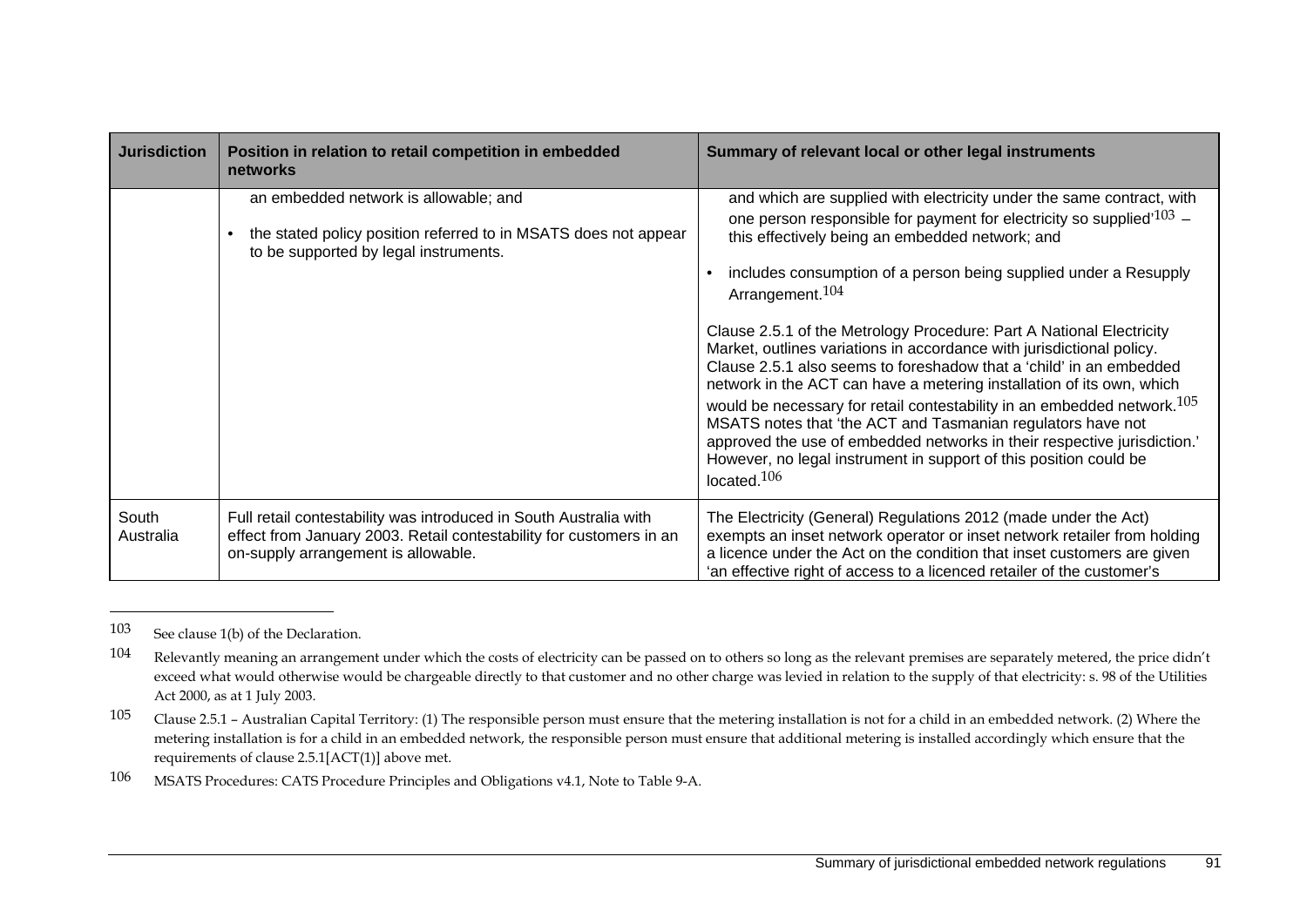| <b>Jurisdiction</b> | Position in relation to retail competition in embedded<br>networks                                                                                                                                                                                                             | Summary of relevant local or other legal instruments                                                                                                                                                                                                                                                                                                                                                                                                                                                                           |  |
|---------------------|--------------------------------------------------------------------------------------------------------------------------------------------------------------------------------------------------------------------------------------------------------------------------------|--------------------------------------------------------------------------------------------------------------------------------------------------------------------------------------------------------------------------------------------------------------------------------------------------------------------------------------------------------------------------------------------------------------------------------------------------------------------------------------------------------------------------------|--|
|                     |                                                                                                                                                                                                                                                                                | choice'. An inset network is effectively defined as being an embedded<br>network. $107$                                                                                                                                                                                                                                                                                                                                                                                                                                        |  |
|                     |                                                                                                                                                                                                                                                                                | The regulations outline that the above effective right of access must<br>allow a customer to choose its retailer, install and use meters or<br>equipment for that purpose, without having to pay a charge to the<br>operator of the private network for doing so.                                                                                                                                                                                                                                                              |  |
|                     |                                                                                                                                                                                                                                                                                | The framework has been extended to exempt sellers within the meaning<br>of the NERL. That is, exempt sellers can only carry on operations as<br>either an inset network operator or inset network retailer if inset<br>customers are given 'an effective right of access to a licenced retailer of<br>the customer's choice'. <sup>108</sup>                                                                                                                                                                                   |  |
|                     |                                                                                                                                                                                                                                                                                | Clause 2.5.1 of the Metrology Procedure: Part A National Electricity<br>Market reflects the above policy position. It allows for retail contestability<br>in an embedded network, by outlining the responsible person's metering<br>obligations for the child, in the event the child elects to purchase<br>electricity from a retailer other than the parent's retailer. A responsible<br>person is defined in Chapter 7 of the NER and in this case is presumably<br>the LNSP at the parent connection point. <sup>109</sup> |  |
| Queensland          | Full retail contestability was introduced in Queensland with effect<br>from 1 July 2007. However, retail contestability for customers in an<br>on-supply arrangement was excluded and provisions in the<br>Electricity Act 1994 (the Act) reflect this position. Amendments to | The Act requires an on-supplier to be exempt from the requirement under<br>clause 2.5 of the NER. $^{111}$ Neither the Act, nor the Electricity Regulation<br>2006 made under it, otherwise appear to explicitly regulate embedded                                                                                                                                                                                                                                                                                             |  |

<sup>107</sup> An inset network is defined to mean 'a transmission or distribution network that serves only a group of premises in the same ownership or community or strata title premises': clause 15(8) Electricity (General) Regulations 2012.

<sup>108</sup> Clause 44B Electricity (General) Regulations 2012.

<sup>109</sup> Clause 7.2.1(a).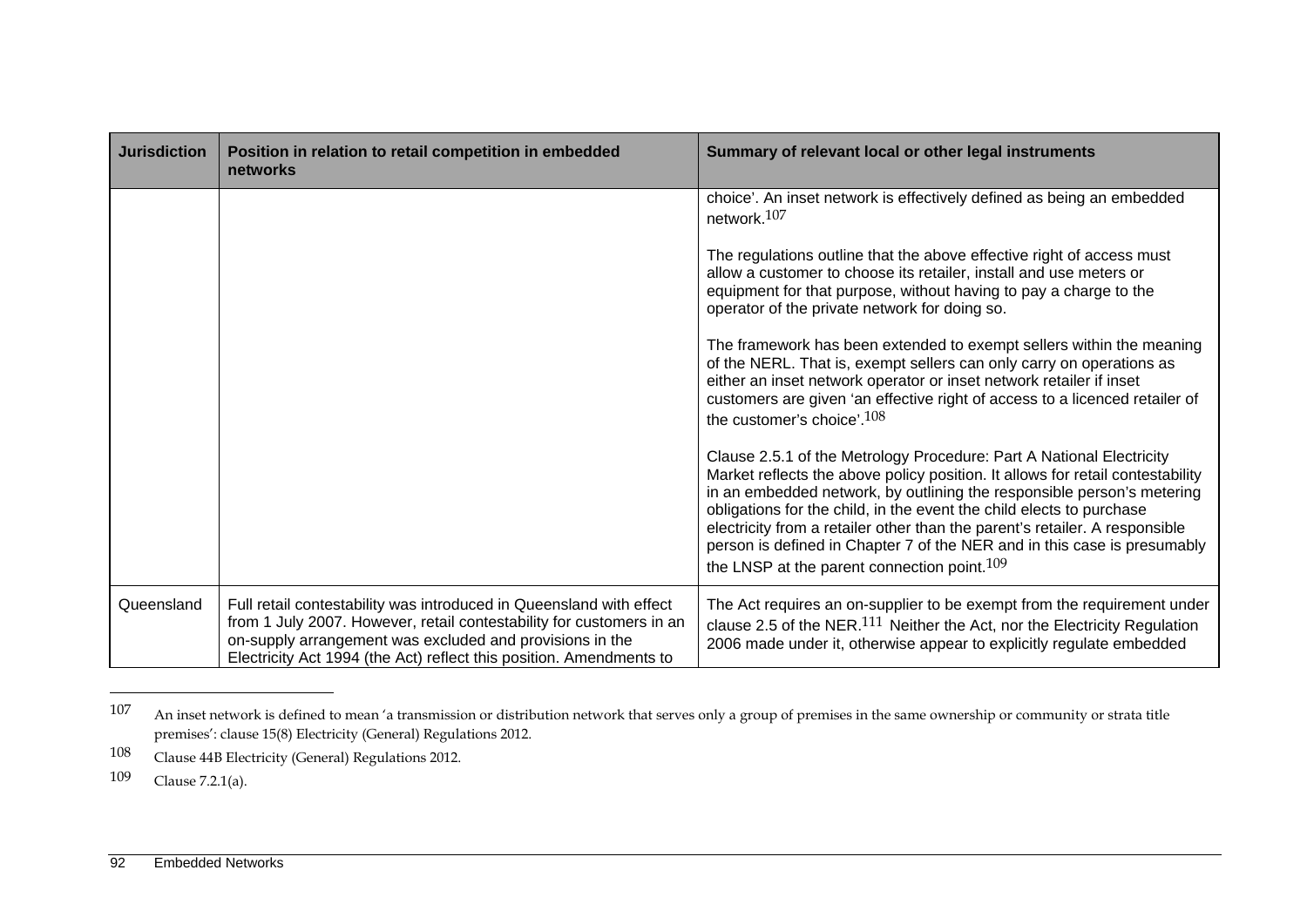| <b>Jurisdiction</b> | Position in relation to retail competition in embedded<br>networks                                                                                                                                                                                                                                                                                                                          | Summary of relevant local or other legal instruments                                                                                                                                                                                                                                                                                                                                                                                                                                                                                                                                              |
|---------------------|---------------------------------------------------------------------------------------------------------------------------------------------------------------------------------------------------------------------------------------------------------------------------------------------------------------------------------------------------------------------------------------------|---------------------------------------------------------------------------------------------------------------------------------------------------------------------------------------------------------------------------------------------------------------------------------------------------------------------------------------------------------------------------------------------------------------------------------------------------------------------------------------------------------------------------------------------------------------------------------------------------|
|                     | the Act, proposed as part of Queensland's implementation of<br>NECF, leave these restrictions in place.<br>The Queensland Government's current policy position is that<br>adopted in $2006:^{110}$<br>"Queensland will delay the introduction of Free<br>Retail Competition (FRC) to customers in an<br>on-supply arrangement until a national<br>harmonised solution is introduced. NEMMCO | networks.<br>MSATS reflects the Queensland Government's current policy position<br>on the creation of embedded networks that it:112<br>"QLD jurisdiction has not approved embedded<br>networks for "small" consumers and determined that<br>there will be no new embedded networks for "large"<br>consumers."                                                                                                                                                                                                                                                                                     |
|                     | (now AEMO) should continue to develop a<br>national harmonised solution on embedded<br>networks, including the allocation of responsible<br>person to child customers. Queensland will<br>adopt this national solution once the appropriate<br>changes to the National Electricity Rules have<br>been gazetted."                                                                            | The reference to 'no new' embedded networks for large customers<br>recognises that a small number of embedded networks involving large,<br>contestable customers were created prior to the commencement of full<br>retail contestability in Queensland <sup>113</sup> on 1 July 2007.<br>Under the Act, customers in an on supply arrangement are generally not<br>'customers' within the meaning of the term in the Act, but are<br>'receivers'. <sup>114</sup> However, even if a customer in an on supply arrangement<br>was a customer within the meaning of the Act, they are unlikely to be |

111 That is, the requirement to register as a NSP when owning, controlling or operating a distribution system.

110 Energy Competition Committee Policy Decisions Paper No. 2: Electricity Full Retail Competition Final Policy Decisions. 26 July 2006.

112 MSATS reflects the Queensland Government's current policy position on the creation of embedded networks: Note to Table 9-A.

113 Arrangements in place immediately before full retail contestability were grandfathered under Queensland Electricity Act 1994 s. 313. See: Queensland Department of Energy and Water Supply, Electricity On-Supply in Queensland, Discussion paper, 2013.

114 A receiver is 'a person who owns, occupies or has the right to use premises and to whom electricity is supplied, or supplied and sold, by an on-supplier for the premises.' (s. 20). Section 23 of the Act sets out who can be a customer and the various customer types. Relevantly, a receiver is only a customer if the receiver's premises has an electrical installation that, to the reasonable satisfaction of the distribution entity whose distribution area includes the premises, is capable of receiving supply directly from a distribution entity's supply network (subsection 23(2)).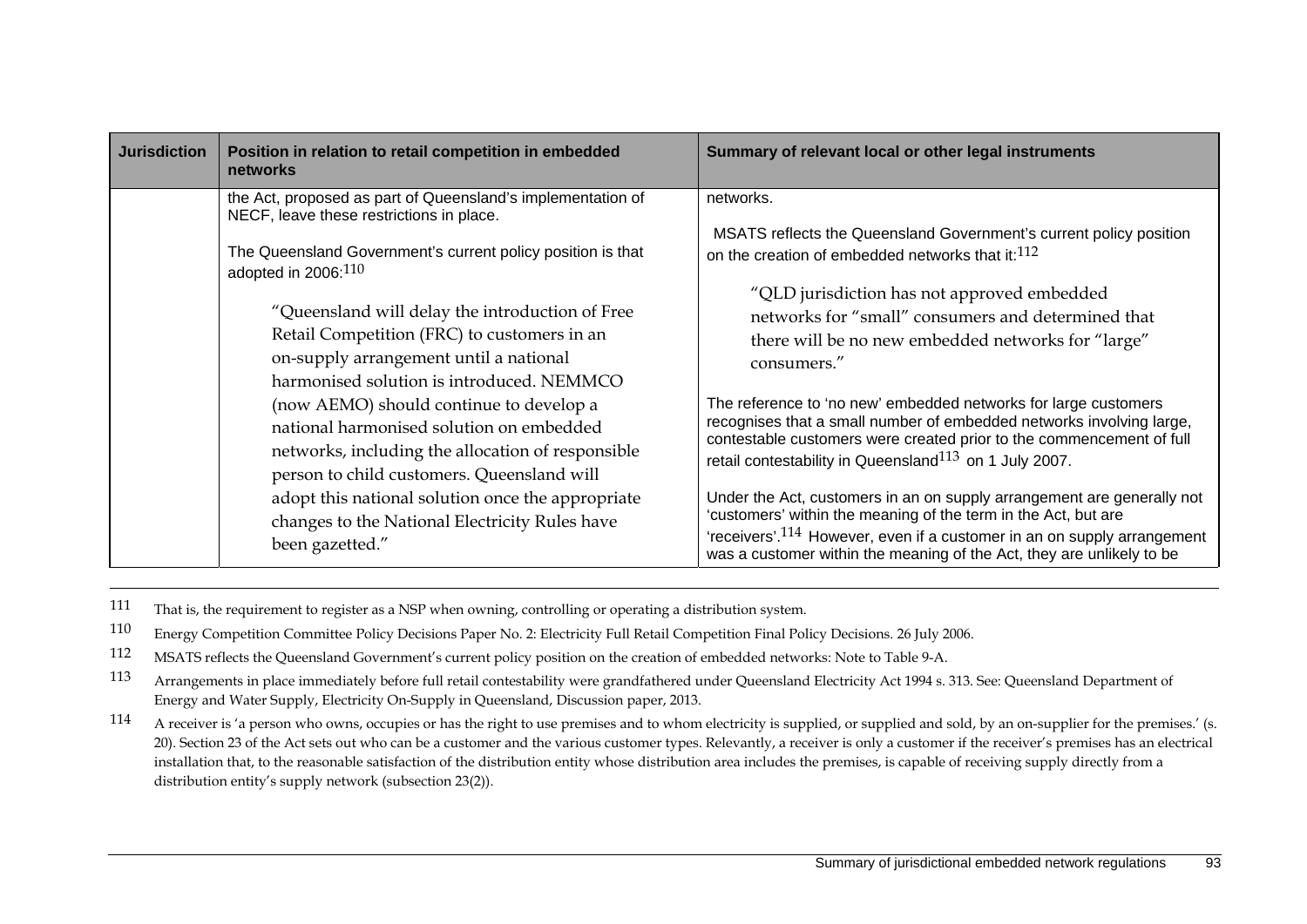| <b>Jurisdiction</b> | Position in relation to retail competition in embedded<br>networks                                                                                                                                                                                                                                                            | Summary of relevant local or other legal instruments                                                                                                                                                                                                                                                                                                                                                                                                                                                                                                                                                                                                                                                                                                                                                                                                                                                                                                                             |  |
|---------------------|-------------------------------------------------------------------------------------------------------------------------------------------------------------------------------------------------------------------------------------------------------------------------------------------------------------------------------|----------------------------------------------------------------------------------------------------------------------------------------------------------------------------------------------------------------------------------------------------------------------------------------------------------------------------------------------------------------------------------------------------------------------------------------------------------------------------------------------------------------------------------------------------------------------------------------------------------------------------------------------------------------------------------------------------------------------------------------------------------------------------------------------------------------------------------------------------------------------------------------------------------------------------------------------------------------------------------|--|
|                     |                                                                                                                                                                                                                                                                                                                               | able to apply for retail services because their premises are not NMI<br>premises, as defined in, and required by, the Act. $115$                                                                                                                                                                                                                                                                                                                                                                                                                                                                                                                                                                                                                                                                                                                                                                                                                                                 |  |
| Tasmania            | Full retail contestability was introduced in Tasmania with effect<br>from 1 July 2014.<br>While a policy position has been reflected in the MSATS noting<br>retail contestability for customers in an embedded network is not<br>allowed, there do not appear to be local instruments in place that<br>support this position. | Under the Act, up until 1 July 2014, Aurora Energy was the only retailer<br>able to supply all residential customers and small business customers on<br>mainland Tasmania. <sup>116</sup><br>However, this restriction on who may sell energy to customers does not<br>apply to exempt sellers, $117$ owners of caravan parks selling to its<br>occupants, owners of a building selling to persons occupying part of the<br>building and owners or managers of a shopping centre selling to tenants<br>of the centre. $118$ The intention of these provisions appear to provide for<br>the exempt selling framework as it existed in Tasmania prior to NECF to<br>operate unchanged. The drafting does not lend itself to an interpretation<br>which would allow retail contestability for customers in an embedded<br>network.<br>The Act does not otherwise appear to explicitly regulate embedded<br>networks.<br>MSATS notes that 'the ACT and Tasmanian regulators have not |  |

117 Section 38A(3).

These are defined as follows: 1 A premises, part of a premises or a group of premises is an NMI premises if  $-(a)$  it is, or is proposed to be, connected to a distribution entity's supply network that is part of the national grid and the premises has, or is proposed to have, a connection point; or (b) it is, or is proposed to be, connected to a distribution entity's supply network that is not part of the national grid and the premises has, or is proposed to have, a supply point for the delivery of electricity. 2 However, the term does not include premises of an excluded customer. See s. 48C(2) of the Electricity Act 1994.

<sup>116</sup> Electricity Supply Industry Act 1995 s38, 38A. See clause 4 of the Electricity Supply Industry (Customer) Regulations 2012 where a 'contestable customer' is defined.

<sup>118</sup> Section 38A(1) and (2); National Energy Retail Law (Tasmania) Act 2012, section 23(2).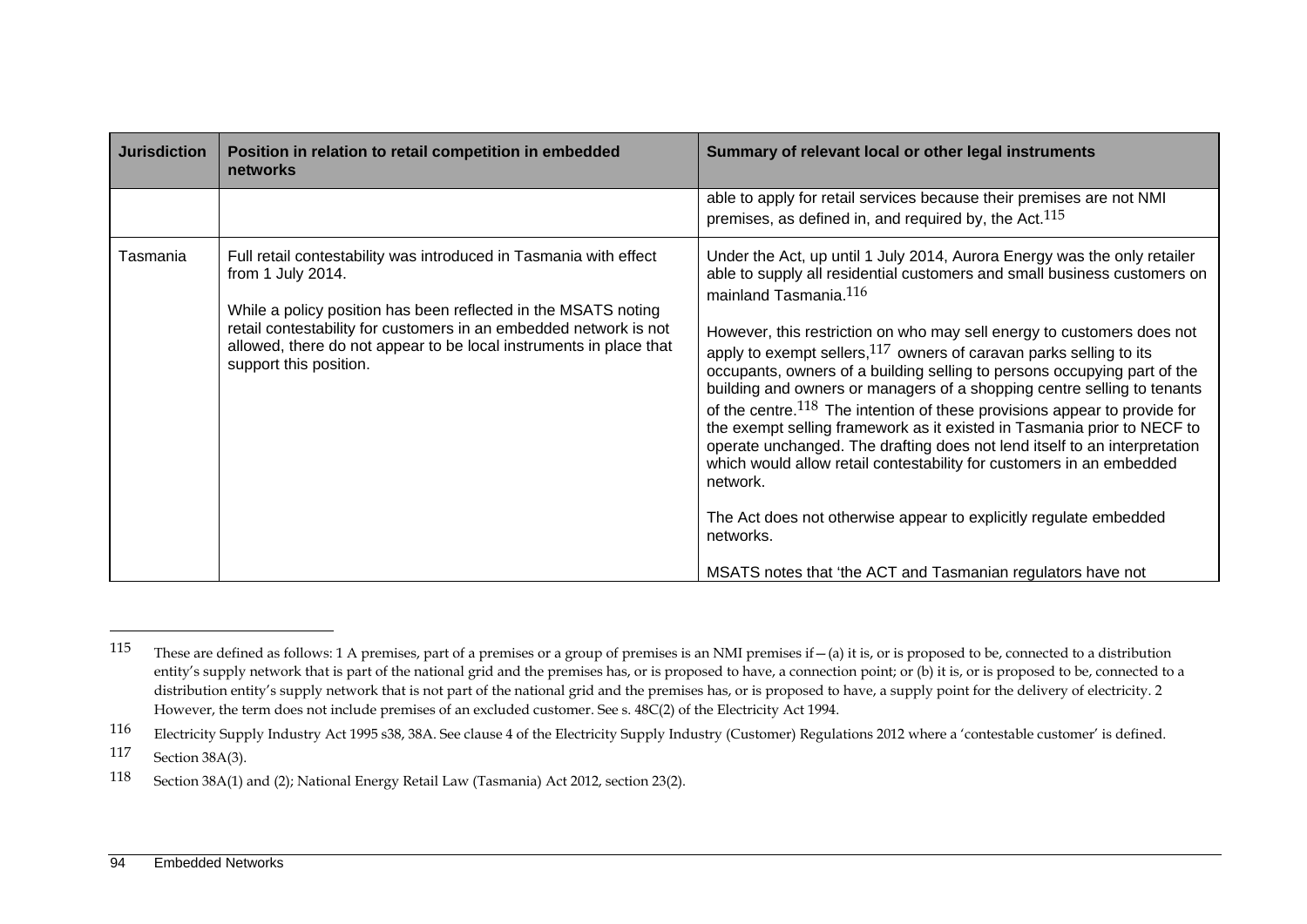| <b>Jurisdiction</b> | Position in relation to retail competition in embedded<br>networks                                                                                                  | Summary of relevant local or other legal instruments                                                                                                                                                                                                                                                                                                                                                                                                                                                                                                                                                                                                                                                                                                                                                                                                                                                                                                                                                                                                                                                                                                                                                                                                                                               |  |
|---------------------|---------------------------------------------------------------------------------------------------------------------------------------------------------------------|----------------------------------------------------------------------------------------------------------------------------------------------------------------------------------------------------------------------------------------------------------------------------------------------------------------------------------------------------------------------------------------------------------------------------------------------------------------------------------------------------------------------------------------------------------------------------------------------------------------------------------------------------------------------------------------------------------------------------------------------------------------------------------------------------------------------------------------------------------------------------------------------------------------------------------------------------------------------------------------------------------------------------------------------------------------------------------------------------------------------------------------------------------------------------------------------------------------------------------------------------------------------------------------------------|--|
|                     |                                                                                                                                                                     | approved the use of embedded networks in their respective<br>jurisdictions.'119 However, no legal instrument in support of this position<br>could be located.                                                                                                                                                                                                                                                                                                                                                                                                                                                                                                                                                                                                                                                                                                                                                                                                                                                                                                                                                                                                                                                                                                                                      |  |
| New South<br>Wales  | Full retail contestability was introduced in NSW with effect from<br>January 2002. Retail contestability for customers in an on-supply<br>arrangement is allowable. | The Act was amended in 2000 to introduce arrangements for introducing<br>full retail contestability. <sup>120</sup> Among other things, the Act (at the time)<br>established a regulatory regime for smaller customers (and removed the<br>distinction between franchise and non-franchise customers) and provided<br>for new market rules. The legislative framework necessary to effectively<br>implement full retail competition was completed on 1 July 2001 under the<br>2000 amending Act by addressing arrangements for metering, customer<br>transfer and the Electricity Tariff Equalisation Fund. No restrictions were<br>placed on customers accessing retail competition.<br>The Act does not otherwise appear to explicitly regulate embedded<br>networks.<br>Clause 2.5.1 of the Metrology Procedure: Part A National Electricity<br>Market reflects the above policy position in allowing for retail<br>contestability in an embedded network by outlining the responsible<br>person's metering obligations for the child, in the event the child elects to<br>purchase electricity from a retailer other than the parent's retailer. A<br>responsible person is defined in Chapter 7 of the $NER^{121}$ and in this<br>case is presumably the LNSP at the parent connection point. |  |
| Victoria            | Full retail contestability was introduced in Victoria with effect from                                                                                              | Under the Electricity Industry Act 2000 (Victoria) (the Act), there is a                                                                                                                                                                                                                                                                                                                                                                                                                                                                                                                                                                                                                                                                                                                                                                                                                                                                                                                                                                                                                                                                                                                                                                                                                           |  |

<sup>119</sup> MSATS Procedures: CATS Procedure Principles and Obligations v4.1, Note to Table 9-A.

<sup>120</sup> Electricity Supply Amendment Act 2000.

<sup>121</sup> Electricity Supply Amendment Act 2000.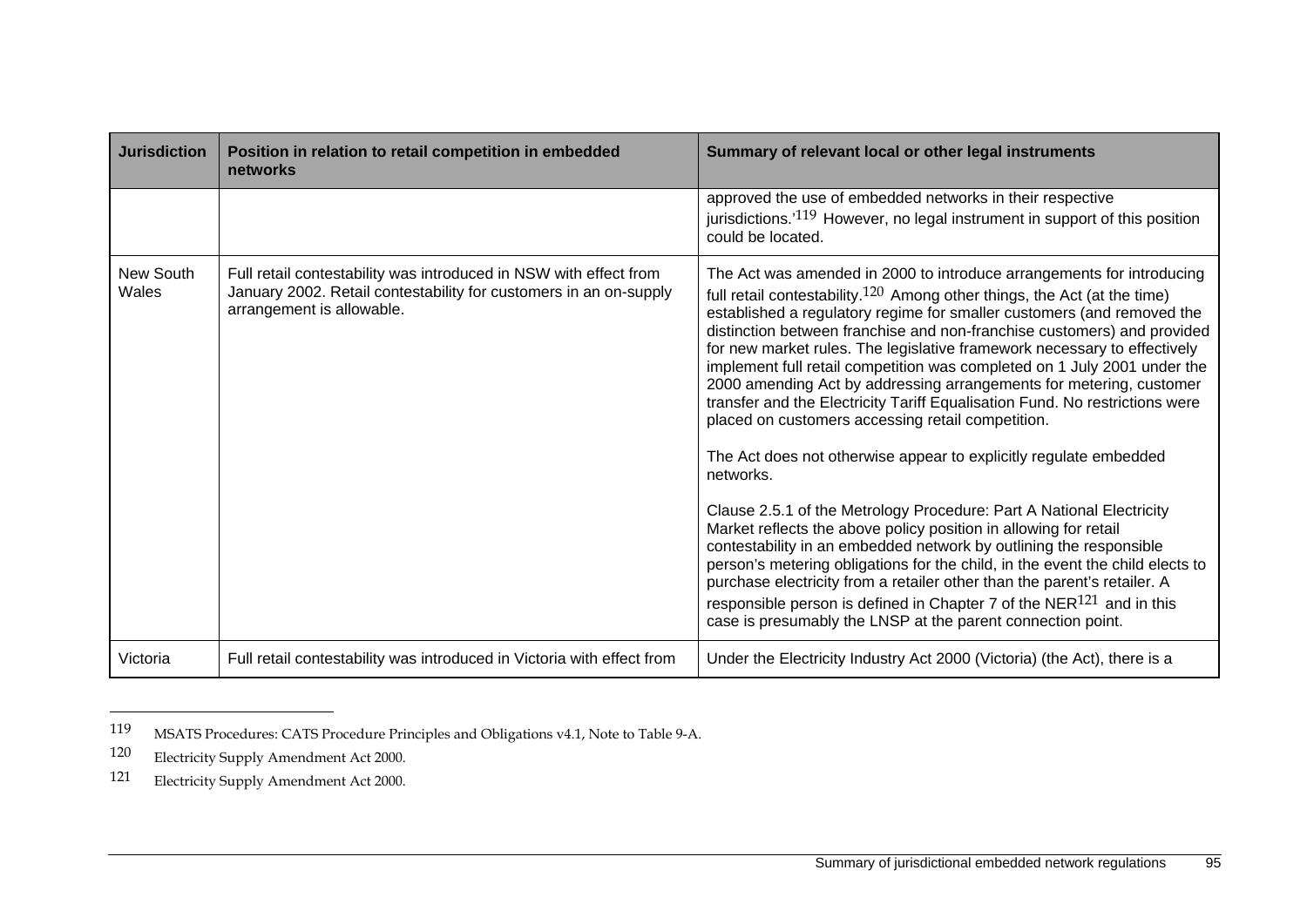| <b>Jurisdiction</b> | Position in relation to retail competition in embedded<br>networks                             | Summary of relevant local or other legal instruments                                                                                                                                                                                                                                                                                                                                                                                                                                                                                                                                                                                                                                                                                                                                                    |
|---------------------|------------------------------------------------------------------------------------------------|---------------------------------------------------------------------------------------------------------------------------------------------------------------------------------------------------------------------------------------------------------------------------------------------------------------------------------------------------------------------------------------------------------------------------------------------------------------------------------------------------------------------------------------------------------------------------------------------------------------------------------------------------------------------------------------------------------------------------------------------------------------------------------------------------------|
|                     | January 2002. Retail contestability for customers in an on-supply<br>arrangement is allowable. | prohibition on generating, transmitting, distributing or retailing electricity<br>without a licence. $122$ Exemptions from licencing can be made by way of<br>an Order in Council. A current Order in Council <sup>123</sup> exempts the<br>distribution and supply of, and sale of, $124$ metered electricity $125$ in<br>embedded networks from licensing on a number of conditions.<br>In relation to distribution and supply of electricity in embedded networks,<br>the exemption granted does not apply to existing or new premises, if the<br>premises are structured in such a way as to have the effect of denying a<br>licenced retailer the ability to sell electricity to a customer with an<br>approved meter.<br>In relation to the sale of metered electricity in a embedded network, an |
|                     |                                                                                                | express condition of the exemption includes:<br>"in the case of the sale of electricity to a large business<br>customer or a small business customer, the exempt<br>person must, when it commences selling electricity to<br>the customer, inform the customer in writing that it<br>may have the right to elect to purchase electricity from<br>a licensed retailer of its choice."<br>Clause 2.5.1 of the Metrology Procedure: Part A National Electricity<br>Market reflects the above policy position in allowing for retail                                                                                                                                                                                                                                                                        |

<sup>122</sup> Section 16(1).

- 123 Made with effect from 1 May 2002.
- 124 Order in Council, 1 May 2002, Schedule Part A, clause 2.
- 125 Order in Council, 1 May 2002, Schedule Part A, clause 3.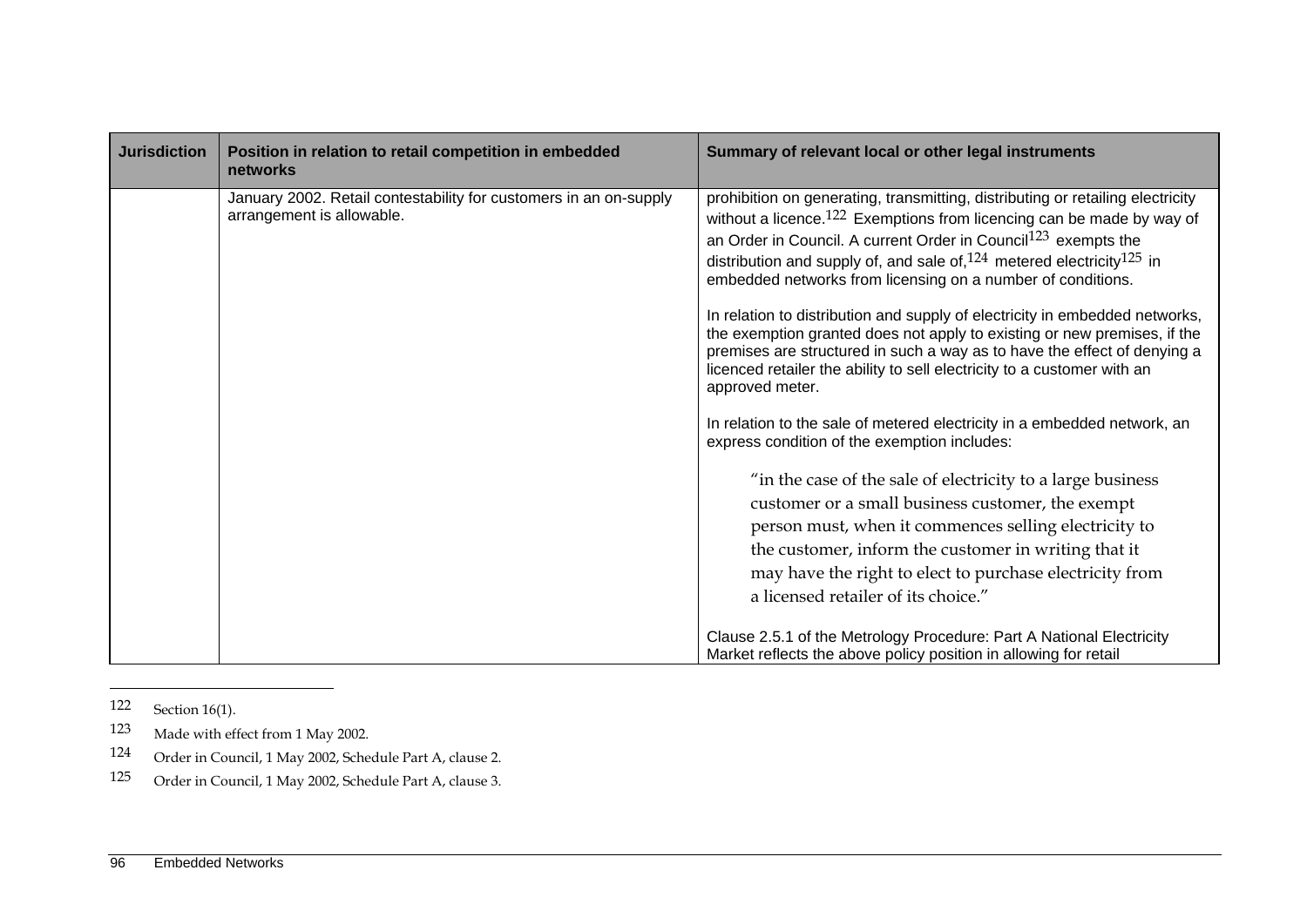| <b>Jurisdiction</b> | Position in relation to retail competition in embedded<br>networks | Summary of relevant local or other legal instruments                                                                                                                                                                                                                                                                                                                                   |
|---------------------|--------------------------------------------------------------------|----------------------------------------------------------------------------------------------------------------------------------------------------------------------------------------------------------------------------------------------------------------------------------------------------------------------------------------------------------------------------------------|
|                     |                                                                    | contestability in an embedded network, by outlining the responsible<br>person's metering obligations for the child, in the event the child elects to<br>purchase electricity from a retailer other than the parent's retailer. A<br>responsible person is defined in Chapter 7 of the NER (Clause 7.2.1(a))<br>and in this case is presumably the LNSP at the parent connection point. |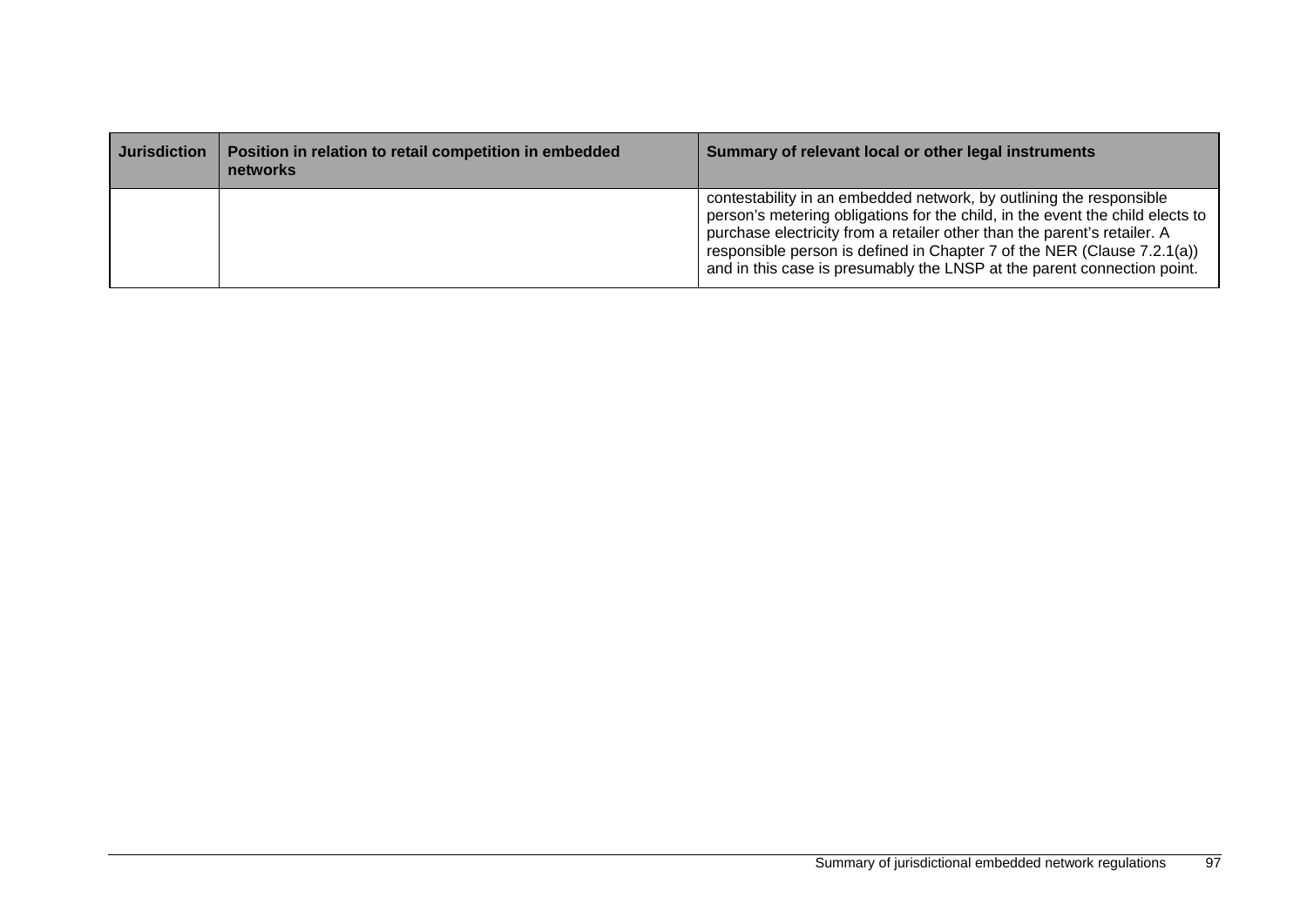# **F NERR issues for embedded networks**

This appendix sets out a number of issues in the NERR related to embedded networks. Stakeholder views on these or other NERR issues are welcomed.

| <b>Relevant aspect</b><br>of the retail<br>framework | <b>Overview</b>                                                                                                                                                                                                                                                                                                                                                                                                                                                                                                                                                                                                                                                                                                                 | <b>Issues arising</b>                                                                                                                                                                                                                                                                   |
|------------------------------------------------------|---------------------------------------------------------------------------------------------------------------------------------------------------------------------------------------------------------------------------------------------------------------------------------------------------------------------------------------------------------------------------------------------------------------------------------------------------------------------------------------------------------------------------------------------------------------------------------------------------------------------------------------------------------------------------------------------------------------------------------|-----------------------------------------------------------------------------------------------------------------------------------------------------------------------------------------------------------------------------------------------------------------------------------------|
| Customer<br>classification                           | For the purposes of the NERL, a customer on an embedded network is likely to be considered<br>a customer with the meaning of the NERL $126$ and is likely to fall within the definitions of both a<br>small customer and a residential customer. $127$<br>The framework for classifying customers is set out in Part 1, Division 3 of the NERR. Under<br>this framework, the retailer will need to classify the customer. There is no 'corresponding<br>distributor' for the purposes of the classification framework, the 'distributor' in this case being<br>the owner/operator of the embedded network. However, these rules will still be relevant the<br>extent that the customer makes application for re-classification. | Are any amendments to this<br>classification framework necessary to<br>take account of retail contestability in<br>embedded networks (especially as<br>customers in embedded networks are<br>not 'shared' between retailers and<br>distributors)?                                       |
| Standing retail<br>offers and<br>contracts           | Under s22(5) of the NERL a designated retailer is not obliged to make a standing offer to a<br>small customer if the customer's premises are not, or are not proposed to be, connected to a<br>distributor's distribution system.<br>The premises of a customer in an embedded network are not connected directly to the<br>distributor's distribution system. The obligation to supply is unlikely to extend to customers in<br>an embedded network. The AER's retail exemption guideline effectively replicates this<br>obligation for such customers, by obliging the holder of the exemption to supply a customer                                                                                                           | Should the existing standing offer and<br>contract framework be extended to<br>customers in an embedded network<br>seeking to go on-market?<br>Should a purpose specific Standard<br>Retail Contract (SRC) be developed<br>for inclusion in the NERR as a<br>separate schedule for such |

<sup>126</sup> A customer is a person to whom energy is sold for premises by a retailer or who proposes to purchase energy for premises from a retailer (s. 5(1) NERL). Premises is not defined in the NERL or NERR. Its plain English meaning is usually a house, building, site or place which will capture the premises associated with a customer on an embedded network.

<sup>127</sup> Assuming they purchase energy principally for personal, household or domestic use at premises and consume below relevant consumption thresholds: s. 5(2) NERL)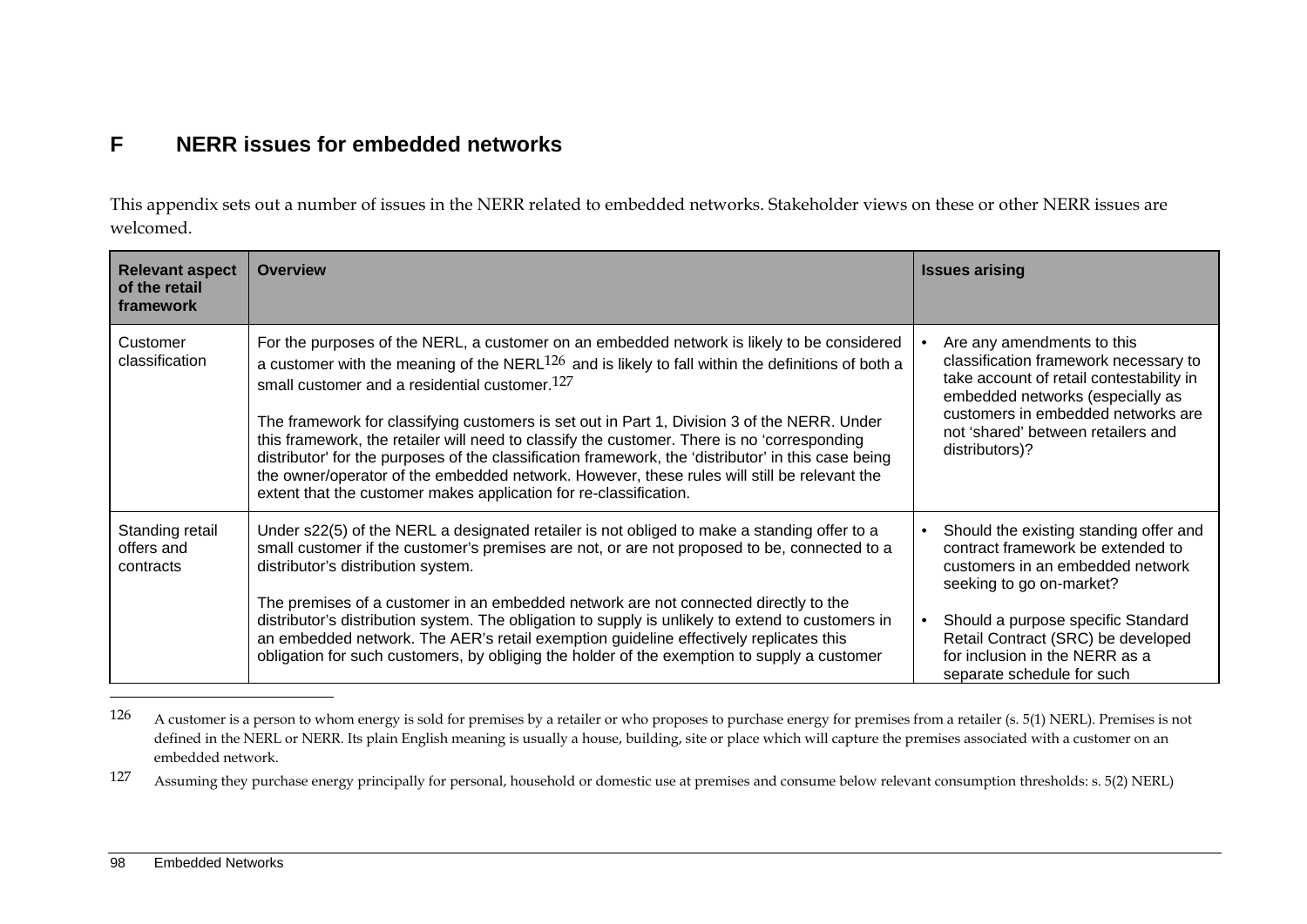| <b>Relevant aspect</b><br>of the retail<br>framework | <b>Overview</b>                                                                                                                                                                 | <b>Issues arising</b>                                                                                                                                                                                                                                                                                       |
|------------------------------------------------------|---------------------------------------------------------------------------------------------------------------------------------------------------------------------------------|-------------------------------------------------------------------------------------------------------------------------------------------------------------------------------------------------------------------------------------------------------------------------------------------------------------|
|                                                      | who meets the criteria for the exemption class.                                                                                                                                 | customers?                                                                                                                                                                                                                                                                                                  |
|                                                      | A retailer can only provide customer retail services to small customers under either a SRC or<br>a MRC. $128$                                                                   | Is the Market Retail Contract (MRC)<br>framework sufficient for making retail<br>offers to customers in an embedded<br>network seeking to go on market?                                                                                                                                                     |
| Market retail<br>offers and                          | Under the existing retail framework, there is no barrier to a retailer making a market retail offer<br>to a customer in an embedded network seeking to go on-market.            | Are any amendments to the MRC<br>framework necessary to take account<br>of retail contestability in embedded<br>networks?<br>Are the current minimum requirements<br>set out in the NERR relevant to<br>customers on embedded networks?<br>Are there any additional<br>requirements? Should the application |
| contracts                                            | Section 33 of the NERL provides:                                                                                                                                                |                                                                                                                                                                                                                                                                                                             |
|                                                      | A small customer and a retailer may, subject to and in accordance with this Division and<br>section 147, negotiate and enter into a market retail contract for the provision of |                                                                                                                                                                                                                                                                                                             |
|                                                      | (a) customer retail services; and,                                                                                                                                              |                                                                                                                                                                                                                                                                                                             |
|                                                      | (b) any other services, as agreed between the small customer and the retailer.                                                                                                  | of any of these requirements be<br>amended as they relate to customers                                                                                                                                                                                                                                      |
|                                                      | However, a retailer will need to ensure that the MRC is not inconsistent with the applicable                                                                                    | in an embedded network seeking to go<br>on market?                                                                                                                                                                                                                                                          |
|                                                      | minimum requirements set out in the NERR. <sup>129</sup> MRCs can also deal with other things so long                                                                           |                                                                                                                                                                                                                                                                                                             |
|                                                      | as the rules do not prohibit such things being dealt with in the contracts. <sup>130</sup>                                                                                      |                                                                                                                                                                                                                                                                                                             |
|                                                      | "Subject to and in accordance with this Division" means that any MRC offered to a small<br>customer will need to meet "minimum requirements". The terms and conditions of a MRC |                                                                                                                                                                                                                                                                                                             |

<sup>128</sup> Section 20 NERL.

130 Section 34(3) of the NERL.

<sup>129</sup> Section 34(2) NERL which provides the NERR may set out (a) minimum requirements that are to apply in relation to small customers who purchase energy under a market retail contract; and (b) minimum requirements that are to apply in relation to the terms and conditions of market retail contracts.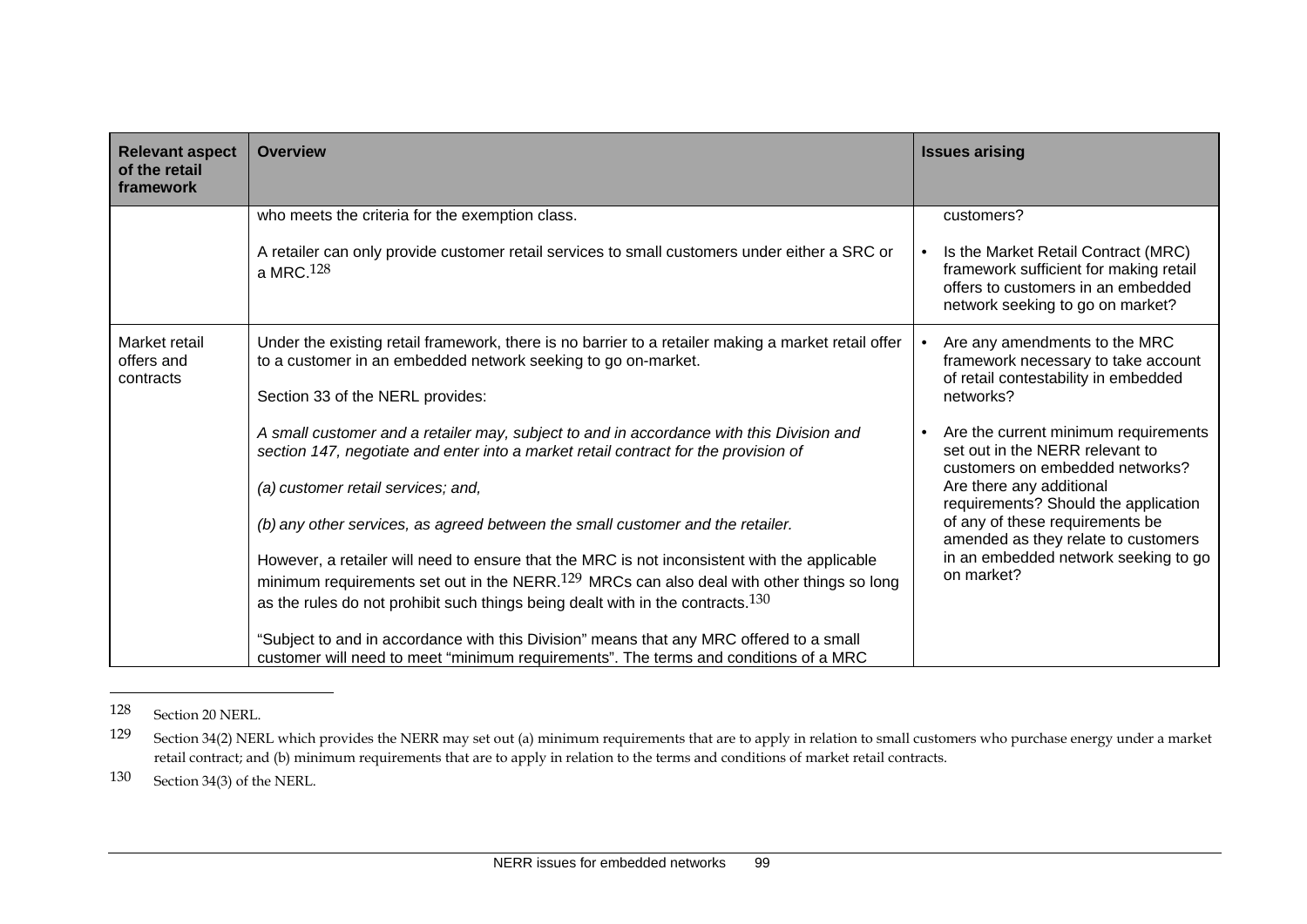| <b>Relevant aspect</b><br>of the retail<br>framework | <b>Overview</b>                                                                                                                                                                                                                                                                                                                                                                         | <b>Issues arising</b>                                                                                             |
|------------------------------------------------------|-----------------------------------------------------------------------------------------------------------------------------------------------------------------------------------------------------------------------------------------------------------------------------------------------------------------------------------------------------------------------------------------|-------------------------------------------------------------------------------------------------------------------|
|                                                      | have no effect to the extent they are inconsistent with any minimum requirements, and the<br>minimum requirements are to apply to the extent of the inconsistency (unless the terms and<br>conditions provide for a higher level of service to the customer). <sup>131</sup>                                                                                                            |                                                                                                                   |
|                                                      | To be able to offer a valid MRC to a customer on an embedded network, a retailer will need to<br>comply with the minimum requirements set out in the NERR. If it cannot meet these<br>requirements, the retailer will have the following options:                                                                                                                                       |                                                                                                                   |
|                                                      | a) not offer a MRC at all if it cannot meet the minimum requirements;                                                                                                                                                                                                                                                                                                                   |                                                                                                                   |
|                                                      | offer a MRC which meets the 'spirit' of the minimum requirements so as to avoid<br>b)<br>inconsistency; and                                                                                                                                                                                                                                                                             |                                                                                                                   |
|                                                      | offer a MRC which contains terms and conditions that are better than the minimum<br>C)<br>requirements in.                                                                                                                                                                                                                                                                              |                                                                                                                   |
|                                                      | A range of minimum requirements may give rise to issues in the context of customers on<br>embedded networks and these are discussed below.                                                                                                                                                                                                                                              |                                                                                                                   |
| <b>Minimum</b><br>requirement:<br>Pre-contractual    | This rule applies where a retailer is contacted by a small customer who is seeking to purchase<br>energy for premises.                                                                                                                                                                                                                                                                  | Is a pre-contractual duty of retailers, of<br>the kind provided for under this rule<br>necessary for customers on |
| duty of retailers<br>(NERR rule 16)                  | The rule outlines the obligations for a retailer who is 'the designated retailer for the premises'<br>and for the retailer who isn't.                                                                                                                                                                                                                                                   | embedded networks, especially as<br>they are cannot (currently) access<br>standing offers?                        |
|                                                      | Under the NERL, a designated retailer is defined in terms of where there is and isn't an<br>existing connection in relation to a small customer's premises. Connection is defined as being<br>a 'physical link between a distribution system and a customer's premises to allow for the flow<br>of energy'. There is no physical link between the premises of a customer on an embedded |                                                                                                                   |

131 Section 36 of the NERL.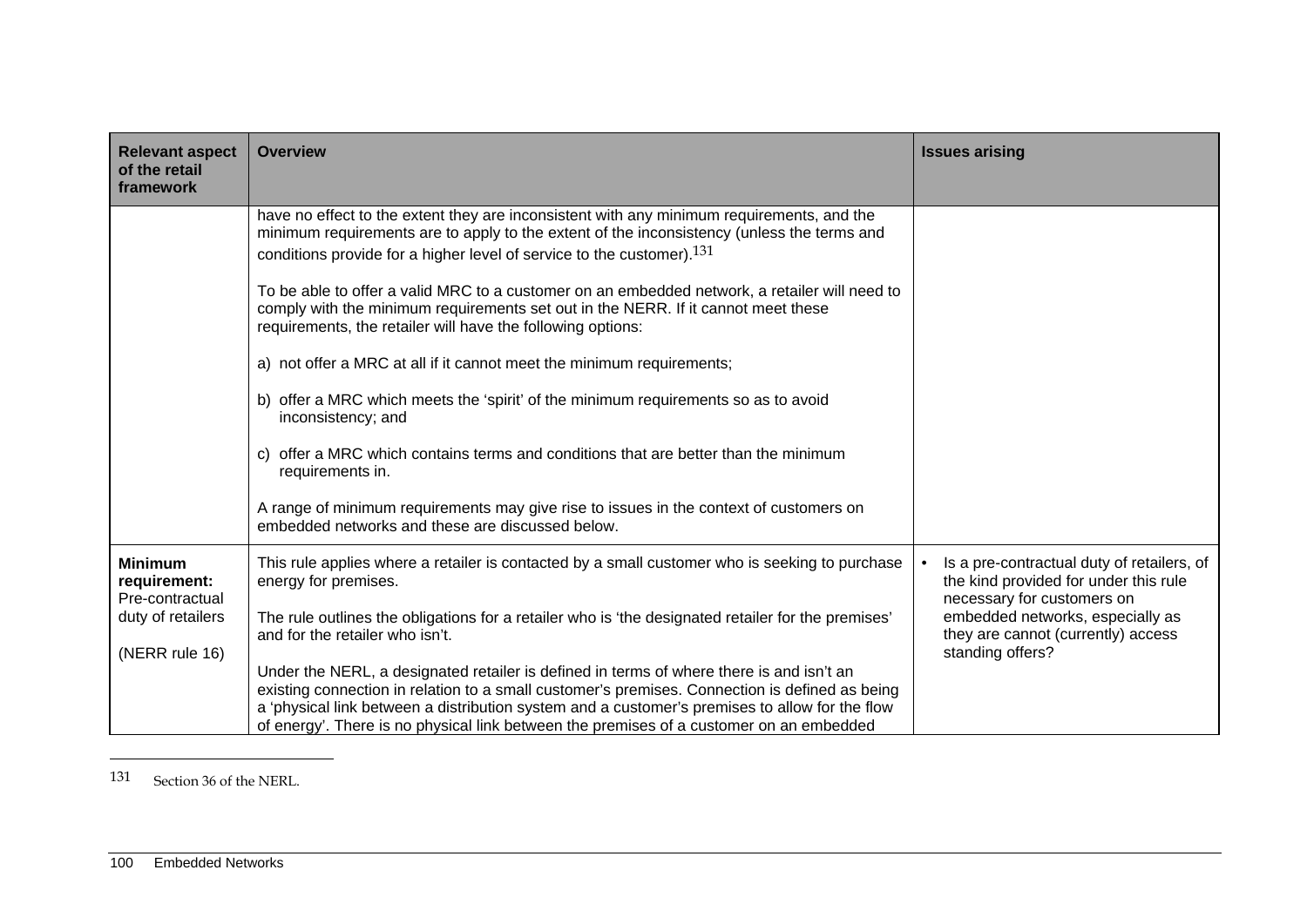| <b>Relevant aspect</b><br>of the retail<br>framework | <b>Overview</b>                                                                                                                                                                                                                          | <b>Issues arising</b>                                                                                                                              |
|------------------------------------------------------|------------------------------------------------------------------------------------------------------------------------------------------------------------------------------------------------------------------------------------------|----------------------------------------------------------------------------------------------------------------------------------------------------|
|                                                      | network and the distribution system.                                                                                                                                                                                                     |                                                                                                                                                    |
|                                                      | Therefore, at pre-contractual stage, there cannot be either a designated or financially<br>responsible retailer for a customer who is seeking to go on market. $132$                                                                     |                                                                                                                                                    |
| <b>Minimum</b><br>requirement:<br>Contents of bills  | This rule requires a retailer to prepare a bill so that a small customer can easily verify that the<br>bill conforms to their customer retail contract. It outlines what it must include: Relevantly, the<br>bill must include:          | In its current form, strict compliance<br>with this rule may be difficult,<br>depending on the arrangements in<br>place between a retailer and the |
| NERR rule 25                                         | (a) tariffs and charges applicable to the customer;                                                                                                                                                                                      | operator of an embedded network.<br>What amendments are necessary?                                                                                 |
|                                                      | (b) the basis on which tariffs and charges are calculated;                                                                                                                                                                               | Further, contact details of the operator                                                                                                           |
|                                                      | (c) a separate 24 hour telephone number for fault enquiries and emergencies, the charge for<br>which is no more than the cost of a local call, being the telephone number for the<br>distributor and giving the name of the distributor. | of an embedded network may be more<br>relevant to a customer on an<br>embedded network seeking to go on<br>market. What other changes will be of   |
|                                                      | This rule is classified as a civil penalty provision.                                                                                                                                                                                    | assistance to customers in embedded<br>networks seeking retail contestability?                                                                     |
| <b>Minimum</b>                                       | This rule provides relevantly:                                                                                                                                                                                                           | In its current form, strict compliance                                                                                                             |
| requirement:<br><b>Tariffs and</b><br>charges        | 1. A retailer must set out in a market retail contract with a small customer all tariffs and<br>charges payable by the customer                                                                                                          | with this rule may be difficult,<br>depending on the arrangements in<br>place between a retailer and the<br>operator of an embedded network.       |
| NERR rule 46                                         | 2. The retailer must give notice to the customer of any variation to the tariffs and charges that<br>affects the customer.                                                                                                               | What amendments are necessary?                                                                                                                     |

<sup>132</sup> However, once a customer on an embedded network goes on market, the retailer that accepts that customer will; then be the 'financially responsible retailer', this being "the retailer who is the financially responsible Market Participants responsible for the premises under the NER".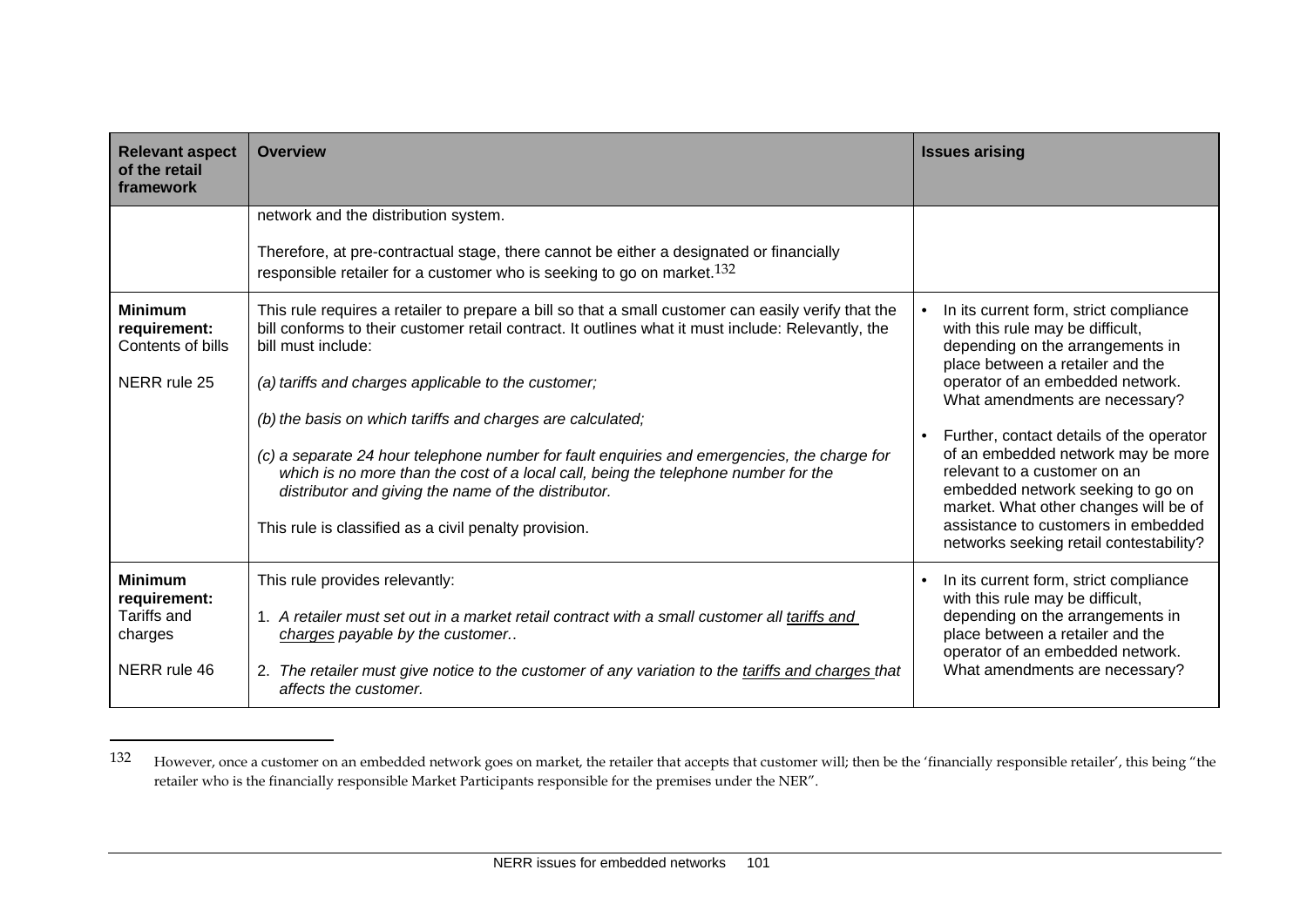| <b>Relevant aspect</b><br>of the retail<br>framework                            | <b>Overview</b>                                                                                                                                                                                                                                                                                                                                                                                                                                                                                                                                                                | <b>Issues arising</b>                                                                                                                                                                                                                                                                   |
|---------------------------------------------------------------------------------|--------------------------------------------------------------------------------------------------------------------------------------------------------------------------------------------------------------------------------------------------------------------------------------------------------------------------------------------------------------------------------------------------------------------------------------------------------------------------------------------------------------------------------------------------------------------------------|-----------------------------------------------------------------------------------------------------------------------------------------------------------------------------------------------------------------------------------------------------------------------------------------|
|                                                                                 | 3. The notice must be given as soon as practicable, and in any event no later than the<br>customer's next bill.<br>4. The retailer must set out in the market retail contract the obligations with regard to notice<br>that the retailer must comply with where the tariffs and charges are to be varied.                                                                                                                                                                                                                                                                      |                                                                                                                                                                                                                                                                                         |
| <b>Minimum</b><br>requirement:<br>Liabilities and<br>immunities<br>NERR rule 51 | This rule prohibits a retailer from including any term or condition in a MRC with a small<br>customer that limits the liability of the retailer for breach of the contract or negligence by the<br>retailer. This rule is classified as a civil penalty provision.                                                                                                                                                                                                                                                                                                             | Is such a prohibition still relevant in the<br>embedded network context? Are any<br>amendments necessary?                                                                                                                                                                               |
| Move-in<br>customer or carry<br>over customer                                   | The NERL deems particular arrangements between the financially responsible retailer and a<br>move-in or carry-over customer. <sup>133</sup><br>Once a customer on an embedded network goes on market, the relevant premises will be<br>assigned a NMI and have a retailer that is financially responsible for those premises<br>(currently). Such premises could therefore be subject to the move in or carry over<br>arrangements.<br>These arrangements are premised on the basis of the SRC and standing offer framework set<br>out in the NERL (see above). <sup>134</sup> | Should the move-in or carry-over<br>customer arrangements apply in the<br>situation of an on-market customer in<br>an embedded network?<br>How should such arrangements apply<br>(if at all)? What changes will be<br>necessary?<br>Can this issue be addressed through<br>other means? |

<sup>133</sup> Section 54(1) NERL. Carry-over customer means a small customer who continues consuming energy at premises after the customer's previously current customer retail contract expires or terminates: (a) without provision in that contract for the terms and conditions to apply after expiry or termination for the continued provision of those services; and without applying to a retailer for the provision (after that expiry or termination) of those services. Move-in customer means a small customer who starts consuming energy at premises without first applying to a retailer for the provision of customer retail services, including rules 53 and 54 of the NERR.

134 Including rules 53 and 54 of the NERR.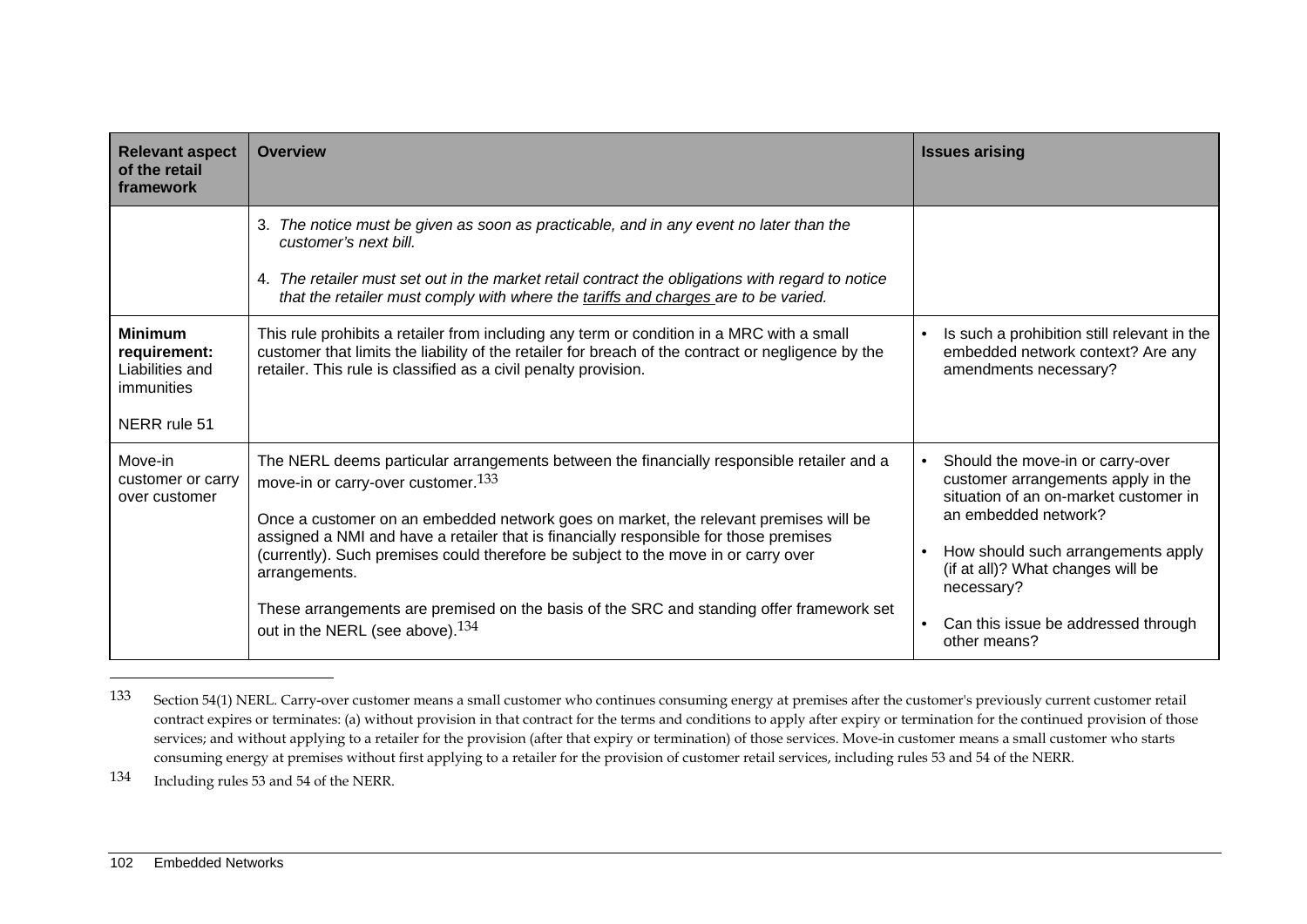| <b>Relevant aspect</b><br>of the retail<br>framework                             | <b>Overview</b>                                                                                                                                                                                                                                                                                                                                                                                                                                                                                                                                                                                                                                                                                                                                                                                                | <b>Issues arising</b>                                                                                                                                                                                                                                                                                                                                    |
|----------------------------------------------------------------------------------|----------------------------------------------------------------------------------------------------------------------------------------------------------------------------------------------------------------------------------------------------------------------------------------------------------------------------------------------------------------------------------------------------------------------------------------------------------------------------------------------------------------------------------------------------------------------------------------------------------------------------------------------------------------------------------------------------------------------------------------------------------------------------------------------------------------|----------------------------------------------------------------------------------------------------------------------------------------------------------------------------------------------------------------------------------------------------------------------------------------------------------------------------------------------------------|
| De-energisation<br>and<br>re-energisation of<br>shared<br>customer's<br>premises | The NERR provides for a how premises can be de-energized (disconnected). A retailer is<br>prohibited from arranging de-energisation of a customer's premises except in accordance with<br>Division 2 of Part 6. This division applies to MRCs and is premised on the basis that the<br>retailer arranges disconnection with a distributor. However, it is the owner of the embedded<br>network that will be responsible for disconnection.<br>Division 4 of Part 6 relates to re-energisation and also applies to MRCs. It, like<br>de-energisation, is premised on the basis that the retailer arranges re-energisation with a<br>distributor. However, it is the owner of the embedded network that will be responsible for<br>re-energisation.<br>These rules are classified as a civil penalty provisions. | What arrangements need to be in<br>place for the de-energisation and<br>re-energisation of premises of<br>customers in embedded networks who<br>are on-market?<br>Is there a gap in existing<br>arrangements (including various<br>conditions to exemptions that may be<br>in place) for customers on an<br>embedded network seeking to go on<br>market? |
| Life support<br>equipment                                                        | The NERR provides for various retailer obligations in relation to life support equipment. <sup>135</sup><br>Many of these obligations require notification to a distributor. However, it is the owner of the<br>embedded network that has similar responsibilities to that of a distributor in relation to life<br>support equipment, which obligations are usually addressed in conditions applying to the<br>exemptions held by embedded network owners.<br>The rule applies to any MRC and is a civil penalty provision.                                                                                                                                                                                                                                                                                    | What arrangements need to be in<br>place for life support equipment for<br>customers in embedded networks who<br>are on-market?<br>Is there a gap in existing<br>arrangements (including various<br>conditions to exemptions that may be<br>in place)?                                                                                                   |
| <b>Retailer of last</b><br>resort (RoLR)                                         | Under the NERL the contractual arrangements for small customers and the relevant<br>designated RoLR are the terms and conditions of the designated RoLR's standard retailer<br>contract. <sup>136</sup> The prices that are applicable are the relevant designated RoLR's standing offer                                                                                                                                                                                                                                                                                                                                                                                                                                                                                                                       | What arrangements should be in place<br>for customers in embedded networks<br>who are on-market in the event of                                                                                                                                                                                                                                          |

<sup>135</sup> NERR rule 124.

<sup>136</sup> Section 145(3) NERL.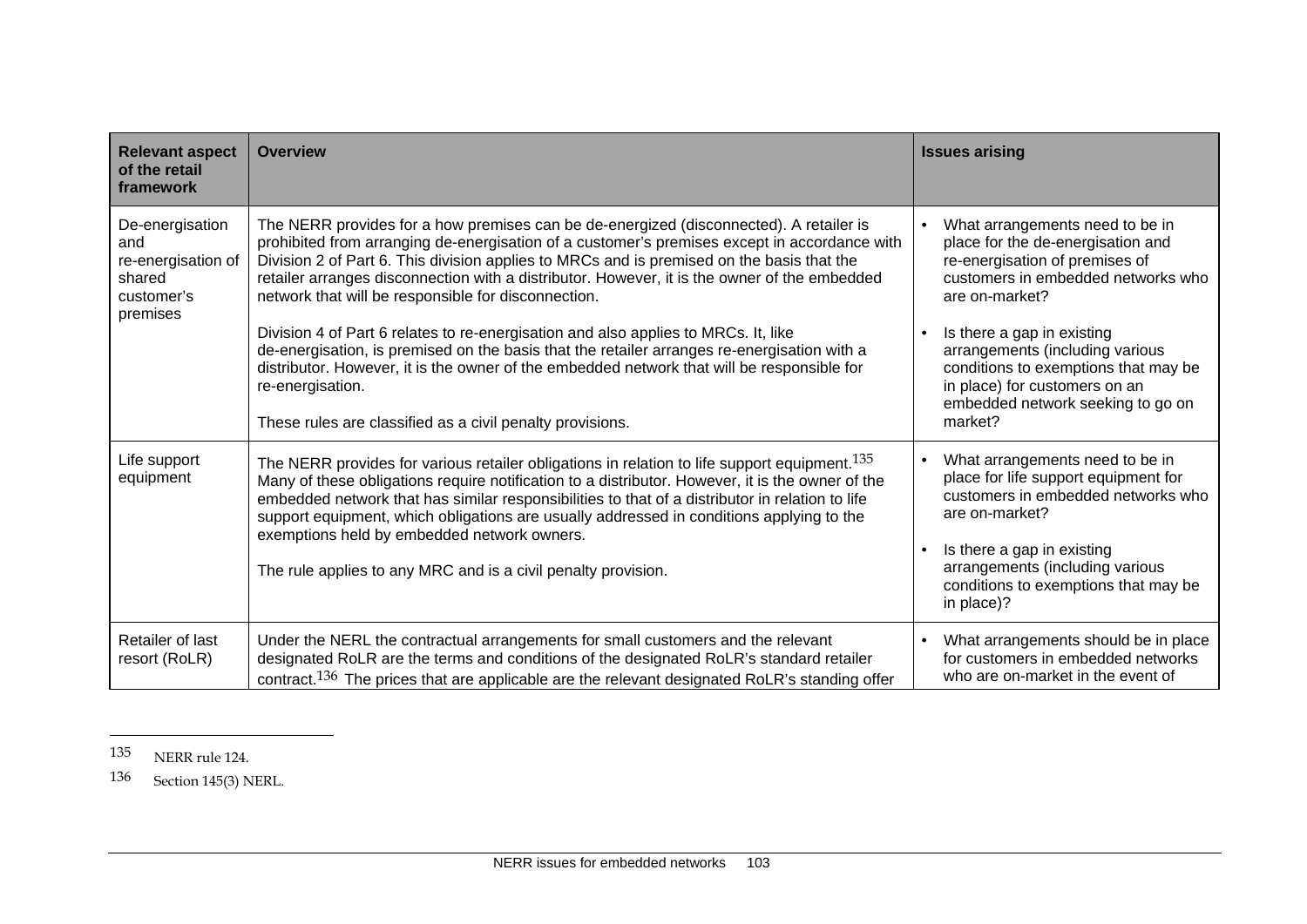| <b>Relevant aspect</b><br>of the retail   | <b>Overview</b>                                                                                                                                                                                                                                                                                                                                                                                                                | <b>Issues arising</b>                                                                                                                                                                                                                                                                                                                                                                                                                                                                                 |
|-------------------------------------------|--------------------------------------------------------------------------------------------------------------------------------------------------------------------------------------------------------------------------------------------------------------------------------------------------------------------------------------------------------------------------------------------------------------------------------|-------------------------------------------------------------------------------------------------------------------------------------------------------------------------------------------------------------------------------------------------------------------------------------------------------------------------------------------------------------------------------------------------------------------------------------------------------------------------------------------------------|
| framework                                 |                                                                                                                                                                                                                                                                                                                                                                                                                                |                                                                                                                                                                                                                                                                                                                                                                                                                                                                                                       |
|                                           | prices. <sup>137</sup> That is, the current RoLR arrangements are premised on the basis of the SRC and<br>standing offer framework set out in the NERL (see above).<br>Currently, the retail exemption guideline makes little provision for the eventuality of exempt<br>seller failure.                                                                                                                                       | retailer failure?<br>Is there a gap in existing<br>arrangements (including various<br>conditions to exemptions that may be<br>in place)?<br>Should these gaps be addressed in<br>the retail framework? Are there other<br>avenues (e.g. network service provider<br>exemptions)?<br>Are there other gaps in the RoLR<br>arrangements arising in relation to<br>customers in embedded networks who<br>are on-market in the event of retailer<br>failure (e.g. RoLR regulatory<br>information notices)? |
| Presentation of<br>market offer<br>prices | Under the NERL a retailer must present (and publish on its website) its market offer prices<br>(including any variation of those prices) in accordance with the AER's Retail Pricing<br>Information Guidelines. <sup>138</sup><br>Market offer prices are the tariffs and charges that a retailer charges a small customer for or in<br>connection with the sale of energy to a small customer under a market retail contract. | Depending on the arrangements in<br>place between a retailer and the<br>operator of an embedded network, a<br>retailer may not necessarily be able to<br>present any offer to customers on<br>embedded networks in accordance<br>with such requirements. What<br>requirements should be in place for<br>the presentation of such offers? Are                                                                                                                                                          |

137 Section 145(4) NERL.

138 Section 61 NERL.